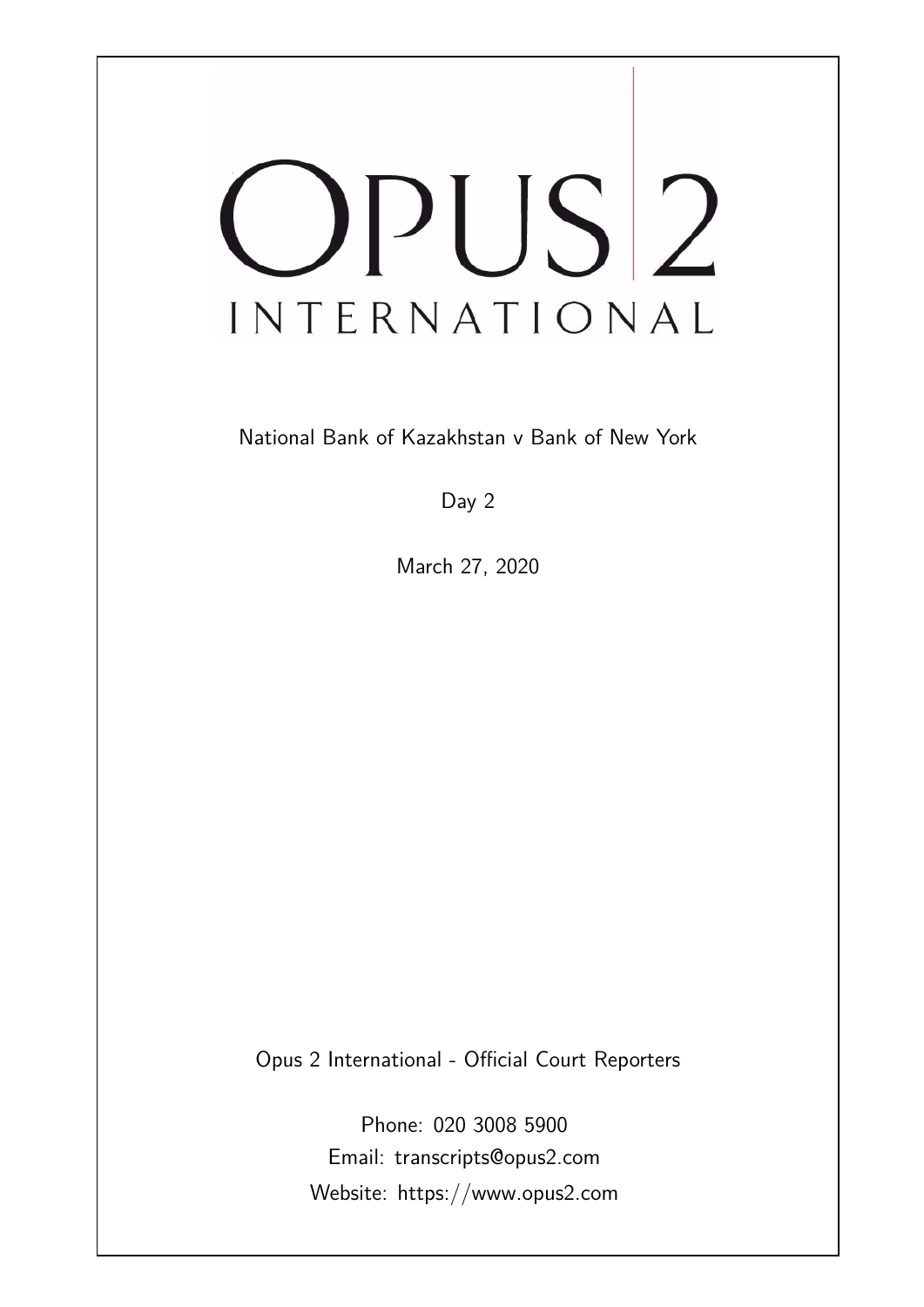| 1        | Friday, 27 March 2020                                        | 1        | you see the button where that happens?                                                  |
|----------|--------------------------------------------------------------|----------|-----------------------------------------------------------------------------------------|
| 2        | $(10.30 \text{ am})$                                         | 2        | A. Yes.                                                                                 |
| 3        | MR JUSTICE TEARE: If we are all ready to begin, let us       | 3        | Q. Would you please pick up bundle E1, which is the bundle                              |
| 4        | begin.                                                       | 4        | of expert evidence on Belgian law. It is right that you                                 |
| 5        | Housekeeping                                                 | 5        | have given two reports and a joint memorandum; that is                                  |
| 6<br>7   | MR MALEK: I don't know whether Mr Quest can update us on     | 6<br>7   | right, isn't it?                                                                        |
| 8        | the question of the live link.<br>Mr Quest, are you there?   | 8        | A. Yes, that is correct.<br>Q. Are there any corrections that you would like to make to |
| 9        | MR QUEST: Yes, I am. I am told it is all just about ready    | 9        | your reports?                                                                           |
| 10       | and we are just waiting for the details of the link;         | 10       | A. Not to my knowledge, no.                                                             |
| 11       | when we have that, that will be posted on the Stewarts'      | 11       | MR JUSTICE TEARE: Mr Malek, just before we go any further,                              |
| 12       | webpage, which is the one that appears on the cause          | 12       | I think we should have the witness sworn.                                               |
| 13       | list.                                                        | 13       | MR MALEK: Yes, could we do that then, please.                                           |
| 14       | MR JUSTICE TEARE: Thank you.                                 | 14       | MR JUSTICE TEARE: Does the witness have a copy of the                                   |
| 15       | Mr Quest, I was told last evening that the press             | 15       | affirmation or the oath, depending on which he wishes to                                |
| 16       | office, the judicial press office, had received              | 16       | take?                                                                                   |
| 17       | a complaint from a journalist that he had been unable to     | 17       | A. Yes, I do. I have in front of me the text of the                                     |
| 18       | access what he described as a directions hearing which       | 18       | affirmation.                                                                            |
| 19       | was being conducted remotely.                                | 19       | MR JUSTICE TEARE: If you would like to take that, could you                             |
| 20       | The only hearing, if such it was, that I could think         | 20       | state it.                                                                               |
| 21       | of was the meeting we had on I think Wednesday to test       | 21       | PROFESSOR BENOIT ALLEMEERSCH (affirmed)                                                 |
| 22       | the system.                                                  | 22       | MR JUSTICE TEARE: Thank you very much.                                                  |
| 23       | MR QUEST: Yes.                                               | 23       | MR MALEK: Could we turn now to your evidence. The first is                              |
| 24       | MR JUSTICE TEARE: I'm not sure that that was technically     | 24       | the report dated 20 December, which is at tab 1 of the                                  |
| 25       | a hearing. But I simply pass that on in case you are         | 25       | bundle. Can you please turn to the end of that document                                 |
|          | 1                                                            |          | 3                                                                                       |
| 1        | aware of any complaint having been received at your end.     | 1        | and the declaration, E1 at page 31, is that your                                        |
| 2        | MR QUEST: I am not, and as far as I understand it there was  | 2        | signature?                                                                              |
| 3        | at least one journalist who asked for and was given the      | 3        | A. That is my signature, yes.                                                           |
| 4        | details of yesterday's hearing.                              | 4        | Q. Then if we turn to the joint memorandum of experts on                                |
| 5        | MR JUSTICE TEARE: Thank you. Thank you very much.            | 5        | Belgian law, which is at tab 4, can you confirm that                                    |
| 6        | Yes, Mr Malek.                                               | 6        | that is your signature at $E1/112$ ?                                                    |
| 7        | MR MALEK: Yes, with your Lordship's permission I call        | 7        | A. Yes.                                                                                 |
| 8        | Professor Allemeersch.                                       | 8        | Finally, can we turn to the supplemental report, which<br>Q.                            |
| 9        | PROFESSOR BENOIT ALLEMEERSCH (called)                        | 9        | is at tab 5, and can you confirm, please, that that is                                  |
| 10       | Examination-in-chief by MR MALEK                             | 10       | your signature at page 146?                                                             |
| 11       | MR MALEK: Can you hear me, Professor?                        | 11       | A. Yes, I can.                                                                          |
| 12       | A. Yes.                                                      | 12       | Q. Can you confirm that the evidence that you have given in                             |
| 13       | Can you give the court your full name?<br>Q.                 | 13       | those two reports and the joint memorandum represent                                    |
| 14       | Professor Benoit Allemeersch.<br>А.                          | 14       | your opinion on the matters that you have been asked to                                 |
| 15       | Where are you speaking from?<br>Q.                           | 15       | express a view on?                                                                      |
| 16<br>17 | A. I am speaking from my office at my private home in        | 16<br>17 | A. Yes, it does.                                                                        |
| 18       | Mechelen, Belgium.                                           | 18       | MR MALEK: Thank you. I have no further questions.                                       |
| 19       | Is there anyone in the room with you?<br>Q.<br>А.<br>No.     | 19       | $(10.36 \text{ am})$<br>MR JUSTICE TEARE: Do we have Mr Sprange?                        |
| 20       | What papers do you have in front of you?<br>Q.               | 20       | MR QUEST: He seems to be on mute.                                                       |
| 21       | I have in front of me no papers, but I have all of the<br>А. | 21       | MR SPRANGE: How's that?                                                                 |
| 22       | binders here next to me, and the legislation.                | 22       | I know you are all very excited by the prospect of                                      |
| 23       | Q. Just to explain the protocol, the system only works if    | 23       | me being on mute for the day.                                                           |
| 24       | one person is speaking. So if you are not speaking, it       | 24       | $(10.36 \text{ am})$                                                                    |
| 25       | probably makes sense to turn off your microphone. Do         | 25       |                                                                                         |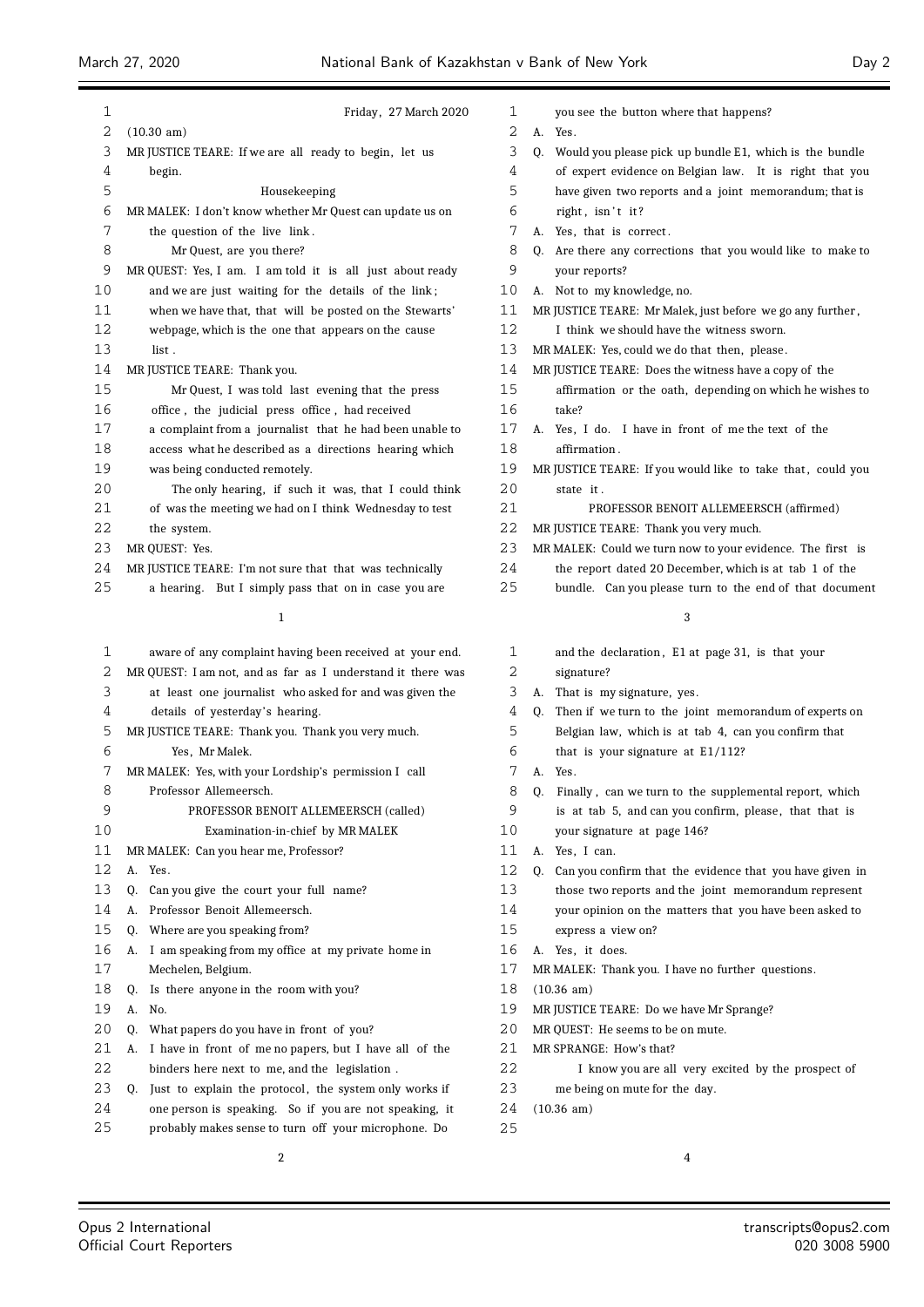$\equiv$ 

| 1    |    | Cross-examination by MR SPRANGE                           | 1    |    | issue that I have dealt with very thoroughly in          |
|------|----|-----------------------------------------------------------|------|----|----------------------------------------------------------|
| 2    |    | MR SPRANGE: Professor Allemeersch, my name is Tom Sprange | 2    |    | preparing for this witness testimony. However, it is my  |
| 3    |    | from the law firm of King & Spalding. I act for the       | 3    |    | understanding of the set aside judgment and also of the  |
| 4    |    | second to fifth defendants in these proceedings and will  | 4    |    | state of Belgian law that the question in respect of who |
| 5    |    | have some questions for you today.                        | 5    |    | the debt is owed to, what debt is owed by BNYM, and the  |
| 6    |    | Can I start by asking you this: have you ever given       | 6    |    | uncertainties relating to that are a matter of the       |
| 7    |    | evidence in any kind of proceeding before?                | 7    |    | merits between BNYM and either NBK or the Republic, and  |
| 8    |    | A. I have given expert witness evidence before, but in    | 8    |    | that the substantive law that applies to that            |
| 9    |    | writing.                                                  | 9    |    | relationship should decide those issues. And my          |
| 10   |    | Q. Yes. So this is your first time giving oral evidence?  | 10   |    | understanding was that that substantive law would be     |
| 11   | А. | Yes, although I believe I'm perhaps in an arbitration     | 11   |    | English law.                                             |
| 12   |    | proceedings, but that must be more than ten years ago.    | 12   | 0. | If you, in a similar vein, could please take up          |
| 13   |    | But certainly in English courts it is the first time for  | 13   |    | Professor Ryelandt's first opinion, which we find at     |
| 14   |    | me.                                                       | 14   |    | tab 2 of the same bundle, and please go to               |
| 15   | Q. | Well, welcome. I would like to start by understanding     | 15   |    | paragraph 7.6, which is on $E1/52$ .                     |
| 16   |    | the scope of your evidence, and in particular what        | 16   |    | A. Yes.                                                  |
| $17$ |    | evidence on Belgian law you are able to provide the       | 17   | O. | Could you read that, please?                             |
| 18   |    | court with to assist it in determining the issues. For    | 18   | A. | 7.6 it is?                                               |
| 19   |    | that purpose could I ask that you please take up your     | 19   | 0. | That's correct, yes, starting:                           |
| 20   |    | second report for me, please. It is tab 5 of E1.          | 20   |    | "On the facts, the Belgian garnishment order is          |
| 21   |    | A. Yes.                                                   | 21   |    | a protective garnishment."                               |
| 22   | 0. | On page E1/25, paragraph 10, you make the statement:      | 22   |    | A. "I am instructed that the Stati parties "             |
| 23   |    | "It was held that it was not competent to decide on       | 23   | 0. | Sorry, you don't need to read it out, just read it to    |
| 24   |    | the issue of Bank of New York's debt and the              | 24   |    | yourself.                                                |
| 25   |    | uncertainties raised by Bank of New York's declaration,   | 25   |    | Just while he is reading that, Mr Malek, is the          |
|      |    | 5                                                         |      |    | 7                                                        |
| 1    |    | and that the English courts were competent to do so."     | 1    |    | feedback problem from yesterday still arising or is it   |
| 2    |    | When you say that, is the following correct: you are      | 2    |    | okay?                                                    |
| 3    |    | referring to the Belgian garnishee judge in the           | 3    |    | MR MALEK: From my perspective it sounds good.            |
| 4    |    | conservatory garnishee proceedings referring that         | 4    |    | MR SPRANGE: Okay. (Pause)                                |
| 5    |    | particular topic to this court; is that correct?          | 5    |    | You have had an opportunity to read that?                |
| 6    |    | A. Yes, in the set aside judgment.                        | 6    |    | A. Yes.                                                  |
| 7    | Q. | In the set aside judgment. Do you consider, based on      | 7    |    | Q. Have you taken, with respect to your report in this   |
| 8    |    | your assessment of the 25 May 2018 decision and all the   | 8    |    | case, your report, sorry, the same approach? In other    |
| 9    |    | materials you have seen since, there to be any Belgian    | 9    |    | words, you do not consider the executionary garnishments |
| 10   |    | law issues encompassed within those two topics, the       | $10$ |    | to be relevant to the issues that you have been asked to |
| 11   |    | question of Bank of New York's debt and the Bank of       | 11   |    | address?                                                 |
| 12   |    | New York declaration?                                     | 12   | А. | If the question relates to the executory garnishments    |
| 13   | А. | Could you perhaps clarify that question?                  | 13   |    | that have been effected or might have been effected in   |
| 14   | Q. | You say here that "The Belgian court decided it was not   | 14   |    | this case, then the answer is no. Those garnishments     |
| 15   |    | competent to decide on the issues of " and then you       | 15   |    | I have not involved in my analysis.                      |
| 16   |    | list two issues, "and that the English courts were        | 16   |    | However, when discussing the law of attachment in        |
| 17   |    | competent to do so". As a Belgian lawyer, based on your   | 17   |    | Belgian procedural law, some issues are sometimes common |
| 18   |    | view of the judgment and all of the materials you have    | 18   |    | in the area of protective or conservatory attachments on |
| 19   |    | seen, do you regard those two questions as arising        | 19   |    | the one hand and executory attachments and garnishments  |
| 20   |    | purely under English law, and then any foreign law that   | 20   |    | on the other hand, and an example of that is the         |
| 21   |    | the English court considers appropriate?                  | 21   |    | Sonatrach case.                                          |
| 22   |    | A. I understand your question.                            | 22   | Q. | So if I understand your answer correctly, the position   |
| 23   |    | Let me start perhaps by first saying that I did not       | 23   |    | is as follows: you have focused on the protective        |
| 24   |    | understand the question in relation to the competence of  | 24   |    | garnishee order and questions relating to its subject    |
| 25   |    | the judge to be part of the instruction, so it's not an   | 25   |    | matter. Correct?                                         |
|      |    | 6                                                         |      |    | 8                                                        |

Ξ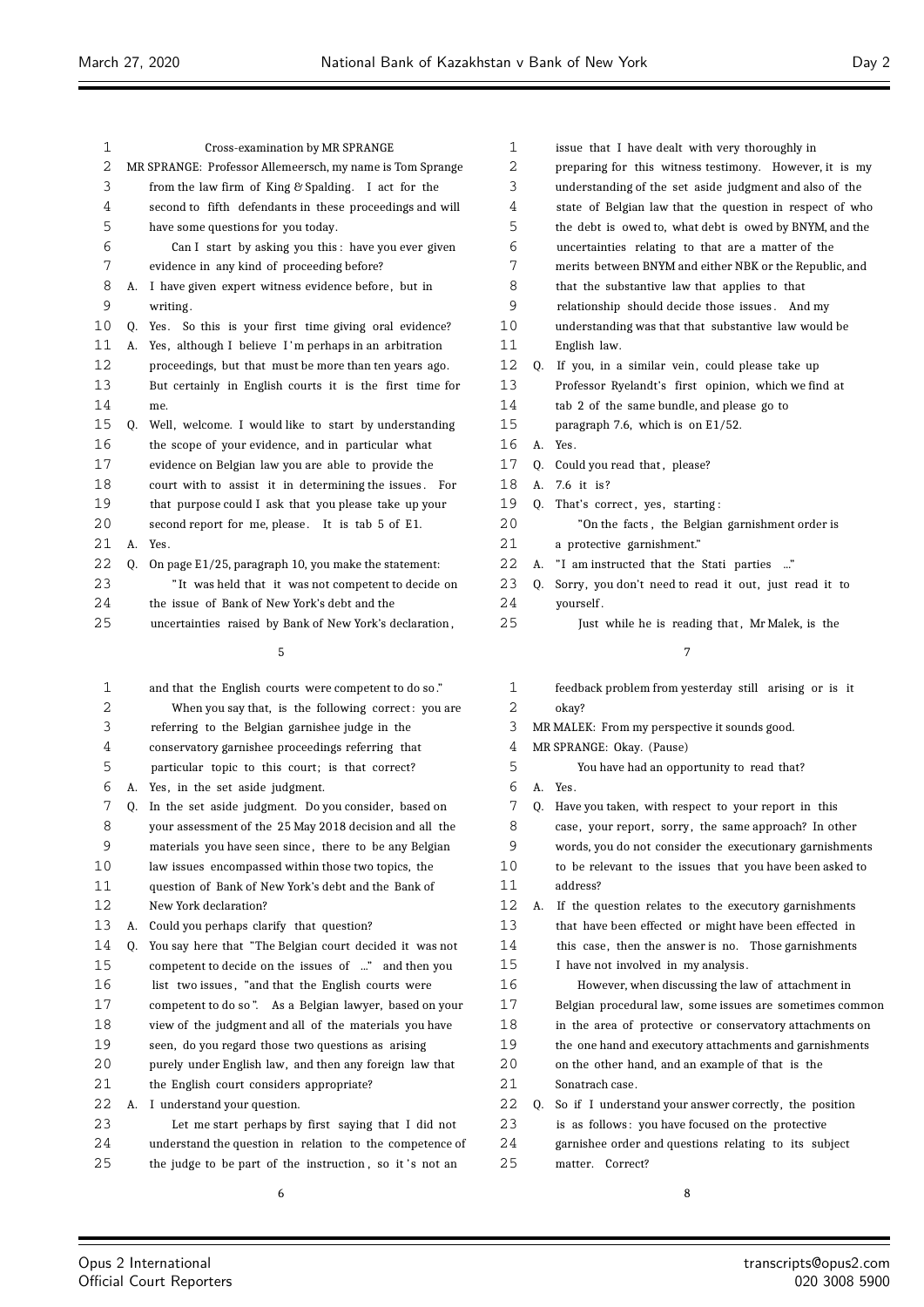| 1  | А. | That is correct.                                            | 1  |    | connection has gone down -- ah, he is back.                |
|----|----|-------------------------------------------------------------|----|----|------------------------------------------------------------|
| 2  | 0. | You have not engaged with or considered questions           | 2  |    | MR SPRANGE: Hello. The BT internet has gone down so I'm so |
| 3  |    | arising with respect to the executionary garnishee order    | 3  |    | a dongle, much to the pleasure of my three children,       |
| 4  |    | and those proceedings. Correct?                             | 4  |    | their home schooling is now over for the day.              |
| 5  |    | A. Correct.                                                 | 5  |    | So my apologies, and hopefully the picture quality         |
| 6  |    | Q. Where there is commonality of jurisprudence between both | 6  |    | remains okay.                                              |
| 7  |    | forms of garnishee order you have referred to those.        | 7  |    | Professor, I'm not sure whether you remember the           |
| 8  |    | A. Yes.                                                     | 8  |    | question.                                                  |
| 9  |    | Q. Okay. Moving along, if you could go to paragraph 23 of   | 9  |    | MR JUSTICE TEARE: I certainly don't.                       |
| 10 |    | your supplemental report for me, please.                    | 10 |    | MR SPRANGE: I'll repeat it.                                |
| 11 | A. | Yes.                                                        | 11 |    | You were distinguishing between the right of               |
| 12 | 0. | There you seem to be addressing the point that we have      | 12 |    | recourse and the contractual question of whether debt      |
| 13 |    | just discussed, that there are a wide range of              | 13 |    | was owed, in the context of not addressing executionary    |
| 14 |    | enforcement mechanisms available, there is the              | 14 |    | garnishment measures in your opinion. Do you recall        |
| 15 |    | protective measures and the executionary measures, and      | 15 |    | that?                                                      |
| 16 |    | you regard the right of recourse of creditors to be         | 16 | А. | I think I made a distinction between protective and        |
| 17 |    | something that arises in the executory measures phase       | 17 |    | executory garnishment and thereby explained that the       |
| 18 |    | and therefore not something that you considered             | 18 |    | right of recourse is an amalgam of principles and not      |
| 19 |    | appropriate for the purposes of considering the subject     | 19 |    | a standalone legal basis, yes.                             |
| 20 |    | matter of this garnishee order. Is that a fair summary?     | 20 |    | Q. Okay. They are things that you say do not arise with    |
| 21 | А. | Well, perhaps not entirely. I think I have said that        | 21 |    | respect to the question that the Belgian garnishee judge   |
| 22 |    | creditors cannot take any protective or executory           | 22 |    | has referred to this court?                                |
| 23 |    | measures solely on the basis of their right of recourse.    | 23 | A. | Could you restate that question?                           |
| 24 |    | Protective measures might serve to protect that             | 24 | 0. | Why don't I do this: if you take a look at paragraphs 26   |
| 25 |    | recourse, and executory measures might serve to effect      | 25 |    | and 27 of your second report.                              |
|    |    | 9                                                           |    |    | 11                                                         |
|    |    |                                                             |    |    |                                                            |
| 1  |    | that recourse, but the measures themselves each have        | 1  |    | A. Yes.                                                    |
| 2  |    | their own mechanism with their own conditions.              | 2  |    | Q. You will see there the last paragraph of 26 starting:   |
| 3  |    | The right of recourse is not a standalone legal             | 3  |    | "As the Belgian garnishment order concerns this            |
| 4  |    | basis on the basis of which you can exercise certain        | 4  |    | specific enforcement "                                     |
| 5  |    | measures.                                                   | 5  |    | If you just read that and the next paragraph.              |
| 6  |    | Q. Okay. So if we look then at paragraph                    | 6  |    | (Pause)                                                    |
| 7  |    | MR JUSTICE TEARE: We seem to have frozen.                   | 7  | А. | Yes. In that paragraph I mean to say that conditions       |
| 8  |    | MR MALEK: Yes, that appears to be the case, my Lord. Can    | 8  |    | proper to executory enforcement are not the subject of     |
| 9  |    | the witness hear us?                                        | 9  |    | this discussion here, yes.                                 |
| 10 |    | Professor Allemeersch, are you there?                       | 10 | 0. | So boiling it down, the protective garnishee judge in      |
| 11 |    | A. Yes, I can hear you and see you.                         | 11 |    | the decision of May 2018 has referred to this court the    |
| 12 |    | MR MALEK: It looks as if it is Mr Sprange who we seem to be | 12 |    | question of the debt, and in your view that is to be       |
| 13 |    | missing.                                                    | 13 |    | governed by English law. And there are separate Belgian    |

- SPARQ TECHNICIAN: I think he's got a bad internet connection. (Pause) We're just trying to re connect him. (Pause)
- MR BHALLA: My Lord, I have just received a message from
- Mr Sprange saying he is trying to sort out his connection and he anticipates he will be a few minutes,
- possibly three or four minutes.
- 21 MR JUSTICE TEARE: Thank you.
- (10.50 am)
- (Pause for re connection of Mr Sprange)
- (10.57 am) MR BHALLA: Just to update you, Mr Sprange's internet
	-

 Q. If we look at the question of the debt, do you accept this as a proposition: if the English court reaches conclusions as to who are the actual parties to the GCA whether it be RoK or NBK, will assist the Belgian court in answering the question that has been referred?

 A. Yes. If the English court thereby clarifies to whom BNYM owes the cash on the bank accounts of which NBK is the account holder, that indeed, in my opinion, will

 law issues that may arise on the question of an executionary garnishment order, but you do not address those because you do not consider them to be relevant .

A. Yes, that is correct .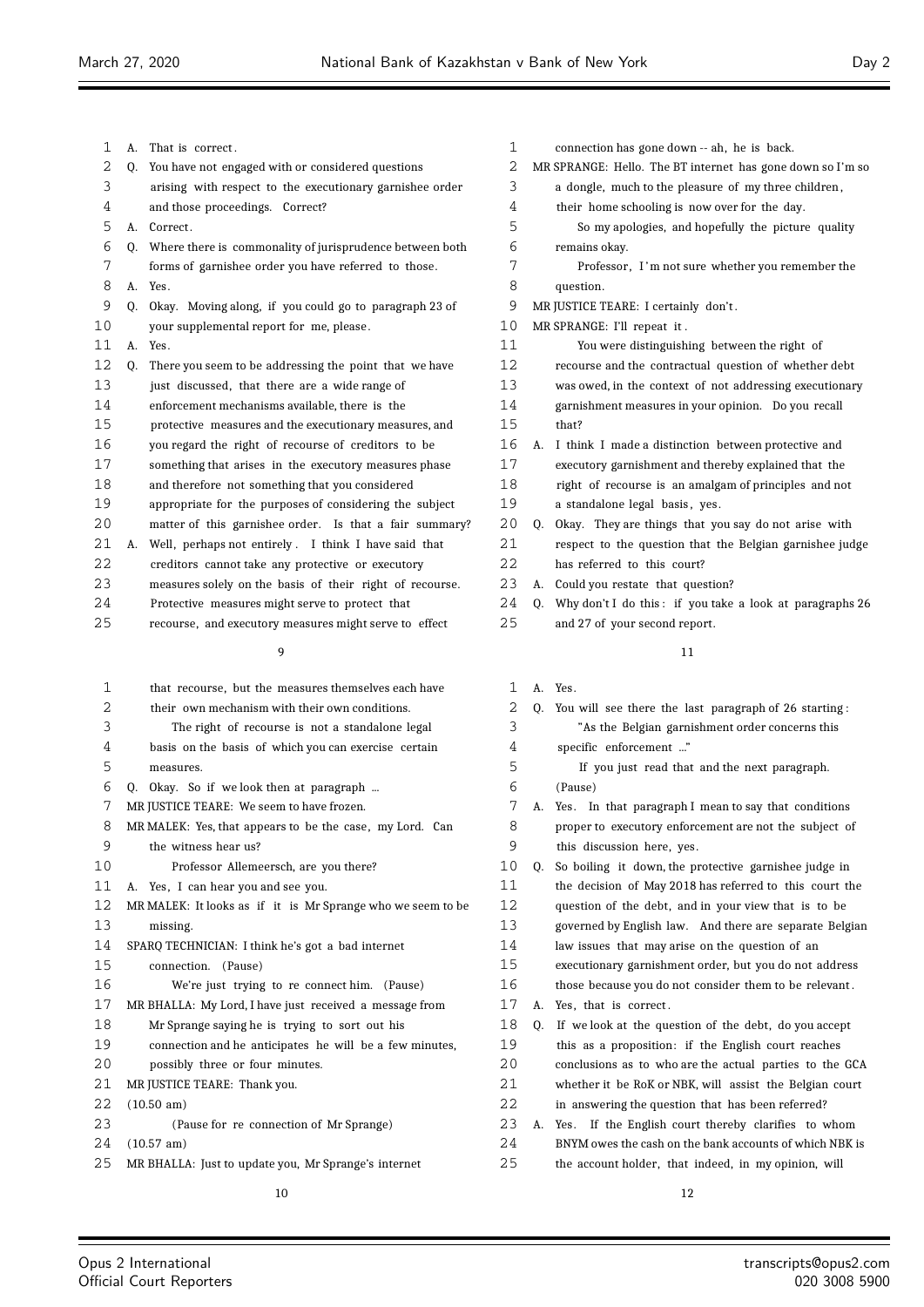| $\mathbf 1$ |    | settle the issue.                                         | 1  |    | issues, but not English law?                              |
|-------------|----|-----------------------------------------------------------|----|----|-----------------------------------------------------------|
| 2           | Q. | On that, if we could just go back to page 127 of your     | 2  | А. | Well, as I stated before, the applicable law analysis     |
| 3           |    | second report, paragraph 17.                              | 3  |    | was not part of the instructions. But from my report it   |
| 4           |    | A. Yes.                                                   | 4  |    | follows that, on the one hand, the seat of the legal      |
| 5           | Q. | So you, as I read that, accept that under whatever        | 5  |    | norm is Article 1445 Belgian Judicial Code, and that is   |
| 6           |    | principles arise under English law it is concluded that   | 6  |    | of course Belgian law, so the exceptions to Article 1445  |
| 7           |    | RoK indeed has a claim against the bank, that that would  | 7  |    | are also Belgian law exceptions, and I specify those,     |
| 8           |    | be satisfactory for a Belgian court?                      | 8  |    | those are, for example, simulation and fraud; and then    |
| 9           |    | A. Yes, if your -- what I mean in paragraph 17 is that it | 9  |    | there's Kazakh law, which indeed, in my opinion, comes    |
| 10          |    | does not matter under which legal system the claim that   | 10 |    | to play when we discuss the question of whether NBK and   |
| 11          |    | the seized debtor has on the garnishee arises for the     | 11 |    | RoK can be equated; and then there is the English law     |
| 12          |    | condition of Article 45 of the Belgian Judicial Code to   | 12 |    | that that applies on, to the question of how to           |
| 13          |    | be fulfilled. In other words, you can garnish a debt      | 13 |    | interpret what BNYM is owing to NBK or the Republic.      |
| 14          |    | owed to the seized debtor regardless of whether that      | 14 | Q. | Okay, thank you. So insofar as the applicable standard    |
| 15          |    | debt falls within the ambit of a foreign law or Belgian   | 15 |    | and test for the exceptions -- which you have dealt with  |
| 16          |    | law. As long as there is a debt owed to the seized        | 16 |    | them in your report and I will take you to them in        |
| 17          |    | debtor.                                                   | 17 |    | a moment, but let's call them two umbrellas, simulation   |
| 18          |    | Q. Under the relevant system of law, which is English law | 18 |    | and then fraud, and there is two types of fraud.          |
| 19          |    | here.                                                     | 19 |    | Leaving aside the discussion between you and your         |
| 20          |    | A. In this case I understand that it is English law, but  | 20 |    | two Belgian colleagues on the test, do you accept that    |
| 21          |    | that is, of course, not within my competence to decide    | 21 |    | the actual determination of whether those standards have  |
| 22          |    | on.                                                       | 22 |    | been satisfied is down to Kazakh law?                     |
| 23          |    | Q. No, we have the judge here for that.                   | 23 |    | A. I'm sorry, I was on mute. No, I don't see how the test |
| 24          |    | Now, do you accept that whatever the legal principle      | 24 |    | of simulation or fraud would fall under Kazakh law.       |
| 25          |    | or legal theory is under English law, whether it be --    | 25 |    | That does not appear in my reports.                       |
|             |    | 13                                                        |    |    | 15                                                        |
|             |    |                                                           |    |    |                                                           |
| 1           |    | I will rephrase it.                                       | 1  | Q. | Okay, can I put it to you this way: if the relationship   |
| 2           |    | Do you accept that if an English court concludes          | 2  |    | between NBK and RoK is governed by the TMA -- and         |
| 3           |    | that the reason RoK has a claim against the Bank of New   | 3  |    | hopefully you are following the well-used acronyms in     |
| 4           |    | York is because of English law principles of agency or    | 4  |    | this case -- if that is governed by Kazakh law, and the   |
| 5           |    | trust or other concepts does not matter? It is simply     | 5  |    | nature of those two entities, the Sovereign State, RoK,   |
| 6           |    | the ultimate conclusion.                                  | 6  |    | and NBK, is also governed by Kazakh law, wouldn't that    |
| 7           |    | A. I think indeed what counts is that the English court   | 7  |    | be the law, the applicable law that you would look to to  |
| 8           |    | answers the question whether the cash on the accounts is  | 8  |    | see whether there is  indeed simulation?                  |
| 9           |    | owed to NBK or the Republic. That is what counts. And     | 9  |    | A. No, because in my view the features of the legal       |
| $10$        |    | what the legal rationale is for that or the legal         | 10 |    | relationship between the Republic and the National Bank   |
| 11          |    | analysis that the court makes, in principle should not    | 11 |    | do not determine or are irrelevant as to the question of  |
| 12          |    | make any difference.                                      | 12 |    | knowing whether the two can be equated or not.            |
| 13          | Q. | Okay. I want to ask you some short questions about some   | 13 |    | As to simulation, I've made reference to the              |
| 14          |    | of the specific points that you address.                  | 14 |    | conditions set for by Belgian law on simulation. Now,     |
| 15          |    | As I read your opinion, you accept that there are         | 15 |    | I don't express any opinion on whether the English law    |
| 16          |    | exceptions under Belgian law that can apply where the     | 16 |    | or the English court might apply conditions of English    |
| 17          |    | debt is not directly owed as between the garnishee and    | 17 |    | law relating to simulation, obviously as a Belgian        |
| 18          |    | the judgment debtor.                                      | 18 |    | expert I am only knowledgeable about the Belgian law      |
| 19          |    | A. That is correct.                                       | 19 |    | conditions on simulation, but I don't see how Kazakh law  |
|             |    |                                                           |    |    |                                                           |
| 20          | Q. | And you agree that those exceptions can arise in the      | 20 |    | on simulation would apply here.                           |
| 21          |    | context that you have addressed; in other words,          | 21 | Q. | We may be at slight cross-purposes here. I am not         |
| 22          |    | a provisional garnishee order.                            | 22 |    | suggesting that the Kazakh law on simulation would be     |
| 23          |    | A. Yes.                                                   | 23 |    | relevant. I'm suggesting that, as a matter of fact,       |
| 24          | Q. | Do you accept that the application of those will involve  | 24 |    | when you take the Belgian law test of simulation and you  |
| 25          |    | some Belgian law issues and likely some Kazakh law        | 25 |    | look to see whether those conditions have been            |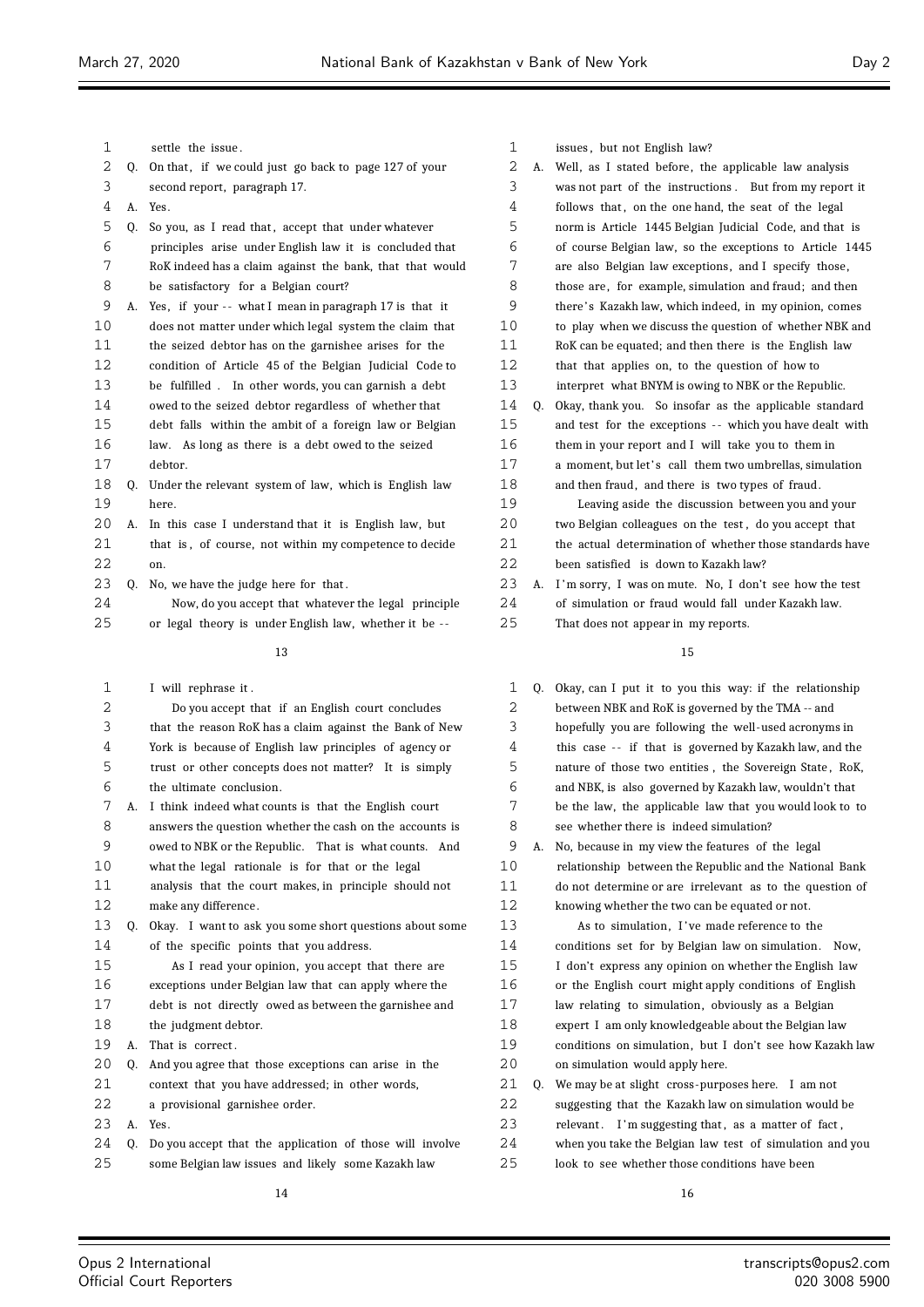| 1<br>satisfied, you must look factually at the position             |  |
|---------------------------------------------------------------------|--|
| 2<br>between RoK and NBK, and that requires, among other            |  |
| 3<br>things, consideration of the law, the legal nature of          |  |
| 4<br>those two entities and the legal relations between the         |  |
| 5<br>two of them. Do you agree with that, that that latter          |  |
| 6<br>factual aspect would be relevant?                              |  |
| 7<br>Not entirely, because my opinion is that under the<br>A.       |  |
| 8<br>Belgian law of simulation what is required is the              |  |
| 9<br>existence of two agreements, the ostensible agreement          |  |
| 10<br>and the real agreement, and the real agreement is kept        |  |
| 11<br>secret.<br>To my mind, the agreements we are talking about    |  |
| 12<br>here would be -- the ostensible agreement would then be,      |  |
| 13<br>if someone would want to show that there is simulation        |  |
| 14<br>here, the agreement between NBK and BNYM, and the             |  |
| 15<br>so-called true agreement would then be the agreement          |  |
| 16<br>between the Republic and BNYM.                                |  |
| 17<br>As those relationships, at least the relationship             |  |
| 18<br>between the National Bank and BNYM, is clearly governed       |  |
| 19<br>by, as I understand it of course, by English law,             |  |
| 20<br>I would expect that that matter would probably be             |  |
| 21<br>covered by English law.                                       |  |
| 22<br>Okay. So in effect what you are saying is that when you<br>0. |  |
| 23<br>are dealing with simulation under Belgian law it is           |  |
| 24<br>a consideration of the two agreements that you have           |  |
| 25<br>described here, the ostensible agreement and the secret       |  |
|                                                                     |  |
| 17                                                                  |  |
| 1<br>agreement; and it is a pure Belgian law question and you       |  |
| 2<br>don't need to delve into the governing law of either the       |  |
| 3<br>ostensible or secret agreement. Is that fair?                  |  |
| 4<br>Well, to understand what the purportedly ostensible<br>А.      |  |
| 5<br>agreement entails, I would assume that the courts facing       |  |
| 6<br>that question or dealing with that question would              |  |
| 7<br>probably also interpret that so-called ostensible              |  |
| 8<br>agreement under the law that governs it. But it is --          |  |
| 9<br>I believe it's a delicate matter here, the interaction         |  |

 between Belgian law and English law. And as 11 I explained, it's not a matter that I have fully 12 exhausted here in the report, as in my understanding it was not within the scope of the instructions . Q. I understand. You make reference to the Sonatrach judgment and perhaps if you could go to appendix 5 of 16 your first report, page E1/42. A. Yes. Q. There I think you have sought to put in illustrative terms the dynamic between the various parties . Do you accept that the analogue to these proceedings is distinguishable ? 22 A. I'm not entirely familiar with the concept of -- or rather if the concept of distinguishable here has

a legal meaning, but obviously there is a distinction .

But my view is that the distinction in the facts and

| $\mathbf 1$ |    | circumstances of Sonatrach should not determine or       |
|-------------|----|----------------------------------------------------------|
| 2           |    | should -- is not -- does not stand in the way of         |
| 3           |    | applying the principle that the Court of Cassation       |
| 4           |    | adopted in the Sonatrach case to the facts and           |
| 5           |    | circumstances of this case; because I believe that the   |
| 6           |    | Court of Cassation has formulated them in sufficiently   |
| 7           |    | broad and general terms, and that the elements here that |
| 8           |    | are different from what is in the Sonatrach case are not |
| 9           |    | of -- are not fundamental to such a degree that they     |
| 10          |    | would prevent us from taking into regard the reasoning   |
| 11          |    | that the Court of Cassation develops in Sonatrach.       |
| 12          | Q. | Thank you. Let's look at -- so there in Sonatrach the    |
| 13          |    | creditor had a claim or a judgment against SNMC, and got |
| 14          |    | a garnishee order against the assets of Sonatrach which  |
| 15          |    | were held by Distrigaz. Correct?                         |
| 16          | A. | Yes.                                                     |
| 17          | Q. | The issue was whether, because of the link between the   |
| 18          |    | debtor and the Algerian State on the left and the links  |
| 19          |    | between the Algerian State and Sonatrach on the right,   |
| 20          |    | the asset in question could be subject to a garnishee    |
| 21          |    | order.                                                   |
| 22          | А. | Yes.                                                     |
| 23          | Q. | Do you agree that the court, in deciding whether that    |
| 24          |    | was the case, looked to the foreign law of incorporation |
| 25          |    | of the entities in question?                             |

| $\mathbf 1$ | A. | Yes.                                                     |
|-------------|----|----------------------------------------------------------|
| 2           | 0. | I am going to put up on the screen a mark-up of          |
| 3           |    | appendix 5 that has been prepared. It is the same        |
| 4           |    | document but just with some annotations. Forgive the     |
| 5           |    | amateurish artwork at the bottom; perhaps if we can take |
| 6           |    | that out and focus on what is above. Thank you.          |
| 7           |    | Here we have a conservatory garnishee order against      |
| 8           |    | RoK, and in particular the National Fund, and it is held |
| 9           |    | in a bank account of NBK with the Bank of New York. Do   |
| 10          |    | you see that distinction?                                |
| 11          | A. | I see it.                                                |
| 12          | Q. | I have two questions for you. First, do you accept       |
| 13          |    | that, as consistent with the court's reasoning in        |
| 14          |    | Sonatrach, to work out the relationship between NBK and  |
| 15          |    | RoK they will need to look to the foreign law; in other  |
| 16          |    | words, Kazakh law?                                       |
| 17          | A. | If your question is do we need to look at Kazakh law to  |
| 18          |    | determine whether NBK and RoK are one and the same       |
| 19          |    | person for the purpose of applying Article 1445 of the   |
| 20          |    | Belgian Judicial Code, to look to Kazakh law to          |
| 21          |    | determine that, then I agree.                            |
| 22          |    | MR SPRANGE: Okay. All right.                             |
| 23          |    | Subject to checking with my colleagues, my Lord,         |
| 24          |    | those are the second to fifth defendants' questions for  |
| 25          |    | the Professor.<br>(Pause)                                |
|             |    |                                                          |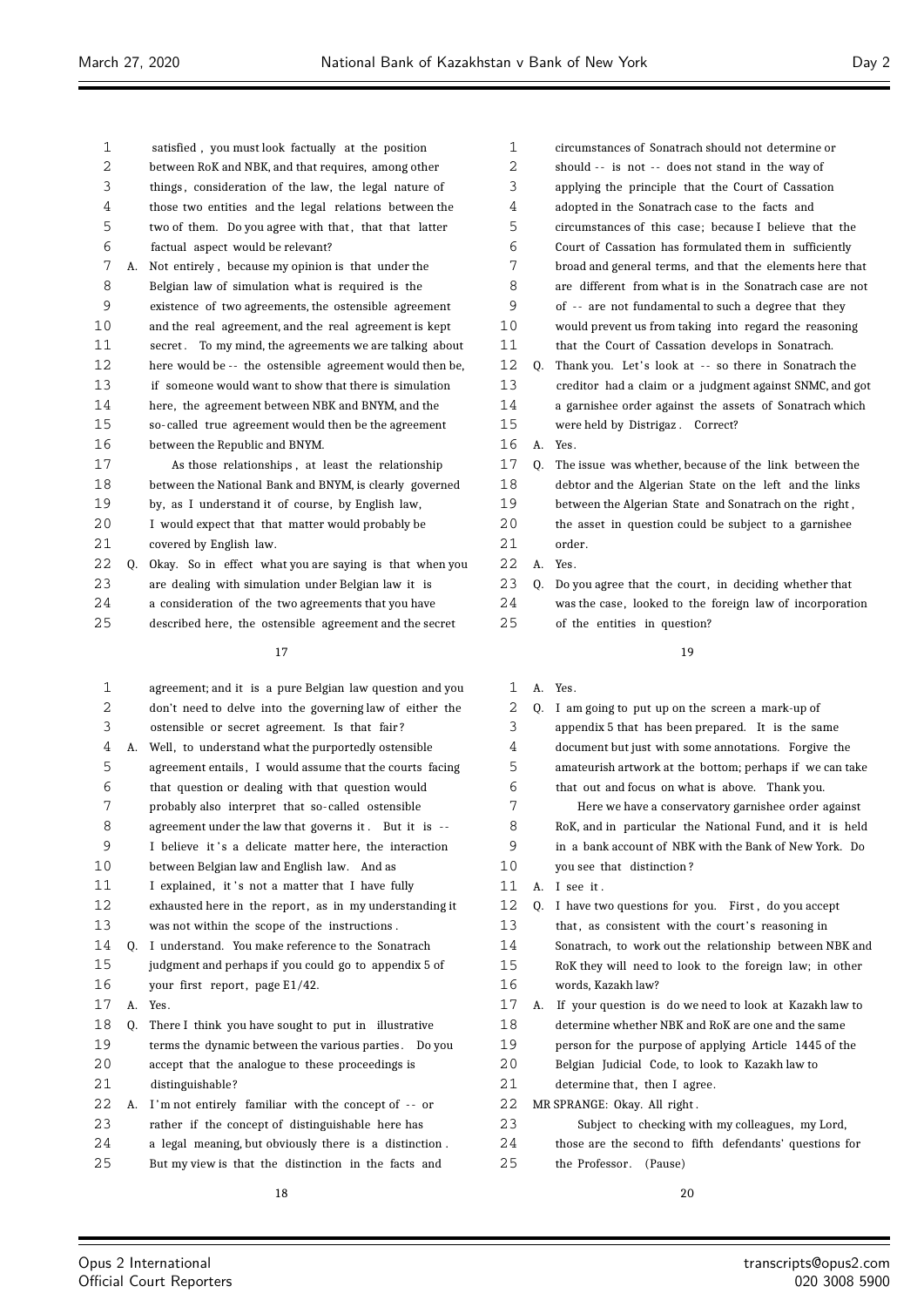| 1  | Thank you very much.                                       | 1  |
|----|------------------------------------------------------------|----|
| 2  | Thank you, Mr Sprange.<br>А.                               | 2  |
| 3  | $(11.19 \text{ am})$                                       | 3  |
| 4  | MR JUSTICE TEARE: Mr Malek.                                | 4  |
| 5  | MR MALEK: Yes, my Lord. I think it should be just made     | 5  |
| 6  | very clear that if Mr Sprange is going to challenge the    | 6  |
| 7  | opinions of Professor Allemeersch, he is required to put   | 7  |
| 8  | his points to him. We certainly, on our side, had no       | 8  |
| 9  | idea that it was going to go so short. I just wanted to    | 9  |
| 10 | make that very clear. But I have no questions by way of    | 10 |
| 11 | re-examination.                                            | 11 |
| 12 | MR JUSTICE TEARE: Thank you.                               | 12 |
| 13 | Professor Allemeersch, that then I think completes         | 13 |
| 14 | your evidence. Thank you very much.                        | 14 |
| 15 | Thank you very much, your Lordship.<br>А.                  | 15 |
| 16 | MR SPRANGE: In terms of Professor Storme, he is available  | 16 |
| 17 | from 12.30.                                                | 17 |
| 18 | MR JUSTICE TEARE: Right. Well, presumably we must then     | 18 |
| 19 | adjourn until 12.30, unless there is anything else that    | 19 |
| 20 | we can do.                                                 | 20 |
| 21 | MR SPRANGE: No. I apologise for the fact that we couldn't  | 21 |
| 22 | get him earlier. He was originally down for 2.00 pm and    | 22 |
| 23 | we were able to move him forward to 12.30, but that was    | 23 |
| 24 | the best we were able to do given his other commitments.   | 24 |
| 25 | MR JUSTICE TEARE: Right, if we start at 12.30 are we still | 25 |
|    | 21                                                         |    |
|    |                                                            |    |
| 1  | going to break at 1.00 pm or shall we just carry on        | 1  |
| 2  | through until we finish? Any views?                        | 2  |
| 3  | MR MALEK: For my part, my Lord, we are happy to press on   | 3  |
| 4  | rather than just have half an hour.                        | 4  |
| 5  | MR JUSTICE TEARE: Right.                                   | 5  |
| 6  | MR MALEK: There may need to be a break but, subject to     | 6  |
| 7  | that, 12.30 and just pressing on is fine with us.          | 7  |
| 8  | MR JUSTICE TEARE: Yes, Mr Sprange.                         | 8  |
| 9  | MR SPRANGE: I quite agree, it makes sense, particularly as | 9  |
| 10 | he is an hour ahead, so                                    | 10 |
| 11 | MR JUSTICE TEARE: Right, let us adjourn until 12.30 and    | 11 |
| 12 | then we will carry on from 12.30 to finish the next        | 12 |
| 13 | witness, though, as has been indicated, we may need to     | 13 |
| 14 | break at some stage. Right, so                             | 14 |
| 15 | MR SPRANGE: Thank you.                                     | 15 |
| 16 | MR JUSTICE TEARE: We shall go into mute.                   | 16 |
| 17 | $(11.22 \text{ am})$                                       | 17 |
| 18 | SPARQ TECHNICIAN: Thank you very much. If all of you could | 18 |
| 19 | mute.                                                      | 19 |
| 20 | (The hearing was adjourned until 12.30 pm)                 | 20 |

(12.30 pm)

- MR JUSTICE TEARE: It is now 12.30, so are we all here
- again? MR MALEK: Yes.
- MR JUSTICE TEARE: Very well.

| 1  | Mr Sprange, it is your witness. |                                                             |  |
|----|---------------------------------|-------------------------------------------------------------|--|
| 2  | MR SPRANGE: Thank you.          |                                                             |  |
| 3  |                                 | PROFESSOR MATTHIAS STORME (called)                          |  |
| 4  |                                 | Examination in-chief by MR SPRANGE                          |  |
| 5  |                                 | MR SPRANGE: Can you hear me loud and clear?                 |  |
| 6  | A <sub>1</sub>                  | Yes.                                                        |  |
| 7  | 0.                              | Can I first ask you whether you have a witness              |  |
| 8  |                                 | affirmation in front of you?                                |  |
| 9  | А.                              | I have an affirmation and oath in front of me.              |  |
| 10 |                                 | Q. You choose which one you would like to take and when you |  |
| 11 |                                 | have made your choice, if you could please be sure to       |  |
| 12 |                                 | look at his Lordship and read it out slowly and             |  |
| 13 |                                 | carefully. Thank you.                                       |  |
| 14 | А.                              | Being a Catholic I will take the oath, if I may.            |  |
| 15 | 0.                              | Thank you.                                                  |  |
| 16 | А.                              | They told me I had to take a bible with me, so              |  |
| 17 |                                 | PROFESSOR MATTHIAS STORME (sworn)                           |  |
| 18 |                                 | MR JUSTICE TEARE: Thank you very much, Professor Storme.    |  |
| 19 |                                 | MR SPRANGE: You should hopefully have in front of you,      |  |
| 20 |                                 | Professor Storme, a bundle called E1 with seven tabs in     |  |
| 21 |                                 | it.                                                         |  |
| 22 | А.                              | Yes.                                                        |  |
| 23 | 0.                              | This process that you may be familiar with under English    |  |
| 24 |                                 | procedural law is that I confirm with you your evidence,    |  |
| 25 |                                 | your written evidence.                                      |  |
|    |                                 | 23                                                          |  |
|    |                                 |                                                             |  |

- A. Yes.
- Q. And your signature. So, what I am going to do is to
- take you to various pages and ask you to confirm certain things.
- If I could start off, please, if you could go to
- tab 3.
- A. Yes.
- Q. Could you please identify that document for me, please?
- A. This is my first expert report.
- Q. Could you please identify the signature on page 25?
- A. That is my signature, yes.
- Q. Can you confirm that the facts and matters addressed therein are true to the best of your professional qualifications and abilities?
- A. I do confirm.
- Q. The next document is behind tab 4.
- A. Joint report.
- Q. Yes, and could you please identify on the first and last page the signatures there?
- A. Actually they are on every page, and on the left is my 21 signature and then of the two other experts. It is my short signature , not my full signature but it is the
- shorter one.
- Q. Understood. Then lastly if you could take up tab 7 of the same bundle.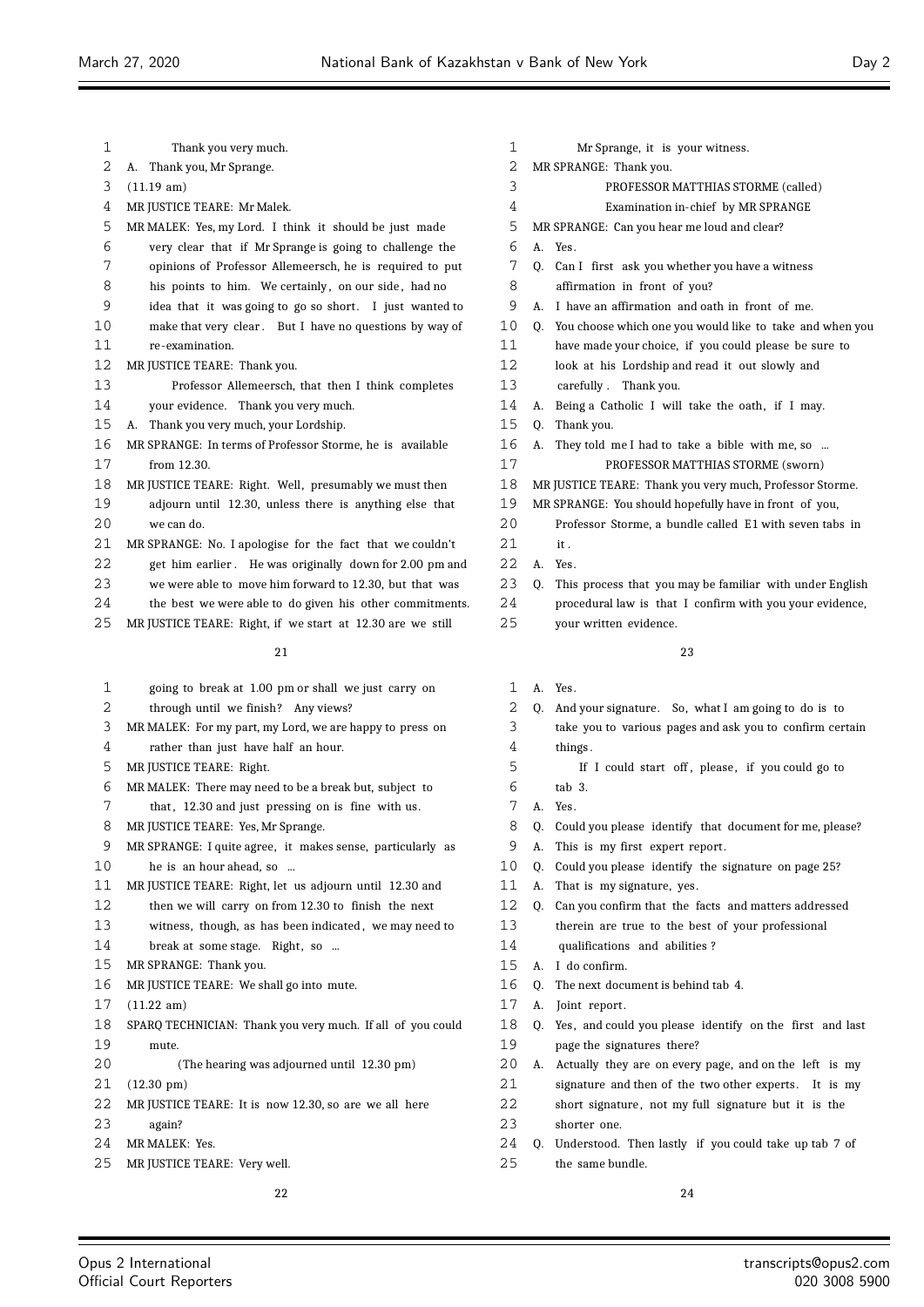| 1      | А. | It is my supplemental report.                              | 1  |
|--------|----|------------------------------------------------------------|----|
| 2      | Q. | Thank you. Signature on page 17, could you please          | 2  |
| 3      |    | identify that?                                             | 3  |
| 4      | А. | On page 17 it's my full signature.                         | 4  |
| 5      | Q. | Can you confirm that the facts and matters stated          | 5  |
| 6      |    | therein are true to the best of your professional          | 6  |
| 7      |    | abilities and qualifications?                              | 7  |
| 8      | А. | I do confirm.                                              | 8  |
| 9      |    | MR SPRANGE: Thank you, Professor Storme. Mr Malek, counsel | 9  |
| 10     |    | for the claimants will have some questions for you.        | 10 |
| 11     | А. | Okay.                                                      | 11 |
| 12     |    | Cross-examination by MR MALEK                              | 12 |
| 13     |    | MR MALEK: That is correct. Professor Storme, can you see   | 13 |
| 14     |    | and hear me?                                               | 14 |
| 15     | А. | I do. Do I mute the microphone meanwhile or not, during    | 15 |
| 16     |    | your questions?                                            | 16 |
| 17     | Q. | It is up to you. The one rule that we should try and       | 17 |
| 18     |    | keep is that two of us can't speak together. So when       | 18 |
| 19     |    | answering if you will be quiet and I will do the same,     | 19 |
| 20     |    | but you can use the mute as well.                          | 20 |
| 21     |    | Can we start off, Professor, by summarising what           | 21 |
| 22     |    | I understand to be your opinion in this matter. We will    | 22 |
| 23     |    | look at it in more detail, but if I may just summarise     | 23 |
| 24     |    | what I understand to be three opinions that you are        | 24 |
| 25     |    | expressing in this matter.                                 | 25 |
|        |    | 25                                                         |    |
| 1      |    | The first is that it has already been decided that         | 1  |
| $\sim$ |    |                                                            |    |

| 1  |    | The first is that it has already been decided that       |
|----|----|----------------------------------------------------------|
| 2  |    | the garnishment order has subject matter, this remains   |
| 3  |    | the case unless and until the garnishment order is set   |
| 4  |    | the aside by the Belgian court, and that decision was    |
| 5  |    | taken whether the garnishment order was made by the      |
| 6  |    | judge. That is one of your opinions, isn't it?           |
| 7  | А. | It's one of my opinions, even if I could qualify it on   |
| 8  |    | small points. But basically it's one of my opinions.     |
| 9  | Q. | We will go through them in a bit more detail, but I just |
| 10 |    | wanted to see if I have understood three of your         |
| 11 |    | opinions.                                                |
| 12 |    | The second opinion that you express is that the cash     |
| 13 |    | is within the scope of the garnishment order because it  |
| 14 |    | is part of the National Fund of the Republic of          |
| 15 |    | Kazakhstan; in other words, ownership of the National    |
| 16 |    | Fund by the Republic of Kazakhstan is enough. That is    |
| 17 |    | your ownership theory, is it not?                        |
| 18 | А. | Yes. Even if it is always difficult to talk in a common  |
| 19 |    | law court with civil law terminology, evidently, but     |
| 20 |    | apart from this                                          |
| 21 | 0. | We will try and work on that and see if we can find      |
| 22 |    | a way of resolving it.                                   |
| 23 |    | Just on that second point, it is right to say that       |
| 24 |    | your opinion is based on what you describe as the right  |
| 25 |    | of recourse or, in longer form, the right of recourse of |

 A. Yes. Even if the right of recourse is usually formulated in a longer way, because the statutory rule is that the creditors have a right of recourse on all assets of the debtor. There is always right of recourse on something, and the statutory rule is on everything, on all assets of the debtor. Even some assets which are not owned by the debtor, but these are then the special rules . Q. We will come and look at the right of recourse in more detail in a moment. Then the third opinion that you have expressed is your opinion that the real dispute in this case is about the application of Belgian enforcement law, and it is your opinion that it is for the Belgian court to apply Belgian enforcement law, and not the English court. That is your third opinion. A. Well, in my supplemental report you will see that

creditors of Kazakhstan. That's right, isn't it?

I distinguish different questions, and one of these questions was referred to the English court, which I am not putting in doubt, and which is also based on the rule that you will find in the Belgian judiciary code. What I do try to explain there is that, apart from this question, there are a number of other relevant questions that in my opinion remain under the jurisdiction of the

| 1  |    | Belgian courts.                                            |
|----|----|------------------------------------------------------------|
| 2  |    | Q. We'll come back to that in a moment. I just wanted to   |
| 3  |    | see if we could summarise briefly three of your            |
| 4  |    | opinions; you have expressed others, but those are the     |
| 5  |    | three that I want to mention at this stage.                |
| 6  |    | Can we now turn to the decision of the 25 May 2018.        |
| 7  | A. | Yes.                                                       |
| 8  | 0. | You should have that in the bundle described as the core   |
| 9  |    | bundle and it is at the back there.                        |
| 10 | А. | Core bundle, yes.                                          |
| 11 | 0. | What I would like to do is look at the section of this     |
| 12 |    | decision which is relevant for present purposes. For       |
| 13 |    | that purpose can you turn, please, to page 14. Perhaps     |
| 14 |    | we can put it on the screen so that everybody can see      |
| 15 |    | it, the section 3.1.4 "Lack of legal relationship with     |
| 16 |    | the garnishee". Do you have that in front of you?          |
| 17 | А. | Page 14.                                                   |
| 18 | 0. | Yes, it is a section 3.1.4.                                |
| 19 | A. | Yes, I have it.                                            |
| 20 | 0. | "Lack of legal relationship with the garnishee".<br>Do you |
| 21 |    | see that?                                                  |
| 22 | А. | Yes.                                                       |
| 23 | 0. | Before we do that, can we just go ahead a couple of        |
| 24 |    | pages to a different section, where the learned judge      |
| 25 |    | was dealing at 3.1.5 with the question of immunity from    |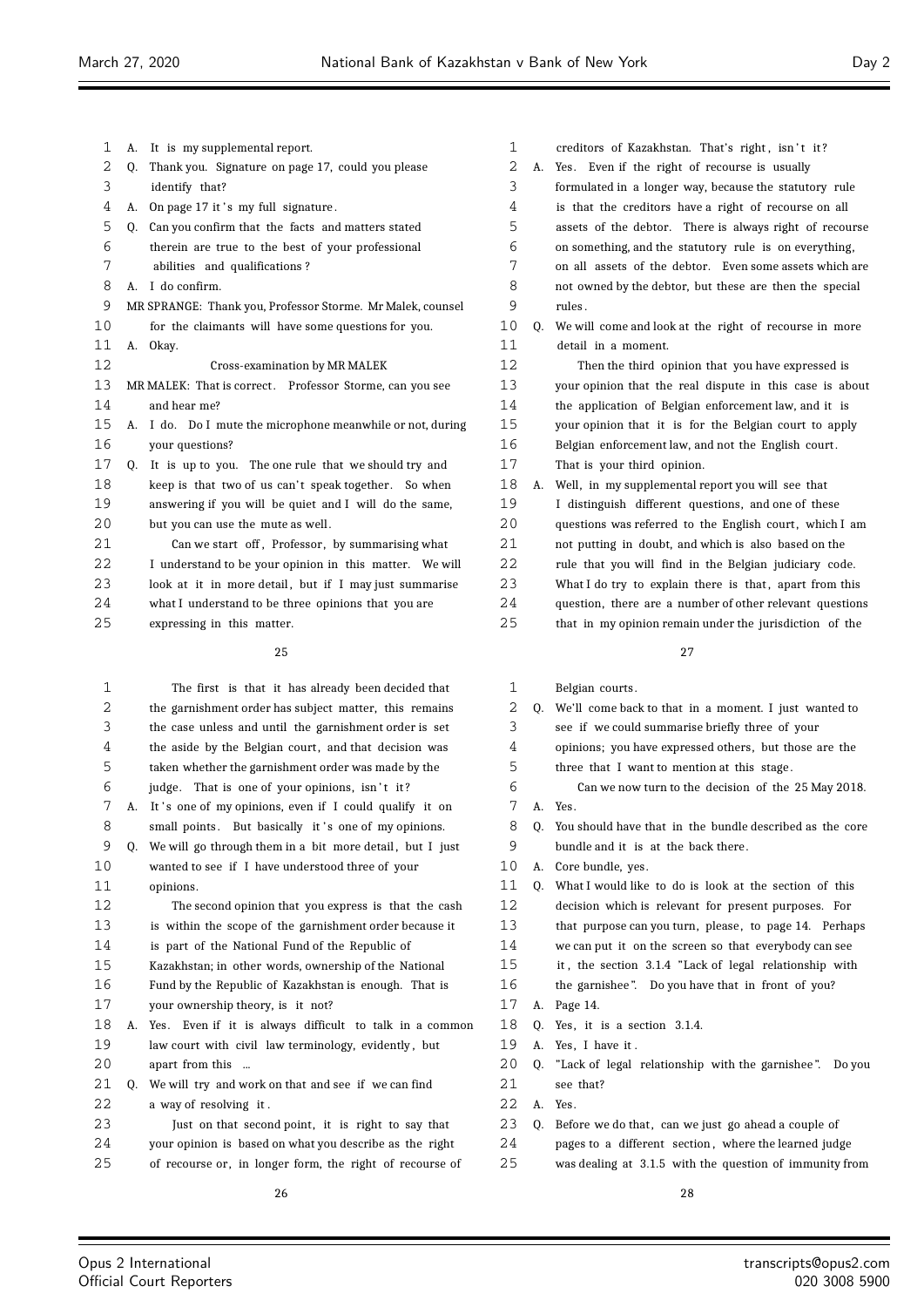| 1  |    | execution. Do you see that on the next page?             |
|----|----|----------------------------------------------------------|
| 2  | А. | I see that on the next page.                             |
| 3  | 0. | If we go over the page we can see a statement by the     |
| 4  |    | judge, about halfway down, where the learned judge says: |
| 5  |    | "It is uncontested that this National Fund forms         |
| 6  |    | part of and is the property of Kazakhstan."              |
| 7  |    | Do you see that?                                         |
| 8  | А. | Yes.                                                     |
| 9  | 0. | So the judge was proceeding on the basis that the        |
| 10 |    | National Fund formed part and is the property of         |
| 11 |    | Kazakhstan.                                              |
| 12 | A. | Yes.                                                     |
| 13 | 0. | You see that?                                            |
| 14 | A. | Indeed.                                                  |
| 15 | 0. | If we could then go back to 3.1.4 to make sure that we   |
| 16 |    | have understood correctly what the judge has found.      |
| 17 |    | First of all, she found, or rather she declined to       |
| 18 |    | set aside the garnishment order on any of the grounds    |
| 19 |    | advanced by Kazakhstan. That's correct, isn't it?        |
| 20 | A. | Yes.                                                     |
| 21 | 0. | Secondly, as regards the argument about the lack of any  |
| 22 |    | obligation owed to Kazakhstan, she said:                 |
| 23 |    | "The argument that is raised by Kazakhstan is about      |
| 24 |    | the subject matter and the consequences of the           |
| 25 |    | attachment. Kazakhstan's contention is actually that     |

| 1  |    | the garnishment could not have any subject matter and    |
|----|----|----------------------------------------------------------|
| 2  |    | that the garnishees still wrongly froze the accounts."   |
| 3  |    | Then she said this:                                      |
| 4  |    | "The fact that the garnishee is not the debtor of        |
| 5  |    | the seized debtor is not a ground for withdrawal of the  |
| 6  |    | authorisation order nor for the lifting of the           |
| 7  |    | garnishment that has been authorised. The absence of     |
| 8  |    | a debt from the garnishee towards the seized debtor only |
| 9  |    | leads to the conclusion that the garnishment has no      |
| 10 |    | subject matter."                                         |
| 11 |    | Just pausing there, she was referring, was she not,      |
| 12 |    | to the test under Article 1445 of the Belgian Judicial   |
| 13 |    | Code? That is what she was considering in this section   |
| 14 |    | of the judgment.                                         |
| 15 | А. | The point referred is based on Article 1456.             |
| 16 | 0. | No, Article 1456 relates to the question of who is going |
| 17 |    | to decide the matter.                                    |
| 18 | A. | Yes.                                                     |
| 19 | 0. | But the question about subject matter is Article 1445.   |
| 20 |    | It is not very difficult; that is the case, isn't it?    |
| 21 | А. | I am not sure what your question is.                     |
| 22 | 0. | She is applying the test, she is considering the test in |
| 23 |    | 1445.                                                    |
| 24 | А. | I'm not sure.                                            |
| 25 | 0. | Okay, we will come back to that. Then we have the next   |
|    |    | 30                                                       |
|    |    |                                                          |

| 1  |    | section:                                                 |
|----|----|----------------------------------------------------------|
| 2  |    | "In the current case, the attachment judge can only      |
| 3  |    | consider that the garnishment that has been authorised   |
| 4  |    | does indeed have subject matter. The subject matter of   |
| 5  |    | the garnishment follows in fact from the declaration of  |
| 6  |    | the garnishee."                                          |
| 7  |    | Then she sets out the terms of the declaration.<br>Do    |
| 8  |    | you see that?                                            |
| 9  |    | A. Yes. That is on page 14.                              |
| 10 | 0. | Then she says over the page:                             |
| 11 |    | "The seized debtor is entitled to challenge the          |
| 12 |    | declaration from the garnishee before the attachment     |
| 13 |    | judge."                                                  |
| 14 | A. | Yes.                                                     |
| 15 | 0. | "However, this challenge relates to the debt of the      |
| 16 |    | third party and must be referred to the trial court in   |
| 17 |    | the proceedings on the merits under Article 1456, second |
| 18 |    | paragraph, of the Belgian Judicial Code."                |
| 19 |    | Do you see that?                                         |
| 20 |    | A. Yes.                                                  |
| 21 | 0. | Then she says:                                           |
| 22 |    | "The competent judge on the merits is, as stated by      |
| 23 |    | Kazakhstan itself, the English court, who must apply its |

 own national substantive law ." Then she said that the ground.

| $\mathbf{1}$ | Failed. If we then turn forward to 3.3 we see how        |
|--------------|----------------------------------------------------------|
| 2            | she deals with the claims by Bank of New York Mellon.    |
| 3            | She refers to the fact that:                             |
| 4            | "The garnishee is seeking to obtain a declaration        |
| 5            | that as a matter of law it has properly executed the     |
| 6            | garnishment order and that it has discharged towards NBK |
| 7            | and Kazakhstan. Both claims relate to the subject        |
| 8            | matter of the attachment, notably whether or not a debt  |
| 9            | exists from Bank of New York Mellon towards Kazakhstan.  |
| 10           | Kazakhstan disputes existence of such debt. The          |
| 11           | attachment judge cannot and may not settle such dispute  |
| 12           | but only the judge on the merits. The judge on the       |
| 13           | merits is, as already mentioned above, the English court |
| 14           | and must apply its own national law."                    |
| 15           | Then the only other passage that I want to look at       |
| 16           | at this stage is the limitation of the subject matter of |
| 17           | the attachment. You will recall that some \$22 billion   |
| 18           | was frozen.                                              |
| 19           | Then over the page:                                      |
| 20           | "The Stati parties explicitly declared their             |
| 21           | agreement to accept a limitation of the subject matter   |
| 22           | of the attachment to its causes. They estimate that      |
| 23           | these causes at present include interest at about        |
| 2.4          | $$530$ million."                                         |
| 25           | Do you see that?                                         |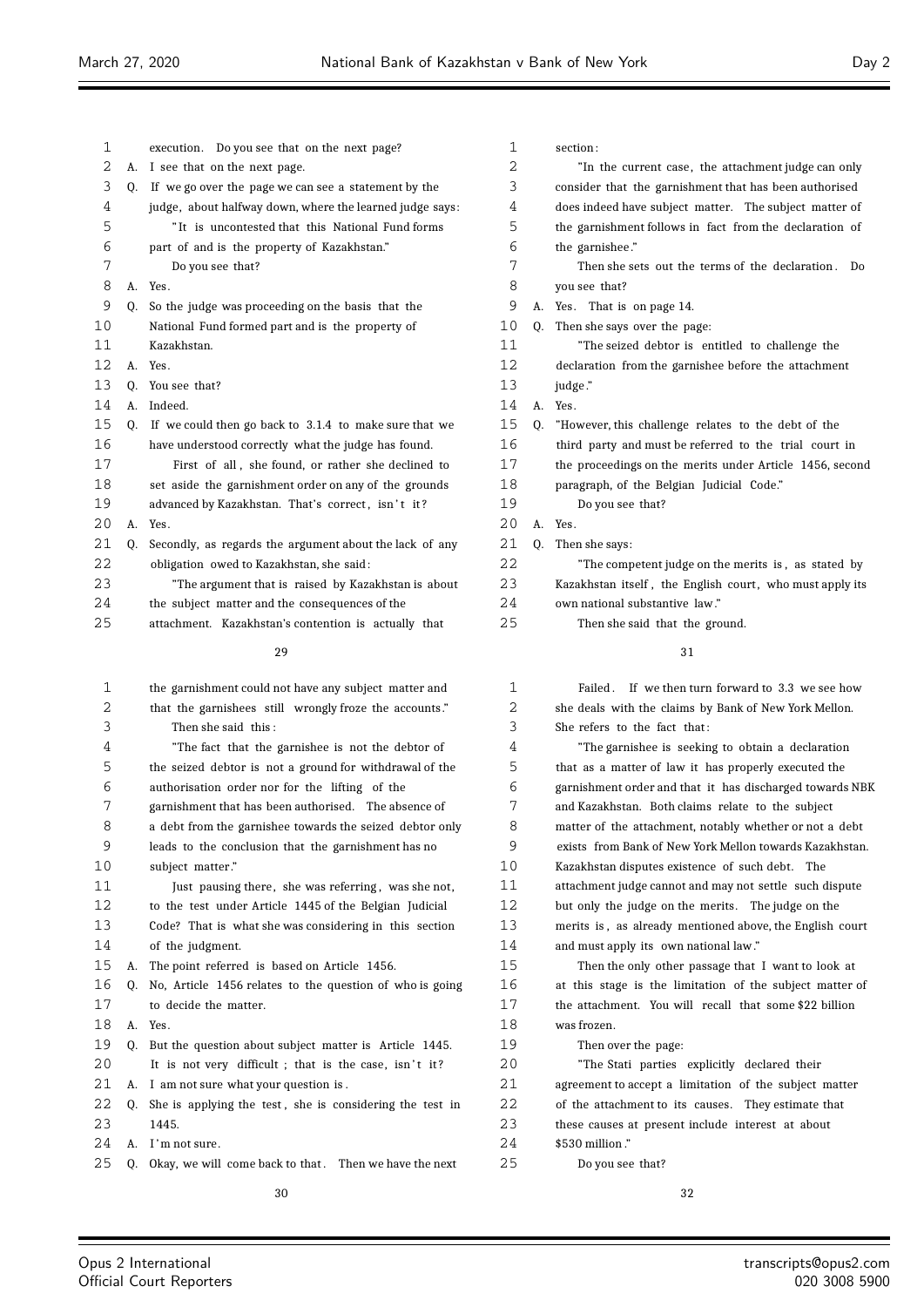- A. Yes.
- Q. It is as a result of that that we are now left with the
- cash, which is the 530 million , which is owed by Bank of New York Mellon, and with which we are now concerned.
- Do you understand that?
- 6 A. Yes, but it's not completely my interpretation.
- Q. In what way?

 A. Because the limitation here of the subject matter of the attachment is a limitation quantitatively . It has to do with the fact that in Belgian law of garnishment, the garnishment always, as a matter of principle , seizes the full , all the debts of the third party. So, it is not 13 limited to the causes: it's not limited to the debt to be enforced.

 However, the creditor can voluntarily , as was done here indeed, limit the amount, the quantity of what was 17 seized, but it does not specify in any way whether this relates to cash or securities ; the reason is that the subject matter of the garnishment is determined at the

- time of the garnishment. That is something the three
- experts agreed upon. So it doesn't distinguish cash and securities .
- Q. Yes, but looking at the position as at today, the only asset that is frozen by Bank of New York Mellon is the
- 530 million cash. All the securities have gone.

| 1  |    | They've disappeared. They don't exist.                   |
|----|----|----------------------------------------------------------|
| 2  | А. | That would not be final under Belgian law, because the   |
| 3  |    | assets at the time of garnishment is the relevant thing  |
| 4  |    | and it fixes the rights at that moment; and when         |
| 5  |    | afterwards the concrete assets change, this is -- I mean |
| 6  |    | it's like a kind of I think in English law you use the   |
| 7  |    | word "tracing", tracing something into its product. So   |
| 8  |    | the cash that is there could as well be the product of   |
| 9  |    | the securities as the product of the cash.               |
| 10 | 0. | Can you agree with this: if there is no subject matter,  |
| 11 |    | if there is no debt that Bank of New York Mellon owes to |
| 12 |    | RoK and there is no subject matter, there is no basis    |
| 13 |    | for Bank of New York Mellon to freeze the cash?          |
| 14 | А. | Bank of New York Mellon freezed the cash because it      |
| 15 |    | believed that at least it was possible that these assets |
| 16 |    | belonged to the Republic of Kazakhstan.                  |
| 17 | 0. | My question is different.                                |
| 18 | А. | They made a declaration in good faith and so the third   |
| 19 |    | party, in this case the bank, is discharged if it        |
| 20 |    | declares in good faith, and normally the discharge will  |
| 21 |    | take place when the bank will deliver the assets to the  |
| 22 |    | bailiff, and then the bank is discharged. Then it is     |
| 23 |    | the task of the bailiff what he is going to do with it.  |
| 24 |    | So there is a strong protection for the third party,     |
| 25 |    | for the garnishee, in case of good faith declaration     |

| 2  |    | the securities, whatever, to the bailiff at the moment   |
|----|----|----------------------------------------------------------|
| 3  |    | determined by Belgian law, they will also be discharged. |
| 4  |    | And there can at that moment be no discussion that they  |
| 5  |    | have paid the wrong party at that moment, because then   |
| 6  |    | it is for the bailiff to make sure that the bailiff pays |
| 7  |    | the party to whom it should be paid.                     |
| 8  | 0. | If you look at paragraph --                              |
| 9  | А. | You are looking for the garnishee there.                 |
| 10 | 0. | Can you look at 3.3 at page 18. We looked at it          |
| 11 |    | a moment ago.                                            |
| 12 | A. | Yes.                                                     |
| 13 | 0. | The judge refused to give Bank of New York Mellon        |
| 14 |    | a discharge, didn't it?                                  |
| 15 | А. | The bank refused discharge in the sense that -- "dispute |
| 16 |    | the existence of such debt" -- it doesn't -- how should  |
| 17 |    | I explain this? "Dispute the existence  may not          |
| 18 |    | settle such a dispute". It is the dispute between your   |
| 19 |    | clients and the bank in their contractual relationship   |
| 20 |    | is a dispute for the English judge, to be determined on  |
| 21 |    | the basis of the English law.                            |
| 22 |    | However, if I understand it correctly, the dispute       |
| 23 |    | that we are here now discussing is not a dispute between |

they are protected, and also if they give the money or

### 

 the bank and your clients ; but is a dispute between your 25 clients and the creditor. The creditor. Which is

| 1  |    | a different type of dispute.                             |
|----|----|----------------------------------------------------------|
| 2  |    | So originally there was a dispute between your           |
| 3  |    | clients and the bank, and I understand that that dispute |
| 4  |    | is terminated now.                                       |
| 5  | Q. | We want our money. NBK wants to get paid the             |
| 6  |    | 530 million, and that will depend on whether or not      |
| 7  |    | there is subject matter, and that is the issue that the  |
| 8  |    | English court has been asked to decide. That is right,   |
| 9  |    | $isn't$ it?                                              |
| 10 | А. | That is a dispute between your clients and the Statis,   |
| 11 |    | not a dispute between your clients and the bank, isn't   |
| 12 |    | it?                                                      |
| 13 | Q. | No, it concerns everybody.                               |
| 14 |    | Let me just ask you this: you say in your report         |
| 15 |    | that you have read the pleadings in this action. It is   |
| 16 |    | right to say that no one is challenging, are they, the   |
| 17 |    | correctness of the decision of 25 May?                   |
| 18 | А. | That is not true, in the sense that it is pending an     |
| 19 |    | appeal.                                                  |

Q. No, but in the English court; no one has said in the

- English proceedings - you have read the pleadings.
- Nobody has said that it is wrong.
- A. I don't think that belongs to my task to judge that .
- Q. Now --
- 25 A. It's something which is in dispute between the Belgian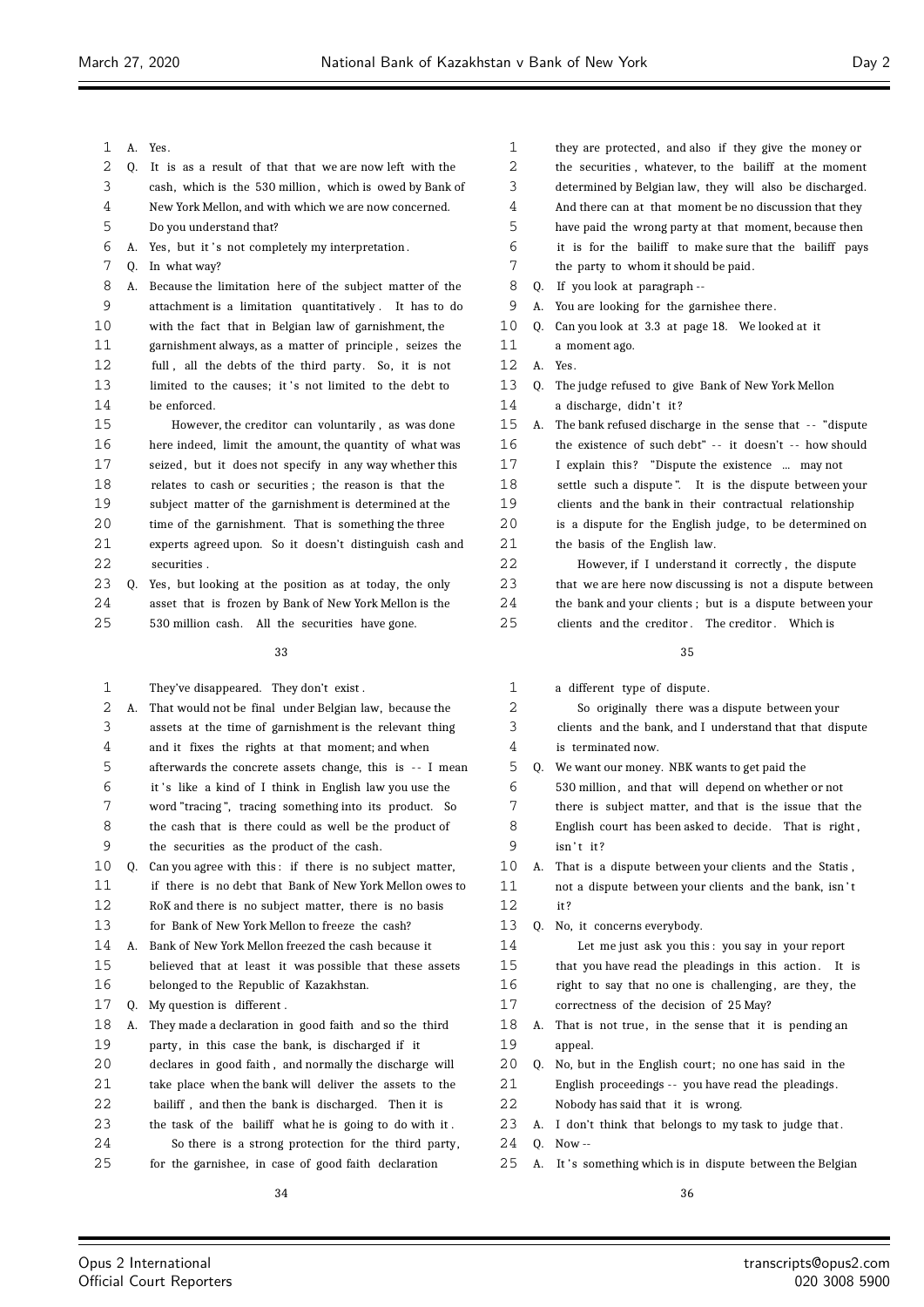| 1  |    | Court of Appeal, that is what I know. It's not up to me      | 1  |    | Q. The legal ground for a garnishment of a third party debt |
|----|----|--------------------------------------------------------------|----|----|-------------------------------------------------------------|
| 2  |    | to tell what parties are litigating in the English           | 2  |    | is Article 1445. That's right, isn't it?                    |
| 3  |    | court, no. I am giving advice on Belgian law.                | 3  |    | A. It is 1445 and 1446, yes.                                |
| 4  | Q. | Yes, you are giving advice as an independent expert to       | 4  | 0. | And the garnishment declaration that we have looked at      |
| 5  |    | assist the English court in dealing with the issues that     | 5  |    | a moment ago, in the 25 May decision, was given under       |
| 6  |    | the English court has to deal with.                          | 6  |    | 1452, which you can see from Professor Allemeersch's        |
| 7  | А. | Yes, and I received a number of questions and I have         | 7  |    | report is at paragraph 36.                                  |
| 8  |    | tried to answer these questions on the basis of Belgian      | 8  |    | A. Yes.                                                     |
| 9  |    | law.                                                         | 9  | 0. | The bottom of E1/7.                                         |
| 10 | 0. | Could we look at Belgian law in respect of some matters.     | 10 |    | A. Yes.                                                     |
| 11 |    | Now, first of all Article 1445, which is in a number         | 11 | Q. | Can we see what the garnishee has to do. The garnishee      |
| 12 |    | of places but perhaps we can pick it up from                 | 12 |    | has to submit a declaration regarding the amounts or        |
| 13 |    | Professor Allemeersch's report.                              | 13 |    | assets that constitute the subject matter of the            |
| 14 |    | A. Yes.                                                      | 14 |    | garnishment, and the declaration must provide accurately    |
| 15 | O. | Which is at paragraph 33 of $E1/7$ . Do you see that         | 15 |    | all relevant information that is useful to determine the    |
| 16 |    | there?                                                       | 16 |    | rights of the parties and, depending on the case            |
| 17 |    | A. Yes.                                                      | 17 |    | specifically, the basis and amount of the debt, the due     |
| 18 | Q. | We can also see over the page the article that we looked     | 18 |    | date, and where applicable its terms and conditions, the    |
| 19 |    | at in the judgment a moment ago, $1456$ , which is at $E1/8$ | 19 |    | garnishee's confirmation that it is no longer the debtor    |
| 20 |    | and the passage:                                             | 20 |    | of the seized debtor, the list of garnishments that it      |
| 21 |    | "If the garnishee disputes the debt of which the             | 21 |    | had already notified for the debt to the garnishee; and     |
| 22 |    | creditor is seeking payment the case is brought before       | 22 |    | I don't think the rest of that is applicable.               |
| 23 |    | the competent court or, as the case maybe, referred to       | 23 |    | But in essence what the garnishee is doing is               |
| 24 |    | the competent court by the attachment judge."                | 24 |    | reporting on the debt that is the subject of the            |
| 25 |    | Do you see that?                                             | 25 |    | garnishment order. That's right, isn't it?                  |
|    |    | 37                                                           |    |    | 39                                                          |
| 1  | А. | Yes, but in a sense it is not what is happening in this      | 1  |    | A. It is reporting on the debt to the best of its           |
| 2  |    | case because literally this only deals with the              | 2  |    | knowledge, yes. And the garnishee must make this            |
| 3  |    | garnishee disputing the debt, which would be the bank        | 3  |    | clarification in good faith and give all relevant           |
| 4  |    | disputing the debt.                                          | 4  |    | information so that, in the case of dispute, on the         |
| 5  | 0. | So are you saying that the judge was wrong in Belgium to     | 5  |    | basis of that information parties can go to court if        |
| 6  |    | refer the question of the subject matter of the order to     | 6  |    | there is a dispute. But it is, first of all, a very         |

n go to court if of all, a very strict obligation to inform in good faith , to make this

- declaration .
- Q. Yes. Now the right of recourse of creditors , and that is just a summary, you're familiar with the garnishment 11 papers, the writ, the application and the decision, and
- 12 it is right, is it not, to say that the right of
- recourse of creditors is not mentioned in any of those
- 14 papers? That is right, isn't it? A. No, that is perfectly normal.
- Q. It may be normal, but I am simply asking you to confirm that there is no reference to the principle of right of 18 recourse of creditors.
- 19 A. I hadn't checked that. The principle is found in the
- Civil Code, evidently in Articles 7 and 8 of the
- so- called Mortgage Act which is a chapter in the Belgian
- Civil Code, but this is a general rule which is always
- applicable , and if there is no specific reason to
- 24 mention it's not mentioned, evidently.
- Q. And it is not mentioned, is it , in the 25 May judgment?

 refer the question of the subject matter of the order to the English court? 8 A. I'm not saying that. I can't judge that. That will be for the Court of Appeal to decide that in Belgium, 10 whether the judge was wrong or not. It's not for me to 11 do that. I'm just saying that this is certainly not a normal case of application of 1456. I have never seen this type of case on the basis of that article . All cases I know are cases where it is the garnishee, being 15 the bank, saying, "Sorry, I do not owe you so much. You pretend that there is a claim of 100,000 but my debt is only 50,000". That is the typical case that would be decided on the basis of the referral in 1456. Q. Whether you have had experience or not, it has happened here. Have you read the jurisdiction judgment of Mr Justice Teare? A. Yes. I mean evidently the English court will decide upon its own jurisdiction ; it is not up to me to decide 24 upon the jurisdiction of the English court. And the Belgian courts will decided upon their jurisdiction .

Opus 2 International Official Court Reporters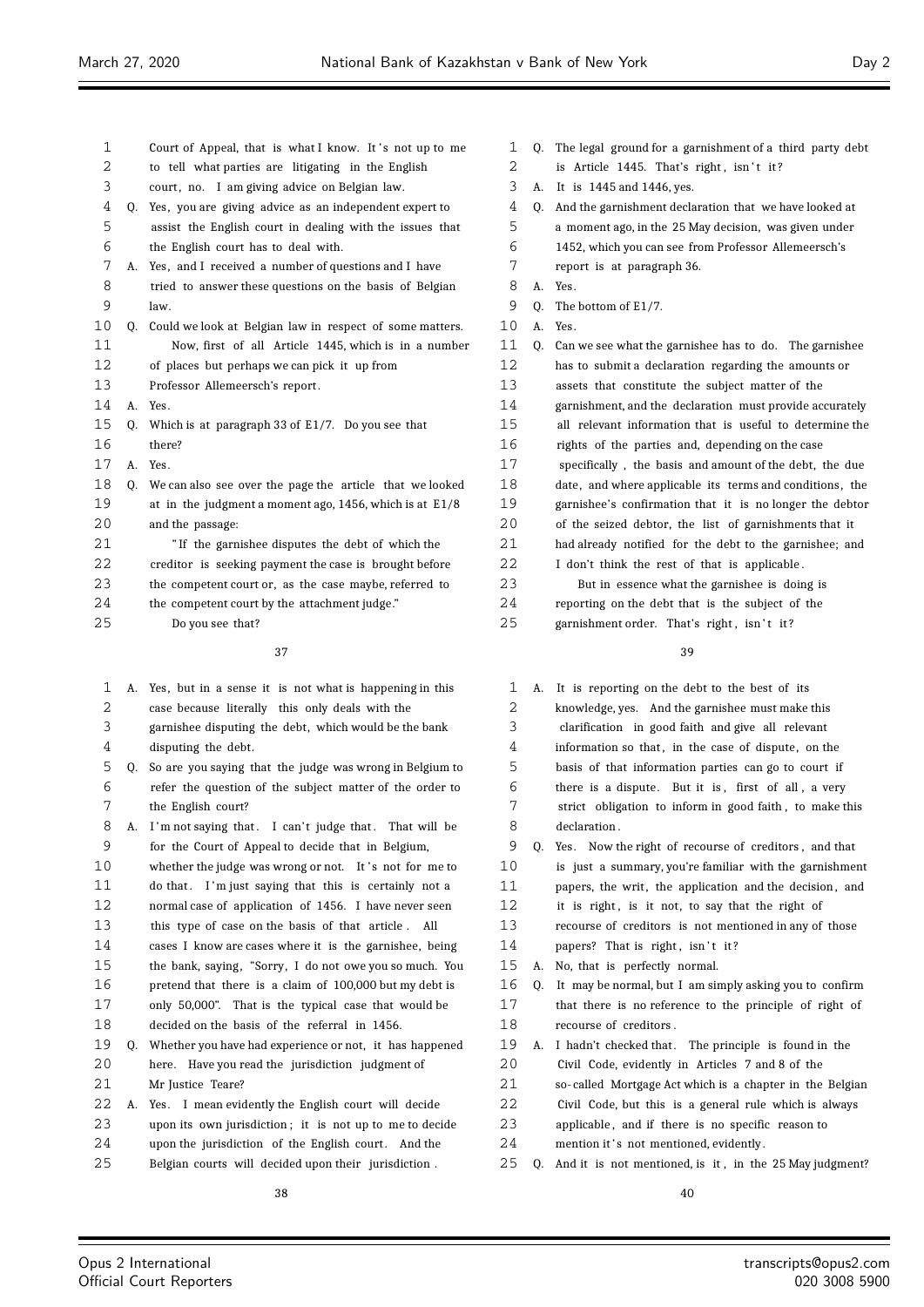| $\mathbf 1$ | А. | Not that I know. I would have to read it in full to be   |
|-------------|----|----------------------------------------------------------|
| 2           |    | sure.                                                    |
| 3           | 0. | It's not mentioned in any of the pleadings in these      |
| 4           |    | proceedings. That is right as well, isn't it?            |
| 5           | A. | That I don't know, because then I should know by heart   |
| 6           |    | all the pleadings in these proceedings.                  |
| 7           | 0. | In fact, the first time we hear of the right of recourse |
| 8           |    | of creditors is in your first report. That is right,     |
| 9           |    | $isn't$ it?                                              |
| 10          | А. | Yes, because if I was asked a rather general             |
| 11          |    | question, question number 1, which is a very wide        |
| 12          |    | question which refers to an indication of all possible   |
| 13          |    | laws that may in this case apply, so evidently if you    |
| 14          |    | want to give a fair overview of Belgian law you start    |
| 15          |    | with the general principles, the general principles in   |
| 16          |    | this case that can be found in the Civil Code. Then you  |
| 17          |    | go on with the procedural rules that you have in your    |
| 18          |    | judicial code, which make more detail about which        |
| 19          |    | procedures you are following in order to exercise this   |
| 20          |    | right.                                                   |
| 21          | Q. | My point, Professor, is that the right of recourse       |
| 22          |    | appears to have a considerable importance in your        |
|             |    |                                                          |

- 23 report, and the only point I am making is that its
- significance appears to have been overlooked by everyone
- 25 before you gave your report. That's right, isn't it?

| 1  | A.          | Because it's -- well, it's just something-- if you look     |
|----|-------------|-------------------------------------------------------------|
| 2  |             | at the text of the Civil Code this is one of the first      |
| 3  |             | laws that we would teach to our students in the first       |
| 4  |             | year of law, namely that the creditors can have recourse    |
| 5  |             | on all assets belonging to the debtor. I mean, this is      |
| 6  |             | quite evident.                                              |
| 7  |             | Q. We will come and look at it in slightly more detail when |
| 8  |             | we look to see what its scope is and how it interacts       |
| 9  |             | with Article 1445.                                          |
| 10 |             | You refer in your report to matters that you do not         |
| 11 |             | consider because they were not invoked by the Statis.       |
| 12 |             | For that purpose can we turn to your first report, in       |
| 13 |             | bundle E1/97.                                               |
| 14 | А.          | Which paragraph?                                            |
| 15 | 0.          | Paragraph 44.                                               |
| 16 | A.          | Yes.                                                        |
| 17 | 0.          | So you don't consider the right of co-ownership because     |
| 18 |             | it has not been invoked; that is right, isn't it?           |
| 19 | $A_{\cdot}$ | Yes.                                                        |
| 20 | 0.          | There is another doctrine that I think you referred to.     |
| 21 |             | If you could please turn to page 103 of your report,        |
| 22 |             | paragraph 74.                                               |
| 23 | A.          | Yes.                                                        |
| 24 | 0.          | I think you confirm there that you have not -- the Stati    |
| 25 |             | parties have not invoked Belgian law on the actio           |

- pauliana.
- A. As far as I know, yes. Q. And therefore you don't consider it . A. No, and maybe I should have considered it because it could have been interesting , but ... In order to get a fair overview of the Belgian law I could have said a little more on that, but given the fact of the case there was no immediate -- I don't find the English word -- cause to do this . Q. It is also right to say that in support of their application for the garnishment order the Statis did not rely on simulation, did they? A. They relied on the ownership of the Republic of Kazakhstan over the National Fund. 15 Q. Correct, but that is not simulation. A. Simulation is only a question in second rank. The question of simulation only comes up if ownership is disputed. Q. It is also right that in support of the application for the pre-judgment attachment they did not invoke the principle of fraus omnia corrumpit. 22 A. As far as I remember, they did not do that. I will have 23 to check the full text, but as far as I remember. Q. And nor did they rely on an abuse of rights principle . A. No. But maybe I should point to the fact that I was explicitly asked to give advice on these things . If you 2 look at the questions that were asked to the experts,

| ∠  |    | look at the questions that were asked to the experts,    |
|----|----|----------------------------------------------------------|
| 3  |    | the first question explicitly asked to discuss certain   |
| 4  |    | things that probably were not mentioned in the document  |
| 5  |    | you are now referring to. So I had to answer what I was  |
| 6  |    | asked to answer.                                         |
| 7  | 0. | I'm not making any criticism of you, Professor, I am     |
| 8  |    | just seeing whether we can agree on what basis the       |
| 9  |    | garnishment order was sought and obtained.               |
| 10 |    | The point I am making is --                              |
| 11 | А. | I can't read the mind of the judge, but on the basis of  |
| 12 |    | the documents I do believe that the judge was convinced  |
| 13 |    | that the National Fund was owned by the Republic         |
| 14 |    | of Kazakhstan. But that is just intuition. I mean,       |
| 15 |    | that is what I can deduce from the documents, but        |
| 16 |    | I can't read the mind of the judge, evidently.           |
| 17 | 0. | Now we know, and I'm not sure whether you have accepted  |
| 18 |    | this or not, but it is right to say that all the assets  |
| 19 |    | other than cash have been released following the         |
| 20 |    | decision of 25 May. You know that?                       |
| 21 | А. | Well, if you tell so, I take -- I guess it's true, but   |
| 22 |    | I was not there. So I can only see what I see in the     |
| 23 |    | documents, where there was a voluntary limitation of the |
| 24 |    | amount of the garnishment from the total amount to       |
| 25 |    | a certain specified amount, specified in quantitative    |
|    |    |                                                          |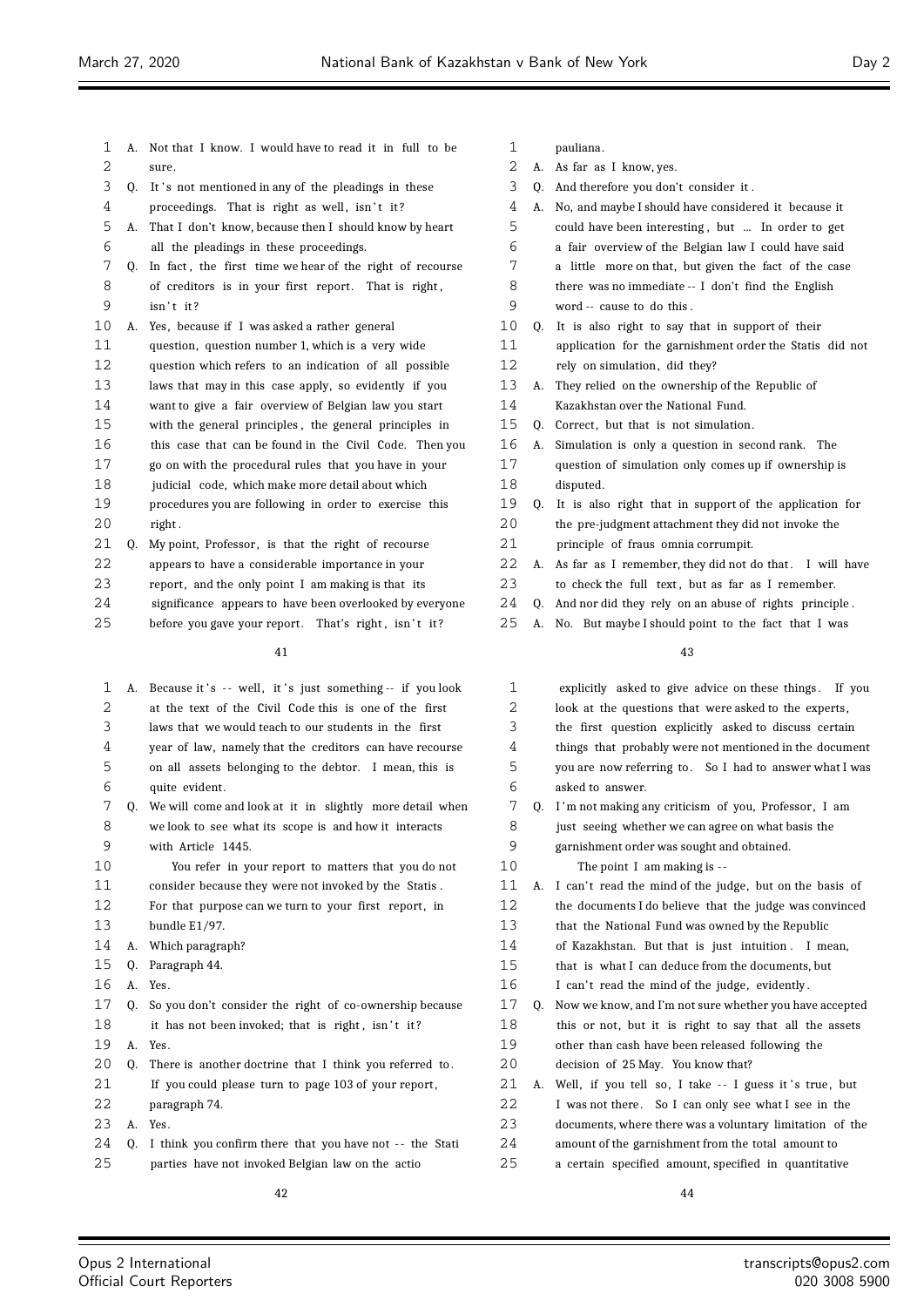$\equiv$ 

| 1  |    | terms. \$530 million if I'm correct.                           |
|----|----|----------------------------------------------------------------|
| 2  | 0. | We have a document which has a list of matters which are       |
| 3  |    | common ground between the parties, and that includes the       |
| 4  |    | Statis as well as Bank of New York Mellon and obviously        |
| 5  |    | the claimants.                                                 |
| 6  |    | What is common ground between the parties, and                 |
| 7  |    | perhaps you can confirm whether or not you know this, is       |
| 8  |    | that on 31 May 2018, with the consent of the Stati             |
| 9  |    | parties, and at the request of NBK pursuant to the             |
| 10 |    | Belgian set aside judgment, BNYM realised the securities       |
| 11 |    | that it held pursuant to the GCA to NBK. However, BNYM         |
| 12 |    | continued to freeze cash deposits of 530 million.<br><b>Is</b> |
| 13 |    | that something that you are aware of?                          |
| 14 | А. | I know there was something with the consent, something         |
| 15 |    | happened with the consent of the creditor, of the              |
| 16 |    | Statis. That is evidently because it is a decision that        |
| 17 |    | the court could not impose according to Belgian law, so        |
| 18 |    | they needed the consent of the Statis to limit the             |
| 19 |    | garnishment.                                                   |
| 20 | 0. | Now the cash, the 530 million, that is held under the          |
| 21 |    | GCA. You know that?                                            |
| 22 | А. | That is how indeed there was this debt of the Bank of          |
| 23 |    | New York Mellon, yes.                                          |
| 24 | 0. | It is right to say that the GCA, the Global Custody            |
| 25 |    | Agreement, was not before the judge who made the               |
|    |    | $\overline{\phantom{0}}$                                       |

| 1       |    | garnishment order. It's not in the papers in support of  |
|---------|----|----------------------------------------------------------|
| 2       |    | the application for a pre-judgment attachment, and the   |
| 3       |    | agreement is not referred to anywhere in those papers.   |
| 4       |    | Is that something that you are aware of?                 |
| 5       | A. | Well, I guess I should check that, but that would be     |
| 6       |    | perfectly normal. Under Belgian law, evidently when you  |
| 7       |    | are asking for a garnishment order against a debtor      |
| 8       |    | usually you have no information on the internal          |
| 9       |    | relationship between the debtor and the third party.     |
| $10 \,$ |    | The information may be very confidential, so it is       |
| 11      |    | nearly impossible that you would have this document and  |
| 12      |    | invoke it in order to obtain the garnishment order.      |
| 13      |    | Creditors asking for garnishment orders very often do    |
| 14      |    | not even know whether the debtor has a bank account with |
| 15      |    | a certain bank. For example, they will say, "I will ask  |
| 16      |    | for a garnishment order to seize the assets on bank      |
| 17      |    | accounts with all the big banks because we don't know    |
| 18      |    | where they have a bank account". Because it's only from  |
| 19      |    | next year on that it will be possible to obtain this     |
| 20      |    | information in Belgium; today you can't obtain this      |
| 21      |    | information. So in a certain sense you are shooting,     |
| 22      |    | hoping that you will get something. That's what          |
| 23      |    | basically happens. And on the basis of the indications   |
| 24      |    | you say, "Look, we have indications that there are       |
| 25      |    | assets there, so please give us an order", or it is      |

| 1              |    | rather permission, "to seize assets that may be in the    |
|----------------|----|-----------------------------------------------------------|
| 2              |    | hands of a given third party". But you will never have    |
| 3              |    | the internal document at that moment.                     |
| $\overline{4}$ |    | Q. Can we just look to see what was said about the global |
| 5              |    | custody arrangement involving Bank of New York Mellon.    |
| 6              |    | For that purpose, Professor, can you turn, please, to     |
| 7              |    | the core bundle, where the English version appears.       |
| 8              |    | It's one of the -- I think it should be under a tab       |
| 9              |    | called "The garnishment order". Do you have that?         |
| 10             |    | A. I have GCA. TMA, GCA, Belgian garnishment order and    |
| 11             |    | Belgian declaration.                                      |
| 12             |    | Q. Yes, that is it. If we can have a look at the          |
| 13             |    | garnishment order. For this purpose could you please      |
| 14             |    | turn to page $F/632$ .                                    |
| 15             |    | Do you have that in front of you?                         |
| 16             | A. | Yes.                                                      |
| 17             | 0. | This is what the Statis are saying:                       |
| 18             |    | "In the first place it should be noted that NFRK          |
| 19             |    | [the National Fund of the Republic of Kazakhstan] is not  |
| 20             |    | a separate legal entity but a fund that is fully part of  |
| 21             |    | the State of Kazakhstan. More specifically, the           |
| 22             |    | activities of NFRK are performed by the Kazakhstan        |
| 23             |    | Ministry of Finance, and NFRK does not have legal         |
| 24             |    | personality."                                             |
| 25             |    | Do you see that?                                          |
|                |    |                                                           |

| Yes. |  |
|------|--|

| $\mathbf 1$ | A. | Yes.                                                     |
|-------------|----|----------------------------------------------------------|
| 2           | 0. | Then this is where Bank of New York Mellon is mentioned. |
| 3           |    | "The Bank of New York Mellon SA/NV (BNY Mellon),         |
| 4           |    | garnishee according to the present request, acts as      |
| 5           |    | global custodian for the NFRK, based on which Kazakhstan |
| 6           |    | must have a claim against BNYM relating to the assets in |
| 7           |    | the NFRK that BNYM holds for the NFRK as part of         |
| 8           |    | Kazakhstan."                                             |
| 9           |    | Do you see that?                                         |
| 10          | А. | Yes, number 18.                                          |
| 11          | 0. | Yes, so it appears that, as you say, they didn't have    |
| 12          |    | the agreement.                                           |
| 13          | А. | No. They knew there was something.                       |
| 14          | 0. | Exactly, they knew there was something. And it is right  |
| 15          |    | to say, is it not, that we know who the parties are to   |
| 16          |    | the Global Custody Agreement, it is NBK and Bank of New  |
| 17          |    | York Mellon. It is right to say that NBK, the National   |
| 18          |    | Bank of Kazakhstan, is not mentioned in this             |
| 19          |    | application.                                             |
| 20          | А. | It is not mentioned in this application as far as I can  |
| 21          |    | see, yes.                                                |
| 22          | 0. | Now, when it says, at 19, that Kazakhstan must have      |
| 23          |    | a claim against BNYM relating to the assets, that        |
| 24          |    | suggests, does it not, a contractual claim that          |
| 25          |    | Kazakhstan has against BNYM under that agreement? That   |
|             |    |                                                          |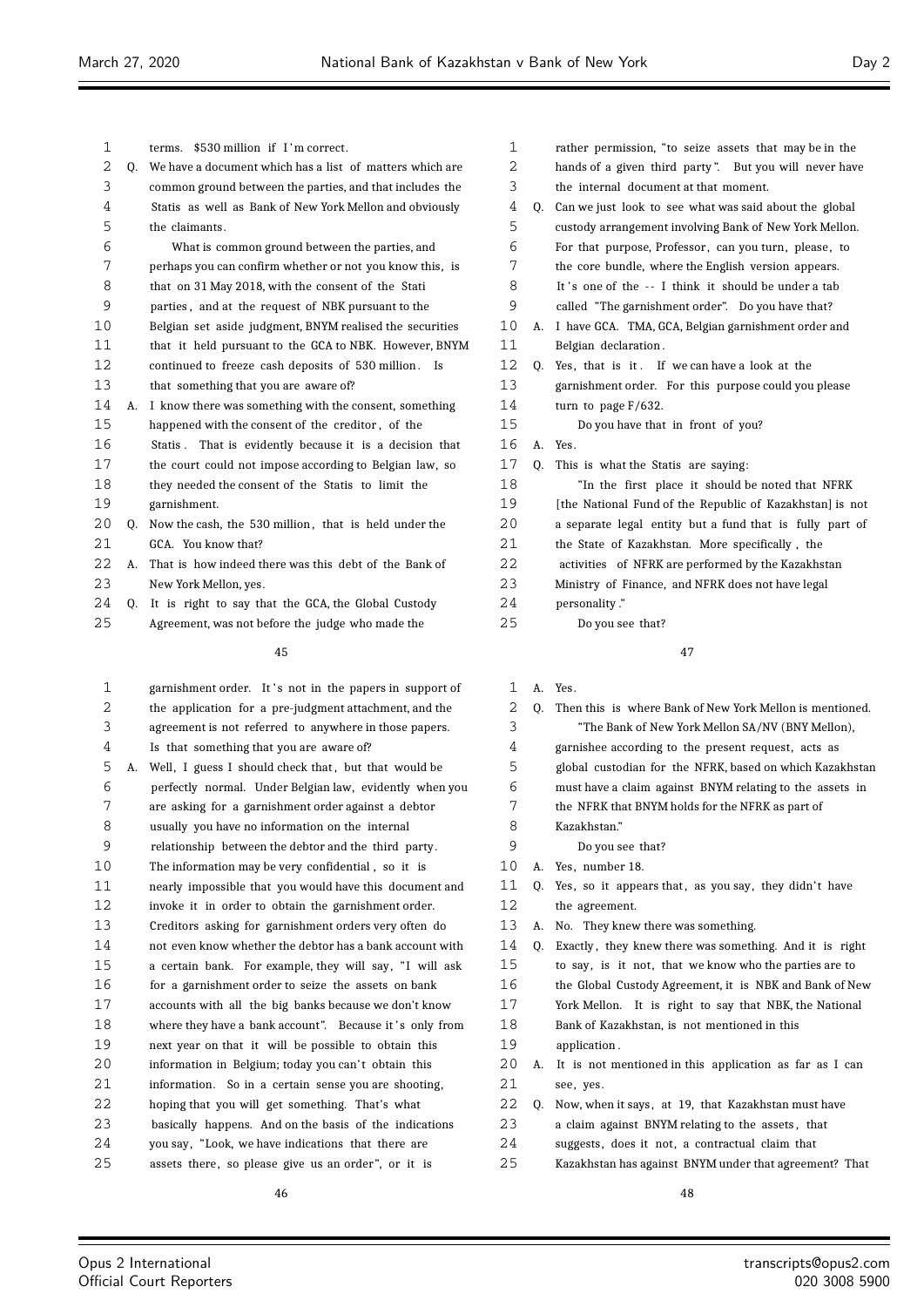| 1  |    | is the natural reading of that phrase.                   |
|----|----|----------------------------------------------------------|
| 2  | A. | It is wider than that. It doesn't specify.               |
| 3  | 0. | What other claim could there be other than a contractual |
| 4  |    | claim?                                                   |
| 5  | А. | It depends how you define contract, evidently. If you    |
| 6  |    | take for example the cases of undisclosed agency,        |
| 7  |    | I think in different legal systems the qualification of  |
| 8  |    | the relation between the principal and the third party   |
| 9  |    | will vary. I am quite sure that not all legal systems    |
| 10 |    | will use the same qualification for that relationship.   |
| 11 | 0. | In reality they were referring to a contractual claim.   |
| 12 |    | That was how the case was being presented.               |
| 13 | А. | I don't see that here, but maybe. It is something you    |
| 14 |    | should ask the Belgian lawyers if you want to be sure of |
| 15 |    | that.                                                    |
| 16 | 0. | Now, in terms of the cash that is held under the GCA --  |
| 17 |    | I appreciate and I am not going to ask you matters of    |
| 18 |    | English contract law, for obvious reasons -- can we      |
| 19 |    | agree that a bank who owes cash to its customer, the     |
| 20 |    | bank is the debtor and the customer is the creditor?     |
| 21 | A. | It is always the bank who is the debtor; it's not always |
| 22 |    | the customer who is a creditor.                          |
| 23 | 0. | But in relation to the 530 million the bank owes the     |

- money to someone, doesn't it?
- A. The bank owes the money to someone. And there, and

| $\mathbf{1}$      |    | maybe in English common law that may be different from   |
|-------------------|----|----------------------------------------------------------|
| 2                 |    | Belgian law, but there are a number of situations where  |
| 3                 |    | the ownership relation is different from, let's say, the |
| 4                 |    | customer.                                                |
| 5                 |    | There may be different types of situations, and          |
| 6                 |    | I have mentioned some of them I think in my reports.     |
| 7                 |    | A typical example just to illustrate that, and I never   |
| 8                 |    | pretended that it applied in this case but just          |
| 9                 |    | a typical example to illustrate the case is the          |
| 10                |    | assignment case; because under Belgian law if, for       |
| 11                |    | example, party A assigns its rights to party B without   |
| $12 \overline{ }$ |    | notifying to the bank, party B would be the owner        |
| 13                |    | although the bank doesn't know. So in that case the      |
| 14                |    | assignor would still be the customer, but the assignee   |
| 15                |    | would be the owner; and it is quite clear that in those  |
| 16                |    | situations the creditors of the assignee could seize,    |
| 17                |    | could garnish the amounts, although in relation to the   |
| 18                |    | third party, the third party doesn't know anything about |
| 19                |    | it. That is a typical example. There are other           |
| 20                |    | examples that are more relevant, that I have discussed   |
| 21                |    | in my reports. I am just giving this example in order    |
| 22                |    | to show you the general idea.                            |
| 23                | Q. | Can we try and stick to this particular case. There is   |
| 24                |    | no reference, is there, anywhere in this application to  |

an undisclosed agency arrangement, is there?

- 1 A. It's not -- the relationship is not qualified, yes.
- Q. It is also right that the bank that owes -- it is right
- that a bank that owes \$530 million is not holding an
- 4 asset, it has a liability . That's right, isn't it?
- A. Well, the 530 million is what you have now, but in order to judge the subject matter of the garnishment you have to look at what was the case when the garnishment was made.
- 9 Q. Let's just imagine, for the sake of argument, that the only thing we are dealing with is cash of 530 million .
- My question is a very straightforward question, which
- is : a 530 million liability to pay a customer is not an
- asset that the bank is holding; it is a liability ?
- 14 A. It is an asset on the other side, evidently.
- Q. But from the bank's perspective?
- 16 A. It is not an asset that -- it may be different with
- securities , but we are not discussing securities ,
- I understand. It is not an asset that the bank is
- holding, no. No. No, it is an asset that either the
- customer or someone else is holding, against the bank.
- 21 Q. If we can go back, please, to the decision of 25 May, 22 which is in this bundle. Let's go back to the section that we were looking at under 3.1.4, the lack of the legal relationship .
- A. Yes.

- Q. The subject matter issue that is being considered here is whether there is a debt owed by Bank of New York 3 Mellon to RoK. That is right, isn't it?
- A. It doesn't say that explicitly . It is evidently related to the debt. But in 3.1.4, in the referral earlier in the paragraph, I do not see explicitly that the question asked is whether the debt is owed to the RoK directly or not. Q. We have read this , we have read this ourselves a number
- of times. But I would suggest to you that the only way to read this section of the decision is that the subject matter issue that has been identified is whether there
- is a debt owed by Bank of New York Mellon to RoK, and
- that is the issue that has been referred by the Belgian
- 15 court to the English court. That is right, isn't it?
- A. That's probably right , but that would mean that the English court is not dealing with the issue of ownership.
- Q. No, the English court is -
- A. That is left to the Belgian judge.
- 21 Q. With respect, Professor, that is a nonsense. The
- English judge is dealing with all matters of subject
- 23 matter. It's not -- there is nothing on the face of
- this judgment to indicate that some aspects of subject
- matter are going to still be determined by the Belgian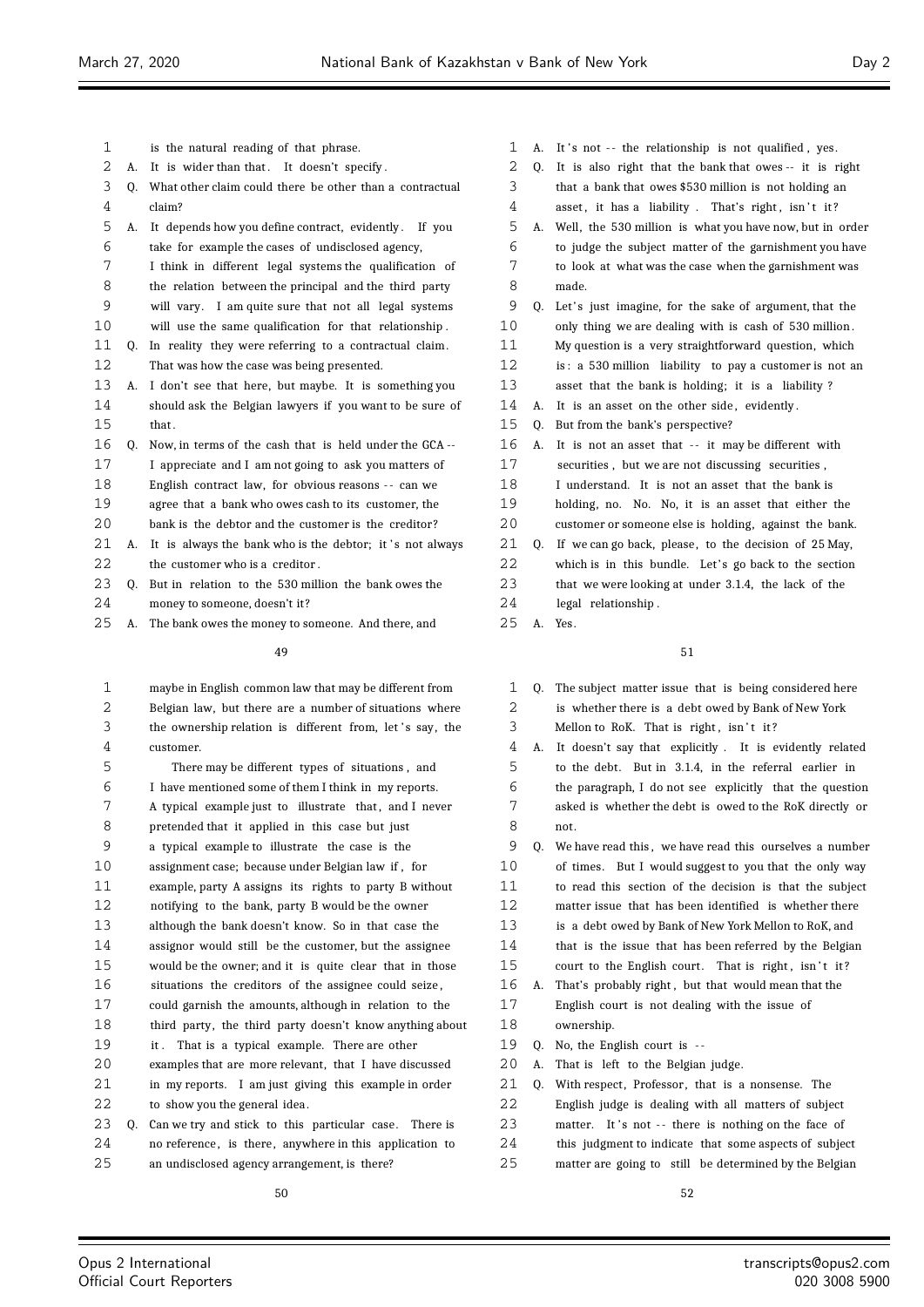$\equiv$ 

| 1        |    | The English court is dealing with subject<br>court.                                                         |
|----------|----|-------------------------------------------------------------------------------------------------------------|
| 2        |    | matter, full stop.                                                                                          |
| 3        | А. | I'm sorry, in 3.1.4 the Belgian judge has dealt with                                                        |
| 4        |    | several questions of subject matter, that have been                                                         |
| 5        |    | decided by the Belgian judge and not referred to the                                                        |
| 6        |    | English court. So evidently it is a little bit more                                                         |
| 7        |    | complex than that.                                                                                          |
| 8        | Q. | Anyway, let's move on, because we can all read the                                                          |
| 9        |    | decision itself.                                                                                            |
| 10       |    | Incidentally, just coming back to the decision of                                                           |
| 11       |    | the English court on jurisdiction, am I right to say                                                        |
| 12       |    | that you have read that decision?                                                                           |
| 13       | А. | Not fully.                                                                                                  |
| 14       | Q. | Can we just have a look at it. Do you have bundle B in                                                      |
| 15       |    | front of you?                                                                                               |
| 16       | A. | I don't think I have to give any advice on English                                                          |
| 17       |    | jurisdiction, isn't it? I have no expertise whatsoever                                                      |
| 18       |    | on that.                                                                                                    |
| 19       | Q. | I am just trying to work out to what extent your                                                            |
| 20       |    | argument is trying to undermine the jurisdiction                                                            |
| 21       |    | judgment by suggesting that issues actually remain to be                                                    |
| 22       |    | determined by the Belgian court. Let's look, if we may,                                                     |
| 23       |    | $at -$                                                                                                      |
| 24       | А. | I am only interpreting the Belgian law and to some                                                          |
| 25       |    | extent Belgian judgments, as I believe I have to                                                            |
|          |    | 53                                                                                                          |
|          |    |                                                                                                             |
|          |    |                                                                                                             |
| 1        |    | interpret them from the perspective of Belgian law.                                                         |
| 2        |    | This doesn't say anything about English jurisdiction,                                                       |
| 3        |    | isn't it?                                                                                                   |
| 4        |    | Q. Can we look at paragraph 33, which is at B1 at page 81.                                                  |
| 5        |    | What the judge said is this:                                                                                |
| 6        |    | "At trial the Stati parties will be able to make                                                            |
| 7        |    | submissions based upon the relationship between RoK and                                                     |
| 8        |    | NBK which go beyond the narrow question of who is the                                                       |
| 9        |    | counterparty to the GCA, which will enable issues                                                           |
| 10       |    | analogous to the issues of piercing of legal                                                                |
| 11       |    | personality, sham trusts and abuse of law, which the                                                        |
| 12       |    | Stati parties have raised in their written submissions                                                      |
| 13       |    | in Belgium to be addressed. Those are all matters that                                                      |
| 14       |    | can be determined by this court, applying what it                                                           |
| 15       |    | determines to be the applicable law.<br>All such claims                                                     |
| 16       |    | will go to the central question: what assets, if any,                                                       |
| 17<br>18 |    | does Bank of New York Mellon London hold for RoK? That                                                      |
| 19       |    | is a question raised by the declaration sought by the<br>claimants.                                         |
| 20       |    | Mr Malek submitted for the claimants this,                                                                  |
| 21       |    | 'It is not limited to any liability of BNYM to RoK in                                                       |
| 22       |    | contract. It includes any liability to RoK relating to<br>the assets'. The resolution of that question will |
| 23       |    | necessarily, therefore, have a material effect on the                                                       |
| 24       |    | Belgian executory attachment proceedings."                                                                  |
| 25       |    | Do you see that?                                                                                            |

| 1        | А. | Yes.                                                               |
|----------|----|--------------------------------------------------------------------|
| 2        | Q. | So it would appear on the face of it that the English              |
| 3        |    | court is not simply dealing with a narrow contractual              |
| 4        |    | issue; it is dealing with all issues relating to subject           |
| 5        |    | matter. It is also dealing with any legal theory upon              |
| 6        |    | which may be relied upon by the Statis. And as you have            |
| 7        |    | seen from the rejoinder, the Statis did raise all the              |
| 8        |    | exceptions of simulation of use and the like. Are you              |
| 9        |    | aware of that?                                                     |
| 10       | А. | I have seen what they have raised, yes.                            |
| 11       | O. | You are not suggesting that the English court is not in            |
| 12       |    | a position to deal with those matters?                             |
| 13       |    |                                                                    |
|          | А. | I'm sorry, I'm not saying anything about the                       |
| 14       |    | jurisdiction of the English court. How could I?                    |
| 15       | O. | I think somewhere else we have seen --                             |
| 16       | А. | I am an expert on Belgian law. What has it to do with              |
| 17       |    | an interpretation of English jurisdiction?                         |
| 18       | Q. | You do actually do that, because you actually suggest in           |
| 19       |    | your report, as we will see in a moment, that the issue            |
| 20       |    | of subject matter has already been decided.<br>That's              |
| 21       |    | right, isn't it?                                                   |
| 22       | А. | I can -- the decision of the Belgian court of 25 May has           |
| 23       |    | decided a number of questions. For example, it also                |
| 24       |    | says that the National Fund is the ownership of                    |
| 25       |    | Kazakhstan. Are these questions finally decided in                 |
|          |    |                                                                    |
|          |    |                                                                    |
|          |    | 55                                                                 |
| 1        |    | Belgium now? Evidently not, because the case is pending            |
| 2        |    | an appeal.                                                         |
| 3        |    | So even from the point of view of Belgian judicial                 |
| 4        |    | reality, we don't know what the final judgment on this             |
| 5        |    | will be.                                                           |
|          |    |                                                                    |
| 6        |    | I have been asked to answer certain questions of                   |
| 7        |    | Belgian law that have been listed, and I have brought up           |
| 8        |    | these matters because they were part of the question.              |
| 9        |    | If you tell me that these questions are dealing with               |
| 10       |    | things that have nothing to do with this lawsuit,                  |
| 11       |    | I didn't make the questions.                                       |
| 12       |    | Q. Okay, let's look, if we may now, at Article 1445, which         |
| 13       |    | is of course the provision that we need to consider in             |
| 14       |    | this case.                                                         |
| 15       |    | I just want to see if we can agree in terms of what                |
| 16       |    | the elements are of 1445. For that purpose, Professor,             |
| 17       |    | could you be so kind as to turn to bundle E2.1.                    |
| 18       | А. | Which is                                                           |
| 19       | Q. | E2.1. If you could please turn to page 3.8.7. Sorry,               |
| 20       |    | it is 318.7, my apologies.                                         |
| 21       | А. | I'm sorry, I am in E1.                                             |
| 22       | Q. | Let's start again. If you have got E2.1, the bundle.               |
| 23       | А. | Legislation.                                                       |
| 24<br>25 | Q. | E2.1, there is a whole series of tabs.<br>Can you go to<br>tab 46. |

Ξ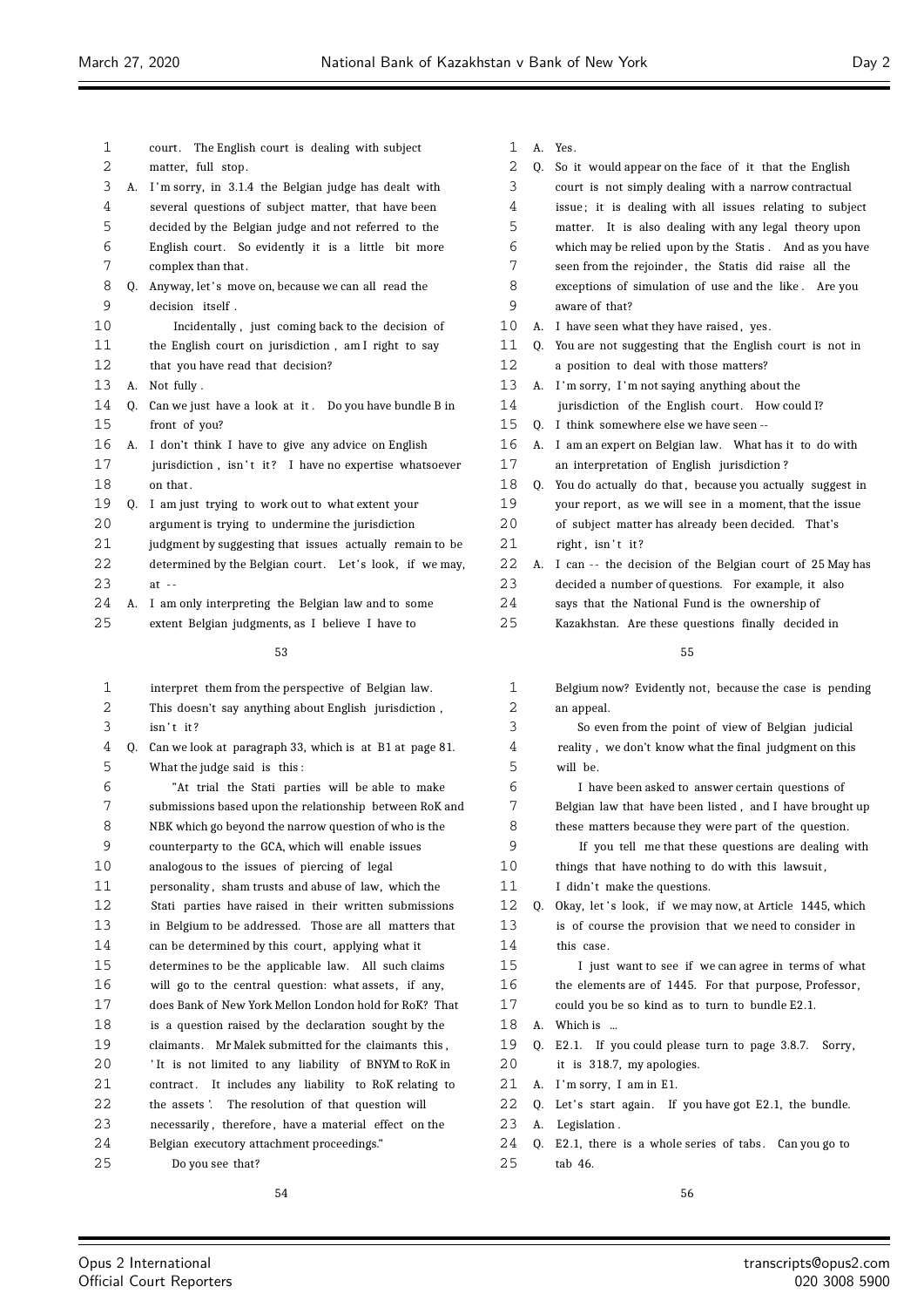| 1  |    | A. Okay, 46. Yes.                                        |                |
|----|----|----------------------------------------------------------|----------------|
| 2  | Q. | I am going to be looking at the English, for obvious     |                |
| 3  |    | reasons, at 318.7. This is an extract of writings by,    |                |
| 4  |    | excuse my pronunciation, Lenaerts (?), who I understood  |                |
| 5  |    | is $a -$                                                 |                |
| 6  | А. | Yes, I have known him quite well, but he died I think 10 |                |
| 7  |    | or 15 years ago.                                         |                |
| 8  |    | Q. Would he be regarded as a distinguished professor on  |                |
| 9  |    | procedural law?                                          |                |
| 10 | А. | Yes, he was a disciple of my father. My father was       | 1              |
| 11 |    | a professor of procedural law, and Lenaerts was          | 1              |
| 12 |    | a disciple of my father. So I cannot deny that he was    | $\mathbf{1}$   |
| 13 |    | a distinguished proceduralist.                           | 1              |
| 14 |    | Q. You keep it in the family.                            | 1.             |
| 15 | А. | To some extent, yes.                                     | 1              |
| 16 | Q. | Let's see if you can agree with what he says at          | 1              |
| 17 |    | paragraph 2200. What he says is this, if we can work     | $\mathbf{1}$   |
| 18 |    | through this $-$ this is at page 318.7.                  | 1              |
| 19 | А. | Yes.                                                     | $\mathbf{1}$   |
| 20 | 0. | What he says is this: that a garnishment has             | 2              |
| 21 |    | a triangular structure.                                  | 2              |
| 22 | А. | Yes.                                                     | $\overline{2}$ |
| 23 | Q. | There are five elements that play a role.                | $\mathbf{2}$   |
| 24 | А. | That is exactly the same figure that I use in my class   | 2.             |
| 25 |    | on explaining garnishment.                               | 2              |
|    |    | 57                                                       |                |
| 1  |    | Q. Good. But if we just go through it, there is the      |                |
| 2  |    | creditor, there is the debtor, the claim between the     |                |
| 3  |    | creditor and the debtor, the third party, and the claim  |                |
| 4  |    | between the debtor and the third party. We were refer    |                |
| 5  |    | to the claim between the creditor levying the attachment |                |
| 6  |    | from the garnishment debtor as the cause for the         |                |
| 7  |    | attachment. The debt claim between the garnished debtor  |                |
| 8  |    | and the garnishee is called the subject matter of the    |                |
| 9  |    | attachment.                                              |                |
| 10 | А. | Yes.                                                     | 1              |
| 11 | Q. | There can't be more parties. After all, a fourth party   | 1              |
| 12 |    | attachment is not possible in principle.                 | $\mathbf{1}$   |
| 13 |    | I don't think the rest of that is applicable.<br>So if   | 1              |
| 14 |    | we can just look at the diagram to make sure that we can | 1.             |
|    |    |                                                          |                |

## fill in the gaps or the names. The creditor in our case is obviously the Statis ;

- 17 that is right, isn't it? A. Yes. Q. The debtor in relation to the cause is RoK. Do you see
- that?
- A. Yes.
- Q. Then the garnishment is between the third party, which is Bank of New York Mellon.
- A. Yes.
- Q. Then the subject matter, as you see at the bottom of the
- triangle , is as between -- I think it is described as
- the seized debtor, RoK, and the third party. Do you see
- that?
- A. Yes.
- Q. So that is the terminology. And in fact I think the phrase "cause", I think we have seen these phrases
- 7 already, haven't we, in the decision of 25 May?
- A. Yes.
- Q. We have seen that "cause" was referred to and limited 0 and brought down to 530 million.
- A. The cause is the arbitral award, basically . So the 2 cause evidently has a specified value, which is not in dispute in this case.
- Q. It is right to say that the issue of ownership or the question of ownership isn't referred to anywhere in
- these five elements, is it ?
- 7 A. No, but why should it? This is --
- Q. I am just trying to work out what the elements are of the  $-$
- A. This is a very, very basic description for a first year student law school book to explain what is the basic
- 2 structure of a garnishment. It's not any of the very 3 special, difficult questions that we are dealing with
- here.
- Q. So the question of ownership only become relevant, does

| 1  |    | it, according to your evidence, when you have a more     |
|----|----|----------------------------------------------------------|
| 2  |    | sophisticated discussion about what a garnishment is?    |
| 3  |    | Let me put it in another way. If ownership had the       |
| 4  |    | importance under 1445 as you suggest, why would the      |
| 5  |    | professor not make a reference to ownership?             |
| 6  | А. | Because in 99% of the cases there is no dispute. In 99%  |
| 7  |    | of the cases there is no dispute that the account holder |
| 8  |    | is the owner. That is a very rare case.                  |
| 9  | Q. | Let's, if we can, look across the other side of the page |
| 10 |    | at the previous paragraph, which is 2189. What the       |
| 11 |    | professor says there is this:                            |
| 12 |    | "As has been already emphasised several times in the     |
| 13 |    | previous chapters, all of the debtor's assets serve as   |
| 14 |    | collateral for his creditors (Article 7 and 8 of the     |
| 15 |    | Mortgage Act)."                                          |
| 16 |    | That, as I understand it, is what you are referring      |
| 17 |    | to as the right of recourse.                             |
| 18 | А. | Basically, yes.                                          |
| 19 | Q. | So is a right of recourse to be found in Articles 7 and  |
| 20 |    | 8 of the Mortgage Act? Is that the source of the right   |
| 21 |    | of recourse? So if a judge asks, "Where do I find the    |
| 22 |    | right of recourse?" where is it? Where is it stated?     |
| 23 |    | Is it in Article 7 and Article 8 of the Mortgage Act?    |
| 24 | А. | A very difficult question under Belgian law because      |
| 25 |    | although we are evidently a system of law that is        |
|    |    |                                                          |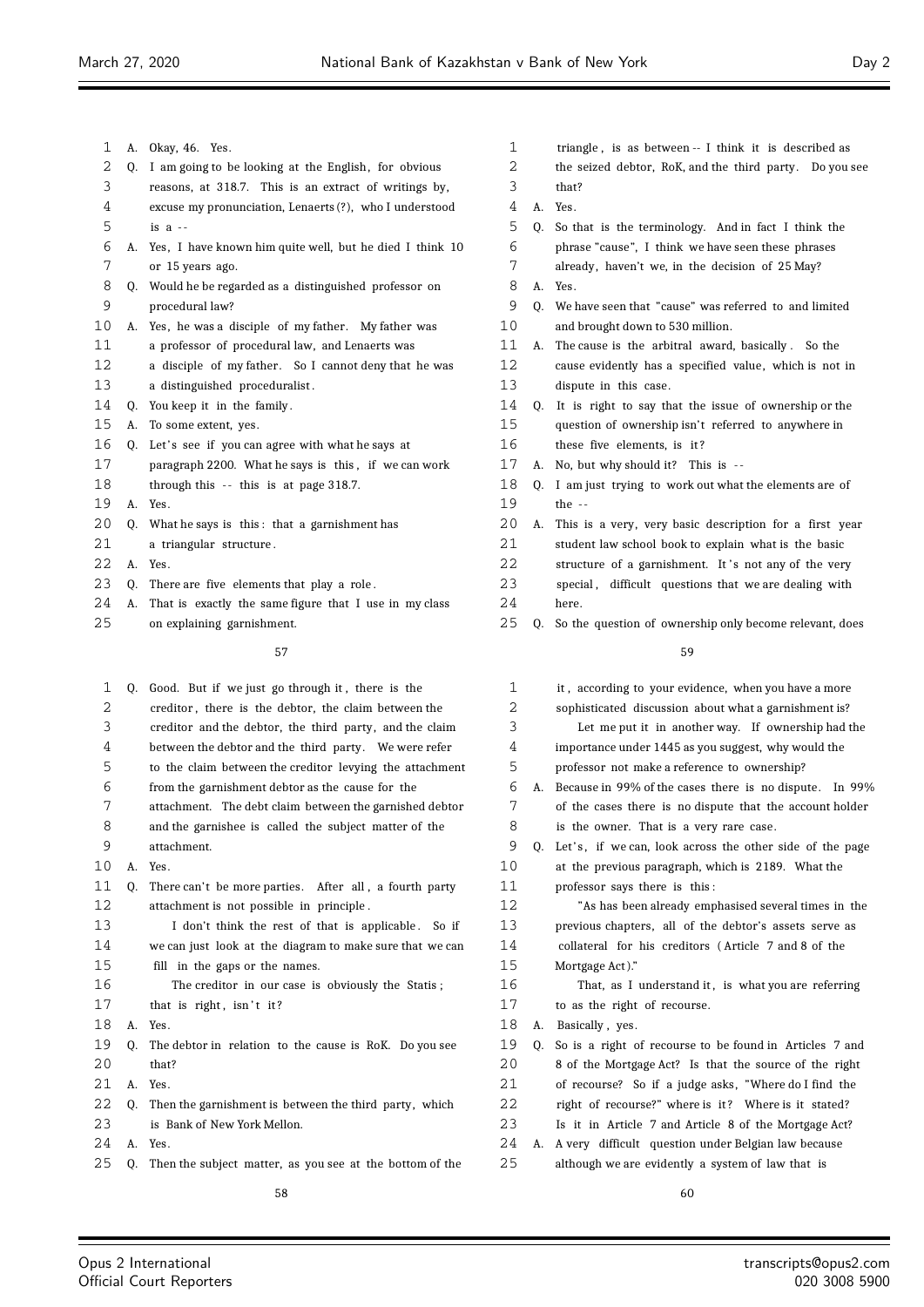| 1  |    | basically codified, our code is 200 years old and           | 1  |    | a different type of dispute. You can see it in those     |
|----|----|-------------------------------------------------------------|----|----|----------------------------------------------------------|
| 2  |    | evidently the Belgian positive law does not only exist      | 2  |    | cases that are dealing precisely with the rare cases     |
| 3  |    | under the code, it is the code as understood by case        | 3  |    | where this is the dispute, because this is very rarely   |
| 4  |    | law. So in that sense it is always -- it is the place       | 4  |    | the dispute, as I said.                                  |
| 5  |    | we would refer to in order to explain to our students       | 5  |    | If you look at the text of 1456 it is the                |
| 6  |    | where they can find it, yes, evidently. And we would        | 6  |    | usually it is the garnishee saying, "No no, I don't have |
| 7  |    | say, "Yes, look there, you can see the general              | 7  |    | to pay" or "I owe you only 50,000" or "I owe you only    |
| 8  |    | principle ". And if you want to know what it exactly        | 8  |    | a debt under a suspensive condition, a condition         |
| 9  |    | means, well then you have to study the case law. But        | 9  |    | precedent that is not fulfilled " or "I only have to pay |
| 10 |    | that is where you can localise it.                          | 10 |    | under these conditions". That is what normally happens.  |
| 11 | Q. | Are you aware of any decision where, in the context of      | 11 |    | Now, the cases where the question is whether this is     |
| 12 |    | Article 1445, the right of recourse has been said to be     | 12 |    | an asset belonging to the account holder or not, I think |
| 13 |    | an element, a freestanding element of 1445?                 | 13 |    | most of them have been quoted at least in my report, so  |
| 14 |    | A. Well, maybe I don't understand the question, but how can | 14 |    | you can look at them and see what happened there, and    |
| 15 |    | it be an element of 1445? 1445 is dealing with one of       | 15 |    | these are cases where different doctrines have been      |
| 16 |    | the procedures that can be used in order to exercise        | 16 |    | applied, that I have tried to summarise in my report.    |
| 17 |    | your right of recourse. So none of these procedural         | 17 |    | I am not saying that all of them are relevant here,      |
| 18 |    | rules are repeating this basic rule. It is basically        | 18 |    | because that is for the facts and I am not commenting on |
| 19 |    | the explaining how you have to do it.                       | 19 |    | the facts. But at least the Supreme Court case of 1995,  |
| 20 | 0. | Let's just read on. The professor says this:                | 20 |    | the Baitemal case would be very relevant for this.       |
| 21 |    | "Such Acts include not only the debtors' movable and        | 21 |    | It is a case which comes closest to the questions that   |
| 22 |    | immovable property but also the debtors' own claims         | 22 |    | we are discussing here. There you clearly have a case    |
| 23 |    | against third parties."                                     | 23 |    | where the bank account was in the name of party A and    |
| 24 |    | A. Mm-hmm.                                                  | 24 |    | the enforcement judge said, "I am not going to look into |
| 25 | Q. | Then:                                                       | 25 |    | ownership", and the decision of the enforcement judge    |
|    |    |                                                             |    |    |                                                          |
|    |    | 61                                                          |    |    | 63                                                       |
| 1  |    | "In the case of a third party attachment or                 | 1  |    | was quashed because they refused to look into ownership. |
| 2  |    | garnishment "                                               | 2  | Q. | Can we just look at this section of this, just to        |
| 3  |    | Pausing there, that is what this case is about, is          | 3  |    | complete this, to see whether you agree with what is     |
| 4  |    | it not, a third party attachment or garnishment?            | 4  |    | said here in this textbook. I think we can probably      |
| 5  | А. | Yes.                                                        | 5  |    | skip through -- well, let's just pick up where I left    |
| 6  | 0. | " the debtor's claim is attached."                          | 6  |    | off:                                                     |
| 7  |    | Is that right, the debtor's claim is attached? That         | 7  |    | "The attachment is thus levied in the hands of the       |
| 8  |    | is essentially what a third party attachment or             | 8  |    | debtor's debtor."                                        |
| 9  |    | garnishment is about, it is attaching a debtor's claim.     | 9  |    | Do you see that:                                         |
| 10 |    | Can we agree on that?                                       | 10 |    | "Typical examples are the attachment of the debtor's     |
| 11 | A. | The garnishment is the attachment of a corporate assets,    | 11 |    | bank account, which is levied in the hands of his bank." |
| 12 |    | chose in action, as you would probably say in English       | 12 |    | Do you see that?                                         |
| 13 |    | which can consist of debt, in the sense of what I would     | 13 |    | A. Mm-hmm.                                               |
| 14 |    | call right of performance; it can also include a right      | 14 | 0. | Would you agree that that is a fair statement of Belgian |
| 15 |    | of restitution of corporeal assets, because it says "any    | 15 |    | law?                                                     |
| 16 |    | amounts or assets", so it is wider than that. But it is     | 16 | А. | This is very basic statement of Belgian law. I mean, if  |
| 17 |    | evidently something that must be owed by the third          | 17 |    | you compare the treatment of garnishment in this book,   |
| 18 |    | party. Because otherwise it cannot be an obligation of      | 18 |    | which is a very basic general book, it is a few pages.   |
| 19 |    | the third party, if the third party does not owe            | 19 |    | Then you take Dirix, Beslag for example, which is the    |
| 20 |    | anything.                                                   | 20 |    | leading authority as we all agree. He will discuss many  |
| 21 |    | Q. If it is not owed, then there is no subject matter to    | 21 |    | more questions than the questions that are discussed     |
| 22 |    | the garnishment order. That's right, isn't it?              | 22 |    | here in this book, which is only dealing with the basic  |
| 23 | А. | If it is -- well, if nothing is owed, then evidently        | 23 |    | things that you teach students in the first lessons of   |
| 24 |    | there is no subject matter. That is quite clear.            | 24 |    | enforcement law.                                         |
|    |    |                                                             |    |    |                                                          |

 there is no subject matter. That is quite clear . If the dispute is as to whom it belongs, that is

Q. We will come to Justice Direx, don't worry, we will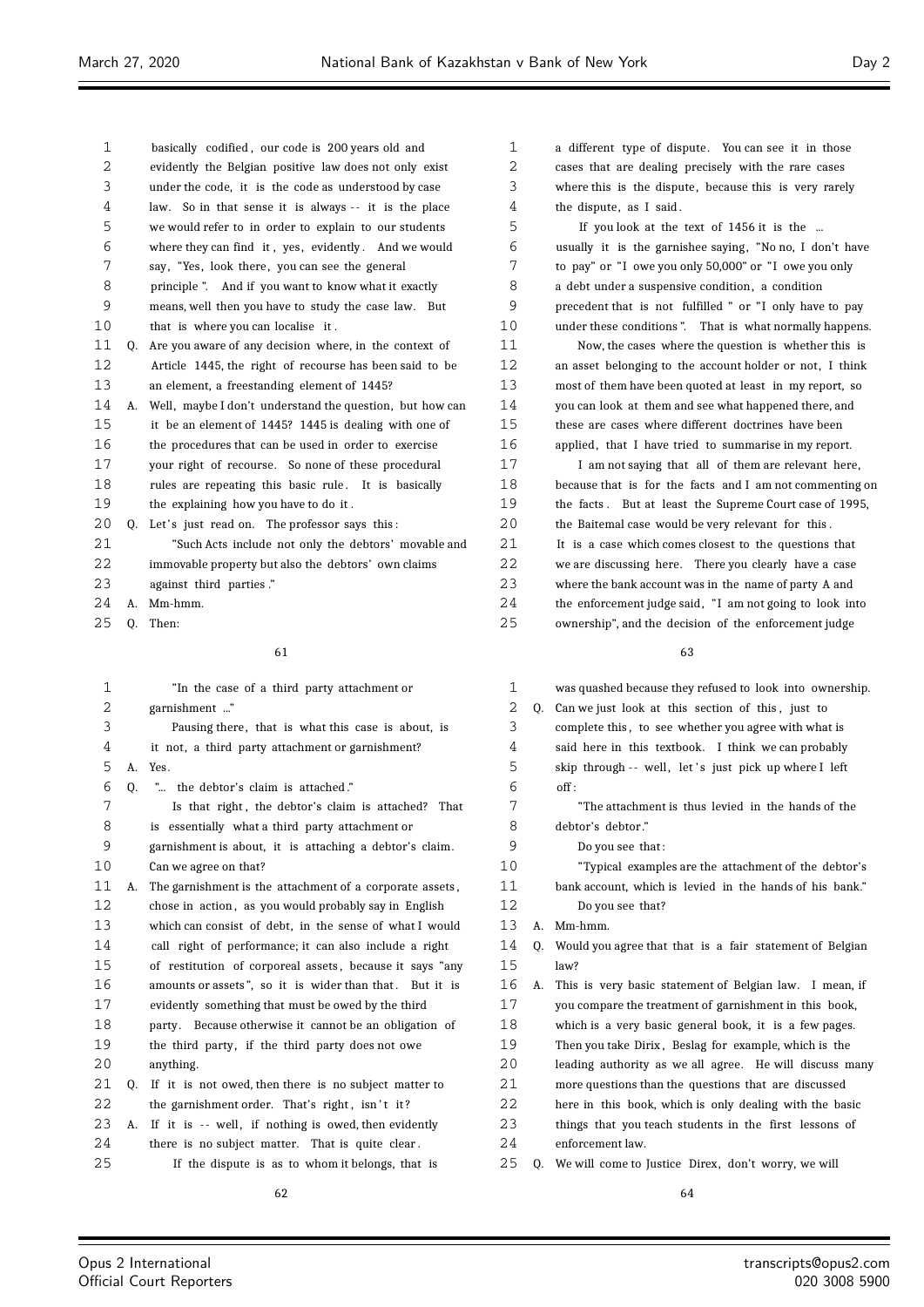| 1        |    | definitely come to him later on. But I am trying to see  | 1  | A. | Yes.                                                     |
|----------|----|----------------------------------------------------------|----|----|----------------------------------------------------------|
| 2        |    | if we can agree on the basics.                           | 2  | Q. | The decision that you are referring to, the judge who    |
| 3        |    | The last passage that I wanted to look at is             | 3  |    | made the garnishment order, so that we can understand    |
| 4        |    | probably eight lines from the bottom, the sentence       | 4  |    | what you are referring to, if you could please take up   |
| 5        |    | beginning:                                               | 5  |    | the core again. Am I right -- if we could pick up the    |
| 6        |    | "The garnishment is therefore best defined as the        | 6  |    | garnishment orders tab and turn to page F/649, there we  |
| 7        |    | attachment in the hands of the seized debtor's debtor on | 7  |    | see the decision and is that the decision you are        |
| 8        |    | what the latter must pay or deliver to the seized        | 8  |    | referring to?                                            |
| 9        |    | debtor."                                                 | 9  |    | A. Yes.                                                  |
| 10       |    | As you see, he refers to Justice Dirix in support of     | 10 |    | Q. Good. We understand that.                             |
| 11       |    | that proposition in the footnote. Are you happy, is      | 11 |    | Now the next section I would like to look at is your     |
| 12       |    | that a fair summary of a definition of what garnishment  | 12 |    | second report, Professor, which is at E1 at 169.         |
| 13       |    | is?                                                      | 13 |    | A. Yes. Paragraph?                                       |
| 14       | А. | That is a fair definition of the normal case, yes.       | 14 | Q. | Paragraph 11.                                            |
| 15       | Q. | Good, then we can agree on that.                         | 15 | А. | Yes.                                                     |
| 16       | А. | But it is not a definition meant to discuss any of the   | 16 |    | Q. You say at the bottom there:                          |
| 17       |    | difficult questions that we have to discuss here. If     | 17 |    | "It is thus clear [I'm reading the last line on that     |
| 18       |    | you take the attachment law book by Dirix, you will see  | 18 |    | page at page 168] that the enforcement judge found it    |
| 19       |    | evidently that he is discussing much more.               | 19 |    | likely that the Republic of Kazakhstan has a claim       |
| 20       | Q. | Can we move on to an opinion that you have expressed on  | 20 |    | against BNYM and/or that BNYM holds assets for the       |
| 21       |    | a number of occasions. What I want to do is take you to  | 21 |    | seized debtor and more specifically, given the wording   |
| 22       |    | four passages of your evidence, and then once I have     | 22 |    | of the order, the assets of the National Fund entrusted  |
| 23       |    | done that I propose to ask you questions.                | 23 |    | to BNYM consist of claims of the Republic of Kazakhstan  |
| 24       |    | You can put bundle E2.1 away that is on your desk.       | 24 |    | against BNYM and/or that the assets held by BNYM are for |
| 25       | А. | We are going to my own report now?                       | 25 |    | the Republic of Kazakhstan."                             |
|          |    |                                                          |    |    |                                                          |
|          |    | 65                                                       |    |    | 67                                                       |
| 1        | Q. | Yes, please.                                             | 1  |    | That was the second passage that I wanted to look        |
| 2        |    | A. Yes, I have it in front of me.                        | 2  |    | at. I will come back with a question in a moment.        |
| 3        | Q. | Paragraph 12.                                            | 3  |    | In fact, we can go on to paragraph 13, where you say     |
| 4        | А. | Of the first report or the second?                       | 4  |    | at 13 at page 170:                                       |
| 5        | Q. | Page E1/90. The first.                                   | 5  |    | "The decision of the enforcement judge "                 |
| 6        |    | A. Yes.                                                  | 6  |    | That is the decision that we have just looked at,        |
| 7        | 0. | There is something I can't quite follow, it may be that  | 7  |    | isn't it?                                                |
| 8        |    | I have missed it, but if you look at paragraph 12 there  | 8  |    | A. Yes.                                                  |
| $\,9$    |    | is a reference to a section 3; what is that numbering    | 9  | Q. | " to authorise a garnishment of the assets of the        |
| $10$     |    | Similarly at 2, I couldn't work out where it was<br>to?  | 10 |    | National Fund was made on the basis of a detailed        |
| 11       |    | coming from.                                             | 11 |    | explanation of the National Fund and the relationship    |
| 12       | А. | It has something to do with the way it was drafted,      | 12 |    | between Kazakhstan and NBK."                             |
| 13       |    | I had for my own -- well, we have a different drafting   | 13 |    | Do you see that?                                         |
| 14       |    | style from the one which is used in English courts, and  | 14 | А. | I am quoting Mr Ryelandt here, yes.                      |
| 15       |    | here you have to number each paragraph and in order --   | 15 | 0. | Presumably you agree with him, otherwise you wouldn't be |
| 16       |    | what I would do is to have numbering that addresses the  | 16 |    | quoting him. Am I right in saying that?                  |
| $17$     |    | main questions. So disregard this paragraph 3, please.   | 17 | А. | Sufficient detailed explanation, yes, in the context of  |
| 18       | Q. | Right. What you say is this:                             | 18 |    | the procedure we are dealing with here.                  |
| 19       |    | "Both the order and the active garnishment, in           | 19 | Q. | What you say, we quoted Mr Ryelandt, and you have said   |
| 20       |    | conformity with the order, expressly included the        | 20 |    | that:                                                    |
| 21       |    | National Fund of the Republic of Kazakhstan. If the      | 21 |    | "The decision of the enforcement judge was made on       |
| 22       |    | cash and/or securities are part of the National Fund     | 22 |    | the basis of a detailed explanation of the National Fund |
| 23       |    | they thus fall within the scope of the Belgian           | 23 |    | and the relationship between Kazakhstan and NBK "        |
| 24<br>25 |    | garnishment order as long as that order is not set aside | 24 |    | That is what you are quoting.                            |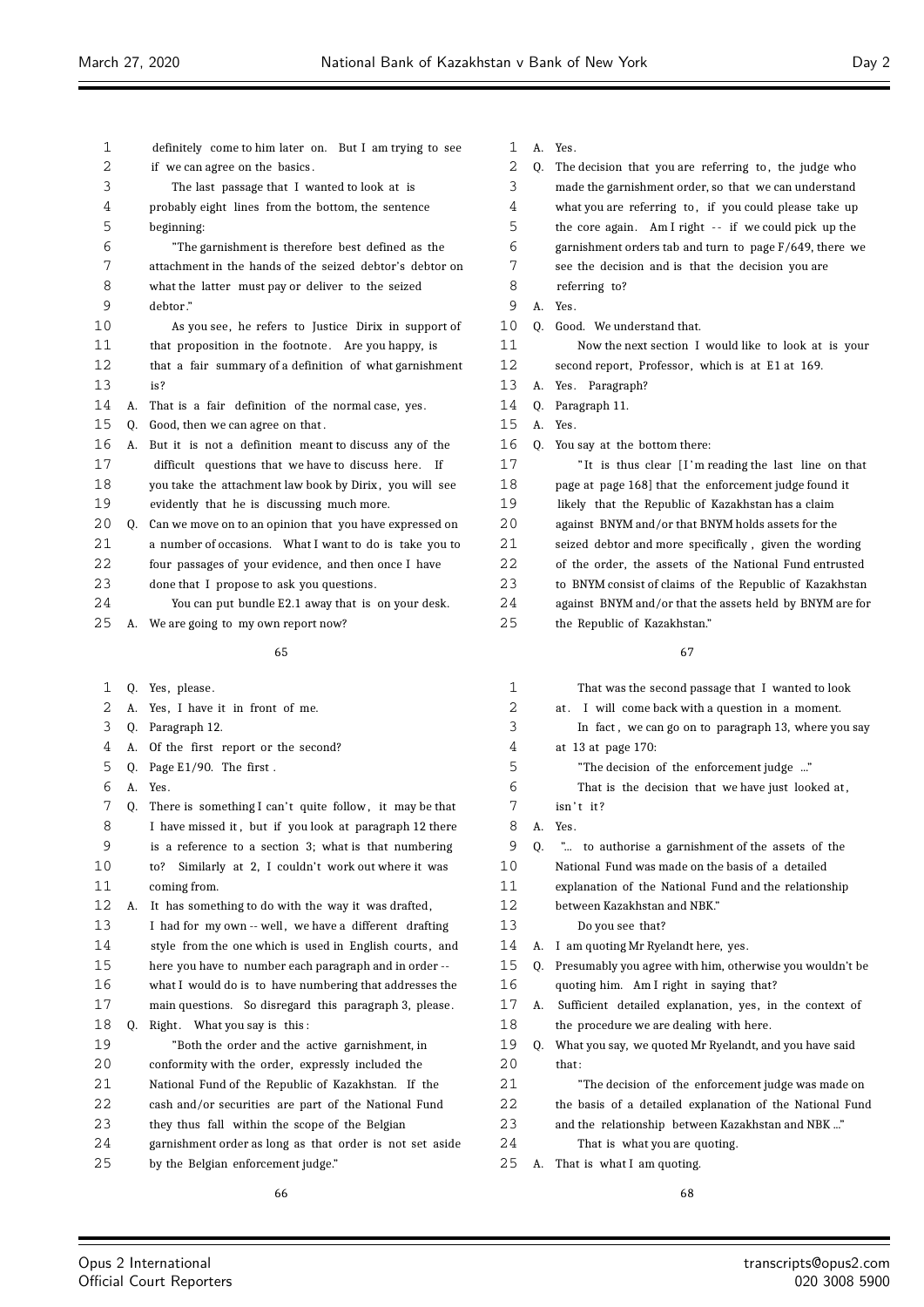| 1        |    | " and was thus a decision on the merits of the                                                                  |
|----------|----|-----------------------------------------------------------------------------------------------------------------|
|          | Q. |                                                                                                                 |
| 2        |    | ownership of the National Fund, an ex parte order that                                                          |
| 3        |    | could be challenged but nevertheless a decision on the                                                          |
| 4        |    | merits, with res judicata as long as it is not reformed.                                                        |
| 5        |    | The decision was effectively challenged by Kazakhstan                                                           |
| 6        |    | and NBK, and after a final decision of the enforcement                                                          |
| 7        |    | judge in the first instance it was appealed and now                                                             |
| 8        |    | pending before the Court of Appeal in Brussels."                                                                |
| 9        | А. | Yes, so it is not a final decision yet, because it is                                                           |
| 10       |    | still pending.                                                                                                  |
| 11       | Q. | Then the last passage that I want to look at before                                                             |
| 12       |    | I ask some questions is the joint memorandum, which --                                                          |
| 13       | А. | I have it here.                                                                                                 |
| 14       | Q. | If we could just turn, please, to pages 114 and 115.                                                            |
| 15       |    | Then you see, just going through the bullet points,                                                             |
| 16       |    | there is a summary of the opinion:                                                                              |
| 17       |    | "As to the question whether the cash and securities                                                             |
| 18       |    | fall within the scope of the garnishment order, the                                                             |
| 19       |    | first step is to analyse the garnishment order itself.                                                          |
| 20       |    | The Belgian enforcing judge has decided that the                                                                |
| 21       |    | garnishment order extends to the National Fund of the                                                           |
| 2.2.     |    | Republic of Kazakhstan. Hence, insofar as the cash and                                                          |
| 23       |    | securities are part of the National Fund they squarely                                                          |
| 24       |    | fall within the scope of the garnishment order.                                                                 |
| 25       |    | "The enforcement judge was entitled to make this                                                                |
|          |    |                                                                                                                 |
|          |    | 69                                                                                                              |
| 1        |    | decision even if arguendo and the cash and securities                                                           |
| 2        |    | were not contractually due and owed to Kazakhstan under                                                         |
| 3        |    | the GCA, because this is a question of the right of                                                             |
| 4        |    | recourse of creditors and thus falls within the                                                                 |
| 5        |    | jurisdiction of the enforcement judge as a matter of                                                            |
| 6        |    | Belgian law."                                                                                                   |
| 7        |    | Then:                                                                                                           |
| 8        |    | "Even if BNYM would arguendo contractually owe the                                                              |
| 9        |    |                                                                                                                 |
|          |    |                                                                                                                 |
|          |    | cash and securities placed in BNYM's custody under the                                                          |
| 10       |    | terms of the GCA exclusively to NBK, the cash and                                                               |
| 11       |    | securities will nevertheless remain within the scope of                                                         |
| 12       |    | the right of recourse of the creditors of Kazakhstan,                                                           |
| 13       |    | and therefore within the scope of the garnishment order                                                         |
| 14       |    | if any of three conditions were to apply."                                                                      |
| 15       |    | We will look at that later.                                                                                     |
| 16       | А. | Be aware this is evidently a summary of my report<br>Yes.                                                       |
| 17       |    | in order to try, as we all three did, to try to point to                                                        |
| 18       |    | the main differences.                                                                                           |
| 19       |    | So the three experts have tried to summarise their                                                              |
| 20<br>21 |    | report, evidently. For the necessary distinguishing and<br>authorities you have to look into the report itself. |

- Q. That is a fair comment. If we can go back to look at
- this in a little bit more detail to see what opinion you
- are expressing. Paragraph 13 of your second report which we looked at a moment ago at E1/170.
- A. Yes.
- Q. Where you quote from Mr Ryelandt. It is right to say
- that to say that there was a detailed explanation of the
- National Fund and the relationship between Kazakhstan
- 5 and NBK, that is clearly not correct, is it?
- A. It depend how you define "detailed ".
- Q. If NBK was not even mentioned, how can the relationship between Kazakhstan and NBK have involved a detailed 9 explanation? I mean, let's put it in another way. Why don't we look at the core bundle and the garnishment
- papers for the reasons. Where is there a detailed
- explanation of the relationship between Kazakhstan and
- NBK? What's the passage that you are referring to when
- you quote Mr Ryelandt in support of that proposition?
- A. Well, the explanations in the request are at number 17.
- Q. Yes.
- A. And NBK is one of the managers, I presume. So it gives
- quite some details out of the annual accounts of the
- National Bank of the Republic of Kazakhstan, so the
- accounts of the National Bank are quoted several times,
- footnotes , 23, 24, 25, 26, 27, and maybe also in other
- 22 places, I don't know.
- Q. The question is : where is the rosehip between NBK and RoK mentioned?
- A. The relationship is discussed in the text which quotes

- the annual accounts of the National Bank. Q. It is right that there is no reference to the GCA being with NBK and not RoK, is there?
- 4 A. It's not mentioning the GCA as such, no. But the Statis
- had no access to that contract , as far as I know. So
- the sources they had are the published sources, and
- these are the sources published by the National Bank of
- the Republic of Kazakhstan mainly. These are basically
- the documents on which they relied to explain how it
- functions .
- MR MALEK: My Lord, I am wondering whether we could take
- a break at this stage for 15 minutes.
- MR JUSTICE TEARE: Yes, that would be perfectly fine . You want as long as 15 minutes?
- MR MALEK: Probably just to have a hot drink, yes.
- MR JUSTICE TEARE: 15 minutes, then.
- MR MALEK: Yes, please.
- MR JUSTICE TEARE: We will adjourn until quarter past 2.
- MR MALEK: Thank you. I'm grateful .
- (2.00 pm)
- (Short break)

- (2.15 pm)
- MR JUSTICE TEARE: It seems now to be 2.15.
- MR MALEK: Thank you very much for that extra time.
- Professor Storme, are you there?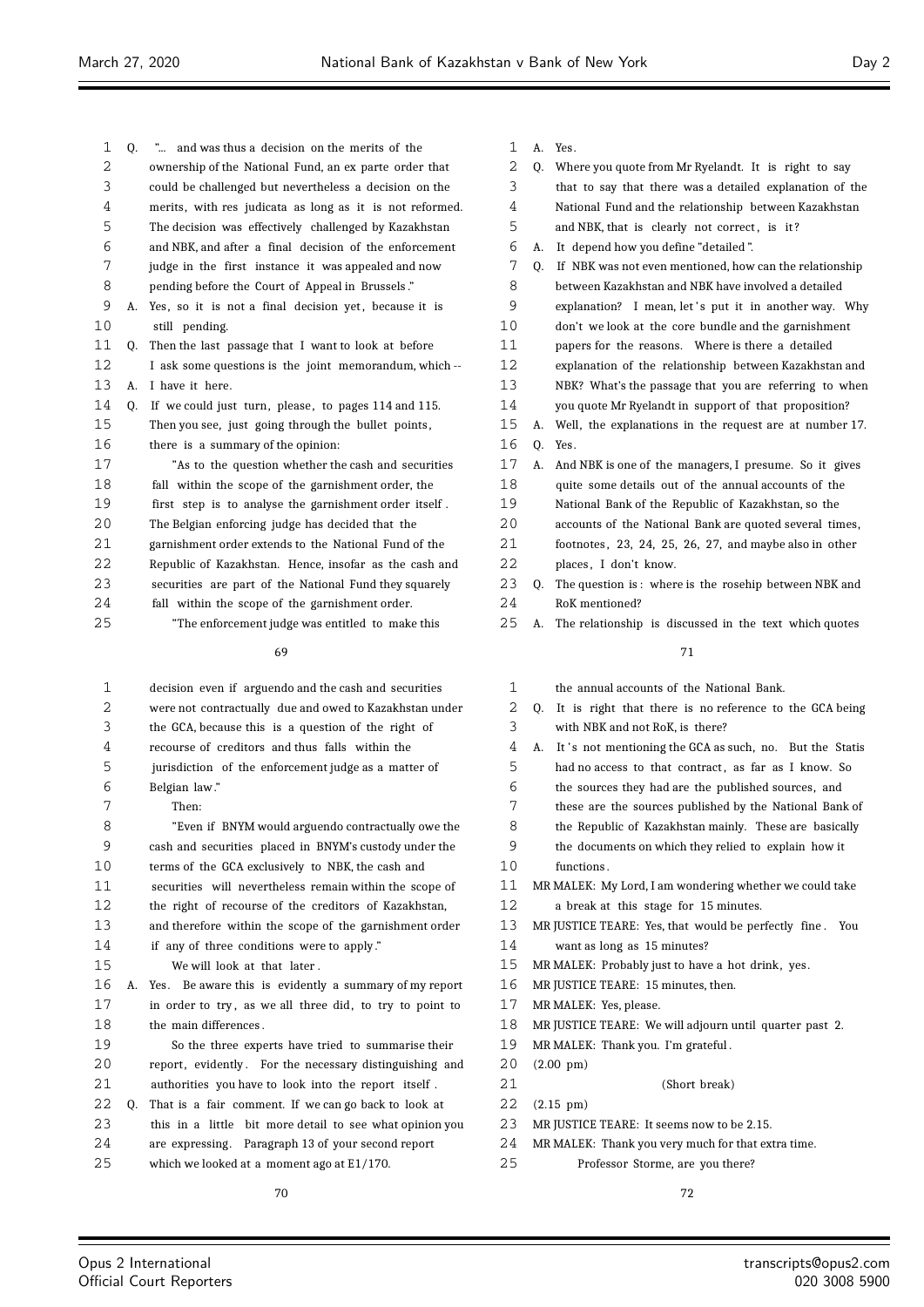| 1  | А. | Yes. I am here.                                         |
|----|----|---------------------------------------------------------|
| 2  | 0. | Professor, could I ask you to turn to page 80 of E1.    |
| 3  | A. | Sorry, which page of which document?                    |
| 4  | 0. | E1, the expert bundle, and page 80.                     |
| 5  | A. | So my own report or ?                                   |
| 6  | 0. | Yes, it is yours. It is your first report.              |
| 7  | A. | Yes.                                                    |
| 8  | 0. | I want you to look at two -- look at paragraph 13.2 on  |
| 9  |    | page E1/90. Do you have that?                           |
| 10 | A. | 13.2.                                                   |
| 11 | 0. | What you do is that you go on to say:                   |
| 12 |    | "On the other hand, in order to explain why the cash    |
| 13 |    | and/or securities held pursuant to the GCA fall within  |
| 14 |    | the scope of the Belgian garnishment order insofar as   |
| 15 |    | they are part of the National Fund of the               |
| 16 |    | Republic of Kazakhstan, if the English court decides    |
| 17 |    | that the wording of the garnishment itself is not       |
| 18 |    | decisive in this respect."                              |
| 19 |    | Can you explain to us what you mean when you said:      |
| 20 |    | " if the English High Court decides that the            |
| 21 |    | wording of the garnishment itself is not decisive in    |
| 22 |    | this respect".                                          |
| 23 | A. | Yes. Well, this report was made in answer to questions, |
| 24 |    | and the question that I had to answer was: in what      |
| 25 |    | circumstances the cash and securities fall within the   |
|    |    | 73                                                      |
|    |    |                                                         |

 scope of the Belgian garnishment order? That was the 2 question.

 In order to answer that question I developed two reasonings. One is a provisional reasoning, namely, what has been decided by the Belgian judge, knowing evidently that this decision by the Belgian judge was challenged and that the challenge is still pending 8 before the Belgian court. Nevertheless, although that decision is challenged we cannot deny that there is one, and I can read it and I can only read that this order says something about what falls within the scope of that order, which is the question number 1 I was asked to answer.

 Now, secondly, given the fact that that decision is challenged, I thought it was necessary to try to explain Belgian law more generally, because otherwise you wouldn't need me evidently, I would not have been asked. So that is why I have tried to explain the reasons why 19 in certain cases the, let's say -- how do you say it in English? Don't take me on the words, because they are not technically correct - - the nominal owner is set aside by Belgian law as not being the true owner. Or similar reasons why creditors can seize the assets , in 24 this case chose in action, that are in the name of someone else than their debtor. So I have tried to

| $\mathbf 1$ |    | summarise the situation in which this may apply.         |
|-------------|----|----------------------------------------------------------|
| 2           |    | Now, it is up to the court to interpret the Belgian      |
| 3           |    | decisions and their own jurisdiction, and it is up to    |
| 4           |    | the English court to decide which questions it wants to  |
| 5           |    | decide. It was my task to explain the Belgian law in     |
| 6           |    | case these questions come up, and namely the questions   |
| 7           |    | that were specifically for me to answer, especially      |
| 8           |    | question 1, which is evidently the most important one.   |
| 9           | Q. | But no one in these proceedings, you have read the       |
| 10          |    | pleadings, is suggesting that the wording for the        |
| 11          |    | garnishment is decisive on the question of subject       |
| 12          |    | matter, because that is the issue that the Belgian court |
| 13          |    | has referred to the English court by the 25 May          |
| 14          |    | decision. That is right, isn't it?                       |
| 15          | А. | I don't think that the Belgian court -- but again, this  |
| 16          |    | is not my task to have an opinion on that. I don't       |
| 17          |    | think that the Belgian court has referred to the         |
| 18          |    | question of whether the National Fund is owned by        |
| 19          |    | Kazakhstan or by someone else. That question I don't     |
| 20          |    | see any place. Also, if I am correct, in your            |
| 21          |    | submissions you are not asking the English court to      |
| 22          |    | decide upon the question of ownership, isn't it?         |
| 23          | 0. | No, my case is the questions of ownership have nothing   |
| 24          |    | to do with 1445, it is about claims, and that ownership  |
| 25          |    | does not come into it. We will come back to that point   |
|             |    | 7 E                                                      |

# in a moment, but the point I have been asking you to consider is on what basis can you make the statement " if the English court decides that the wording of the garnishment itself is not decisive ", when these proceedings are based on the fundamental premise that it is for the English court to decide the subject matter issue? A. I am not stating anything, I am just explaining in which circumstances, and there is more than one, my opinion 10 could, in my view, be relevant. That's all. It is hypothetical . 12 Q. Can we turn to your second report, please, Professor, and pick up something that you say in paragraph 4. A. 4? Q. Yes. No, let me just - - sorry, page 167. A. Which paragraph? Q. It is your second report, paragraph 4 of page 167. A. Paragraph 4. In the statement on the facts by 19 Professor Allemeersch; it 's that? Q. Yes, that is it : "There are some points that are in my view 22 incorrect. As, however, I am not instructed to give an opinion on the facts , I will not deal with them." Then what you say is this : "My silence can, however, not be understood as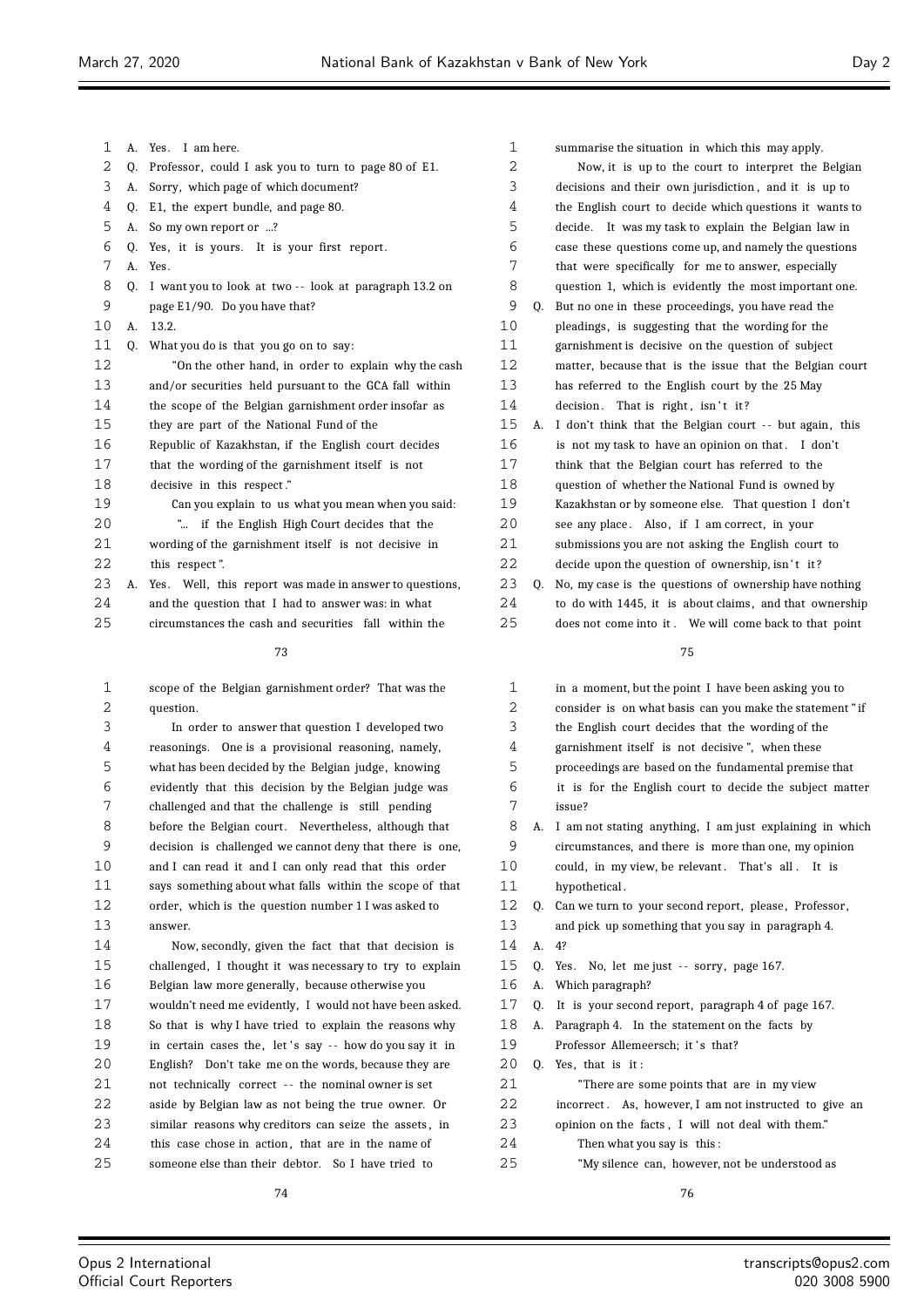$\equiv$ 

ż

| $\mathbf{1}$ |    | agreement, especially in regard to paragraph 22."        | 1  |    | Q. Professor Allemeersch.                                      |
|--------------|----|----------------------------------------------------------|----|----|----------------------------------------------------------------|
| 2            |    | If we can just see what it is in paragraph 22 that       | 2  |    | A. In number 22?                                               |
| 3            |    | you have a concern with, and if we could turn, please,   | 3  | Q. | 34. The paragraph that I have just read aloud at               |
| 4            |    | to $E1/5$ , what is said there is that:                  | 4  |    | page 133.                                                      |
| 5            |    | "On 25 May, by a judgment of the same date, the          | 5  |    | A. 34 in the supplemental report.                              |
| 6            |    | Belgian court maintained the Belgian garnishment order   | 6  | Q. | Can you just read it to yourself again? Read it to             |
| 7            |    | but in the reduced amount of 530 million. The judgment   | 7  |    | yourself, because I have read it out aloud. Just read          |
| 8            |    | further referred the issue of BNYM's debt to the English | 8  |    | paragraph 34 to yourself. Is there anything there that         |
| 9            |    | courts. It is pursuant to that referral that these       | 9  |    | you disagree with?                                             |
| 10           |    | proceedings were commenced on 28 May 2018."              | 10 |    | A. What is the relevance for the questions that have been      |
| 11           |    | Now, what do you find inaccurate in that summary?        | 11 |    | asked to me on Belgian law?                                    |
| 12           | А. | No, I am just not expressing any opinion on this,        | 12 | Q. | Because it is dealing with the issue that has been             |
| 13           |    | because this is not part of my task to answer questions  | 13 |    | referred to the English court, dealing with the question       |
| 14           |    | on Belgian law. It is just --                            | 14 |    | as to whether or not there is a claim. Do you disagree         |
| 15           | Q. | You pick this out as being some point that obviously you | 15 |    | with that?                                                     |
| 16           |    | don't want to express any agreement with, but what is    | 16 |    | A. You ask questions precisely on things which I say           |
| 17           |    | wrong with that as a statement of fact?                  | 17 |    | specifically are outside my task.                              |
| 18           |    | A. I only want to avoid that you deduce from my          | 18 |    | Q. So if it is outside your task then I don't need to ask      |
| 19           |    | non-commenting on things that I fully agree with         | 19 |    | you a question about it. As simple as that.                    |
| 20           |    | statements made by other experts. That's all.            | 20 |    | A. And I say explicitly I am commenting it, because I don't    |
| 21           | Q. | If we could just see what Professor Allemeersch says in  | 21 |    | think it is part of my task to comment on the facts and        |
| 22           |    | his second report, to see what he says, and it's at      | 22 |    | on all statement made on the facts by other experts.           |
| 23           |    | E1/133. What Professor Allemeersch says is this:         | 23 | 0. | Can we agree on this, that the Belgian judge making the        |
| 24           |    | "In their ex parte application to the Belgian court      | 24 |    | order decision of 25 May referring the issue of the            |
| 25           |    | the Stati parties wrote that the BNYM garnishee,         | 25 |    | subject matter to England did not regard the question of       |
|              |    | 77                                                       |    |    | 79                                                             |
|              |    |                                                          |    |    |                                                                |
| $\mathbf{1}$ |    | according to the present request acts as global          | 1  |    | the ownership of the National Fund as being relevant to        |
| 2            |    | custodian for the National Fund, based on which RoK must | 2  |    | the subject matter of the garnishment. That is right,          |
| 3            |    |                                                          |    |    |                                                                |
| 4            |    | have a claim against BNYM relating to the assets of the  | 3  |    | isn't it?                                                      |
|              |    | National Fund. The BNYM  the National Fund as part       | 4  | А. | One should ask the judge, evidently. I can't read the          |
| 5            |    | of the RoK."                                             | 5  |    | mind of the judge. I read the judgment not in the sense        |
| 6            |    | We have looked at that:                                  | 6  |    | that the question of ownership is referred to the              |
| 7            |    | "The Belgian court mention the National Fund             | 7  |    | English court. That's how I read it. Evidently that is         |
| 8            |    | referring to RoK as a judgment debtor in the Belgian     | 8  |    | for the English court to decide what has been referred         |
| 9            |    | garnishment order, which was based on the ex parte       | 9  |    | to them, but the way I read the judgment is that the           |
| 10           |    | application. By doing so the Belgian court did not       | 10 |    | question of ownership was not referred.                        |
| 11           |    | decide that the National Fund falls within the scope of  | 11 | Q. | The reason I put it that way, Professor, is because, as        |
| 12           |    | the Belgian garnishment order, as suggested by           | 12 |    | we saw in the section dealing with the question of             |
| 13           |    | Professor Storme. It only decided that the Belgian       | 13 |    | immunity, the judge made the statement that we looked at       |
| 14           |    | garnishment order is made against RoK, which means that  | 14 |    | earlier this afternoon, which is that it is uncontested        |
| 15           |    | the order only relates to amounts or assets owed to RoK  | 15 |    | that this National Fund forms part of and is the               |
| 16           |    | as the seized debtor. Thus, while the Belgian            | 16 |    | property of RoK. You recall that?                              |
| 17           |    | garnishment order refers to the assets of the National   | 17 |    | A. I have seen that, yes.                                      |
| 18           |    | Fund, they only fall within the scope of the order if    | 18 | Q. | And notwithstanding that, it said that whether the             |
| 19           |    | such assets held by the garnishee are owed to RoK. That  | 19 |    | assets were subject to the garnishment depended on             |
| 20           |    | is apparent from the Stati parties' own language         | 20 |    | whether or not there is a debt that exists from BNYM to        |
| 21           |    | where they say that RoK must have a claim against BNYM   | 21 |    | RoK, which the judge rightly regarded as a question of         |
| 22           |    | in relation to the National Fund."                       | 22 |    | English law. That is correct, isn't it?                        |
| 23           |    | Pausing there, what he states there is correct,          | 23 |    | A. I don't know what the judge regards as a question of        |
| 24           |    | isn't it?                                                | 24 |    | English law. The only thing I have is the wording of           |
| 25           | А. | What who states?<br>78                                   | 25 |    | the judgment, which is a very short paragraph saying the<br>80 |

 $\equiv$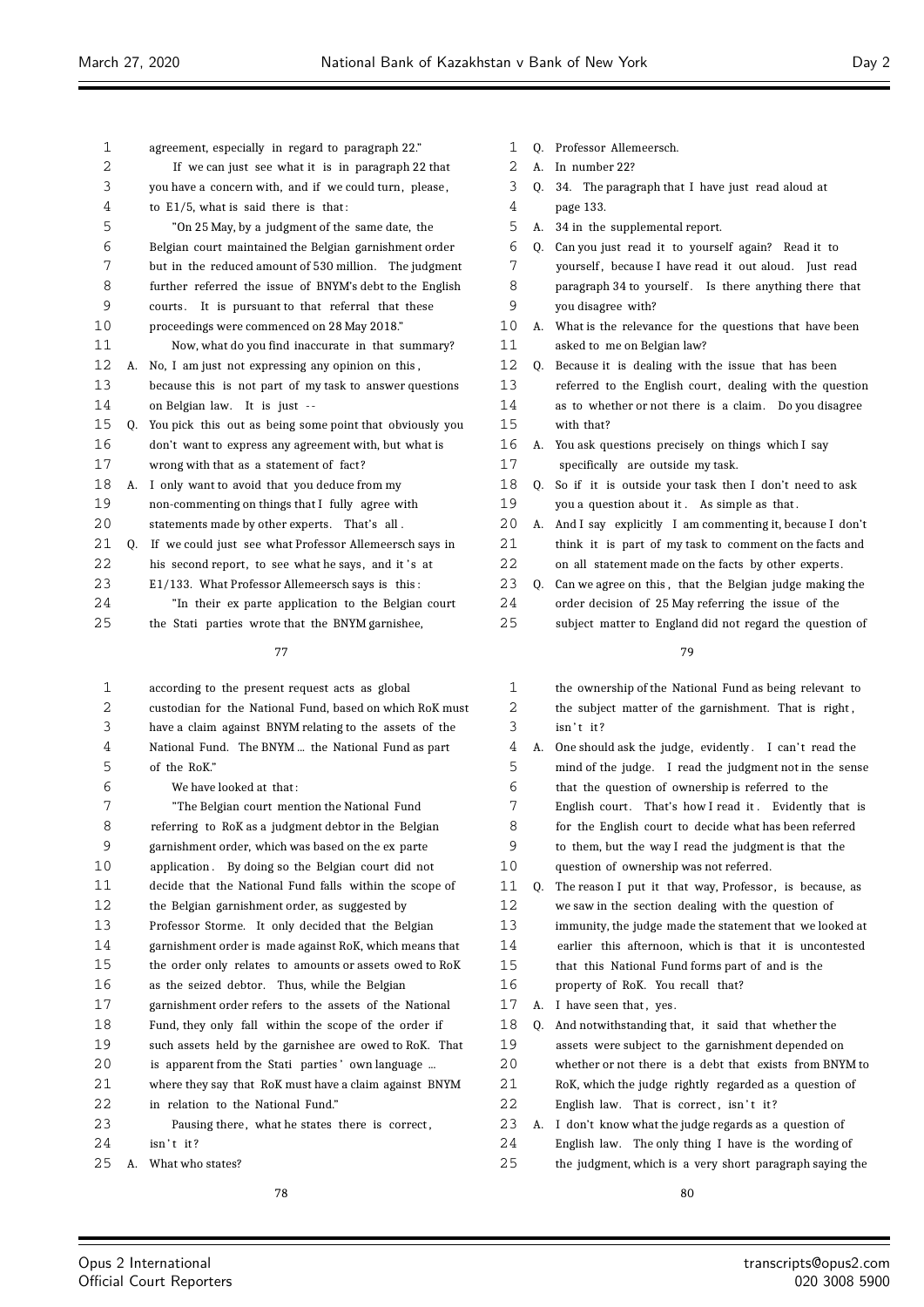| 2  |    | from the garnishee before the attachment judge. This,       | 2              |
|----|----|-------------------------------------------------------------|----------------|
| 3  |    | challenging the declaration, is referred to the trial       | 3              |
| 4  |    | court, being the English judge. That is all the judge       | 4              |
| 5  |    | says. Now we are trying to make big reasoning on what       | 5              |
| 6  |    | this could all mean. I must confess that it is a rather     | $\epsilon$     |
| 7  |    | strange formulation, it could have been clearer.<br>So.     | 7              |
| 8  |    | unfortunately it is not very clear, that's true. Which      | E              |
| 9  |    | means that we are trying to understand this.                | S              |
| 10 |    | 0. Would you agree that $-$                                 | 10             |
| 11 | А. | I am not saying more than what I can read here, which is    | 11             |
| 12 |    | not what you read.                                          | 12             |
| 13 |    | Q. Would you agree with me, Professor, that if the English  | 13             |
| 14 |    | court rules that the Belgian conservatory garnishment       | 14             |
| 15 |    | has no subject matter, then it necessarily follows that     | 15             |
| 16 |    | the executory garnishment has no subject matter?            | 16             |
| 17 |    | A. Well, this is in your question.                          | 17             |
| 18 |    | Q. While you're thinking about that, let me just put to you | 18             |
| 19 |    | this proposition to see whether you agree or not: an        | 1 <sup>°</sup> |
| 20 |    | executory garnishment is nothing other than                 | 2 C            |
| 21 |    | a conservatory garnishment converted into an executory      | 21             |
| 22 |    | garnishment.                                                | 22             |
| 23 | А. | That depends on the facts in the documents. Then you        | 23             |
| 24 |    | have to evidently analyse the documents on which the        | 24             |
| 25 |    | executory garnishment is based.                             | 25             |
|    |    | 81                                                          |                |

seized debtor is entitled to challenge the declaration

| 1  | 0. | There were no two separate garnishments, one             |
|----|----|----------------------------------------------------------|
| 2  |    | conservatory and one executory; it is the same           |
| 3  |    | conservatory that is transformed into an executory upon  |
| 4  |    | service of an ex parte award. The transformation cannot  |
| 5  |    | create a subject matter for the garnishment.             |
| 6  | А. | That is true.                                            |
| 7  | Q. | Could we then move on to Belgian law. I think we all     |
| 8  |    | agree that the writings of Justice Dirix enjoy           |
| 9  |    | a particular status because he as former professor, he   |
| 10 |    | is a former enforcement judge, the president on the      |
| 11 |    | Court of Cassation, and the Court of Cassation is the    |
| 12 |    | main court of last instance in Belgium; that's right,    |
| 13 |    | $isn't$ it?                                              |
| 14 | A. | Yes, and I can tell you very much about him if you like. |
| 15 |    | I am his successor, I have taken over his chair in       |
| 16 |    | insolvency law.                                          |
| 17 | 0. | If we look at this right of recourse to creditors, and   |
| 18 |    | we deal with this, we could pick it up from your first   |
| 19 |    | statement, where the concept is introduced into the      |
| 20 |    | proceedings. Page 91 of E1.                              |
| 21 | А. | Which is paragraph?                                      |
| 22 | 0. | Paragraph 15.                                            |
| 23 | А. | Yes.                                                     |
| 24 | 0. | You say:                                                 |
| 25 |    | "Under Belgian law the question whether cash and/or      |
|    |    | 82                                                       |

| $\mathbf{1}$ |    | securities  pursuant to a custody agreement can fall     |
|--------------|----|----------------------------------------------------------|
| 2            |    | within a garnishment order or garnishment is a question  |
| 3            |    | of the extent of the right of recourse of creditors to   |
| 4            |    | the question which asset can be seized or attached by    |
| 5            |    | a creditor."                                             |
| 6            |    | As you have seen from the joint memorandum, you          |
| 7            |    | refer also to the right of recourse of creditors. We     |
| 8            |    | don't need to go back to that because we looked at it    |
| 9            |    | earlier today. And it is right to say that this right    |
| 10           |    | of recourse is one of the key parts of your evidence to  |
| 11           |    | the court.                                               |
| 12           | А. | It's a key part. It's reminding you of the general       |
| 13           |    | system of Belgian law as the background to which that    |
| 14           |    | you have to keep in mind when understanding the more     |
| 15           |    | specific rules and doctrines in order to understand what |
| 16           |    | all these different enforcement measures are about, and  |
| 17           |    | in order to understand some of the more tricky cases     |

- like the case of simulation, for example, or the case of
- fraus or other cases . It is good to know what the
- 20 general background principles are, yes. That is the reason we reason in continental law.
- Q. Yes, and in the context of 1445 of the Belgian Judicial Code --
- A. Yes.
- Q. - it says right of recourse, which introduces the

| $\mathbf 1$ |    | ownership element in 1445, which doesn't otherwise       |
|-------------|----|----------------------------------------------------------|
| 2           |    | appear there. That is right, isn't it?                   |
| 3           | А. | I think 1445 is not dealing with these questions. The    |
| 4           |    | whole chapter on the procedural rules for the different  |
| 5           |    | types of seizures are not dealing with these questions.  |
| 6           |    | These questions are dealt with basically in the Civil    |
| 7           |    | Code.                                                    |
| 8           | 0. | But we are concerned here, are we not, with a third      |
| 9           |    | party debt and the jurisdiction that was invoked and has |
| 10          |    | been considered by the court in relation to 1445?        |
| 11          | А. | Yes, let me tell this. These questions where you have,   |
| 12          |    | let's say, a different or at least a dispute about       |
| 13          |    | whether -- to say it not completely correct but to say   |
| 14          |    | it a bit simple -- where the apparent owner may not be   |
| 15          |    | the true owner. Don't take it literally, but yes, to     |
| 16          |    | know what we are talking about. Or where the true owner  |
| 17          |    | is the true owner only in fraud of creditors or          |
| 18          |    | something. These questions under Belgian law, they       |
| 19          |    | are -- well, they are basically found as well in the     |
| 20          |    | statute as in the handbooks on property law, or maybe on |
| 21          |    | insolvency law. And to some extent, if the -- if books   |
| 22          |    | on enforcement law are dealing with substantive law      |
| 23          |    | questions, they will also probably deal with that.       |
| 24          |    | If they just deal with the procedure, they will          |
| 25          |    | leave out these questions and leave that, let's say, to  |
|             |    |                                                          |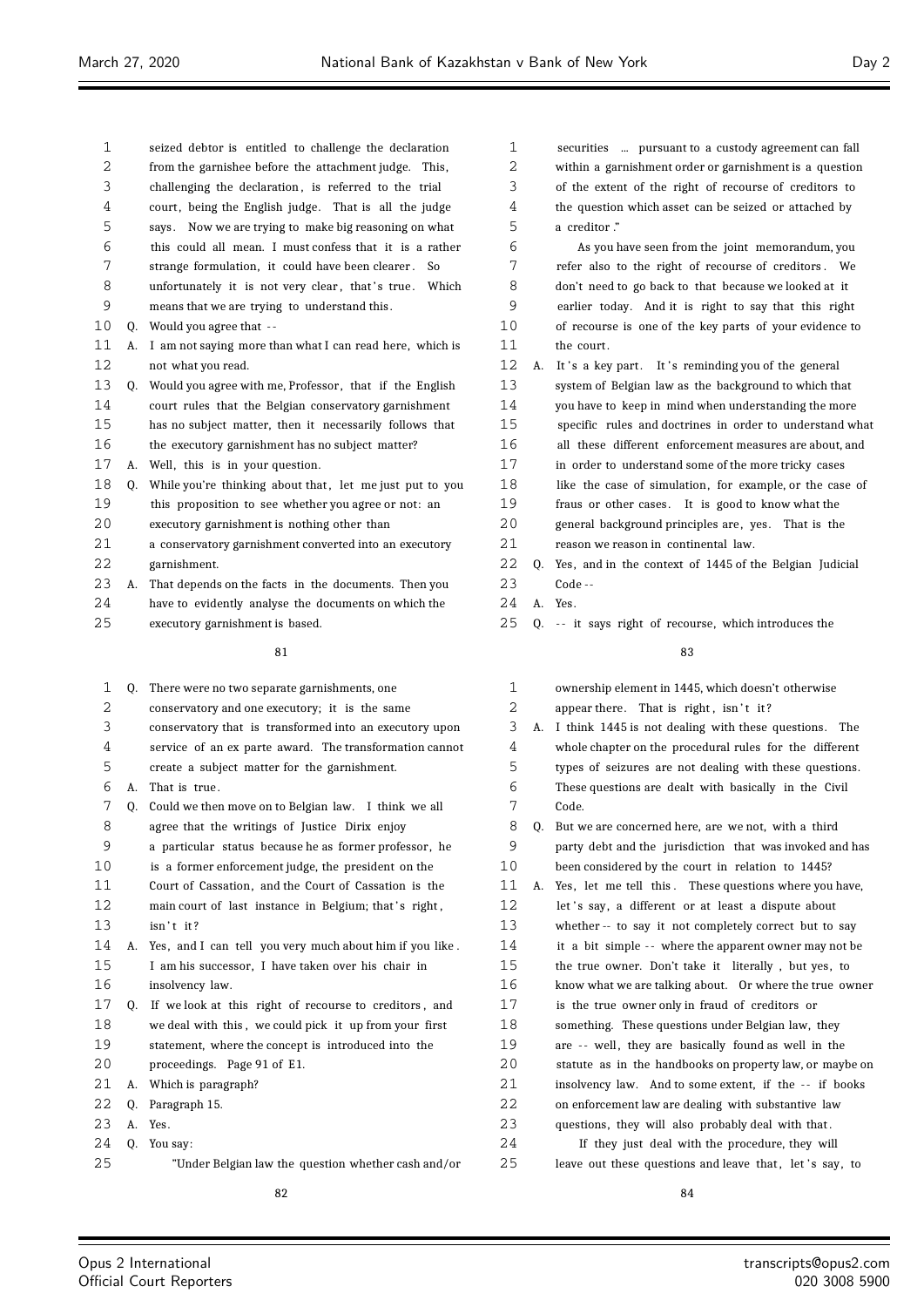| 2  |    | It has all to do with the fact that the principles are   | 2      | a tenant, et cetera, can be taken into consideration.   |
|----|----|----------------------------------------------------------|--------|---------------------------------------------------------|
| 3  |    | not different depending on the type of assets.           | 3      | The creditor levies a garnishment in the hands of the   |
| 4  |    | So the general principles are the same whether we        | 4      | sub-debtor, who is called the garnishee. The            |
| 5  |    | are dealing with real estate, whether we are dealing     | 5      | garnishment thus corresponds to a structure of a late   |
| 6  |    | with movable assets, whether we are dealing with chose   | 6      | claim, Article 1166 of the Civil Code, thereto          |
| 7  |    | in action, whether we are dealing with IP rights,        | 7      | a creditor takes action against his debtor's debtor.    |
| 8  |    | et cetera.                                               | 8      | However, the garnishment is to be regarded as an        |
| 9  |    | So the general doctrines, like the doctrine on           | 9      | autonomous legal mechanism."                            |
| 10 |    | simulation, they are the same for all kinds of assets;   | 10     | A. Yes. This means that the garnishment is not just an  |
| 11 |    | they are not specific, they are not specific doctrines   | 11     | application of 1166, but that there is an analogy       |
| 12 |    | for garnishment. So evidently you will not find these    | 12     | between the two.                                        |
| 13 |    | doctrines in the chapters on garnishment unless you have | 13     | Q. Let's just think about that. If we can just work     |
| 14 |    | a book that explains in detail everything which can      | 14     | through precisely what is being said, it's that he is   |
| 15 |    | happen in the framework of a garnishment, and then we    | 15     | saying that although the foundation can be said to be   |
| 16 |    | will also deal with these questions. That is what        | 16     | Articles 7 and 8 of the mortgage law, but he refers t   |
| 17 |    | Eric Dirix is doing in his treaties on enforcement law.  | 17     | the garnishment is to be regarded as an autonomous l    |
| 18 |    | You will see that all these questions pop up. He is not  | 18     | mechanism.                                              |
| 19 |    | dealing with all of them as extensively, but he mentions | 19     | A. That sentence relates to the analogy with 1166. That |
| 20 |    | all of them; he mentions them all.                       | 20     | sentence                                                |
| 21 | Q. | Can we just look at how Justice Dirix deals with this    | 21     | Q. Let's just test that. Could we look to see what      |
| 22 |    | then. If you could pick up E2.1 and turn to tab 44       | 22     | Professor Allemeersch says about this particular topi   |
| 23 |    | towards the back there, do you find that? This is his    | 23     | For that purpose you can put that Justice Dirix's       |
| 24 |    | textbook, is it not?                                     | 24     | section apart. Can we see what Professor Allemeerscl    |
| 25 | A. | This is it, and here you have the book in front of me.   | 25     | says in his evidence. I should add, unchallenged        |
|    |    |                                                          |        |                                                         |
|    |    | 85                                                       |        | 87                                                      |
| 1  | Q. | Excellent. Thank you.                                    | 1      | evidence.                                               |
| 2  | А. | That is the original.                                    | 2      | A. Paragraph?                                           |
| 3  | Q. | So it does exist. If we turn then to page 301, let me    | 3      | Q. Could we turn to paragraph 129.                      |
| 4  |    | just see if you agree with what Justice Dirix says:      | 4      | A. 129. 129.                                            |
| 5  |    | "Garnishment is an attachment levied in the hands of     | 5      | Q. I want to look at paragraph 23. What he says is this |
| 6  |    | a debtor of a seized debtor, on what such debtor must    | 6      | "As a preliminary matter I would like to point ou       |
| 7  |    | pay or give to the seized debtor. The amounts owed by    | 7      | that under Belgian law a wide range of enforcement      |
| 8  |    | the third party are also part of the seized debtor's     | 8      | mechanisms are available to creditors who seek to eit   |
| 9  |    | assets and they  the collateral of its creditors."       | 9      | safeguard their means of enforcement (so-called         |
| 10 |    | A. Where is this?                                        | 10     | protective measures) and/or effectively enforce a cla   |
| 11 | Q. | It is at page 301.                                       | 11     | against their debtors (so-called executory measures)    |
| 12 | А. | Number? 584.                                             | 12     | The amalgam of available enforcement mechanisms         |
| 13 | Q. | Yes.                                                     | 13     | constitutes in essence what Professor Storme calls th   |
| 14 | А. | Number 584. Yes.                                         | 14     | right of recourse of creditors throughout his opinion   |
| 15 | Q. | Then:                                                    | 15     | However, the right of recourse is not a standalone      |
| 16 |    | "The foundation for the possibility to levy              | 16     | ground on which creditors can rely. It encompasses      |
| 17 |    | a garnishment can therefore be found in Articles 7 and 8 | 17     | idea that all of the debtor's assets are available fo   |
| 18 |    | of the mortgage law."                                    | 18     | recourse by its creditors, whether movable or immov     |
| 19 |    | A. Yes.                                                  | 19     | and whether present or future. However, creditors       |
| 20 | Q. | He goes on to say:                                       | 20     | cannot take any protective or executory measures sole   |
| 21 |    | "The garnishment may in principle be levied on all       | 21     | on the basis of their right of recourse; they are       |
| 22 |    | debt claims that the debtor, the seized debtor, has on   | 22     | required to choose one or more specific enforcement     |
| 23 |    | the third parties."                                      | 23     | mechanisms as their means of recourse. They may use     |
| 24 | А. | Yes.                                                     | $2\,4$ | multiple enforcement mechanisms, they are not limited   |
|    |    |                                                          |        |                                                         |
| 25 | Q. | "For example, garnishments in the hands of the employer  | 25     | use only one.                                           |

civil law or more specialised books that discuss them.

|    |    | rne ereunor hevies a garmoninem in the nanas or the      |
|----|----|----------------------------------------------------------|
| 4  |    | sub-debtor, who is called the garnishee. The             |
| 5  |    | garnishment thus corresponds to a structure of a lateral |
| 6  |    | claim, Article 1166 of the Civil Code, thereto           |
| 7  |    | a creditor takes action against his debtor's debtor.     |
| 8  |    | However, the garnishment is to be regarded as an         |
| 9  |    | autonomous legal mechanism."                             |
| 10 | A. | Yes. This means that the garnishment is not just an      |
| 11 |    | application of 1166, but that there is an analogy        |
| 12 |    | between the two.                                         |
| 13 | 0. | Let's just think about that. If we can just work         |
| 14 |    | through precisely what is being said, it's that he is    |
| 15 |    | saying that although the foundation can be said to be    |
| 16 |    | Articles 7 and 8 of the mortgage law, but he refers to   |
| 17 |    | the garnishment is to be regarded as an autonomous legal |
| 18 |    | mechanism.                                               |
| 19 | А. | That sentence relates to the analogy with 1166. That     |
| 20 |    | sentence                                                 |
| 21 | Q. | Let's just test that. Could we look to see what          |
|    |    |                                                          |

(wage garnishment), on a bank account, in the hands of

- Professor Allemeersch says about this particular topic. For that purpose you can put that Justice Dirix's section apart. Can we see what Professor Allemeersch
- says in his evidence. I should add, unchallenged

| 1    |    | evidence.                                                |
|------|----|----------------------------------------------------------|
| 2    | А. | Paragraph?                                               |
| 3    | 0. | Could we turn to paragraph 129.                          |
| 4    | A. | 129. 129.                                                |
| 5    | 0. | I want to look at paragraph 23. What he says is this:    |
| 6    |    | "As a preliminary matter I would like to point out       |
| 7    |    | that under Belgian law a wide range of enforcement       |
| 8    |    | mechanisms are available to creditors who seek to either |
| 9    |    | safeguard their means of enforcement (so-called          |
| 10   |    | protective measures) and/or effectively enforce a claim  |
| 11   |    | against their debtors (so-called executory measures).    |
| 12   |    | The amalgam of available enforcement mechanisms          |
| 13   |    | constitutes in essence what Professor Storme calls the   |
| 14   |    | right of recourse of creditors throughout his opinion.   |
| 15   |    | However, the right of recourse is not a standalone       |
| 16   |    | ground on which creditors can rely. It encompasses the   |
| 17   |    | idea that all of the debtor's assets are available for   |
| 18   |    | recourse by its creditors, whether movable or immovable  |
| 19   |    | and whether present or future. However, creditors        |
| 20   |    | cannot take any protective or executory measures solely  |
| 21   |    | on the basis of their right of recourse; they are        |
| 2.2. |    | required to choose one or more specific enforcement      |
| 23   |    | mechanisms as their means of recourse. They may use      |
| 2.4  |    | multiple enforcement mechanisms, they are not limited to |
| 25   |    | use only one.                                            |
|      |    |                                                          |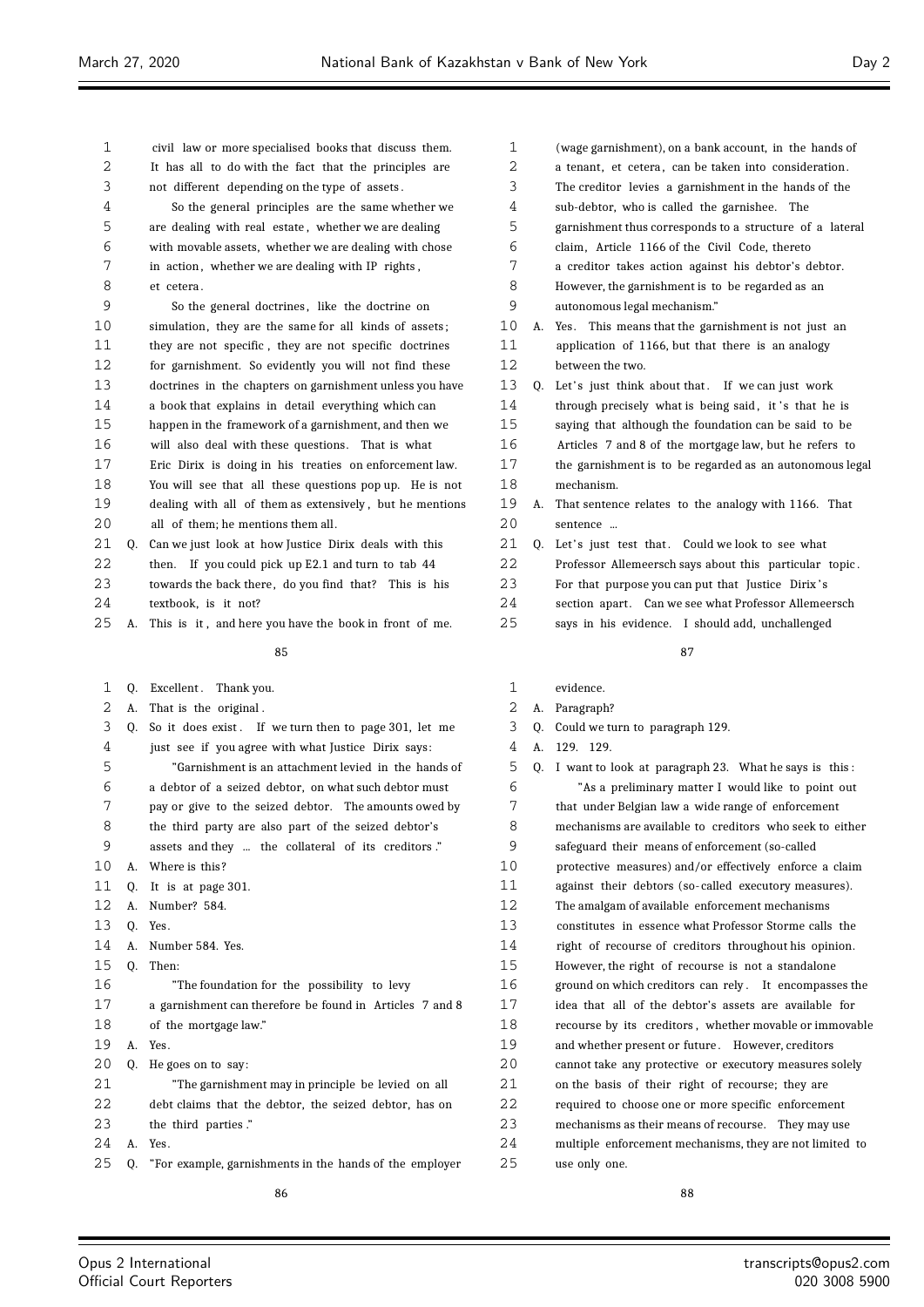| 1  | "Creditors are required to choose a specific                | 1  | be added, and there the |
|----|-------------------------------------------------------------|----|-------------------------|
| 2  | enforcement mechanism as applicable, depending on           | 2  | is that the different e |
| 3  | inter alia whether the target property is movable or        | 3  | interpret them must be  |
| 4  | immovable, the location of the assets, whether or not       | 4  | there is no gap. Becar  |
| 5  | they are being held by a third party or by the debtor       | 5  | a right of recourse up  |
| 6  | itself, and in circumstances also whether they are          | 6  | must be a procedure av  |
| 7  | tangible or intangible. For certain types of assets, eg     | 7  | asset, not a single pro |
| 8  | seizure of a ship, specific procedures apply.               | 8  | scope of application of |
| 9  | Each of the various enforcement mechanisms is               | 9  | be interpreted so that  |
| 10 | subject to its own conditions and procedural rules, as      | 10 | type of assets that wo  |
| 11 | pointed out by Mr Ryelandt in paragraph 17.19 of his        | 11 | would not be available  |
| 12 | opinion, if one is seeking to seize immovable property,     | 12 | What we see is that     |
| 13 | for example, the specific rules and procedural set forth    | 13 | is maybe a little bit   |
| 14 | in the Belgian Judicial Code will apply. If movable         | 14 | constitutional order, b |
| 15 | property is being targeted, special conditions may apply    | 15 | to questions of the cor |
| 16 | depending on whether the assets are held by the creditor    | 16 | European Convention or  |
| 17 | or by a third party."                                       | 17 | to enforce, and there o |
| 18 | MR JUSTICE TEARE: Mr Malek, before we get to the question,  | 18 | assets are, by a decisi |
| 19 | I have lost you. Where were you reading from?               | 19 | available for the credi |
| 20 | MR MALEK: I was reading from Professor Allemeersch's --     | 20 | immunity, for example.  |
| 21 | A. Supplementary report.                                    | 21 | But the technical r     |
| 22 | -- supplemental report at paragraph 23, which is in<br>Q.   | 22 | understood in a way tha |
| 23 | bundle E1/129.                                              | 23 | to seize certain assets |
| 24 | A. Paragraphs 23 and 24.                                    | 24 | sight fall within these |
| 25 | Q. Yes. I have just read paragraphs 23 and 24. Perhaps      | 25 | I give you an exam      |
|    | 89                                                          |    |                         |
| 1  | your Lordship could just have a glance at that again and    | 1  | Even if maybe they are  |
| 2  | then I will come up with a question.                        | 2  | and I will not give an  |
| 3  | MR JUSTICE TEARE: Thank you.                                | 3  | securities are, under l |
| 4  | MR MALEK: The question, Professor Storme, is this:          | 4  | debt. I don't know fo   |
| 5  | Professor Allemeersch's analysis is correct, is it not,     | 5  | law they would not be d |
| 6  | that the right of recourse is not a standalone legal        | 6  | movables. Nevertheless  |
| 7  | doctrine, you have to bring your particular claim within    | 7  | that the procedure to b |
| 8  | a particular category, and in this case it is               | 8  | dematerialised securiti |
| 9  | Article 1445, which is in play, dealing with the            | 9  | one is not sure that if |
| 10 | garnishment of a third party debt; that is correct,         | 10 | be used.                |
| 11 | isn't it?                                                   | 11 | Other examples, if      |
| 12 | Well, I have two remarks to that. I think -- but that<br>А. | 12 | rights, at least for so |
| 13 | is maybe not the technical answer, but I think the          | 13 | there is no procedure i |
| 14 | expression that "the right of recourse is not               | 14 | how you can seize copy: |
| 15 | a standalone legal ground on which creditors can rely"      | 15 | said? Well, evidently   |
| 16 | is misleading.                                              | 16 | be able to seize copyri |
| 17 | It is true that creditors cannot invent new forms of        | 17 | existing laws in such a |
| 18 | enforcement. They have to take those that are available     | 18 | are not literally cover |
| 19 | in the codes and in the statutes. So in that respect        | 19 | can be seized by way of |
| 20 | it is true that the creditors will have to choose           | 20 | So although you hav     |
| 21 | between the enforcement mechanisms that are available,      | 21 | mechanisms, the scope f |
| 22 | because they have to follow certain procedures, and they    | 22 | in such a way that then |
| 23 | cannot organise self-help, not following the procedures     | 23 | I did not explain t     |
| 24 | that are constituted by the legislature.                    | 24 | a new argument made b   |
| 25 | What is missing in a certain sense, and what has to         | 25 | supplemental report, or |
|    |                                                             |    |                         |

general principle is relevant,  $\frac{1}{2}$  inforcement mechanisms and how to understood in such a way that use the creditors have in general on all assets, it means that there railable to seize any type of ocedural evidently . But that the these different mechanisms must there is no gap, that there is no uld -- how you say it -- that for the creditors. that would also relate, and that difficult in the English out for us that would also relate nstitution and even of the n Human Rights, that has the right can only be a gap when certain

ion of the legislator, not itors, like in the case of

ules of procedure cannot be at they would make it impossible because they do not at first categories.

.<br>25 I give dematerialised securities .

91

out in this case, we don't know, opinion on that, dematerialised Belgian law, not qualified as r English law, but under Belgian debt; they would be corporeal s, case law has always understood re followed in order to seize es is the garnishment, although you take 1445 literally this can

you want to seize copyright or IP ome intellectual property rights in the Belgian code that explains right. What has the case law copyright is not immune, you must ight, so we must interpret the way that also those assets that red by can indeed be attached or f these procedures.

ve to choose one of the for this mechanism is interpreted e is no gap.

that in my report because this is by Professor Allemeersch in his n which I could not anticipate.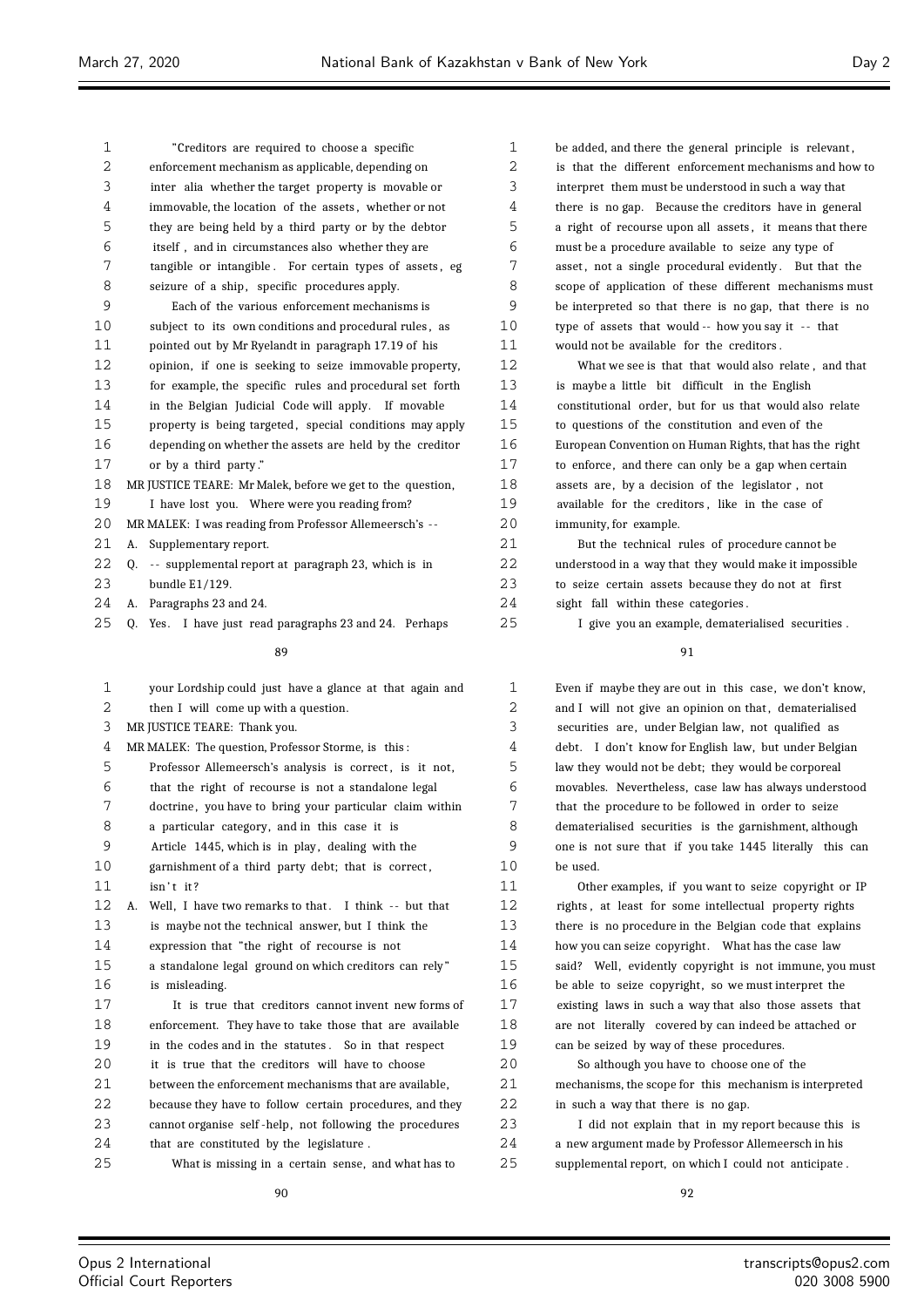| 2  |    | garnishment governed by Article 1445 to 1460 of the      |
|----|----|----------------------------------------------------------|
| 3  |    | Belgian Judicial Code.                                   |
| 4  | А. | Yes. You refer to Dirix. If you take -- the problem is   |
| 5  |    | I don't know where it is in the materials, because       |
| 6  |    | I have the book here in front of me. But Dirix, in the   |
| 7  |    | framework of garnishing bank accounts, explicitly states |
| 8  |    | that you can garnish a bank account that apparently      |
| 9  |    | belongs to someone else. So the appearance, the banking  |
| 10 |    | contract is with someone else than your debtor.          |
| 11 |    | Nevertheless, under certain circumstances it is possible |
| 12 |    | to seize this cash or debt, or whatever you want to call |
| 13 |    | it, on the basis that it is only apparently owned by the |
| 14 |    | account holder.                                          |
| 15 |    | That is something which is explicitly explained in       |
| 16 |    | the book by Dirix. Then he refers to several decisions   |
| 17 |    | of the Supreme Court and also French and Dutch case law, |
| 18 |    | and amongst these decisions of the Supreme Court is the  |
| 19 |    | Belgian Supreme Court, the one which is closest in its   |
| 20 |    | facts to this case is the Baitemal case of 1995.         |
| 21 | 0. | Can we agree this: your analysis that an ownership       |
| 22 |    | requirement can be read into 1445, you have not          |
| 23 |    | identified in your reports any material that supports    |
| 24 |    | your view. It is a personal view that you have; no       |
| 25 |    | doubt it is held sincerely but it is not backed up by    |
|    |    | 93                                                       |
|    |    |                                                          |

Q. In this case we are concerned with a conservatory

| 1                 |    | any material.                                            |
|-------------------|----|----------------------------------------------------------|
| 2                 | А. | It doesn't matter where you read it; yes? The question   |
| 3                 |    | is whether it is positive law or whether this is the     |
| 4                 |    | doctrine of the Supreme Court in interpreting Belgian    |
| 5                 |    | law. And although we have a codified system, the         |
| 6                 |    | relation between case law and statute is different from  |
| 7                 |    | the English law. Because in English law a statute is     |
| 8                 |    | normally seen as a specific rule which is an exception   |
| 9                 |    | to the common law. Whereas in Belgium, statutory         |
| 10                |    | provision are seen as expressions of the common law, and |
| 11                |    | that means that they are read differently. We have       |
| $12 \overline{)}$ |    | different techniques of interpretation.                  |
| 13                | 0. | Article 7 of the Mortgages Act, which you referred to,   |
| 14                |    | I'm not sure the text was actually in the papers but is  |
| 15                |    | it a fair summary to say that that sets out the general  |
| 16                |    | principle that a debtor is liable for the debts with all |
| 17                |    | of the assets in its estate? That is what Article 7      |
| 18                |    | states.                                                  |
| 19                | А. | That is what it basically says.                          |
| 20                | 0. | It doesn't say anything about garnishment and the        |
| 21                |    | conditions that apply to a third party garnishment.      |
| 22                | А. | Evidently not, because that is a question of procedure   |
| 23                |    | under Belgian law.                                       |

Q. And Article 8 of Mortgages Act, that reiterates the

- A. Yes.
- Q. That principle is not relevant to this case, is it ?

| 4  | А. | It is basically not relevant because here we have                                                                |
|----|----|------------------------------------------------------------------------------------------------------------------|
| 5  |    | a single creditor only involved. It is a principle                                                               |
| 6  |    | which explains certain technical rules of garnishment,                                                           |
| 7  |    | but it is not at stake, I believe, in this case.<br>It's                                                         |
| 8  |    | just a normal way of saying that we always quote it                                                              |
| 9  |    | together. Look in all handbooks on Belgian law, they                                                             |
| 10 |    | always say Articles 7 and 8.                                                                                     |
| 11 | Q. | If we can come back to Article 1445 and the creditor's                                                           |
| 12 |    | right of recourse. If you could turn, please, to your                                                            |
| 13 |    | first report, E1/93.                                                                                             |
| 14 | Α. | Paragraph?                                                                                                       |
| 15 | Q. | This is a section under the heading "The general<br>23.                                                          |
| 16 |    | approach of Belgian law - grounds on which seizure is                                                            |
| 17 |    | possible. Relevance of contract law".                                                                            |
| 18 | А. | Yes.                                                                                                             |
| 19 | Q. | We can then look at 25 and you say:                                                                              |
| 20 |    | "A creditor's right of recourse against an asset can                                                             |
| 21 |    | under Belgian law be based on three types of ground.                                                             |
| 22 |    | "In the first place, evidently where the asset is                                                                |
| 23 |    |                                                                                                                  |
| 24 |    | property of the debtor and unless by law it cannot be<br>seized. I would add that under certain conditions there |
| 25 |    |                                                                                                                  |
|    |    | is a right of recourse when the asset is merely co-owned                                                         |
|    |    | 95                                                                                                               |
| 1  |    | by the debtor.                                                                                                   |
| 2  |    | "Secondly, under certain conditions where the asset                                                              |
| 3  |    | is merely apparently the property of the debtor."                                                                |
| 4  |    | Then 25.3:                                                                                                       |
| 5  |    | "Thirdly, under certain conditions when the asset is                                                             |
| 6  |    | not the property of the debtor but of the third party,                                                           |
| 7  |    | but the property right of a third party is disregarded                                                           |
| 8  |    | because of the fraudulent, abusive and/or abnormal                                                               |
| 9  |    | character of the behaviour of the debtor and/or third                                                            |
| 10 |    | party."                                                                                                          |
| 11 |    | You very helpfully in your joint memorandum                                                                      |
| 12 |    | summarise your views. If we can just go back to the                                                              |
| 13 |    | joint memorandum, because I think I stopped reading as                                                           |
| 14 |    | I was about to reach this point. Could you please turn                                                           |
| 15 |    | to page 115. In that third column where you summarise                                                            |
| 16 |    | your views and where I stopped, you say:                                                                         |
| 17 |    | "If any of the three conditions were to apply "                                                                  |
| 18 |    | Then you set them out there in summary form. Do you                                                              |
| 19 |    | see that?                                                                                                        |
| 20 | Α. | I seem to have written three cases rather than three                                                             |
| 21 |    | conditions, but --                                                                                               |
| 22 | Q. | It is right to say you have read the pleadings in these                                                          |
| 23 |    | proceedings and it is the right to say that the                                                                  |

proceedings and it is the right to say that the

 rejoinder , which is the last pleading, raises a number of these issues .

principle of equality of creditors in the absence of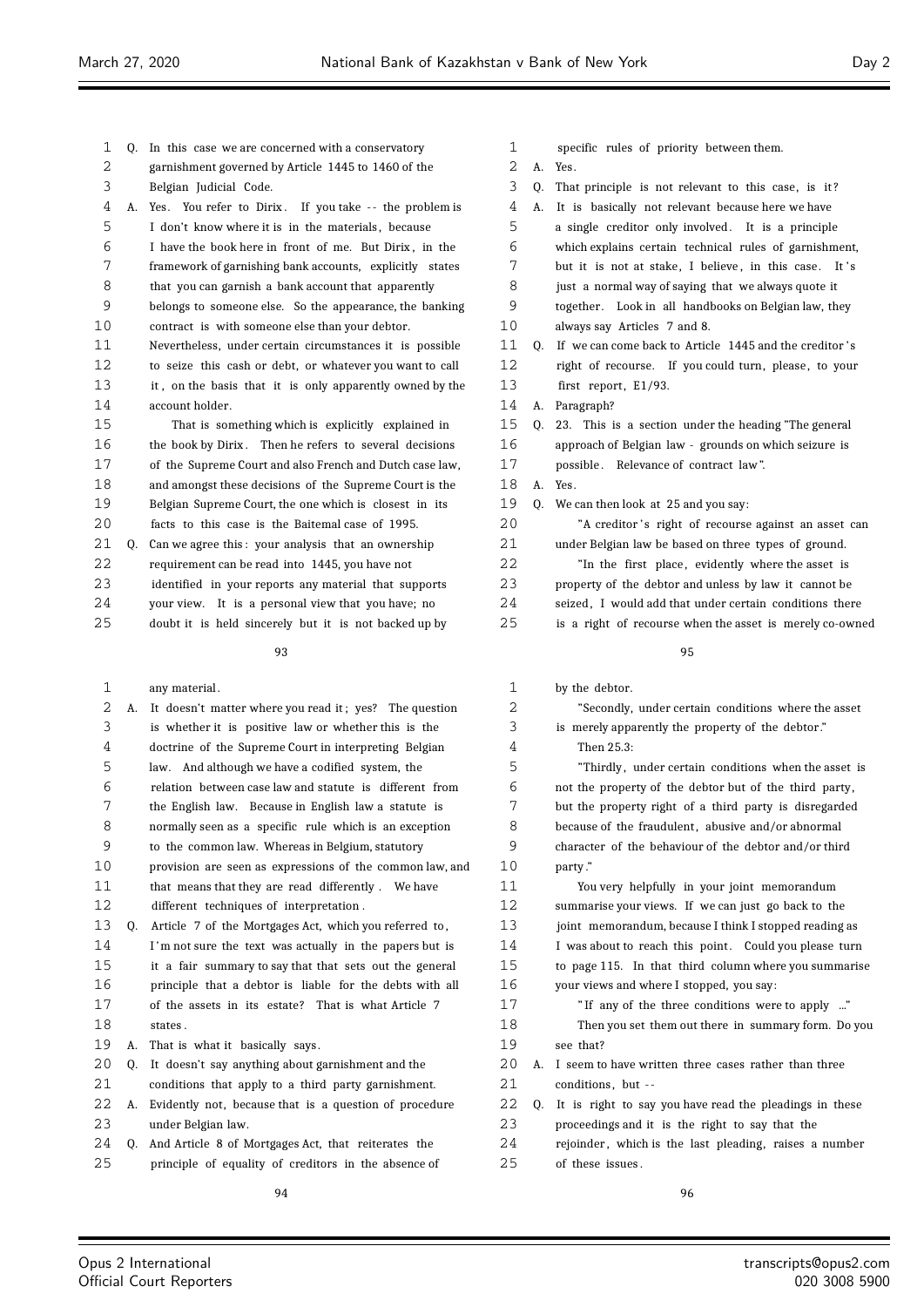$2.2$ 

| 1  | А. | Right. They were made after my report.                      | 1  |    | support it; this is your personal view. I am not saying     |
|----|----|-------------------------------------------------------------|----|----|-------------------------------------------------------------|
| 2  |    | Q. Yes. Therefore they fall to be determined in these       | 2  |    | you don't have that view, I am just saying that this is     |
| 3  |    | proceedings. As we have seen from the judgment in the       | 3  |    | a personal view of yours.                                   |
| 4  |    | jurisdiction judgment, they are on the agenda for           | 4  |    | A. No, I am giving references when I develop the cases      |
| 5  |    | determination.                                              | 5  |    | where there is a difference. This is a general              |
| 6  |    | I just want to see if I can understand, if                  | 6  |    | statement to say that there are cases where indeed the      |
| 7  |    | I understand correctly, what you are saying. For that       | 7  |    | contract law conclusion is not the final. Evidently         |
| 8  |    | purpose can we go back to your first report, to             | 8  |    | I am not spelling them out here. I have given a summary     |
| 9  |    | paragraph                                                   | 9  |    | of that in number 25, and I am then developing them at      |
| 10 | А. | Can I just explain in one sentence, these three cases,      | 10 |    | length in paragraph 32, paragraph 35, paragraph 38, and     |
| 11 |    | the difference between them is the second and the third     | 11 |    | that's where you will find the references.                  |
| 12 |    | case the true ownership will be disregarded in favour of    | 12 | 0. | So if I understand, what you are saying is that as far      |
| 13 |    | either apparent ownership or some other ground, whereas     | 13 |    | as there are two questions, one is of contract law and      |
| 14 |    | in the first case it is the opposite. In the first case     | 14 |    | the other is enforcement law.                               |
| 15 |    | is the apparent ownership that is disregarded in favour     | 15 |    | A. Yes.                                                     |
| 16 |    | of true ownership. That may be explains a little bit        | 16 | 0. | And you say that contract law is concerned with what the    |
| 17 |    | the structure.                                              | 17 |    | third party owes, and in the context of this case is the    |
| 18 | O. | If we can go through the implications of this analysis.     | 18 |    | "what" the cash or the figure?                              |
| 19 |    | As I have said, if you could turn to your first report      | 19 |    | A. Yes, the amount. The amount of cash, which securities    |
| 20 |    | at page 93 at paragraph 28.                                 | 20 |    | or whatever.                                                |
| 21 | А. | Yes.                                                        | 21 |    | Q. Let's just focus on cash for the sake of it. So it is    |
| 22 | 0. | What you say is:                                            | 22 |    | concerned with what the third party owes, and so that       |
| 23 |    | "As to the role of contract law, and more generally         | 23 |    | question is the 530 million for the purpose of our case.    |
| 24 |    | the law of obligations in the case of garnishment in        | 24 |    | Then you have got the question on enforcement law,          |
| 25 |    | Belgium, contract law is evidently relevant in order to     | 25 |    | which is at 28.2. Contract law does not determine, or       |
|    |    |                                                             |    |    |                                                             |
|    |    | 97                                                          |    |    | 99                                                          |
| 1  |    | determine what the third party owes "                       | 1  |    | at least not the final say, as to the question of who       |
| 2  |    | MR JUSTICE TEARE: Again, where are you please, Mr Malek?    | 2  |    | owns the right to cash and by whose creditors it can be     |
| 3  |    | MR MALEK: My Lord, I am at page E1/93 and I am reading from | 3  |    | seized.                                                     |
| 4  |    | Professor Storme's first report at paragraph 28.            | 4  |    | And I think we deal with cash in more detail at             |
| 5  |    | MR JUSTICE TEARE: Thank you.                                | 5  |    | 29.1, where you say:                                        |
| 6  |    | MR MALEK: "As to the role of contract, more generally the   | 6  |    | "As to cash, BNY is a debtor of an obligation to pay        |
| 7  |    | law of obligations in the case of garnishment in            | 7  |    | money arising under the contract between BNYM and its       |
| 8  |    | Belgium, contract law is evidently relevant in              | 8  |    | contracting party. That contract then determines what       |
| 9  |    | determining what the third party owes. There is in          | 9  |    | is owed. It is said as a matter of Belgian law contract     |
| 10 |    | principle no right to payment of cash or the right of       | 10 |    | law does not have the last word as to the question of       |
| 11 |    | restitution or delivery of securities that can be seized    | 11 |    | whose creditors the right to cash can be seized."           |
| 12 |    | by garnishment if there is no duty of the third party to    | 12 |    | Then at 30, just going forward, you say this:               |
| 13 |    | pay or deliver, and the amount seized is determined in      | 13 |    | "These distinctions are all highly relevant because         |
| 14 |    | principle by the extent of the obligations of the third     | 14 |    | this dispute is, in my understanding, not a dispute         |
| 15 |    | party."                                                     | 15 |    | about the content of the obligation of the third party      |
| 16 | А. | Yes.                                                        | 16 |    | but about the property and/or right of recourse of          |
| 17 | Q. | "The contract law does not determine, or has at least       | 17 |    | creditors of the assets that owed the cash or in custody    |
| 18 |    | not the final say, as to the question who owns the cash,    | 18 |    | of the securities, unless about enforcement law instead     |
| 19 |    | who owns the right to cash or securities (the asset),       | 19 |    | of contract law. These questions are clearly different      |
| 20 |    | and by whose creditors it can be seized. This is            | 20 |    | questions, also for matters of jurisdiction on              |
| 21 |    | a matter of enforcement law."                               | 21 |    | applicable law."                                            |
| 22 |    | $So -$                                                      | 22 | А. | Where are you reading from?                                 |
| 23 | А. | That is my view on Belgian law, yes.                        | 23 |    | Q. I'm reading from paragraph 30 of your report at page 94. |
| 24 | Q. | And it is right to say that you don't give any              | 24 |    | Do you have it in front of you?                             |
| 25 |    | references to decisions or textbooks or anything to         | 25 |    | A. I am back.                                               |
|    |    |                                                             |    |    |                                                             |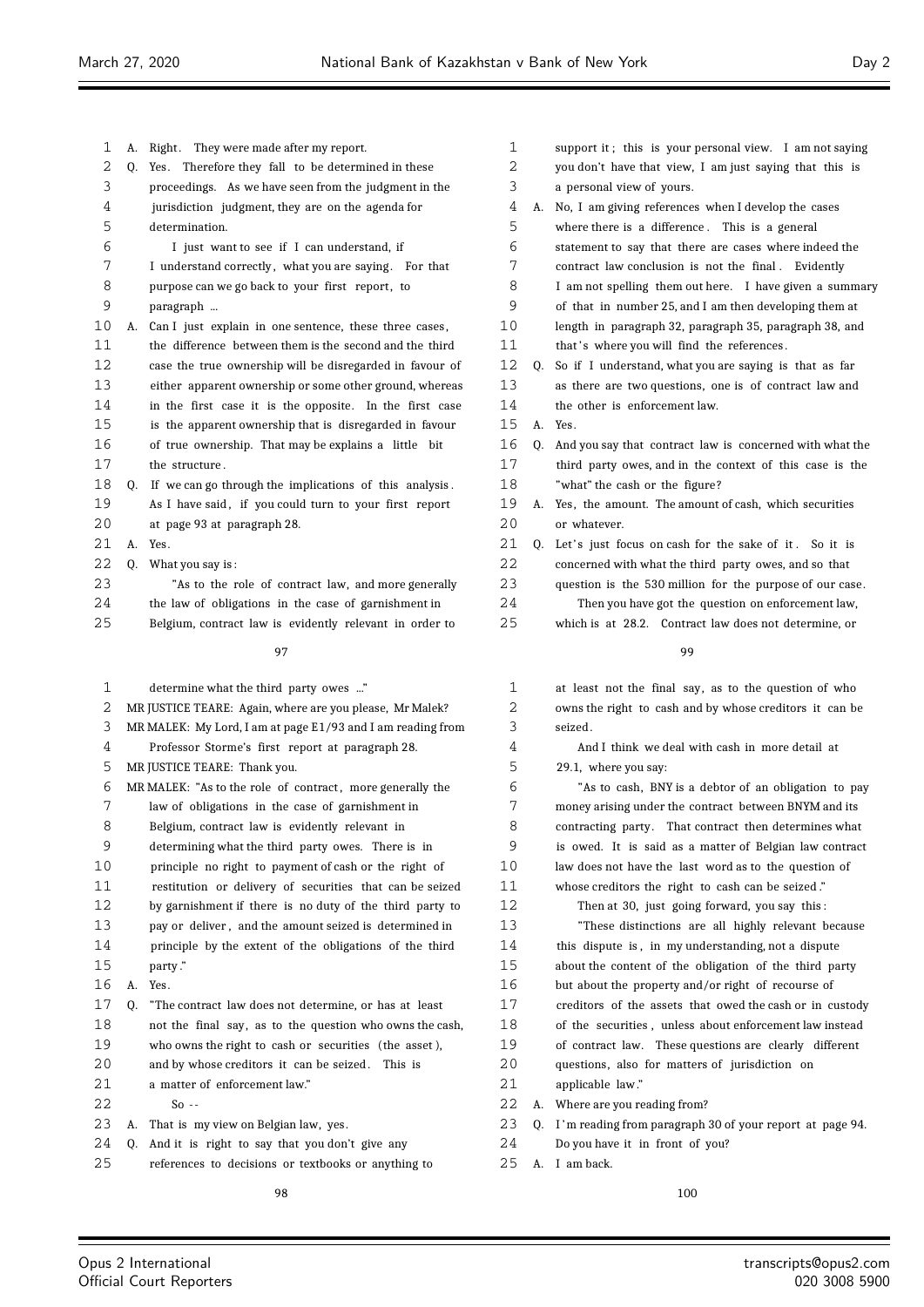| 1  | Q. | Read paragraph 30 to yourself.                                                 | $\mathbf{1}$   |
|----|----|--------------------------------------------------------------------------------|----------------|
| 2  | А. | Yes, I did.                                                                    | $\overline{a}$ |
| 3  | Q. | Would you agree with me that this analysis is wholly                           | 3              |
| 4  |    | inconsistent with the 25 May decision that is referred                         | 4              |
| 5  |    | to the English court, the issue of subject matter?                             | 5              |
| 6  | А. | I don't think so.                                                              | 6              |
| 7  | Q. | There is nothing on the face of the decision to indicate                       | 7              |
| 8  |    | that the English court is being invited to determine the                       | 8              |
| 9  |    | question of cash, it is not a very difficult question,                         | 9              |
| 10 |    | and not everything to do with subject matter. Why would                        | 10             |
| 11 |    | the Belgian court refer to the English court on the                            | 11             |
| 12 |    | question of contract?                                                          | 12             |
| 13 | А. | Maybe I am not very respectful in saying this, that when                       | 13             |
| 14 |    | I read the decision of the 25 May, excuse me to be                             | 14             |
| 15 |    | unrespectful, but when I read the decision of 25 May it                        | 15             |
| 16 |    | gives me the impression that the judge says, "Oh, come,                        | 16             |
| 17 |    | what are you putting up again? If you really wanted to                         | 17             |
| 18 |    | discuss that, go somewhere else. I don't think this is                         | 18             |
| 19 |    | relevant. But if you really think this is relevant,                            | 19             |
| 20 |    | okay you can do it."                                                           | 20             |
| 21 |    | I am sorry to say it in these terms but                                        | 21             |
| 22 | Q. | That is utterly ridiculous, Professor.                                         | 22             |
| 23 | А. | You can say that this is ridiculous, but I think I am                          | 23             |
| 24 |    | a little bit used to the style of judgments in Belgium                         | 24             |
| 25 |    | and how I think Belgian judges are reasoning.                                  | 25             |
|    |    | 101                                                                            |                |
| 1  |    |                                                                                | $\mathbf{1}$   |
| 2  | Q. | Are you appearing here as an advocate or as an                                 | $\overline{a}$ |
| 3  | А. | independent expert?<br>No, I am just trying to explain you something. I am not | 3              |
| 4  |    | saying that the judge is right, I am not saying -- I am                        | 4              |
| 5  |    | just trying to explain how, as someone who has                                 | 5              |
| 6  |    | experience of having read thousands of judgments and                           | 6              |
| 7  |    | have been pleading cases before enforcement judges, how                        | 7              |
| 8  |    | they reason.                                                                   | 8              |
| 9  |    | And I am not saying that anyone is bound by this.                              | 9              |
| 10 |    | I am just trying to explain it.                                                | 10             |
| 11 | 0. | Can we see if we can read what Article 1445 is about.                          | 11             |
| 12 |    | Do you agree with me that it is concerned with claims?                         | 12             |
| 13 | А. | It's concerned with -- it is concerned with those assets                       | 13             |
| 14 |    | that are in the power of a third party, which can be                           | 14             |
| 15 |    | paid or delivered by a third party in order to                                 | 15             |
| 16 |    | enforce -- yes, to make these assets available for the                         | 16             |
| 17 |    | enforcement by the creditor.                                                   | 17             |
| 18 |    | Basically you have two techniques. Either you                                  | 18             |
| 19 |    | can -- you have a two-party relationship or                                    | 19             |
| 20 |    | a three-party relationship. Do you need a third party                          | 20             |
| 21 |    | in order to be able to get to these assets? Well, for                          | 21             |
| 22 |    | these kind of assets you need a third party. If you                            | 22             |
| 23 |    | need a third party, then you have to find -- you have to                       | 23             |
| 24 |    | follow a procedure which involves the third party,                             | 24             |
| 25 |    | evidently. That procedure is described in these                                | 25             |

Articles.

 Q. Could we go to Professor Allemeersch's first report to look at some of the materials that he refers to in terms of what Article is about. Can we turn to E1/9. A. Number 43. Q. Yes. In fact it is at page 9, and I was wanting to look, if we may, at paragraph 42, where he sets out 1445, where he says this : "The subject matter, if any, of a garnishment is therefore the obligation owed by the garnishee to pay certain amounts and to deliver certain assets to the seized debtor." Are you happy that that is an accurate statement of Belgian law? A. That is the -- not fully . It is the starting point of reasoning, but it does not take into account the exceptions to this main rule. 0. If we can  $-$ A. Very often, if you quote selectively from books you will always find -- also in my own writings, you will find you can quote a sentence where it says "Look, this is the general rule", but if you just read a little bit further then it turns out that there are a lot of qualifications often to be made. It is the same thing with these expressions. He is just quoting the general 

| $\mathbf{1}$ |    | introduction, the way it is generally presented to the   |
|--------------|----|----------------------------------------------------------|
| 2            |    | reader, without going further and mentioning the         |
| 3            |    | qualifications.                                          |
| 4            |    | O. We can see in footnote 5 that Professor Allemeersch   |
| 5            |    | cites Justice Dirix, where he says the garnishment is    |
| 6            |    | the attachment in the hands of a debtor of the seized    |
| 7            |    | debtor and what the former has to pay or deliver to the  |
| 8            |    | seized debtor. Do you see that?                          |
| 9            | A. | Yes.                                                     |
| 10           | 0. | Then you see the other professor, where he says this in  |
| 11           |    | the case of a garnishment:                               |
| 12           |    | "A claim of the seized debtor is being attached.         |
| 13           |    | A garnishment can therefore be best defined as the       |
| 14           |    | attachment in the hands of the debtor of the seized      |
| 15           |    | debtor of what the former has to pay or deliver to the   |
| 16           |    | seized debtor."                                          |
| 17           | А. | I have commented on this in my supplemental report.      |
| 18           | Q. | Yes. So those are the propositions, and if we can just   |
| 19           |    | go over the page to footnote 7, which is cited, so if we |
| 20           |    | can read paragraph 43 to ourselves. In fact,             |
| 21           |    | paragraph 43:                                            |
| 22           |    | "Applied to the Belgian garnishment order this means     |
| 23           |    | that it only has a subject matter if BNY owes an         |
| 24           |    | obligation to pay the cash and/or deliver the securities |
| 25           |    | to RoK personally. In other words, the cash and its      |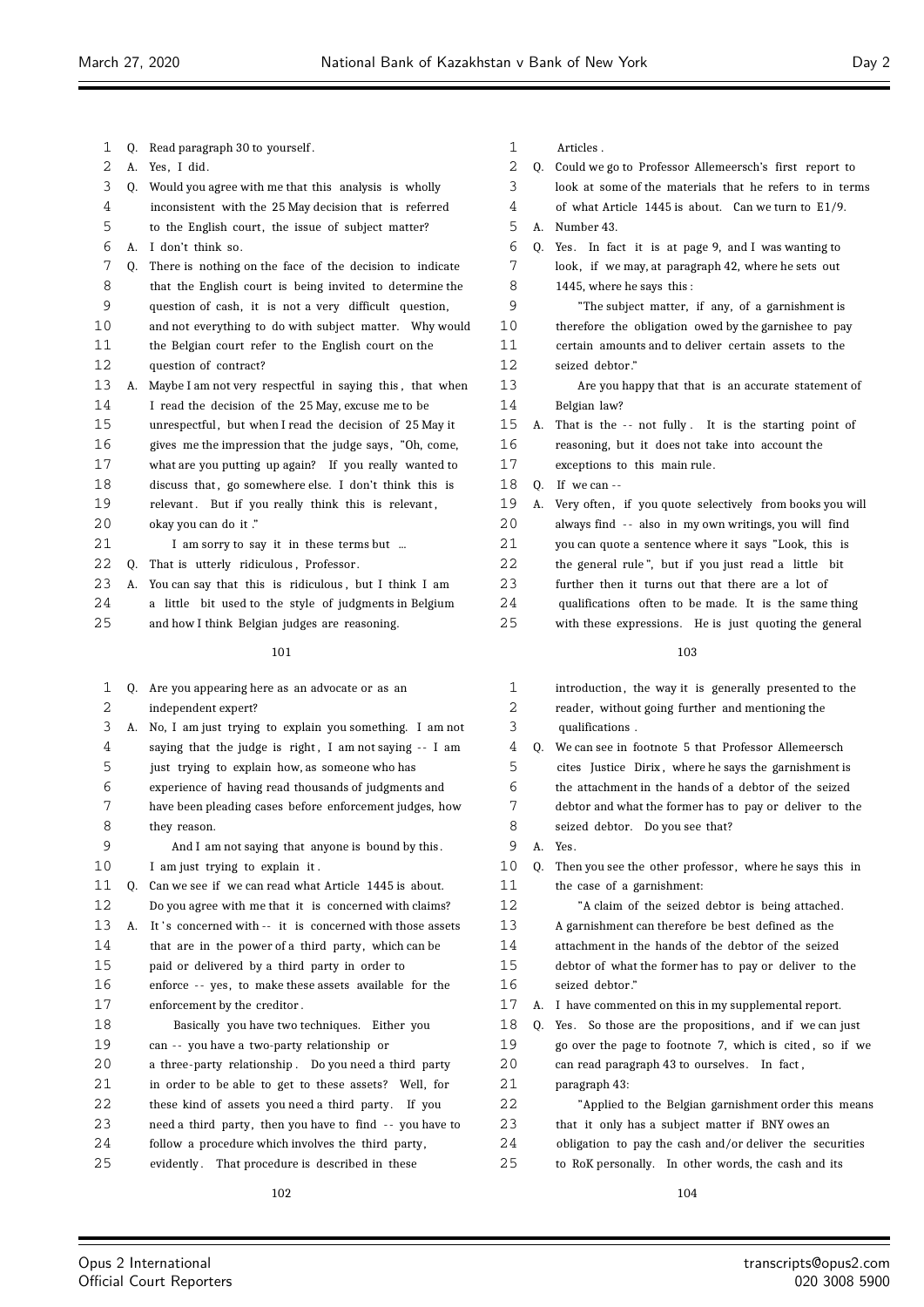$\equiv$ 

| 1  |    | security fall within the scope of the garnishment order  | 1      | check this. That is what the declaration -- it's more         |
|----|----|----------------------------------------------------------|--------|---------------------------------------------------------------|
| 2  |    | against BNY to pay cash and/or deliver the securities to | 2      | than just "I owe this amount".                                |
| 3  |    | RoK.                                                     | 3      | Q.<br>Yes, exactly. The declaration covers not only the       |
| 4  |    | "A claim is [and this is a quote from Justice Dirix]     |        | question of what the amount is, it also deals with the        |
| 5  |    | The entitlement of one party (the creditor) to           | 5      | question who the debt is owed to.                             |
| 6  |    | a certain obligation of another party (the debtor). A    | 6      | А.<br>It deals with the question to whom the garnishee has to |
| 7  |    | claim is therefore necessarily personal as it relates to | 7      | pay.                                                          |
| 8  |    | the direct entitlement of the creditor against the       | 8      | Yes.<br>Q.                                                    |
| 9  |    | debtor."                                                 | 9      | Which is, under Belgian law, not necessarily the same<br>А.   |
| 10 |    | Just pausing there, is there anything in                 | 10     | question. And I remind you that I gave you, to make it        |
| 11 |    | paragraph 43 that you disagree with?                     | 11     | a little bit more easy to understand how we reason,           |
| 12 |    | A. Yes.                                                  | 12     | I gave you the example of assignment. It is perfectly         |
| 13 | Q. | What is wrong with it?                                   | 13     | possible that the debtor  sorry.                              |
| 14 | А. | Well, it is wrong that it gives again a description of   | 14     | It is perfectly possible that a debtor can discharge          |
| 15 |    | the normal case, without taking into account the         | 15     | its debt by paying to the assignor, although the              |
| 16 |    | qualifications and exceptions. I have commented on that  | 16     | assignee is the owner of the claim. When the assignment       |
| 17 |    | in my supplemental report and all the authorities that   | 17     | is not yet notified, the debtor can discharge his debt        |
| 18 |    | were quoted in the footnote. For example, why the        | 18     | by paying the assignor, although the question                 |
| 19 |    | reference to the Supreme Court case in Tegisse (?),      | 19     | authorities of the assignee can already garnish it. And       |
| 20 |    | approved 2017, does completely not lead to the           | 20     | there are cases in Belgian law, court decisions that are      |
| 21 |    | conclusion that Professor Allemeersch wanted us to       | 21     | examples of that.                                             |
| 22 |    | reach. You will find that in my supplemental report in   | 22     | 0.<br>As far as the 25 May decision which gives rise to the   |
| 23 |    | paragraph 30.71, point 72, point 73, et cetera.          | 23     | reference in these proceedings, can we agree that there       |
| 24 | Q. | If we can just go to your second report to see what you  | 24     | is nothing on the face of that decision to indicate that      |
| 25 |    | said at page 165, I just wanted to look briefly at what  | 25     | the English court is only concerned with a question of        |
|    |    | 105                                                      |        | 107                                                           |
| 1  |    | you say at 12.4 and 12.5 at page 170.                    | 1      | what is owed and not the question to whom the debt is         |
| 2  |    | Just read those paragraphs to yourself. (Pause)          | 2      | owed?                                                         |
| 3  |    | The proposition that I suggest is the true position,     | 3      | Well, as you thought, the referral there is based on<br>А.    |
| 4  |    |                                                          |        |                                                               |
|    |    | Professor Storme, is that it doesn't make any sense to   | 4      | a specific Article in the judiciary code, which is            |
| 5  |    | say that subject matter makes a distinction between what | 5      | mentioned. We have been reading that Article. I have          |
| 6  |    | is owed without reference to the specific debt towards   | 6      | tried to explain in my supplemental report what the           |
| 7  |    | a specific creditor; in other words, to whom. This       | 7      | function of that Article is, and you will find it in          |
| 8  |    | distinction between what and who doesn't make any sense, | 8      | 12.5 that we have just been reading, that the function        |
| 9  |    | I suggest.                                               | 9      | is there to protect the garnishee. The garnishee cannot       |
| 10 | A. | That it just doesn't make any sense, that means that     | 10     | be deprived of its own judge. If the garnishee, being         |
| 11 |    | several judgments of our Supreme Court do not make any   | 11     | here the bank, has contracted under English law, it           |
| 12 |    | sense. Maybe they do not make any sense from the point   | 12     | cannot be deprived of English jurisdiction when the           |
| 13 |    | of view of English law, but they do make sense under     | 13     | discussion is what the garnishee owes.                        |
| 14 |    | Belgian law.                                             | 14     | That is the reason why there is an article in the             |
| 15 | Q. | This distinction that you are seeking to make is not to  | 15     | judiciary code to protect the garnishee by saying: if         |
| 16 |    | be found in, for example, the declaration that a bank    | 16     | that is the problem, then you have to refer it to, let's      |
| 17 |    | has to make in response to the garnishment, the          | $17$   | say, the natural judge under which the garnishee has          |
| 18 |    | declaration that we see, which is all about debt. It is  | $1\,8$ | contracted. That is the purpose of the Article.               |
| 19 |    | nothing to do with making a distinction between what is  | 19     | MR MALEK: Professor, I have no further questions for you.     |
| 20 |    | owned and who it's owed; the bank is required to make    | 20     | Thank you.                                                    |
| 21 |    | a declaration covering both matters.                     | 21     | A. Thank you.                                                 |
| 22 | А. | The bank is required to make the declaration -- well,    | 22     | $(3.18 \text{ pm})$                                           |
| 23 |    | you have read the Article earlier today -- of what it    | 23     | Re-examination by MR SPRANGE                                  |
| 24 |    | owes and giving sufficient details on the causes,        | 24     | MR SPRANGE: Professor Storme, it is Tom Sprange again from    |
| 25 |    | et cetera, so that it is possible in case of dispute to  | 25     | King & Spalding. Can you see and hear me clearly?             |

Ξ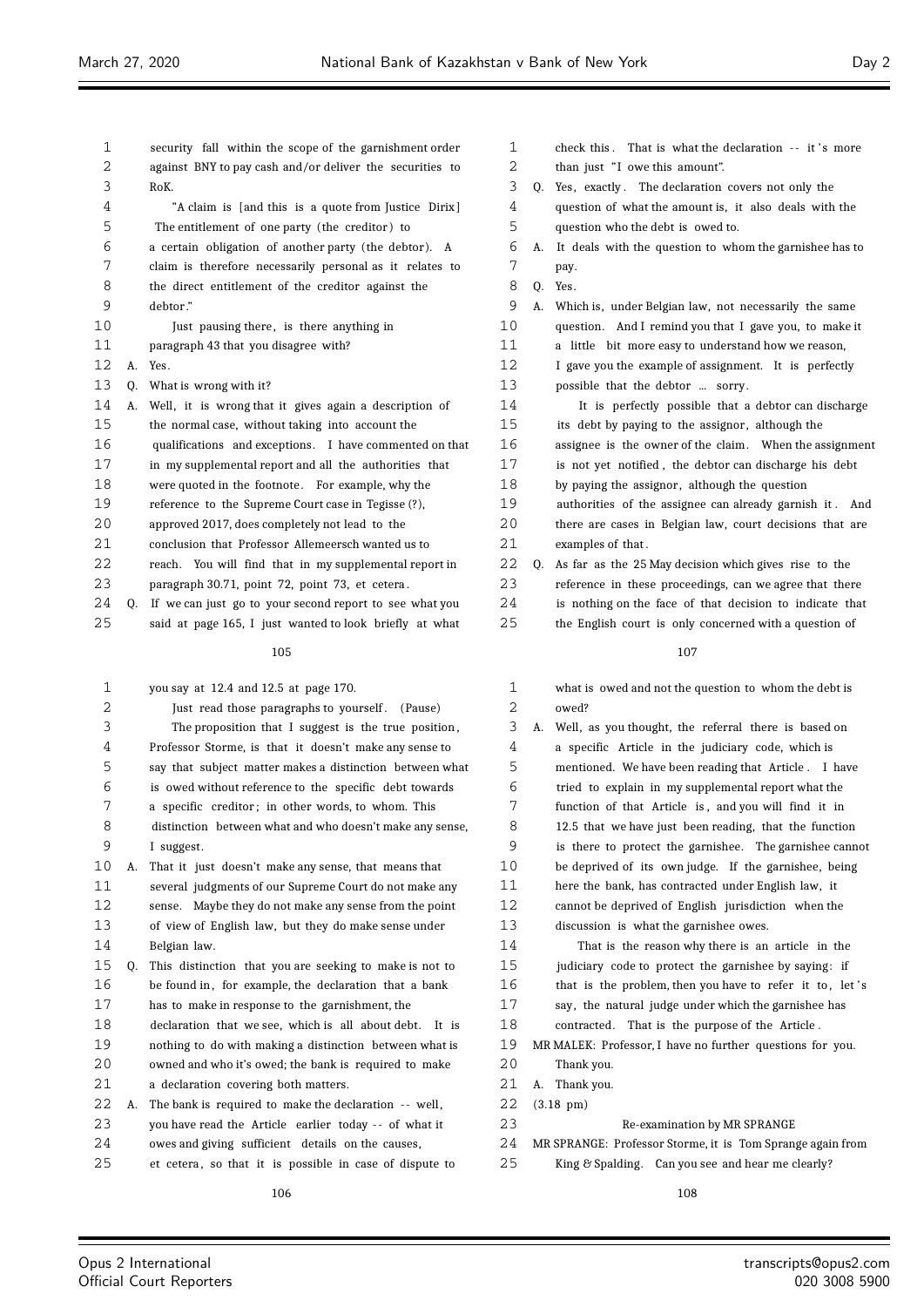| $\mathbf{1}$ |    | A. Yes, yes.                                                |
|--------------|----|-------------------------------------------------------------|
| 2            | 0. | I have a few questions for you.                             |
| 3            |    | At [draft] page 65 of the transcript you made               |
| 4            |    | reference to the Baitemal case, a Supreme Court             |
| 5            |    | decision, and you described it as very relevant. That       |
| 6            |    | decision we find in the E2.1 bundle at -- sorry, it is      |
| 7            |    | at it is E2, tab 7.                                         |
| 8            |    | A. Yes, I have it.                                          |
| 9            | 0. | I would like to give you the opportunity of telling his     |
| 10           |    | Lordship why you regard that Supreme Court decision as      |
| 11           |    | very relevant to the issues in this case?                   |
| 12           |    | A. Yes.                                                     |
| 13           |    | So what is the situation here --                            |
| 14           |    | MR JUSTICE TEARE: Before you do so, Mr Sprange, did you     |
| 15           |    | mean E2.1?                                                  |
| 16           |    | MR SPRANGE: Sorry, yes. E2.1, yes, tab 7.                   |
| 17           |    | A. Which is E2, 23 and for the English translation page 25. |
| 18           |    | MR JUSTICE TEARE: Thank you.                                |
| 19           |    | MR SPRANGE: Perhaps, Professor Storme, in giving your       |
| 20           |    | explanation, if you could start by telling the judge the    |
| 21           |    | factual matrix of this case.                                |
| 22           |    | A. Yes. So you have in this case four parties involved,     |
| 23           |    | just like in our case. You have the creditor, which was     |
| 24           |    | in this case a bankruptcy, an insolvency administrator,     |
| 25           |    | so a trustee in bankruptcy was the creditor; you had the    |
|              |    |                                                             |

| $\mathbf{1}$ | third party, which was the Banco Central                 |
|--------------|----------------------------------------------------------|
| 2            | Hispanoamericano, which later merged into Banco          |
| 3            | Santander, so one of the big Spanish banks; and you had  |
| 4            | two, I think, private parties, Mr El Abar(?) and the     |
| 5            | fourth one was Mr Delai (?).                             |
| 6            | The insolvency administrator, so the seizing             |
| 7            | creditor, practised the garnishment in the hands of the  |
| 8            | Banco Central Hispanoamericano, against the debtor, and  |
| 9            | the account, bank account, was in the name not of the    |
| 10           | debtor but in the name of the other party.               |
| 11           | The matter went to the enforcement judge, and the        |
| 12           | enforcement judge said: these are two different parties  |
| 13           | to the account holder and the debtor, cannot be          |
| 14           | identified, it is not the same party, and it's not my    |
| 15           | task to see whether there is any situation of fraud or   |
| 16           | simulation, and it is not my task to judge, or I do not  |
| 17           | have jurisdiction to who that they are not the real      |
| 18           | owner of the seized account.                             |
| 19           | So the enforcement judge said: it is not part of my      |
| 20           | job to check whether the real owner of the cash is the   |
| 21           | seized debtor and not the contractual party of the bank. |
| 22           | And the decision was quashed by the Supreme Court        |

 because the enforcement judge had refused to look into this question. And the Supreme Court repeats -- and 25 it is a little bit, I think I have tried to say in my

 report - - that evidently the normal case, the general rule is that an attachment -- here as a translation for garnishment -- can only be exercised against a debtor and not against a third party, this is evidently the normal case, but nevertheless this is not so in the case of simulation. When the real holder of the bank account opened in the name of another legal entity is the debtor of the creditor , then you can seize this bank account which is in the name of someone else than your debtor. There are two things that are important here in

order to explain the case or to comment on the case.

 First of all , this is a case where the creditor had a judgment against the debtor, and seized under the Banco Central Hispanoamericano, seized against the debtor bank accounts in the name of someone else.

16 Why do I stress this? Because in some of the reports Mr Ryelandt, for example, he said: if you want 18 to do that, then you have to obtain an order against the fourth party so to say. Clearly in this case this is 20 not so, certainly.

 The second point of importance is what the role of 22 simulation is here. And why do I say this? Because 23 Professor Allemeersch, in his report, he keeps repeating that simulation only applies when you have two 25 ostensible and in secret contract. This is clearly

 a case where it is not the case. A case which is found on simulation is nothing to do with an ostensible and 3 a secret contract. First of all, it is quite clear in this case that the Banco Central Hispanoamericano had a contract only with the account holder and that there was no simulation on the side of the Banco Central Hispanoamericano. They were in good faith , so to say. They only knew their account holder.

 Apparently, as to the relationship between the account holder and debtor, there is no indication at all 11 that there were two contracts between them, an 12 ostensible contract and a secret contract. We don't know even whether there was a contract between them. The judge is not investigating this at all . He is investigating whether the seized debtor is the true owner of the assets , of the cash in the bank account. 17 It's not true that you need to identify two contracts in order to have simulation, because the simulation here is not dealing with the content of a 20 contract, it is dealing with the question of the assets. 21 So these are, I would say, the important elements of this central case of the Belgian Supreme Court. Q. Professor Storme, at pages 106 and 107 of the [ draft ] transcript of the hearing today Mr Malek put the proposition to you - -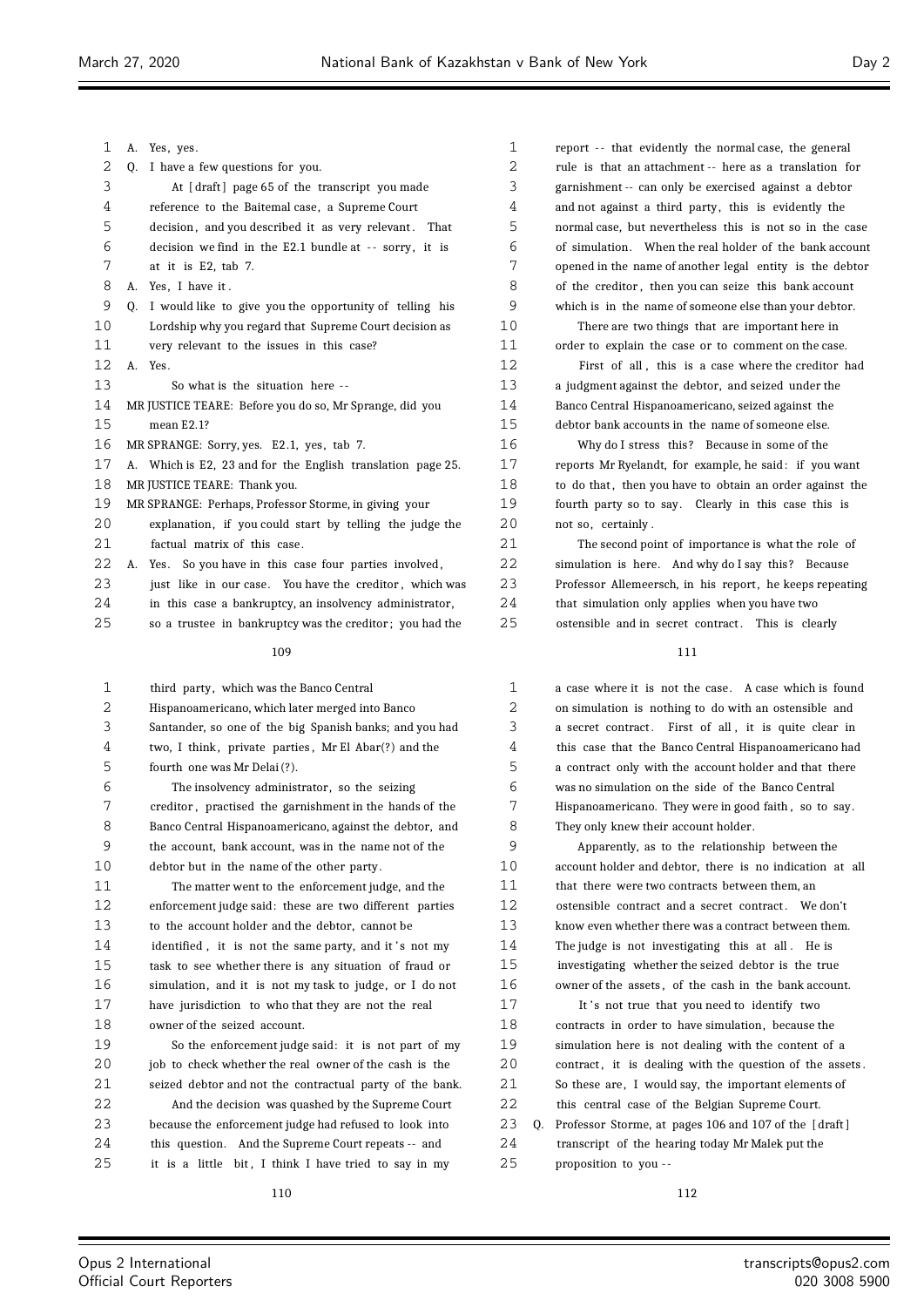| 1        | А. | I'm missing you.                                            |
|----------|----|-------------------------------------------------------------|
| 2        | Q. | I think we have some lag in the feed. I'll try again.       |
| 3        |    | At pages 106 to 107 of the [draft] transcript               |
| 4        |    | Mr Malek put the proposition to you that it made no         |
| 5        |    | sense to distinguish between what is owed and what is       |
| 6        |    | owned when looking at subject matter.  In response to       |
| 7        |    | that, you said that means several Supreme Court             |
| 8        |    | judgments make no sense. My question is this: is this       |
| 9        |    | one of those Supreme Court judgments?                       |
| 10       | А. | Precisely. That is the most important one. It's<br>Yes.     |
| 11       |    | the most relevant --                                        |
| 12       | Q. | Are you able to $-$                                         |
| 13       | А. | Because the facts are very similar.                         |
| 14       | Q. | Okay. Just for our owned edification, are you able to       |
| 15       |    | name other Supreme Court judgments?                         |
| 16       | А. | Well, I have to go back to my supplementary report.         |
| 17       |    | (Pause)                                                     |
| 18       |    | I am sorry to say that the one I had in mind was            |
| 19       |    | a Court of Appeal case, excuse me. The one                  |
| 20       |    | I recollected from the facts is a Court of Appeal case.     |
| 21       | 0. | Just give us the reference from your report.                |
| 22       | А. | There's another  (break in audio transmission)              |
| 23       |    | Sorry.                                                      |
| 24       | 0. | Professor Storme, you also mentioned in your evidence       |
| 25       |    | earlier the problem with selectively quoting from books.    |
|          |    |                                                             |
|          |    | 113                                                         |
| 1        |    | I want to take you back to Dirix, and if you could          |
| 2        |    | please take up in the E2.1 bundle, tab 44. If you           |
| 3        |    | prefer to use the book, I am looking at paragraph 585,      |
| 4        |    | which is in chapter 8, "Garnishment", section 1,            |
| 5        |    | "General", under the heading "Concept".                     |
| 6        | А. | Yes.                                                        |
| 7        |    | MR JUSTICE TEARE: Where would I find this?                  |
|          |    |                                                             |
| 8<br>9   |    | MR SPRANGE: My Lord, it is E2.1, tab 44, page 301. It is    |
|          |    | E2/301. It should be a very small English translation.      |
| 10<br>11 |    | MR JUSTICE TEARE: This is the passage that has already been |
|          |    | referred to.                                                |
| 12       | А. | Yes.                                                        |
| 13       |    | MR SPRANGE: I am at paragraph 585. I don't believe we       |
| 14       |    | have --                                                     |
| 15       |    | MR JUSTICE TEARE: Right, the next one. Thank you.           |
| 16       |    | MR SPRANGE: Professor, feel free to read the English or the |
| 17       |    | original language. Once you have -- can you hear me         |
| 18       |    | Professor?                                                  |
| 19       | А. | It is a very bad, very bad connection. I am losing you      |
| 20       |    | all the time.                                               |
| 21       | Q. | Okay. I will put the question very simply. What is the      |
| 22       |    | significance of this passage to the issues that we have     |
| 23       |    | been discussing, particularly in relation to the "owned"    |
| 24       |    | and "owed" distinction?                                     |
| 25       | А. | It's not dealing with that question, because                |
|          |    |                                                             |

| 1  |    | Professor Dirix is dealing with those questions in other   |
|----|----|------------------------------------------------------------|
| 2  |    | chapters, and he is dealing with these situations in the   |
| 3  |    | general part, because these questions do not only arise    |
| 4  |    | in relation to garnishments, they can also arise in        |
| 5  |    | relation to other forms of enforcement, and that is the    |
| 6  |    | reason why you would find them in chapter 1, section 5     |
| 7  |    | of his book, where he is, for example, discussing the      |
| 8  |    | Baitemal case.                                             |
| 9  |    | So first he deals with general questions, including        |
| 10 |    | these, and then he has several chapters on the             |
| 11 |    | technicalities of the different procedures. Then, for      |
| 12 |    | example, the garnishment is chapter 8, and then he         |
| 13 |    | explains in a very general statement what garnishment is   |
| 14 |    | in general, without entering into that. Then he            |
| 15 |    | discusses some other technical detailed questions in       |
| 16 |    | relation to garnishment, but not this question, because    |
| 17 |    | it was already dealt with in chapter 1.                    |
| 18 |    | Have you been able to follow that?                         |
| 19 | Q. | Most of it. You dropped out a little towards the end.      |
| 20 |    | As far as you understand paragraph 585, what               |
| 21 |    | proposition does it support with respect to garnishee      |
| 22 |    | orders?                                                    |
| 23 | А. | Well, I think 585 is -- 585 is dealing with the main       |
| 24 |    | practical application of garnishment, and the first main   |
| 25 |    | practical application is to seize debts, so monetary       |
|    |    |                                                            |
|    |    | 115                                                        |
| 1  |    | rights. And in 585 he is explaining that it is not only    |
| 2  |    | debt that can be seized by way of garnishment, but         |
| 3  |    | I think also in English law you would say in cases of      |
| 4  |    | availment when a third party has movable goods or also     |
| 5  |    | it could also be meant to cover securities, for example.   |
| 6  |    | So if you take the two together he gives a general         |
| 7  |    | description of what in general can be covered by the       |
| 8  |    | instrument of garnishment, rather than by other            |
| 9  |    | instruments.                                               |
| 10 | Q. | Thank you. At [draft] page 35 of the transcript today      |
| 11 |    | you explained how, from a Belgian law perspective, the     |
| 12 |    | key date for considering whether a garnishee order has     |
| 13 |    | subject matter is the date of the garnishee order.<br>What |
| 14 |    | I would like to ask you is this: can you explain what is   |
| 15 |    | the --                                                     |

- A. The date of the bailiff ...
- Q. Please continue.
- 18 A. It is the date that the bailiff -- yes, it is the date at which the bailiff notifies the third party.
- Q. Okay.
- A. It is on that moment the third party has to freeze
- immediately. And for bank accounts it means, for
- example, that a sum of money that only arrived one day
- later would not be covered by the garnishment order. It
- is fixed at that moment.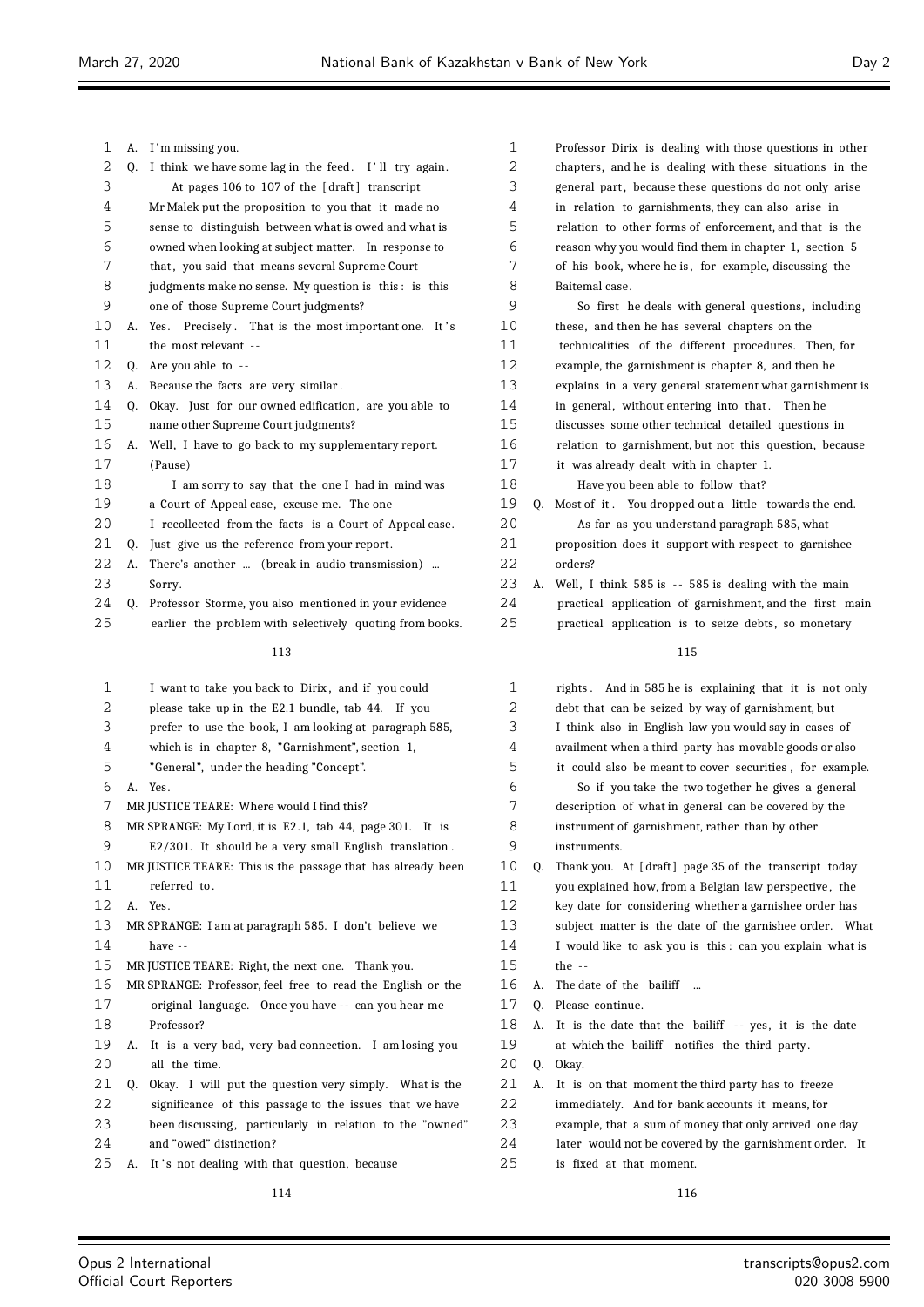| 1  | 0. | Could you explain to his Lordship the rationale, the     |
|----|----|----------------------------------------------------------|
| 2  |    | legal rationale for that approach under Belgian law?     |
| 3  | А. | Well, I am not sure it is the only one, but one of the   |
| 4  |    | main reasons is that under Belgian law, as well          |
| 5  |    | garnishment as executory seizures -- which would be      |
| 6  |    | under English law a third party debt order, or something |
| 7  |    | like that I guess -- that under many Belgian law these   |
| 8  |    | enforcement measures do not give priority to the seizing |
| 9  |    | creditor, which means if other creditors want to join,   |
| 10 |    | they will have to share. Just like in the case of        |
| 11 |    | bankruptcy. Whereas there are many other countries       |
| 12 |    | where if you practice a garnishment you will be paid     |
| 13 |    | first, even if there are other creditors and there is    |
| 14 |    | not enough for all of them. For example, in the German   |
| 15 |    | law and in the French law, when a creditor garnishes he  |
| 16 |    | will be paid first, he gets a priority.                  |
| 17 |    | That is not the case in Belgian law. So you have         |
| 18 |    | a date where things are fixed.                           |
| 19 |    | And the second purpose is that this is also the date     |
| 20 |    | at which you have to judge the defences that the         |
| 21 |    | garnishee can raise. For example, if the garnishee pays  |
| 22 |    | the account holder three hours after the garnishment, he |
| 23 |    | will not be discharged. He cannot raise as a defence,    |
| 24 |    | "Sorry,I have no debt because I have paid".<br>It is the |
| 25 |    | exact moment at which the content of the gap is, well,   |
|    |    | 117                                                      |
|    |    |                                                          |
| 1  |    | frozen or fixed. That is how we would express this.      |
| 2  | Q. | Okay. You mentioned just then, and you said earlier in   |
| 3  |    | your evidence on page 117, that if money arrives a day   |
| 4  |    | after the date of the order being noticed to the third   |
| 5  |    | party, it isn't covered. What about this: if the         |
| 6  |    | parties, by agreement, reduced the amount of money       |
| ⇁  |    |                                                          |

 caught by the garnishment order, would that change the analysis of whether the garnishment order had subject matter at the time it was made or not?

- A. No. No. It would just reduce the possibility for the 11 creditor. There is always a risk, for example, if he has to share with other creditors .
- Q. Mr Malek asked you a question at [ draft ] page 82 of the transcript about things that the English court might decide and the impact on Belgian proceedings. I don't 16 think there was a clear answer given to that, so I want to be sure that we have your views on it .
- My question to you is this : if the English court decides that there is no debt owed to Kazakhstan under 20 the terms of the GCA, will there or will there not still
- be scope for the garnishment order to have subject
- matter?
- A. Sorry, I lost you.
- Q. Would you like me to start from the beginning?
- A. No, no, just the last sentence: " If the English court

would decide ..."

2 Q. -- that there is no debt owed to Kazakhstan under the terms of the GCA, will there or will there not still be scope for the garnishment order to have subject matter under Belgian law?

 A. Well, we would have to see that judgment evidently, but at least some of the possible arguments would still stand.

 If , for example, the Statis would allege that was fraud, that certain assets had been hidden in

 a fraudulent way, for example, that would certainly not be covered by, I believe , by an English judgment on the debt.

14 As to simulation, it's not entirely clear to me because it would depend on what exactly was at stake .

 If the simulation invoked would have something to do with the relationship with the Bank of New York Mellon then evidently that would be a part of the English 19 jurisdiction and English law to be applied. But if simulation has to do with another relationship , I think there is room for the Belgian enforcement judge to take that into account. It really depends a little bit on 23 the precise points, I would say, but in general there

- 24 certainly is room left, yes.
- Q. In your answer you said that the simulation had to do

### 

| $\mathbf{1}$ |    | with another relationship. Could you give an example of   |
|--------------|----|-----------------------------------------------------------|
| 2            |    | the other relationship that may be relevant?              |
| 3            | A. | It's not completely clear what the question is. I don't   |
| 4            |    | know if it is helpful, but in my supplemental report      |
| 5            |    | I made a small figure distinguishing four types of        |
| 6            |    | situations --                                             |
| 7            | 0. | Yes.                                                      |
| 8            | A. | -- where it can be discussed.                             |
| 9            | 0. | Just for the benefit of his Lordship, just tell him       |
| 10           |    | exactly where you are in your supplemental report so we   |
| 11           |    | may all follow.                                           |
| 12           | А. | In my supplemental report it is on -- can I give the      |
| 13           |    | paragraph number, or do you need the page, because        |
| 14           |    | I have my report here outside of the bundle?              |
| 15           | 0. | If you give us the paragraph number I will give the       |
| 16           |    | judge --                                                  |
| 17           | A. | 37.                                                       |
| 18           | 0. | So, my Lord, this will be E1 tab 7. It is page $E1/7/6$ . |
| 19           | А. | So I distinguish four cases on the basis of two           |
| 20           |    | criteria. And just to clarify, the Baitemal case, the     |
| 21           |    | Court of Cassation 1995 case, is the case in the upper    |
| 22           |    | right column.                                             |
| 23           | 0. | Understood. So proprietary; seizing assets of the         |
| 24           |    | debtor nominally belonging to another?                    |
|              |    |                                                           |

A. Yes. So it is not a case where you have two contracts.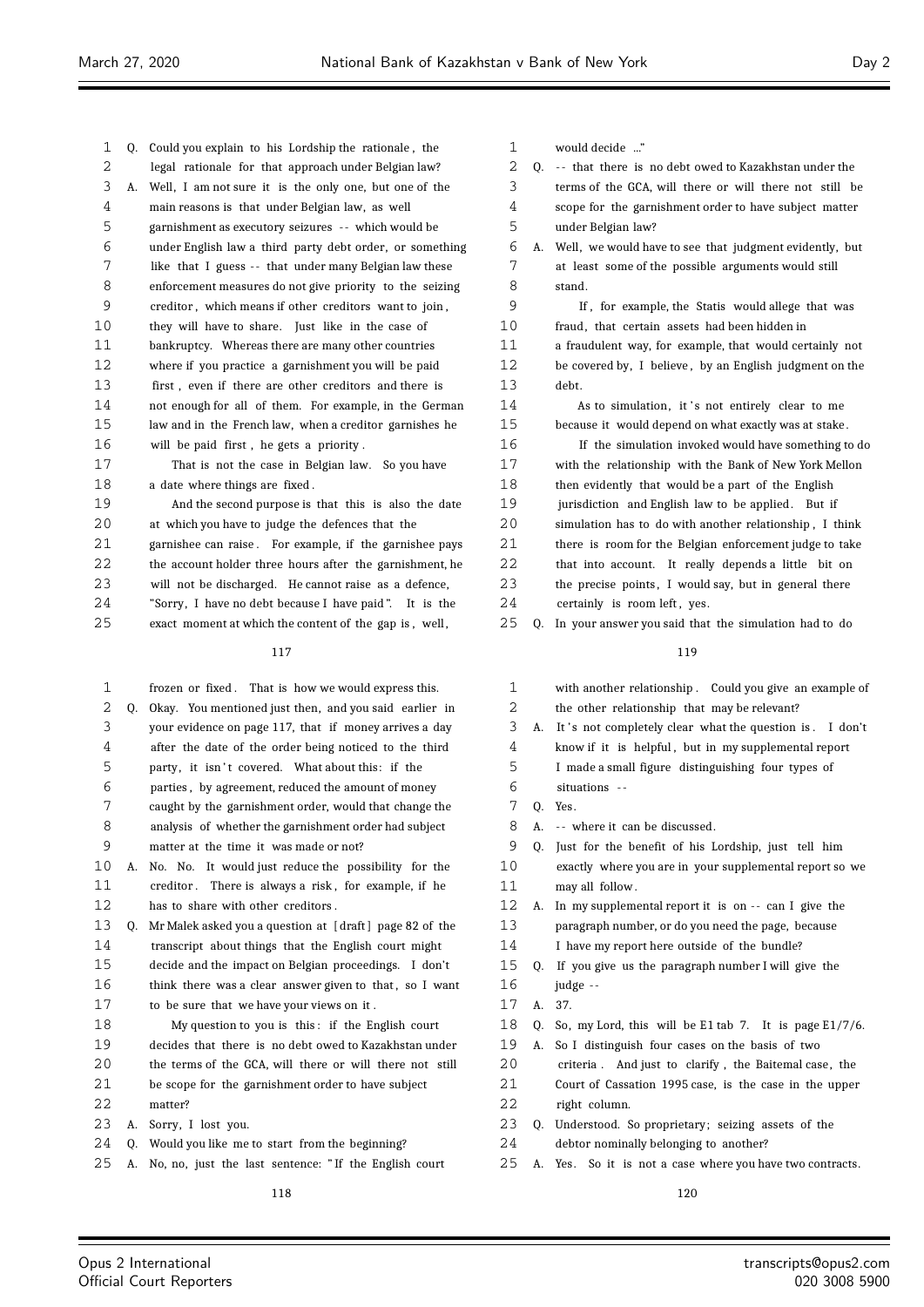| 1    | The cases with two contracts are in the left column.        | 1  | of him to follow the submissions that we are making.      |
|------|-------------------------------------------------------------|----|-----------------------------------------------------------|
| 2    | The situations where simulation is related to property      | 2  | It is probably not sensible to have very detailed         |
| 3    | are in the right column. It is where assets are in the      | 3  | submissions but really picking up the points that         |
| 4    | name of one party but, according to the analysis made,      | 4  | perhaps have not already been covered in the written      |
| 5    | belong to another party.                                    | 5  | submissions. But it seems to us, again it is a matter     |
| 6    | MR SPRANGE: Understood.                                     | 6  | for your Lordship, it probably would assist to have       |
| 7    | Professor Storme, subject to his Lordship having any        | 7  | something in writing in advance of the hearing because    |
| 8    | questions for you, thank you very much for your             | 8  | one day in quite tight. But we are quite happy to         |
| 9    | evidence.                                                   | 9  | finish the submissions in one day.                        |
| 10   | MR JUSTICE TEARE: I have no questions, thank you very much. | 10 | MR JUSTICE TEARE: I would very much welcome something in  |
| 11   | MR MALEK: If I could just mention one point, which may be   | 11 | writing from each of you prior to final submissions.      |
| 12   | of importance, but simply just to flag it.                  | 12 | It is not clear to me from reading the opening            |
| 13   | There were a number of points that were made in             | 13 | submissions precisely which of the issues which we have   |
| 14   | re-examination in relation to matters that were not put     | 14 | heard discussed today, and which of the issues which we   |
| 15   | to my expert.                                               | 15 | will hear discussed on Monday, I will have to be          |
| 16   | I am not asking you to make any kind of ruling now          | 16 | deciding, or mentioning, or not dealing with. So          |
| 17   | but it will certainly be part of my closing submissions     | 17 | something in writing would obviously assist. The sooner   |
| 18   | that a case that was not put to Professor Allemeersch       | 18 | it could be got to me on the Tuesday the better.          |
| 19   | should not be allowed to be made in closing.                | 19 | I assume that I will get it electronically.               |
| 20   | The whole purpose of cross-examination was that             | 20 | MR MALEK: I am not sure there is any other way of dealing |
| 21   | there should be cross-examination on the points of          | 21 | with it but, yes.                                         |
| 22   | Belgian law.                                                | 22 | MR SPRANGE: My Lord, certainly if you want things in      |
| 23   | My learned friend, no doubt for tactical purposes,          | 23 | writing we have a mechanism by which we can get them to   |
| 24   | decided not to cross-examine. But I think he has to         | 24 | you as well as in soft copy.                              |
| 25   | face, in my submission, the consequences of that, but       | 25 | MR JUSTICE TEARE: I would like them in hard copy if that  |
|      |                                                             |    |                                                           |
|      | 121                                                         |    | 123                                                       |
| 1    | that will be a matter for closing submissions and not       | 1  | were at all possible as well.                             |
| 2    | now. But it is only right that I should record my           | 2  | MR SPRANGE: As long as you don't tell me now that you are |
| 3    | position at this stage.                                     | 3  | located in a study in the North Pole that will be         |
| 4    | MR JUSTICE TEARE: Thank you.                                | 4  | achievable.                                               |
| 5    | Professor Storme, that completes your evidence, for         | 5  | MR JUSTICE TEARE: No, the sun is shining here. So we will |
| 6    | which many thanks indeed.                                   | 6  | be sitting on Monday and Wednesday. Thank you.            |
| 7    | Mr Malek, for some reason your picture has                  | 7  | Could I just ask about the transcript. When the           |
| 8    | disappeared.                                                | 8  | computer was delivered to me I was also provided with     |
| 9    | MR MALEK: It has disappeared because I have switched it     | 9  | a set of the documents, but do they include the           |
| 10   | off. I apologise for that.                                  | 10 | transcript?                                               |
| 11   | Housekeeping                                                | 11 | MR MALEK: I am not sure I know the answer. I don't know   |
| 12   | MR MALEK: Can I just deal with a housekeeping point in      | 12 | whether anyone else knows in the team. But if we are      |
| 13   | terms of where we go from here.                             | 13 | sending hard copies to you on Tuesday presumably we can   |
| 14   | Monday is going to be about Kazakh law from                 | 14 | provide a set of the transcripts at the same time.        |
| 15   | Professor Suleimenov and Professor Maggs. That will         | 15 | MR JUSTICE TEARE: Thank you very much. Right, yes.        |
| 16   | take place on Monday.                                       | 16 | MR MALEK: And anything else that your Lordship can think  |
| $17$ | I think we have marked out Wednesday for closing            | 17 | of. But we are happy to arrange that.                     |
| 18   |                                                             |    |                                                           |
|      |                                                             |    |                                                           |
|      | submissions. I haven't discussed this with my learned       | 18 | MR JUSTICE TEARE: Very good. Anything else that anybody   |
| 19   | friend Mr Sprange but it seems to us that it may assist     | 19 | else wants to mention?                                    |
| 20   | your Lordship if we were to provide some form of note in    | 20 | MR SPRANGE: Two things from us, my Lord.                  |
| 21   | advance of the oral closing. What I would suggest we do     | 21 | We are fine with Mr Malek's suggestion. We will           |
| 22   | is, we can agree the precise timing, but I would have       | 22 | probably try and agree with him a time and also a page    |
| 23   | thought that if we could get notes to your Lordship some    | 23 | limit.                                                    |
| 24   | time on Tuesday, plainly not too long and not too late,     | 24 | The only point I would raise now also is this. It         |
| 25   | then at least your Lordship can have something in front     | 25 | may be after we have addressed you orally on Wednesday    |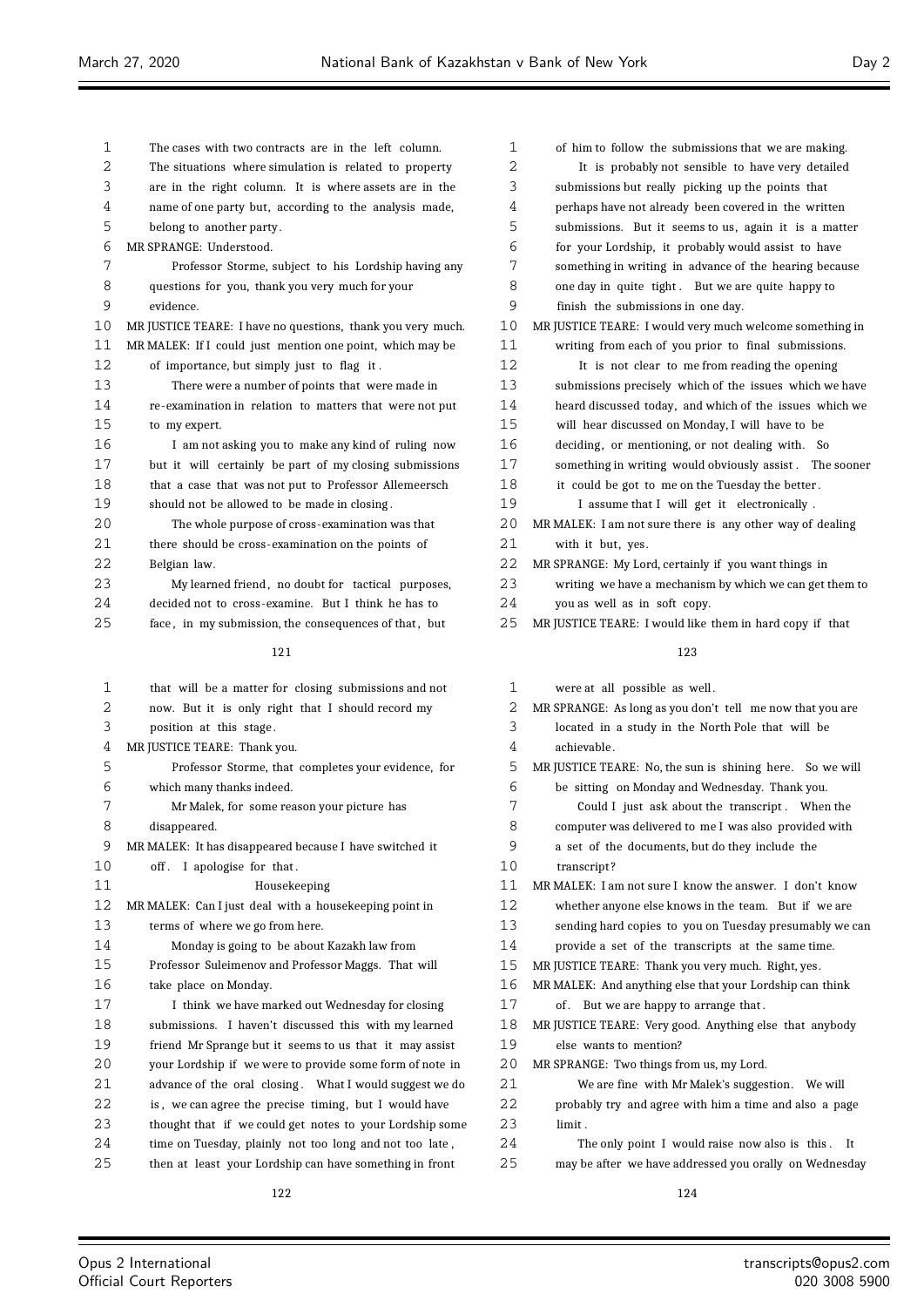| 1    | that there will be a call for precise closing             | 1  | INDEX                                     |
|------|-----------------------------------------------------------|----|-------------------------------------------|
| 2    | submissions after that on particular topics, so we just   |    | Housekeeping<br>1                         |
| 3    | don't rule out that possibility.                          | 2  |                                           |
| 4    | Then the second thing is --                               |    | PROFESSOR BENOIT ALLEMEERSCH<br>2         |
| 5    | MR JUSTICE TEARE: What does that mean?                    | 3  | (called)                                  |
| 6    | MR SPRANGE: My Lord, let's say after we have finished our |    | Examination-in-chief by MR MALEK 2        |
| 7    | oral submissions there is a particular point, whether     | 4  | PROFESSOR BENOIT ALLEMEERSCH (affirmed) 3 |
| 8    | it is a forensic point on the foreign law that you would  |    | Cross-examination by MR SPRANGE 5         |
| 9    | like to hear from the parties specifically on, or if we   | 5  |                                           |
| 10   | think there is something that you may be assisted by, we  |    | PROFESSOR MATTHIAS STORME (called)<br>23  |
| 11   | might say we would like to put in two pages on this or    | 6  | Examination in-chief by MR SPRANGE 23     |
| 12   | that.                                                     |    | PROFESSOR MATTHIAS STORME (sworn) 23      |
| 13   | I just don't want to agree that what we send you on       | 7  | Cross-examination by MR MALEK<br>25       |
| 14   | Tuesday is the final written word, if we conclude at the  |    | Re-examination by MR SPRANGE<br>108       |
| 15   | end of Wednesday that something else might be of          | 8  |                                           |
| 16   | assistance.                                               |    | Housekeeping                              |
| 17   | MR JUSTICE TEARE: Right.                                  | 9  |                                           |
| 18   | MR SPRANGE: The second point is that I have sent an email | 10 |                                           |
| 19   | to Mr Quest with respect to the public link. There is     | 11 |                                           |
| 20   | a copyright issue. So I don't know whether Mr Quest       | 12 |                                           |
| 21   | wants to address you on that now, but it was something    | 13 |                                           |
| 22   | we thought ought to be raised fairly swiftly given its    | 14 |                                           |
| 23   | importance.                                               | 15 |                                           |
| 24   | I can't see Mr Quest right now. I don't know if           | 16 |                                           |
| 25   | MR QUEST: There was nothing particularly that I was going | 17 |                                           |
|      | 125                                                       | 18 |                                           |
|      |                                                           | 19 |                                           |
| 1    | to say about it. It is a point raised by Mr Sprange       | 20 |                                           |
| 2    | about the copyright status of the live stream. But        | 21 |                                           |
| 3    | I have to say I am not entirely clear what it is          | 22 |                                           |
| 4    | suggested your Lordship would be asked to do about it.    | 23 |                                           |
| 5    | MR SPRANGE: That is helpful in the sense that I think,    | 24 |                                           |
| 6    | my Lord, what we will do is we will do a short note to    | 25 |                                           |
| 7    | you via your clerk and we can address it on Monday once   |    | 127                                       |
| 8    | you have an opportunity to consider it.                   |    |                                           |
| 9    | MR JUSTICE TEARE: Right. I will look forward to that with |    | 128                                       |
| 10   | interest.                                                 |    |                                           |
| 11   | Anything else? No. Right. Then we will adjourn            |    |                                           |
| 12   | until 10.30 on Monday. Thank you all very much indeed.    |    |                                           |
| 13   | $(3.51 \text{ pm})$                                       |    |                                           |
| 14   | (The hearing was adjourned until 10.30 am on Monday       |    |                                           |
| 15   | 30 March 2020)                                            |    |                                           |
| 16   |                                                           |    |                                           |
| $17$ |                                                           |    |                                           |
| 18   |                                                           |    |                                           |
| 19   |                                                           |    |                                           |
| 20   |                                                           |    |                                           |
| 21   |                                                           |    |                                           |
| 22   |                                                           |    |                                           |
| 23   |                                                           |    |                                           |
| 24   |                                                           |    |                                           |
| 25   |                                                           |    |                                           |
|      |                                                           |    |                                           |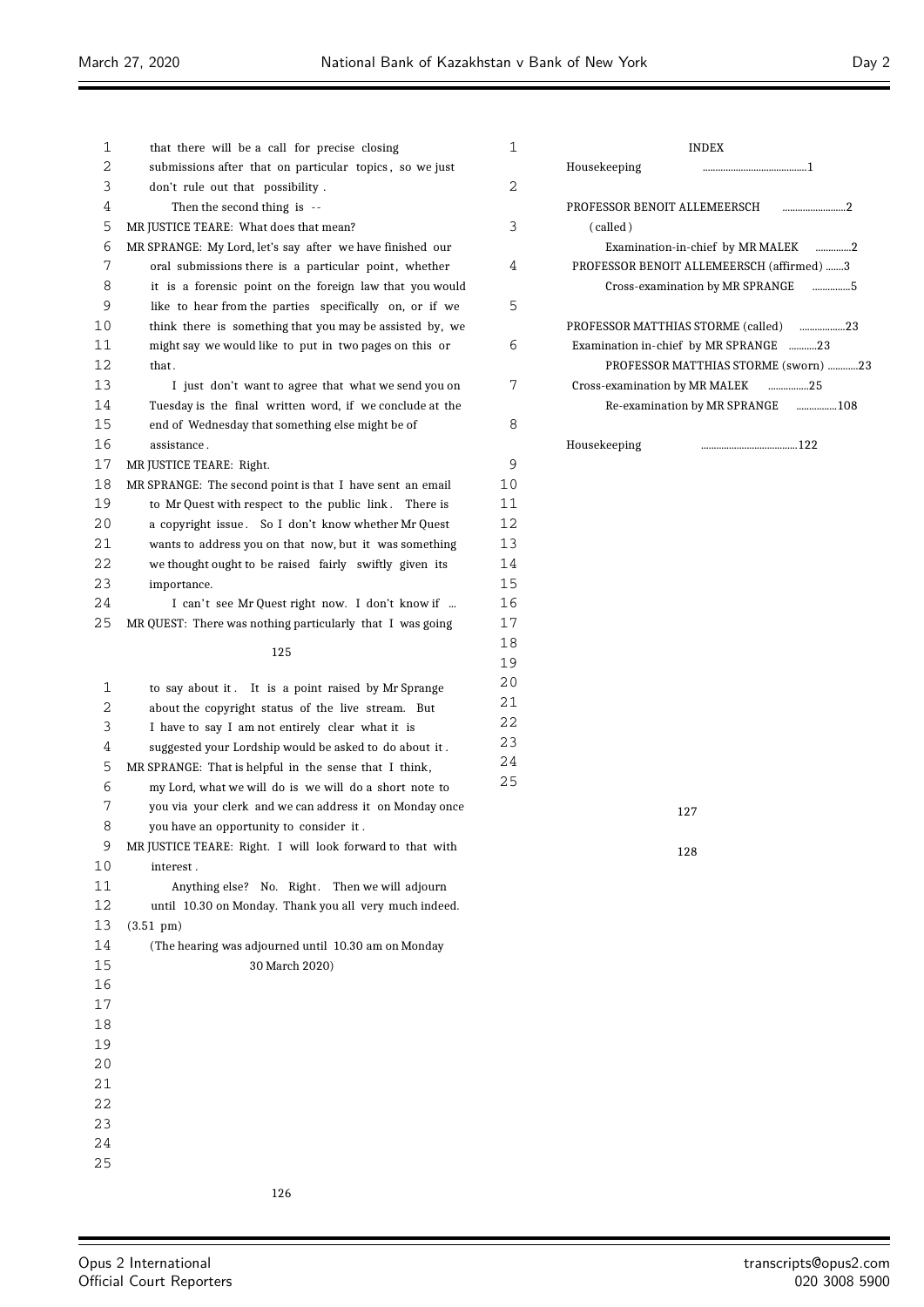**A abar (1)** 110:4 **abilities (2)** 24:14 25:7 **able (9)** 5:17 21:23,24 54:6 92:16 102:21 113:12,14 115:18 **abnormal (1)** 96:8 **above (2)** 20:6 32:13 **absence (2)** 30:7 94:25 **abuse (2)** 43:24 54:11 **abusive (1)** 96:8 **accept (10)** 12:18 13:5,24 14:2,15,24 15:20 18:20 20:12 32:21 **accepted (1)** 44:17 **access (2)** 1:18 72:5 **according (5)** 45:17 48:4 60:1 78:1 121:4 **account (25)** 12:25 20:9 46:14,18 60:7 63:12,23 64:11 87:1 93:8,14 103:16 105:15 110:9,9,13,18 111:6,8 112:5,8,10,16 117:22 119:22 **accounts (10)** 12:24 14:8 30:2 46:17 71:18,20 72:1 93:7 111:15 116:22 **accurate (1)** 103:13 **accurately (1)** 39:14 **achievable (1)** 124:4 **acronyms (1)** 16:3 **across (1)** 60:9 **actio (1)** 42:25 **action (5)** 36:15 62:12 74:24 85:7 87:7 **active (1)** 66:19 **activities (1)** 47:22 **acts (3)** 48:4 61:21 78:1 **actual (2)** 12:20 15:21 **actually (6)** 24:20 29:25 53:21 55:18,18 94:14 **add (2)** 87:25 95:24 **added (1)** 91:1 **address (5)** 8:11 12:15 14:14 125:21 126:7 **addressed (4)** 14:21 24:12 54:13 124:25 **addresses (1)** 66:16 **addressing (2)** 9:12 11:13 **adjourn (4)** 21:19 22:11 72:18 126:11 **adjourned (2)** 22:20 126:14 **administrator (2)** 109:24 110:6 **adopted (1)** 19:4 **advance (2)** 122:21 123:7 **advanced (1)** 29:19 **advice (4)** 37:3,4 44:1 53:16 **advocate (1)** 102:1 **affirmation (4)** 3:15,18 23:8,9 **affirmed (2)** 3:21 127:4 **after (8)** 58:11 69:6 97:1 117:22 118:4 124:25 125:2,6

**afternoon (1)** 80:14 **afterwards (1)** 34:5 **again (12)** 22:23 56:22 67:5 75:15 79:6 90:1 98:2 101:17 105:14 108:24 113:2 123:5 **against (27)** 13:7 14:3 19:13,14 20:7 46:7 48:6,23,25 51:20 61:23 67:20,24 78:3,14,21 87:7 88:11 95:20 105:2,8 110:8 111:3,4,13,14,18 **agency (3)** 14:4 49:6 -<br>50:25 **agenda (1)** 97:4 **ago (6)** 5:12 35:11 37:19 39:5 57:7 70:25 **agree (31)** 14:20 17:5 19:23 20:21 22:9 34:10 44:8 49:19 56:15 57:16 62:10 64:3,14,20 65:2,15 68:15 77:19 79:23 81:10,13,19 82:8 86:4 93:21 101:3 102:12 107:23 122:22 124:22 125:13 **agreed (1)** 33:21 **agreement (22)** 17:0,10,10,12,14,15,15 18:1,3,5,8 32:21 45:25 46:3 48:12,16,25 77:1,16 83:1 118:6 **agreements (3)** 17:9,11,24 **ah (1)** 11:1 **ahead (2)** 22:10 28:23 **algerian (2)** 19:18,19 **alia (1)** 89:3 **allege (1)** 119:9 **allemeersch (21)** 2:8,9,14 3:21 5:2 10:10 21:7,13 76:19 77:21,23 79:1 87:22,24 92:24 104:4 105:21 111:23 121:18 127:2,4 **allemeerschs (5)** 37:13 39:6 89:20 90:5 103:2 **allowed (1)** 121:19 **along (1)** 9:9 **aloud (2)** 79:3,7 **already (10)** 26:1 32:13 39:21 55:20 59:7 60:12 107:19 114:10 115:17 123:4 **also (38)** 7:3 15:7 16:6 18:7 27:21 35:1,3 37:18 43:10,19 51:2 55:5,23 61:22 62:14 71:21 75:20 83:7 84:23 85:16 86:8 89:6 91:12,14 92:17 93:17 100:20 103:20 107:4 113:24 115:4 116:3,4,5 117:19 124:8,22,24 **although (11)** 5:11 50:13,17 60:25 74:8 87:15 92:8,20 94:5 107:15,18 **always (12)** 26:18 27:5

33:11 40:22 49:21,21 61:4 92:6 95:8,10 103:20 118:11 **amalgam (2)** 11:18 88:12 **amateurish (1)** 20:5 **ambit (1)** 13:15 **among (1)** 17:2 **amongst (1)** 93:18 **amount (12)** 33:16 39:17 44:24,24,25 77:7 98:13 99:19,19 107:2,4 118:6 **amounts (6)** 39:12 50:17 62:16 78:15 86:7 103:11 **analogous (1)** 54:10 **analogue (1)** 18:20 **analogy (2)** 87:11,19 **analyse (2)** 69:19 81:24 **analysis (9)** 8:15 14:11 15:2 90:5 93:21 97:18 101:3 118:8 121:4 **andor (11)** 66:22 67:20,24 73:13 82:25 88:10 96:8,9 100:16 104:24 105:2 **annotations (1)** 20:4 **annual (2)** 71:18 72:1 **another (10)** 42:20 60:3 71:9 105:6 111:7 113:22 119:20 120:1,24 121:5 **answer (16)** 8:14,22 37:8 44:5,6 56:6 73:23,24 74:3,13 75:7 77:13 90:13 118:16 119:25 124:11 **answering (2)** 12:22 25:19 **answers (1)** 14:8 **anticipate (1)** 92:25 **anticipates (1)** 10:19 **anybody (1)** 124:18 **anyone (3)** 2:18 102:9 124:12 **anything (13)** 21:19 50:18 54:2 55:13 62:20 76:8 79:8 94:20 98:25 105:10 124:16,18 126:11 **anyway (1)** 53:8 **anywhere (3)** 46:3 50:24 59:15 **apart (3)** 26:20 27:23 87:24 **apologies (2)** 11:5 56:20 **apologise (2)** 21:21 122:10 **apparent (4)** 78:20 84:14 97:13,15 **apparently (4)** 93:8,13 96:3 112:9 **appeal (7)** 36:19 37:1 38:9 56:2 69:8 113:19,20 **appealed (1)** 69:7 **appear (3)** 15:25 55:2  $84.2$ **appearance (1)** 93:9 **appearing (1)** 102:1 **appears (6)** 1:12 10:8 41:22,24 47:7 48:11

**appendix (2)** 18:15 20:3 **applicable (10)** 15:2,14 16:7 39:18,22 40:23 54:15 58:13 89:2 100:21 **application (16)** 14:24 27:14 38:12 40:11 43:11,19 46:2 48:19,20 50:24 77:24 78:10 87:11 91:8 115:24,25 **applied (4)** 50:8 63:16 104:22 119:19 **applies (3)** 7:8 15:12 111:24 **apply (14)** 14:16 16:16,20 27:15 31:23 32:14 41:13 70:14 75:1 89:8,14,15 94:21  $06:17$ **applying (4)** 19:3 20:19 30:22 54:14 **appreciate (1)** 49:17 **approach (3)** 8:8 95:16 117:2 **appropriate (2)** 6:21  $0.10$ **approved (1)** 105:20 **arbitral (1)** 59:11 **arbitration (1)** 5:11 **area (1)** 8:18 **arguendo (2)** 70:1,8 **argument (5)** 29:21,23 51:9 53:20 92:24 **arguments (1)** 119:7 **arise (6)** 11:20 12:14 13:6 14:20 115:3,4 **arises (2)** 9:17 13:11 **arising (4)** 6:19 8:1 9:3 100:7 **arrange (1)** 124:17 **arrangement (2)** 47:5 50:25 **arrived (1)** 116:23 **arrives (1)** 118:3 **article (34)** 13:12 15:5,6 20:19 30:12,15,16,19 31:17 37:11,18 38:13 39:2 42:9 56:12 60:14,23,23 61:12 87:6 90:9 93:2 94:13,17,24 95:11 102:11 103:4 106:23 108:4,5,7,14,18 **articles (6)** 40:20 60:19 86:17 87:16 95:10 103:1 **artwork (1)** 20:5 **aside (9)** 6:6,7 7:3 15:19 26:4 29:18 45:10 66:24 74:22 **ask (16)** 5:19 14:13 23:7 24:3 36:14 46:15 49:14,17 65:23 69:12 73:2 79:16,18 80:4 116:14 124:7 **asked (16)** 2:3 4:14 8:10 36:8 41:10 44:1,2,3,6 52:7 56:6 74:12,17 79:11 118:13 126:4 **asking (7)** 5:6 40:16 46:7,13 75:21 76:1 121:16

**asks (1)** 60:21 **aspect (1)** 17:6 **aspects (1)** 52:24 **assessment (1)** 6:8 **asset (17)** 19:20 33:24 51:4,13,14,16,18,19 63:12 83:4 91:7 95:20,22,25 96:2,5 98:19 **assets (57)** 19:14 27:5,7,7 34:3,5,15,21 39:13 42:5 44:18 46:16,25 47:1 48:6,23 54:16,22 60:13 62:11,15,16 67:20,22,24 68:9 74:23 78:3,15,17,19 80:19 85:3,6,10 86:9 88:17 89:4,7,16 91:5,10,18,23 92:17 94:17 100:17 102:13,16,21,22 103:11 112:16,20 119:10 120:23 121:3 **assignee (4)** 50:14,16 107:16,19 **assignment (3)** 50:10 107:12,16 **assignor (3)** 50:14 107:15,18 **assigns (1)** 50:11 **assist (6)** 5:18 12:21 37:5 122:19 123:6,17 **assistance (1)** 125:16 **assisted (1)** 125:10 **assume (2)** 18:5 123:19 **attached (5)** 62:6,7 83:4 92:18 104:12 **attaching (1)** 62:9 **attachment (30)** 8:16 29:25 31:2,12 32:8,11,17,22 33:9 37:24 43:20 46:2 54:24 58:5,7,9,12 62:1,4,8,11 64:7,10 65:7,18 81:2 86:5 104:6,14 111:2 **attachments (2)** 8:18,19 **audio (1)** 113:22 **authorisation (1)** 30:6 **authorise (1)** 68:9 **authorised (2)** 30:7 31:3 **authorities (3)** 70:21 105:17 107:19 **authority (1)** 64:20 **autonomous (2)** 87:9,17 **available (11)** 9:14 21:16 88:8,12,17 90:18,21 91:6,11,19 102:16 **availment (1)** 116:4 **avoid (1)** 77:18 **award (2)** 59:11 82:4 **aware (6)** 2:1 45:13 46:4 55:9 61:11 70:16 **away (1)** 65:24 **B b (3)** 50:11,12 53:14 **b1 (1)** 54:4 **back (20)** 11:1 13:2

28:2,9 29:15 30:25

51:21,22 53:10 68:2 70:22 75:25 83:8 85:23 95:11 96:12 97:8 100:25 113:16 114:1 **backed (1)** 93:25 **background (2)** 83:13,20 **bad (3)** 10:14 114:19,19 **bailiff (8)** 34:22,23 35:2,6,6 116:16,18,19 **baitemal (5)** 63:20 93:20 109:4 115:8 120:20 **banco (6)** 110:1,2,8 111:14 112:4,6 **bank (78)** 5:24,25 6:11,11 12:24 13:7 14:3 16:10 17:18 20:9,9 32:2,9 33:3,24 34:11,13,14,19,21,22 35:13,15,19,24 36:3,11 38:3,15 45:4,22 46:14,15,16,18 47:5 48:2,3,16,18 49:19,20,21,23,25 50:12,13 51:2,3,13,18,20 52:2,13 54:17 58:23 63:23 64:11,11 71:19,20 72:1,7 87:1 93:7,8 106:16,20,22 108:11 110:9,21 111:6,8,15 112:16 116:22 119:17 **banking (1)** 93:9 **bankruptcy (3)** 109:24,25 117:11 **banks (3)** 46:17 51:15 110:3 **based (13)** 6:7,17 26:24 27:21 30:15 48:5 54:7 76:5 78:2,9 81:25 95:21 108:3 **basic (6)** 59:20,21 61:18 64:16,18,22 **basically (12)** 26:8 46:23 59:11 60:18 61:1,18 72:8 84:6,19 94:19 95:4 102:18 **basics (1)** 65:2 **basis (21)** 9:23 10:4,4 11:19 29:9 34:12 35:21 37:8 38:13,18 39:17 40:5 44:8,11 46:23 68:10,22 76:2 88:21 93:13 120:19 **become (1)** 59:25 **before (16)** 3:11 5:7,8 15:2 28:23 31:12 37:22 41:25 45:25 69:8,11 74:8 81:2 89:18 102:7 109:14 **begin (2)** 1:3,4 **beginning (2)** 65:5 118:24 **behaviour (1)** 96:9 **behind (1)** 24:16 **being (18)** 1:19 4:23 23:14 38:14 49:12 52:1 72:2 74:22 77:15 80:1 81:4 87:14

89:5,15 101:8 104:12 108:10 118:4 **belgian (143)** 3:4 4:5 5:17 6:3,9,14,17 7:4,20 8:17 11:21 12:3,13,21 13:8,12,15 14:16,25 15:5,6,7,20 16:14,17,18,24 17:8,23 18:1,10 20:20 26:4 27:14,15,16,22 28:1 30:12 31:18 33:10 34:2 35:3 36:25 37:3,8,10 38:25 40:21 41:14 42:25 43:6 45:10,17 46:6 47:10,11 49:14 50:2,10 52:14,20,25 53:3,5,22,24,25 54:1,24 55:16,22 56:3,7 60:24 61:2 64:14,16 66:23,25 69:20 70:6 73:14 74:1,5,6,8,16,22 75:2,5,12,15,17 77:6,6,14,24 78:7,8,10,12,13,16 79:11,23 81:14 82:7,25 83:13,22 84:18 88:7 89:14 92:3,4,13 93:3,19 94:4,23 95:9,16,21 98:23 100:9 101:11,25 103:14 104:22 106:14 107:9,20 112:22 116:11 117:2,4,7,17 118:15 119:5,21 121:22 **belgium (11)** 2:17 38:5,9 46:20 54:13 56:1 82:12 94:9 97:25 98:8 101:24 **believe (8)** 5:11 18:9 19:5 44:12 53:25 95:7 114:13 119:12 **believed (1)** 34:15 **belong (1)** 121:5 **belonged (1)** 34:16 **belonging (3)** 42:5 63:12 120:24 **belongs (3)** 36:23 62:25 93:9 **benefit (1)** 120:9 **benoit (5)** 2:9,14 3:21 127:2,4 **beslag (1)** 64:19 **best (6)** 21:24 24:13 25:6 40:1 65:6 104:13 **better (1)** 123:18 **between (55)** 7:7 9:6 11:11,16 14:17 15:19 16:2,10 17:2,4,14,16,18 18:10,19 19:17,19 20:14 35:18,23,24 36:2,10,11,25 45:3,6 46:9 49:8 54:7 58:2,4,5,7,22 59:1 68:12,23 71:4,8,12,23 87:12 90:21 94:6 95:1 97:11 100:7 106:5,8,19 112:9,11,13 113:5 **beyond (1)** 54:8

Opus 2 International Official Court Reporters

transcripts@opus2.com 020 3008 5900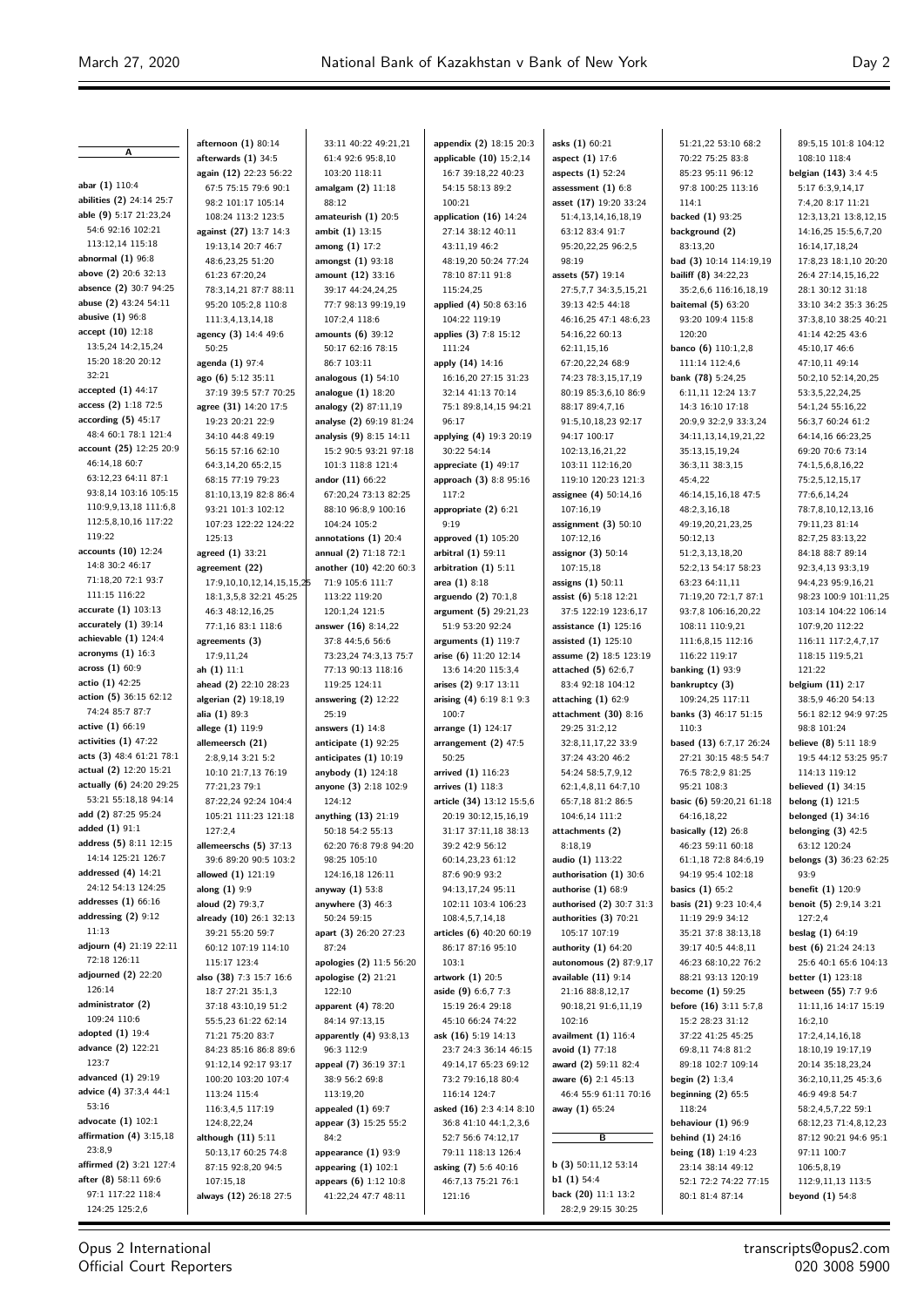**bhalla (2)** 10:17,25 **bible (1)** 23:16 **big (3)** 46:17 81:5 110:3 **billion (1)** 32:17 **binders (1)** 2:22 **bit (11)** 26:9 53:6 70:23 84:14 91:13 97:16 101:24 103:22 107:11 110:25 119:22 **bny (4)** 48:3 100:6 104:23 105:2 **bnym (26)** 7:5,7 12:24 15:13 17:14,16,18 45:10,11 48:6,7,23,25 54:20 67:20,20,23,24,24 70:8 77:25 78:3,4,21 80:20 100:7 **bnyms (2)** 70:9 77:8 **boiling (1)** 12:10 **book (11)** 59:21 64:17,18,22 65:18 85:14,25 93:6,16 114:3 115:7 **books (4)** 84:21 85:1 103:19 113:25 **both (4)** 9:6 32:7 66:19 106:21 **bottom (5)** 20:5 39:9 58:25 65:4 67:16 **bound (1)** 102:9 **break (6)** 22:1,6,14 72:12,21 113:22 **briefly (2)** 28:3 105:25 **bring (1)** 90:7 **broad (1)** 19:7 **brought (3)** 37:22 56:7 59:10 **brussels (1)** 69:8 **bt (1)** 11:2 **bullet (1)** 69:15 **bundle (22)** 3:3,3,25 7:14 23:20 24:25 28:8,9,10 42:13 47:7 51:22 53:14 56:17,22 65:24 71:10 73:4 89:23 109:6 114:2 120:14 **button (1)** 3:1 **C call (5)** 2:7 15:17 62:14 93:12 125:1 **called (8)** 2:9 23:3,20 47:9 58:8 87:4 127:3,5 **calls (1)** 88:13 **cannot (15)** 9:22 32:11 57:12 62:18 74:9 82:4 88:20 90:17,23 91:21 95:23 108:9,12 110:13 117:23 **cant (9)** 25:18 38:8 44:11,16 46:20 58:11 66:7 80:4 125:24 **carefully (1)** 23:13 **carry (2)** 22:1,12 **cases (21)** 38:14,14 49:6 60:6,7 63:2,2,11,15 74:19 83:17,19 96:20 97:10 99:4,6 102:7 107:20 116:3 120:19 121:1

**cash (44)** 12:24 14:8 26:12 33:3,18,21,25 34:8,9,13,14 44:19 45:12,20 49:16,19 51:10 66:22 69:17,22 70:1,9,10 73:12,25 82:25 93:12 98:10,18,19 99:18,19,21 100:2,4,6,11,17 101:9 104:24,25 105:2 110:20 112:16 **cassation (6)** 19:3,6,11 82:11,11 120:21 **categories (1)** 91:24 **category (1)** 90:8 **catholic (1)** 23:14 **caught (1)** 118:7 **cause (8)** 1:12 43:9 58:6,19 59:6,9,11,12 **causes (4)** 32:22,23 33:13 106:24 **central (7)** 54:16 110:1,8 111:14  $112:46,22$ **certain (22)** 10:4 24:3 44:3,25 46:15,21 56:6 74:19 89:7 90:22,25 91:17,23 93:11 95:6,24 96:2,5 103:11,11 105:6 119:10 **cetera (4)** 85:8 87:2 105:23 106:25 **chair (1)** 82:15 **challenge (5)** 21:6 31:11,15 74:7 81:1 **challenged (5)** 69:3,5 74:7,9,15 **challenging (2)** 36:16 81:3 **change (2)** 34:5 118:7 **chapter (6)** 40:21 84:4 114:4 115:6,12,17 **chapters (4)** 60:13 85:13 115:2,10 **character (1)** 96:9 **check (4)** 43:23 46:5 107:1 110:20 **checked (1)** 40:19 **checking (1)** 20:23 **children (1)** 11:3 **choice (1)** 23:11 **choose (5)** 23:10 88:22 89:1 90:20 92:20 **chose (3)** 62:12 74:24 85:6 **circumstances (6)** 19:1,5 73:25 76:9 89:6 93:11 **cited (1)** 104:19 **cites (1)** 104:5 **civil (8)** 26:19 40:20,22 41:16 42:2 84:6 85:1 87:6 **claimants (4)** 25:10 45:5 54:19,19 **claims (8)** 32:2,7 54:15 61:22 67:23 75:24 86:22 102:12 **clarification (1)** 40:3 **clarifies (1)** 12:23 **clarify (2)** 6:13 120:20

**class (1)** 57:24 **clear (13)** 21:6,10 23:5 50:15 62:24 67:17 81:8 112:3 118:16 119:14 120:3 123:12 126:3 **clearer (1)** 81:7 **clearly (7)** 17:18 63:22 71:5 100:19 108:25 111:19,25 **clerk (1)** 126:7 **clients (6)** 35:19,24,25 36:3,10,11 **closest (2)** 63:21 93:19 **closing (6)** 121:17,19 122:1,17,21 125:1 **code (22)** 13:12 15:5 20:20 27:22 30:13 31:18 40:20,22 41:16,18 42:2 61:1,3,3 83:23 84:7 87:6 89:14 92:13 93:3 108:4,15 **codes (1)** 90:19 **codified (2)** 61:1 94:5 **collateral (2)** 60:14 86:9 **colleagues (2)** 15:20 20:23 **column (4)** 96:15 120:22 121:1,3 **come (13)** 27:10 28:2 30:25 42:7 64:25 65:1 68:2 75:6,25,25 90:2 95:11 101:16 **comes (3)** 15:9 43:17 63:21 **coming (2)** 53:10 66:11 **commenced (1)** 77:10 **comment (3)** 70:22 79:21 111:11 **commented (2)** 104:17 105:16 **commenting (2)** 63:18 79:20 **commitments (1)** 21:24 **common (7)** 8:17 26:18 45:3,6 50:1 94:9,10 **commonality (1)** 9:6 **compare (1)** 64:17 **competence (2)** 6:24 13:21 **competent (7)** 5:23 6:1,15,17 31:22 37:23,24 **complaint (2)** 1:17 2:1 **complete (1)** 64:3 **completely (4)** 33:6 84:13 105:20 120:3 **completes (2)** 21:13  $122.5$ **complex (1)** 53:7 **computer (1)** 124:8 **concept (4)** 18:22,23 82:19 114:5 **concepts (1)** 14:5 **concern (1)** 77:3 **concerned (9)** 33:4 84:8 93:1 99:16,22 102:12,13,13 107:25 **concerns (2)** 12:3 36:13 **conclude (1)** 125:14 **concluded (1)** 13:6 **concludes (1)** 14:2 **conclusion (4)** 14:6

30:9 99:7 105:21 **conclusions (1)** 12:20 **concrete (1)** 34:5 **condition (3)** 13:12 63:8,8 **conditions (17)** 10:2 12:7 16:14,16,19,25 39:18 63:10 70:14 89:10,15 94:21 95:24 96:2,5,17,21 **conducted (1)** 1:19 **confess (1)** 81:6 **confidential (1)** 46:10 **confirm (12)** 4:5,9,12 23:24 24:3,12,15 25:5,8 40:16 42:24 45:7 **confirmation (1)** 39:19 **conformity (1)** 66:20 **connect (1)** 10:16 **connection (5)** 10:15,19,23 11:1 114:19 **consent (4)** 45:8,14,15,18 **consequences (2)** 29:24 121:25 **conservatory (8)** 6:4 8:18 20:7 81:14,21 82:2,3 93:1 **consider (10)** 6:7 8:9 12:16 31:3 42:11,17 43:3 56:13 76:2 126:8 **considerable (1)** 41:22 **consideration (3)** 17:3,24 87:2 **considered (5)** 9:2,18 43:4 52:1 84:10 **considering (4)** 9:19 30:13,22 116:12 **considers (1)** 6:21 **consist (2)** 62:13 67:23 **consistent (1)** 20:13 **constitute (1)** 39:13 **constituted (1)** 90:24 **constitutes (1)** 88:13 **constitution (1)** 91:15 **constitutional (1)** 91:14 **content (3)** 100:15 112:19 117:25 **contention (1)** 29:25 **context (6)** 11:13 14:21 61:11 68:17 83:22  $99.17$ **continental (1)** 83:21 **continue (1)** 116:17 **continued (1)** 45:12 **contract (27)** 49:5,18 54:21 72:5 93:10 95:17 97:23,25 98:6,8,17 99:7,13,16,25 100:7,8,9,19 101:12 111:25 112:3,5,12,12,13,20 **contracted (2)** 108:11,18 **contracting (1)** 100:8 **contracts (4)** 112:11,18 120:25 121:1 **contractual (7)** 11:12 35:19 48:24 49:3,11 55:3 110:21

**contractually (2)** 70:2,8 **convention (1)** 91:16 **converted (1)** 81:21 **convinced (1)** 44:12 **coowned (1)** 95:25 **coownership (1)** 42:17 **copies (1)** 124:13 **copy (3)** 3:14 123:24,25 **copyright (6)** 92:11,14,15,16 125:20 126:2 **core (5)** 28:8,10 47:7 67:5 71:10 **corporate (1)** 62:11 **corporeal (2)** 62:15 92:5 **correct (23)** 3:7 6:2,5 7:19 8:25 9:1,4,5 12:17 14:19 19:15 25:13 29:19 43:15 45:1 71:5 74:21 75:20 78:23 80:22 84:13 90:5,10 **corrections (1)** 3:8 **correctly (4)** 8:22 29:16 35:22 97:7 **correctness (1)** 36:17 **corresponds (1)** 87:5 **corrumpit (1)** 43:21 **couldnt (2)** 21:21 66:10 **counsel (1)** 25:9 **counterparty (1)** 54:9 **countries (1)** 117:11 **counts (2)** 14:7,9 **couple (1)** 28:23 **course (4)** 13:21 15:6 17:19 56:13 **courts (9)** 5:13 6:1,16 18:5 20:13 28:1 38:25 66:14 77:9 **cover (1)** 116:5 **covered (7)** 17:21 92:18 116:7,24 118:5 119:12 123:4 **covering (1)** 106:21 **covers (1)** 107:3 **create (1)** 82:5 **creditor (29)** 19:13 33:15 35:25,25 37:22 45:15 49:20,22 58:2,3,5,16 83:5 87:3,7 89:16 95:5 102:17 105:5,8 106:7 109:23,25 110:7 111:8,12 117:9,15 118:11 **creditors (42)** 9:16,22 27:1,4 40:9,13,18 41:8 42:4 46:13 50:16 60:14 70:4,12 74:23 82:17 83:3,7 84:17 86:9 88:8,14,16,18,19 89:1 90:15,17,20 91:4,11,19 94:25 95:11,20 98:20 100:2,11,17 117:9,13 118:12 **criteria (1)** 120:20 **criticism (1)** 44:7 **crossexamination (6)** 5:1 25:12 121:20,21 127:4,7 **crossexamine (1)** 121:24

**crosspurposes (1)** 16:21 **current (1)** 31:2 **custodian (2)** 48:5 78:2 **custody (6)** 45:24 47:5 48:16 70:9 83:1 100:17 **customer (7)** 49:19,20,22 50:4,14 51:12,20 **D date (10)** 39:18 77:5 116:12,13,16,18,18 117:18,19 118:4 **dated (1)** 3:24 **day (6)** 4:23 11:4 116:23 118:3 123:8,9 **deal (9)** 37:6 55:12 76:23 82:18 84:23,24 85:16 100:4 122:12 **dealing (37)** 17:23 18:6 28:25 37:5 51:10 52:17,22 53:1 55:3,4,5 56:9 59:23 61:15 63:2 64:22 68:18 79:12,13 80:12 84:3,5,22 85:5,5,6,7,19 90:9 112:19,20 114:25 115:1,2,23 123:16,20 **deals (6)** 32:2 38:2 85:21 107:4,6 115:9 **dealt (5)** 7:1 15:15 53:3 84:6 115:17 **debt (55)** 5:24 6:11 7:5,5 11:12 12:12,18 13:13,15,16 14:17 30:8 31:15 32:8,10 33:13 34:11 35:16 37:21 38:3,4,16 39:1,17,21,24 40:1 45:22 52:2,5,7,13 58:7 62:13 63:8 77:8 80:20 84:9 86:22 90:10 92:4,5 93:12 106:6,18 107:5,15,17 108:1 116:2 117:6,24 118:19 119:2,13 **debtor (76)** 13:11,14,17 14:18 19:18 27:5,7,8 30:4,5,8 31:11 39:19,20 42:5 46:7,9,14 49:20,21 58:2,3,4,6,7,19 59:2 64:8 65:7,9 67:21 74:25 78:8,16 81:1 86:6,6,6,7,22,22 87:7 89:5 93:10 94:16 95:23 96:1,3,6,9 100:6 103:12 104:6,7,8,12,14,15,16 105:6,9 107:13,14,17 110:8,10,13,21 111:3,7,9,13,15 112:10,15 120:24 **debtors (13)** 60:13 61:21,22 62:6,7,9 64:8,10 65:7 86:8 87:7 88:11,17 **debts (3)** 33:12 94:16 115:25 **december (1)** 3:24 **decide (17)** 5:23 6:15 7:9 13:21 30:17 36:8

38:9,22,23 75:4,5,22 76:6 78:11 80:8 118:15 119:1 **decided (12)** 6:14 26:1 38:18,25 53:5 55:20,23,25 69:20 74:5 78:13 121:24 **decides (4)** 73:16,20 76:3 118:19 **deciding (2)** 19:23  $123.16$ **decision (47)** 6:8 12:11 26:4 28:6,12 36:17 39:5 40:11 44:20 45:16 51:21 52:11 53:9,10,12 55:22 59:7 61:11 63:25 67:2,7,7 68:5,6,21 69:1,3,5,6,9 70:1 74:6,9,14 75:14 79:24 91:18 101:4,7,14,15 107:22,24 109:5,6,10 110:22 **decisions (5)** 75:3 93:16,18 98:25 107:20 **decisive (4)** 73:18,21 75:11 76:4 **declaration (23)** 4:1 5:25 6:12 31:5,7,12 32:4 34:18,25 39:4,12,14 40:8 47:11 54:18 81:1,3 106:16,18,21,22 107:1,3 **declared (1)** 32:20 **declares (1)** 34:20 **declined (1)** 29:17 **deduce (2)** 44:15 77:18 **defences (1)** 117:20 **defendants (2)** 5:4 20:24 **define (2)** 49:5 71:6 **defined (2)** 65:6 104:13 **definitely (1)** 65:1 **definition (3)** 65:12,14,16 **degree (1)** 19:9 **delai (1)** 110:5 **delicate (1)** 18:9 **deliver (8)** 34:21 65:8 98:13 103:11 104:7,15,24 105:2 **delivered (2)** 102:15 124:8 **delivery (1)** 98:11 **delve (1)** 18:2 **dematerialised (3)** 91:25 92:2,8 **deny (2)** 57:12 74:9 **depend (3)** 36:6 71:6 119:15 **depended (1)** 80:19 **depending (5)** 3:15 39:16 85:3 89:2,16 **depends (3)** 49:5 81:23 119:22 **deposits (1)** 45:12 **deprived (2)** 108:10,12 **describe (1)** 26:24 **described (6)** 1:18 17:25 28:8 59:1 102:25 109:5 **description (3)** 59:20

Opus 2 International Official Court Reporters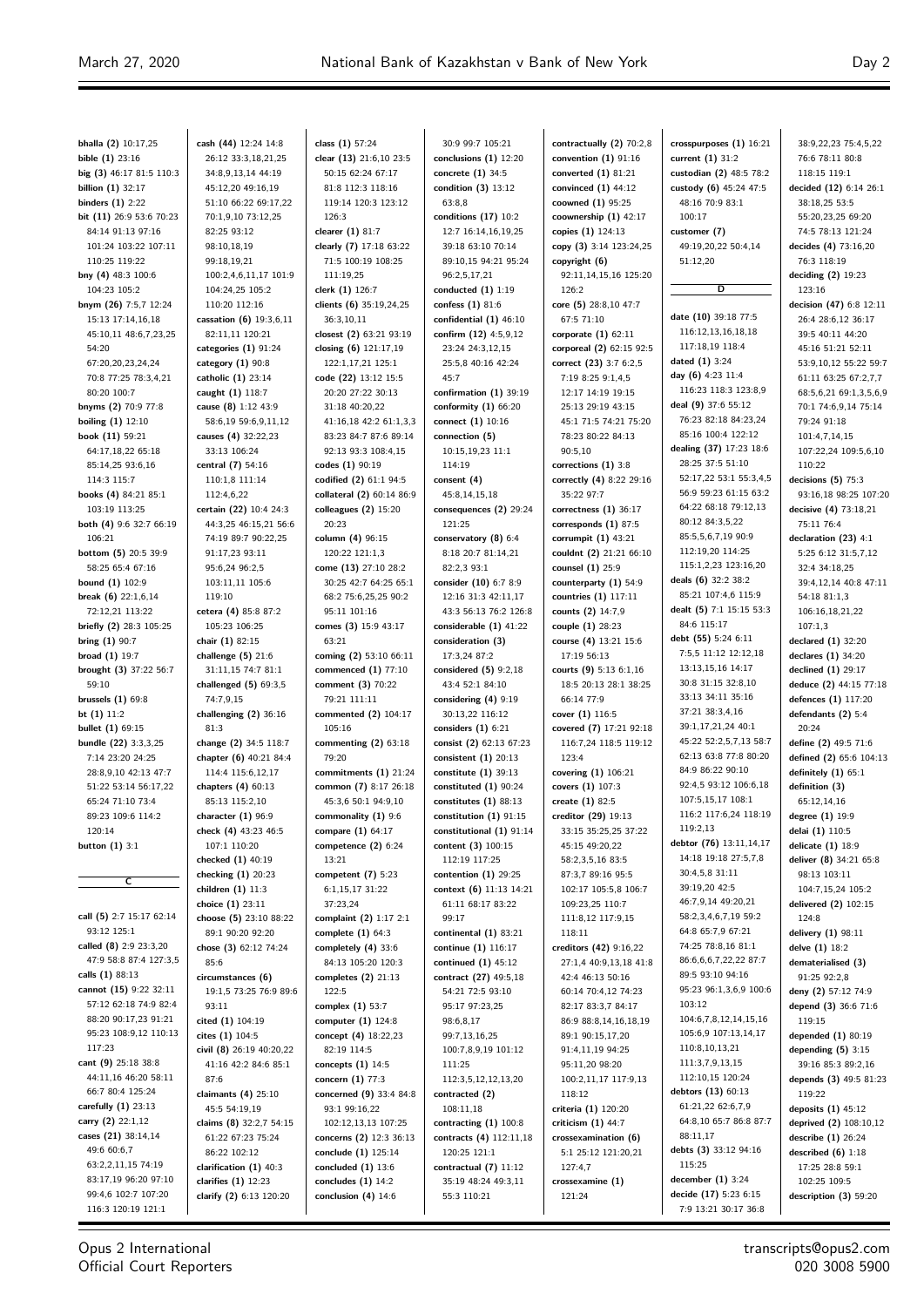105:14 116:7 **desk (1)** 65:24 **detail (8)** 25:23 26:9 27:11 41:18 42:7 70:23 85:14 100:4 **detailed (9)** 68:10,17,22 71:3,6,8,11 115:15 123:2 **details (4)** 1:10 2:4 71:18 106:24 **determination (2)** 15:21 97:5 **determine (9)** 16:11 19:1 20:18,21 39:15 98:1,17 99:25 101:8 **determined (8)** 33:19 35:3,20 52:25 53:22 54:14 97:2 98:13 **determines (2)** 54:15 100:8 **determining (2)** 5:18 98:9 **develop (1)** 99:4 **developed (1)** 74:3 **developing (1)** 99:9 **develops (1)** 19:11 **diagram (1)** 58:14 **didnt (3)** 35:14 48:11 56:11 **died (1)** 57:6 **difference (3)** 14:12 97:11 99:5 **differences (1)** 70:18 **different (24)** 19:8 27:19 28:24 34:17 36:1 49:7 50:1,3,5 51:16 63:1,15 66:13 83:16 84:4,12 85:3 91:2,8 94:6,12 100:19 110:12 115:11 **differently (1)** 94:11 **difficult (7)** 26:18 30:20 59:23 60:24 65:17 91:13 101:9 **direct (1)** 105:8 **directions (1)** 1:18 **directly (2)** 14:17 52:7 **direx (1)** 64:25 **dirix (14)** 64:19 65:10,18 82:8 85:17,21 86:4 93:4,6,16 104:5 105:4 114:1 115:1 **dirixs (1)** 87:23 **disagree (3)** 79:9,14 105:11 **disappeared (3)** 34:1  $122.89$ **discharge (5)** 34:20 35:14,15 107:14,17 **discharged (5)** 32:6 34:19,22 35:3 117:23 **disciple (2)** 57:10,12 **discuss (7)** 15:10 44:3 64:20 65:16,17 85:1 101:18 **discussed (8)** 9:13 50:20 64:21 71:25 120:8 122:18 123:14,15 **discusses (1)** 115:15 **discussing (7)** 8:16 35:23 51:17 63:22 65:19 114:23 115:7

**discussion (5)** 12:9 15:19 35:4 60:2 108:13 **dispute (29)** 27:13 32:11 35:15,17,18,18,20,22,23,24 36:1,2,3,10,11,25 40:4,6 59:13 60:6,7 62:25 63:1,3,4 84:12 100:14,14 106:25 **disputed (1)** 43:18 **disputes (2)** 32:10 37:21 **disputing (2)** 38:3,4 **disregard (1)** 66:17 **disregarded (3)** 96:7 97:12,15 **distinction (9)** 11:16 18:24,25 20:10 106:5,8,15,19 114:24 **distinctions (1)** 100:13 **distinguish (4)** 27:19 33:21 113:5 120:19 **distinguishable (2)** 18:21,23 **distinguished (2)** 57:8,13 **distinguishing (3)** 11:11 70:20 120:5 **distrigaz (1)** 19:15 **doctrine (4)** 42:20 85:9  $90.7944$ **doctrines (5)** 63:15 83:15 85:9,11,13 **document (9)** 3:25 20:4 24:8,16 44:4 45:2 46:11 47:3 73:3 **documents (7)** 44:12,15,23 72:9 81:23,24 124:9 **does (23)** 3:14 4:16 13:10 14:5 15:25 19:2 31:4 33:17 47:23 48:24 54:17 59:25 61:2 62:19 75:25 86:3 98:17 99:25 100:10 103:16 105:20 115:21 125:5 **doesnt (14)** 33:21 35:16 49:2,24 50:13,18 52:4 54:2 84:1 94:2,20 106:4,8,10 **doing (3)** 39:23 78:10 85:17 **done (2)** 33:15 65:23 **dongle (1)** 11:3 **dont (52)** 1:6 7:23 11:9,24 15:23 16:15,19 18:2 34:1 36:23 39:22 41:5 42:17 43:3,8 46:17 49:13 53:16 56:4 58:13 61:14 63:6 64:25 71:10,22 74:20 75:15,16,19 77:16 79:18,20 80:23 83:8 84:15 92:1,4 93:5 98:24 99:2 101:6,18 112:12 114:13 118:15 120:3 124:2,11 125:3,13,20,24 **doubt (3)** 27:21 93:25 121:23 **down (7)** 11:1,2 12:10

15:22 21:22 29:4 59:10 **draft (5)** 109:3 112:23 113:3 116:10 118:13 **drafted (1)** 66:12 **drafting (1)** 66:13 **drink (1)** 72:15 **dropped (1)** 115:19 **due (2)** 39:17 70:2 **during (1)** 25:15 **dutch (1)** 93:17 **duty (1)** 98:12 **dynamic (1)** 18:19 **E e1 (10)** 3:3 4:1 5:20

23:20 56:21 67:12 73:2,4 82:20 120:18 **e1112 (1)** 4:6 **e1129 (1)** 89:23 **e1133 (1)** 77:23 **e1170 (1)** 70:25 **e125 (1)** 5:22 **e142 (1)** 18:16 **e15 (1)** 77:4 **e152 (1)** 7:15 **e17 (2)** 37:15 39:9 **e176 (1)** 120:18 **e18 (1)** 37:19 **e19 (1)** 103:4 **e190 (2)** 66:5 73:9 **e193 (2)** 95:13 98:3 **e197 (1)** 42:13 **e2 (2)** 109:7,17 **e21 (11)** 56:17,19,22,24 65:24 85:22 109:6,15,16 114:2,8 **e2301 (1)** 114:9 **earlier (7)** 21:22 52:5 80:14 83:9 106:23 113:25 118:2 **easy (1)** 107:11 **edification (1)** 113:14 **effect (3)** 9:25 17:22 54:23 **effected (2)** 8:13,13 **effectively (2)** 69:5 88:10 **eg (1)** 89:7 **eight (1)** 65:4 **either (6)** 7:7 18:2 51:19 88:8 97:13 102:18 **el (1)** 110:4 **electronically (1)** 123:19 **element (4)** 61:13,13,15 84:1 **elements (6)** 19:7 56:16 57:23 59:16,18 112:21 **else (16)** 21:19 51:20 55:15 74:25 75:19 93:9,10 101:18 111:9,15 124:12,16,18,19 125:15 126:11 **email (1)** 125:18 **emphasised (1)** 60:12 **employer (1)** 86:25 **enable (1)** 54:9 **encompassed (1)** 6:10 **encompasses (1)** 88:16

**end (4)** 2:1 3:25 115:19 125:15 **enforce (3)** 88:10 91:17 102:16 **enforced (1)** 33:14 **enforcement (42)** 9:14 12:4,8 27:14,16 63:24,25 64:24 66:25 67:18 68:5,21 69:6,25 70:5 82:10 83:16 84:22 85:17 88:7,9,12,22,24 89:2,9 90:18,21 91:2 98:21 99:14,24 100:18  $102.7,17$ 110:11,12,19,23 115:5 117:8 119:21 **enforcing (1)** 69:20 **engaged (1)** 9:2 **england (1)** 79:25 **english (99)** 5:13 6:1,16,20,21 7:11 12:13,19,23 13:6,18,20,25 14:2,4,7 15:1,11 16:15,16,16 17:19,21 18:10 23:23 27:16,20 31:23 32:13 34:6 35:20,21 36:8,20,21 37:2,5,6 38:7,22,24 43:8 47:7 49:18 50:1 52:15,17,19,22 53:1,6,11,16 54:2 55:2,11,14,17 57:2 62:12 66:14 73:16,20 74:20 75:4,13,21 76:3,6 77:8 79:13 80:7,8,22,24 81:4,13 91:13 92:4 94:7,7 101:5,8,11 106:13 107:25 108:11,12 109:17 114:9,16 116:3 117:6 118:14,18,25 119:12,18,19 **enjoy (1)** 82:8 **enough (2)** 26:16 117:14 **entails (1)** 18:5 **entering (1)** 115:14 **entirely (5)** 9:21 17:7 18:22 119:14 126:3 **entities (3)** 16:5 17:4 19:25 **entitled (3)** 31:11 69:25 81:1 **entitlement (2)** 105:5,8 **entity (2)** 47:20 111:7 **entrusted (1)** 67:22 **equality (1)** 94:25 **equated (2)** 15:11 16:12 **eric (1)** 85:17 **especially (2)** 75:7 77:1 **essence (2)** 39:23 88:13 **essentially (1)** 62:8 **estate (2)** 85:5 94:17 **estimate (1)** 32:22 **et (4)** 85:8 87:2 105:23 106:25 **european (1)** 91:16 **even (13)** 26:7,18 27:2,7 46:14 56:3 70:1,8 71:7 91:15 92:1 112:13 117:13

**evening (1)** 1:15 **ever (1)** 5:6 **every (1)** 24:20 **everybody (2)** 28:14 36:13 **everyone (1)** 41:24 **everything (3)** 27:6 85:14 101:10 **evidence (20)** 3:4,23 4:12 5:7,8,10,16,17 21:14 23:24,25 60:1 65:22 83:10 87:25 88:1 113:24 118:3 121:9 122:5 **evident (1)** 42:6 **evidently (41)** 26:19 38:22 40:20,24 41:13 44:16 45:16 46:6 49:5 51:14 52:4 53:6 56:1 59:12 60:25 61:2,6 62:17,23 65:19 70:16,20 74:6,17 75:8 80:4,7 81:24 85:12 91:7 92:15 94:22 95:22 97:25 98:8 99:7 102:25 111:1,4 119:6,18 **ex (4)** 69:2 77:24 78:9 82:4 **exact (1)** 117:25 **exactly (6)** 48:14 57:24 61:8 107:3 119:15 120:10 **examination (2)** 23:4 127:6 **examinationinchief (2)** 2:10 127:3 **example (30)** 8:20 15:8 46:15 49:6 50:7,9,11,19,21 55:23 64:19 83:18 86:25 89:13 91:20,25 105:18 106:16 107:12 111:17 115:7,12 116:5,23 117:14,21 118:11 119:9,11 120:1 **examples (4)** 50:20 64:10 92:11 107:21 **excellent (1)** 86:1 **exception (1)** 94:8 **exceptions (8)** 14:16,20 15:6,7,15 55:8 103:17 105:16 **excited (1)** 4:22 **exclusively (1)** 70:10 **excuse (3)** 57:4 101:14 113:19 **executed (1)** 32:5 **execution (1)** 29:1 **executionary (5)** 8:9 9:3,15 11:13 12:15 **executory (17)** 8:12,19 9:17,22,25 11:17 12:8 54:24 81:16,20,21,25 82:2,3 88:11,20 117:5 **exercise (3)** 10:4 41:19 61:16 **exercised (1)** 111:3 **exhausted (1)** 18:12 **exist (3)** 34:1 61:2 86:3 **existence (4)** 17:9 32:10 35:16,17 **existing (1)** 92:17

**exists (2)** 32:9 80:20 **expect (1)** 17:20 **experience (2)** 38:19 102:6 **expert (9)** 3:4 5:8 16:18 24:9 37:4 55:16 73:4 102:2 121:15 **expertise (1)** 53:17 **experts (7)** 4:4 24:21 33:21 44:2 70:19 77:20 79:22 **explain (20)** 2:23 27:23 35:17 59:21 61:5 72:9 73:12,19 74:15,18 75:5 92:23 97:10 102:3,5,10 108:6 111:11 116:14 117:1 **explained (4)** 11:17 18:11 93:15 116:11 **explaining (4)** 57:25 61:19 76:8 116:1 **explains (5)** 85:14 92:13 95:6 97:16 115:13 **explanation (7)** 68:11,17,22,71:3,9,12 109:20 **explanations (1)** 71:15 **explicitly (8)** 32:20 44:1,3 52:4,6 79:20 93:7,15 **express (5)** 4:15 16:15 26:12 77:16 118:1 **expressed (3)** 27:12 28:4 65:20 **expressing (3)** 25:25 70:24 77:12 **expression (1)** 90:14 **expressions (2)** 94:10 103:25 **expressly (1)** 66:20 **extends (1)** 69:21 **extensively (1)** 85:19 **extent (6)** 53:19,25 57:15 83:3 84:21 98:14 **extra (1)** 72:24 **extract (1)** 57:3 **F f632 (1)** 47:14 **f649 (1)** 67:6 **face (5)** 52:23 55:2 101:7 107:24 121:25 **facing (1)** 18:5 **factual (2)** 17:6 109:21 **factually (1)** 17:1 **failed (1)** 32:1 **fair (9)** 9:20 18:3 41:14 43:6 64:14 65:12,14 70:22 94:15 **fairly (1)** 125:22 **faith (6)** 34:18,20,25  $40.3,7$  112.7 **fall (11)** 15:24 66:23 69:18,24 73:13,25 78:18 83:1 91:24 97:2 105:1 **falls (4)** 13:15 70:4 74:11 78:11 **familiar (3)** 18:22 23:23

40:10 **family (1)** 57:14 **far (9)** 2:2 43:2,22,23 48:20 72:5 99:12 107:22 115:20 **father (3)** 57:10,10,12 **favour (2)** 97:12,15 **features (1)** 16:9 **feed (1)** 113:2 **feedback (1)** 8:1 **feel (1)** 114:16 **few (3)** 10:19 64:18  $109.2$ **fifth (2)** 5:4 20:24 **figure (3)** 57:24 99:18 120:5 **fill (1)** 58:15 **final (9)** 34:2 56:4 69:6,9 98:18 99:7 100:1 123:11 125:14 **finally (2)** 4:8 55:25 **finance (1)** 47:23 **find (18)** 7:13 26:21 27:22 43:8 60:21 61:6 77:11 85:12,23 99:11 102:23 103:20,20 105:22 108:7 109:6 114:7 115:6 **fine (3)** 22:7 72:13 124:21 **finish (3)** 22:2,12 123:9 **finished (1)** 125:6 **firm (1)** 5:3 **first (44)** 3:23 5:10,13 6:23 7:13 18:16 20:12 23:7 24:9,18 26:1 29:17 37:11 40:6 41:7,8 42:2,3,12 44:3 47:18 59:20 64:23 66:4,5 69:7,19 73:6 82:18 91:23 95:13,22 97:8,14,14,19 98:4 103:2 111:12 112:3 115:9,24 117:13,16 **five (2)** 57:23 59:16 **fixed (3)** 116:25 117:18 118:1 **fixes (1)** 34:4 **flag (1)** 121:12 **focus (2)** 20:6 99:21 **focused (1)** 8:23 **follow (6)** 66:7 90:22 102:24 115:18 120:11 123:1 **followed (1)** 92:7 **following (5)** 6:2 16:3 41:19 44:19 90:23 **follows (4)** 8:23 15:4 31:5 81:15 **footnote (4)** 65:11 104:4,19 105:18 **footnotes (1)** 71:21 **foreign (5)** 6:20 13:15 19:24 20:15 125:8 **forensic (1)** 125:8 **forgive (1)** 20:4 **form (3)** 26:25 96:18 122:20 **formed (1)** 29:10 **former (4)** 82:9,10  $104.7,15$ **forms (5)** 9:7 29:5 80:15 90:17 115:5 **formulated (2)** 19:6 27:3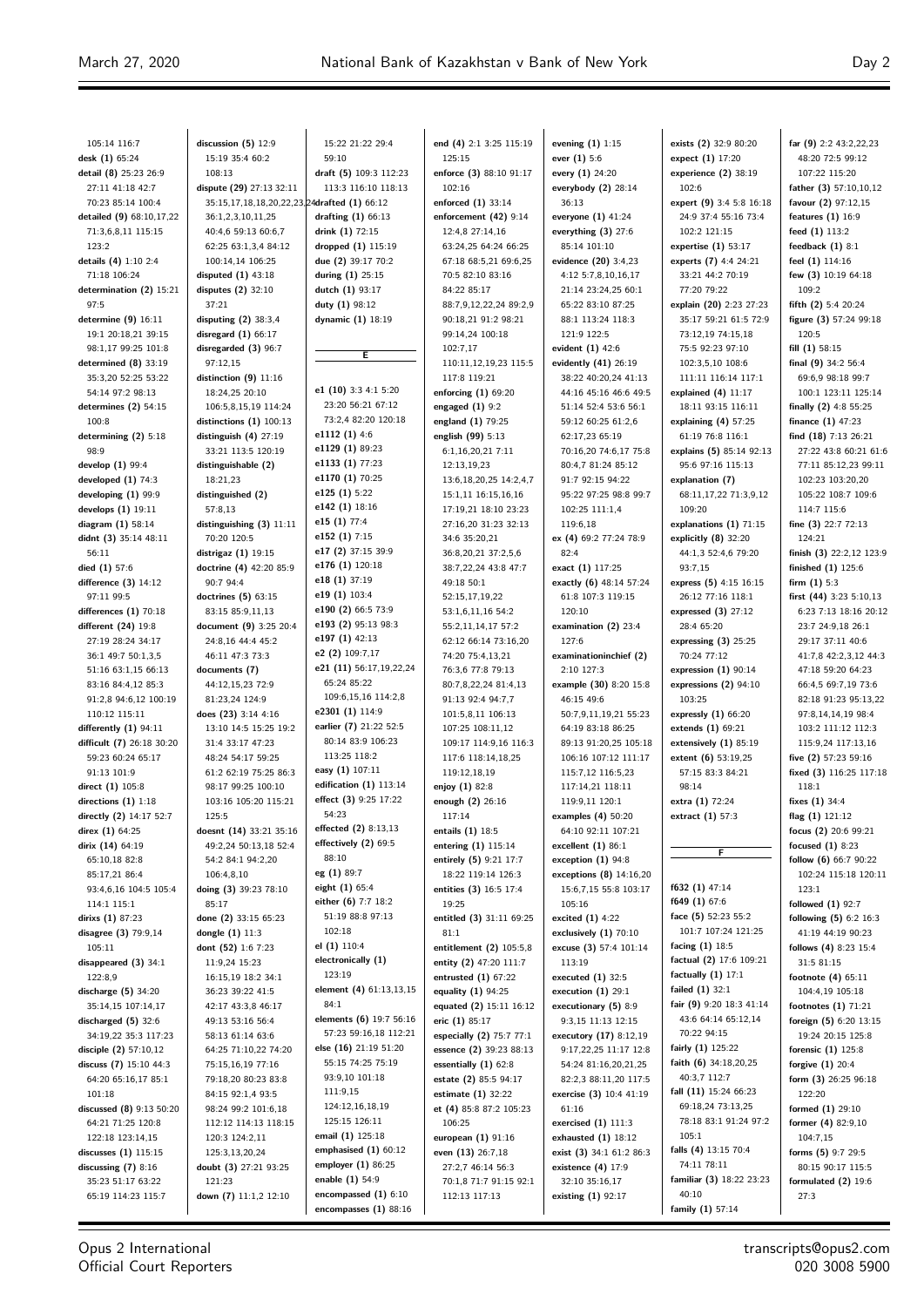125:23

91:22

62:14 124:9

102:2 **index (1)** 127:1

107:24

112:10

73:14

76:22

18:13

**inter (1)** 89:3

126:10

 $11.2$ 

55:17 94:12

92:21

94:4

119:22

| formulation $(1)$ 81:7   | 48:4 58:8 63:6 77:25    | given (14) 2:3 3:5 4:12       | hello (1) 11:2           |
|--------------------------|-------------------------|-------------------------------|--------------------------|
| forth $(1)$ 89:13        | 78:19 81:2 87:4         | 5:6,8 21:24 39:5 43:7         | helpful (2) 120:4 126:5  |
| forward (4) 21:23 32:1   | 103:10 107:6            | 47:2 67:21 74:14 99:8         | helpfully (1) 96:11      |
| 100:12 126:9             | 108:9,9,10,13,15,17     | 118:16 125:22                 | hence (1) 69:22          |
| found $(10)$ 29:16,17    | 115:21 116:12,13        | gives (5) 71:17 101:16        | here (49) 2:22 6:14      |
| 40:19 41:16 60:19        | 117:21,21               | 105:14 107:22 116:6           | 12:9 13:19,23            |
| 67:18 84:19 86:17        | garnishees (2) 30:2     | giving (7) 5:10 37:3,4        | 16:20,21 17:12,14,25     |
| 106:16 112:1             | 39:19                   | 50:21 99:4 106:24             | 18:9,12,23 19:7 20:7     |
| foundation $(2)$ 86:16   | garnishes (1) 117:15    | 109:19                        | 22:22 33:8,16 35:23      |
| 87:15                    | garnishing $(1)$ 93:7   | glance (1) 90:1               | 38:20 49:13 52:1         |
| four (5) 10:20 65:22     | garnishment (133)       | global (5) 45:24 47:4         | 59:24 63:17,22           |
| 109:22 120:5,19          | 7:20,21 11:14,17        | 48:5,16 78:1                  | 64:4,22 65:17 66:15      |
| fourth (3) 58:11 110:5   | 12:3,15 26:2,3,5,13     | goes (1) 86:20                | 68:14,18 69:13 73:1      |
| 111:19                   | 29:18 30:1,7,9 31:3,5   | going (17) 20:2 21:6,9        | 81:11 84:8 85:25 93:6    |
| framework (2) 85:15      | 32:6 33:10,11,19,20     | 22:1 24:2 30:16 34:23         | 95:4 99:8 102:1          |
| 93:7                     | 34:3 39:1,4,14,25       | 49:17 52:25 57:2              | 108:11 109:13            |
| fraud (7) 15:8,18,18,24  | 40:10 43:11 44:9,24     | 63:24 65:25 69:15             | 111:2,10,22 112:19       |
| 84:17 110:15 119:10      | 45:19 46:1,7,12,13,16   | 100:12 104:2 122:14           | 120:14 122:13 124:5      |
| fraudulent $(2)$ 96:8    | 47:9,10,13 51:6,7       | 125:25                        | hes $(1)$ 10:14          |
| 119:11                   | 57:20,25 58:6,22        | gone (3) 11:1,2 33:25         | hidden (1) 119:10        |
| fraus (2) 43:21 83:19    | 59:22 60:2              | good (12) 8:3                 | high (1) 73:20           |
| free $(1)$ 114:16        | 62:2,4,9,11,22 64:17    | 34:18,20,25 40:3,7            | highly (1) 100:13        |
| freestanding $(1)$ 61:13 | 65:6,12 66:19,24        | 58:1 65:15 67:10              | hispanoamericano (5)     |
| freeze (3) 34:13 45:12   | 67:3,6 68:9             | 83:19 112:7 124:18            | 110:2,8 111:14           |
|                          | 69:18,19,21,24 70:13    |                               |                          |
| 116:21                   |                         | goods (1) 116:4               | 112:4,7                  |
| freezed (1) 34:14        | 71:10 73:14,17,21       | governed $(6)$ 12:13          | hold $(1)$ 54:17         |
| french (2) 93:17 117:15  | 74:1 75:11 76:4 77:6    | 16:2,4,6 17:18 93:2           | holder (10) 12:25 60:7   |
| friday $(1)$ 1:1         | 78:9,12,14,17 80:2,19   | governing $(1)$ 18:2          | 63:12 93:14 110:13       |
| front (14) 2:20,21 3:17  | 81:14,16,20,21,22,25    | governs (1) 18:8              | 111:6 112:5,8,10         |
| 23:8,9,19 28:16 47:15    | 82:5 83:2,2             | grateful (1) 72:19            | 117:22                   |
| 53:15 66:2 85:25 93:6    | 85:12,13,15             | ground $(9)$ 30:5 31:25       | holding (4)              |
| 100:24 122:25            | 86:5,17,21              | 39:1 45:3,6 88:16             | 51:3,13,19,20            |
| froze $(1)$ 30:2         | 87:1,3,5,8,10,17 90:10  | 90:15 95:21 97:13             | holds (2) 48:7 67:20     |
| frozen (4) 10:7 32:18    | 92:8 93:2 94:20,21      | grounds (2) 29:18 95:16       | home (2) 2:16 11:4       |
| 33:24 118:1              | 95:6 97:24 98:7,12      | guess (3) 44:21 46:5          | hopefully (3) 11:5 16:3  |
| fulfilled (2) 13:13 63:9 | 103:9 104:5,11,13,22    | 117:7                         | 23:19                    |
| full (7) 2:13 24:22 25:4 | 105:1 106:17 110:7      | н                             | hoping $(1)$ 46:22       |
| 33:12 41:1 43:23 53:2    | 111:3 114:4             |                               | hour $(2)$ 22:4,10       |
| fully (5) 18:11 47:20    | 115:12,13,16,24         | hadnt (1) 40:19               | hours (1) 117:22         |
| 53:13 77:19 103:15       | 116:2,8,24              | half $(1)$ 22:4               | housekeeping (5) 1:5     |
| function (2) 108:7,8     | 117:5,12,22             | halfway (1) 29:4              | 122:11,12 127:1,8        |
| functions $(1)$ 72:10    | 118:7,8,21 119:4        | hand (4) 8:19,20 15:4         | however (11) 7:2 8:16    |
| fund (31) 20:8 26:14,16  | garnishments (8)        | 73:12                         | 31:15 33:15 35:22        |
| 29:5,10 43:14 44:13      | 8:9,12,14,19 39:20      | handbooks (2) 84:20           | 45:11 76:22,25 87:8      |
| 47:19,20 55:24           | 82:1 86:25 115:4        | 95:9                          | 88:15.19                 |
| 66:21,22 67:22           | gave (3) 41:25          | hands (11) 47:2 64:7,11       | hows $(1)$ 4:21          |
| 68:10,11,22              | 107:10,12               | 65:7 86:5,25 87:1,3           | human (1) 91:16          |
| 69:2,21,23 71:4 73:15    | gca (15) 12:20          | 104:6,14 110:7                | hypothetical $(1)$ 76:11 |
| 75:18                    | 45:11,21,24 47:10,10    | happen (1) 85:15              |                          |
| 78:2,4,4,7,11,18,22      | 49:16 54:9 70:3,10      | happened (3) 38:19            | L                        |
| 80:1,15                  | 72:2,4 73:13 118:20     | 45:15 63:14                   |                          |
| fundamental (2) 19:9     | 119:3                   | happening $(1)$ 38:1          | idea (3) 21:9 50:22      |
| 76:5                     | general (28) 19:7 40:22 | happens (3) 3:1 46:23         | 88:17                    |
| further (6) 3:11 4:17    | 41:10,15,15 50:22       | 63:10                         | identified $(3)$ 52:12   |
| 77:8 103:23 104:2        |                         | happy (5) 22:3 65:11          | 93:23 110:14             |
|                          | 61:7 64:18 83:12,20     | 103:13 123:8 124:17           | identify (5) 24:8,10,18  |
| 108:19                   | 85:4,9 91:1,4 94:15     | hard (2) 123:25 124:13        | 25:3 112:17              |
| future (1) 88:19         | 95:15 99:5 103:22,25    | havent (2) 59:7 122:18        | ill (2) 11:10 113:2      |
|                          | 111:1 114:5             |                               | illustrate $(2)$ 50:7,9  |
| G                        | 115:3,9,13,14 116:6,7   | having (3) 2:1 102:6<br>121:7 |                          |
|                          | 119:23                  |                               | illustrative (1) 18:18   |
| gap (5) 91:4,9,17 92:22  | generally (4) 74:16     | heading (2) 95:15 114:5       | im (22) 1:24 5:11 11:2,7 |
| 117:25                   | 97:23 98:6 104:1        | hear (10) 2:11 10:9,11        | 15:23 16:23 18:22        |
| gaps (1) 58:15           | german (1) 117:14       | 23:5 25:14 41:7               | 30:24 38:8,11 44:7,17    |
| garnish (4) 13:13 50:17  | get (9) 21:22 36:5 43:5 | 108:25 114:17 123:15          | 45:1 53:3 55:13,13       |
| 93:8 107:19              | 46:22 89:18 102:21      | 125:9                         | 56:21 67:17 72:19        |
| garnished $(1)$ 58:7     | 122:23 123:19,23        | heard (1) 123:14              | 94:14 100:23 113:1       |
| garnishee (51) 6:3,4     | gets (1) 117:16         | hearing (8) 1:18,20,25        | imagine (1) 51:9         |
| 8:24 9:3,7,20 11:21      | give (20) 2:13 35:1,13  | 2:4 22:20 112:24              | immediate $(1)$ 43:8     |
| 12:10 13:11 14:17,22     | 40:3 41:14 44:1 46:25   | 123:7 126:14                  | immediately $(1)$ 116:22 |
| 19:14,20 20:7            | 53:16 76:22 86:7        | heart $(1)$ 41:5              | immovable $(4)$ 61:22    |
| 28:16,20 30:4,8          | 91:25 92:2 98:24        | held (12) 5:23 19:15          | 88:18 89:4,12            |
| 31:6,12 32:4 34:25       | 109:9 113:21 117:8      | 20:8 45:11,20 49:16           | immune (1) 92:15         |
| 35:9 37:21 38:3,14       | 120:1,12,15,15          | 67:24 73:13 78:19             | immunity (3) 28:25       |
| 39:11,11,21,23 40:2      |                         | 89:5,16 93:25                 | 80:13 91:20              |

**impact (1)** 118:15 **implications (1)** 97:18 **importance (5)** 41:22 60:4 111:21 121:12 **important (4)** 75:8 111:10 112:21 113:10 **impose (1)** 45:17 **impossible (2)** 46:11 **impression (1)** 101:16 **inaccurate (1)** 77:11 **inchief (2)** 23:4 127:6 **incidentally (1)** 53:10 **include (4)** 32:23 61:21 **included (1)** 66:20 **includes (2)** 45:3 54:21 **including (1)** 115:9 **inconsistent (1)** 101:4 **incorporation (1)** 19:24 **incorrect (1)** 76:22 **independent (2)** 37:4 **indicate (3)** 52:24 101:7 **indicated (1)** 22:13 **indication (2)** 41:12 **indications (2)** 46:23,24 **inform (1)** 40:7 **information (7)** 39:15 40:4,5 46:8,10,20,21 **insofar (3)** 15:14 69:22 **insolvency (4)** 82:16 84:21 109:24 110:6 **instance (2)** 69:7 82:12 **instead (1)** 100:18 **instructed (2)** 7:22 **instruction (1)** 6:25 **instructions (2)** 15:3 **instrument (1)** 116:8 **instruments (1)** 116:9 **intangible (1)** 89:7 **intellectual (1)** 92:12 **interaction (1)** 18:9 **interacts (1)** 42:8 **interest (2)** 32:23 **interesting (1)** 43:5 **internal (2)** 46:8 47:3 **internet (3)** 10:14,25 **interpret (6)** 15:13 18:7 54:1 75:2 91:3 92:16 **interpretation (3)** 33:6 **interpreted (2)** 91:9 **interpreting (2)** 53:24 **into (19)** 18:2 19:10 22:16 34:7 63:24 64:1 70:21 75:25 81:21 82:3,19 87:2 93:22 103:16 105:15 110:2,23 115:14 **introduced (1)** 82:19 **introduces (1)** 83:25 **introduction (1)** 104:1 **intuition (1)** 44:14 **invent (1)** 90:17 **investigating (2)** 112:14,15 **invited (1)** 101:8 **invoke (2)** 43:20 46:12 **invoked (5)** 42:11,18,25 84:9 119:16 **involve (1)** 14:24 **involved (4)** 8:15 71:8 95:5 109:22 **involves (1)** 102:24 **involving (1)** 47:5 **ip (2)** 85:7 92:11 **irrelevant (1)** 16:11 **isnt (33)** 3:6 26:6 27:1 29:19 30:20 36:9,11 39:2,25 40:14 41:4,9,25 42:18 51:4 52:3,15 53:17 54:3 55:21 58:17 59:15 62:22 68:7 75:14,22 78:24 80:3,22 82:13 84:2 90:11 118:5 **issues (20)** 5:18 6:10,15,16 7:9 8:10,17 12:14 14:25 15:1 37:5 53:21 54:9,10 55:4 96:25 109:11 114:22 123:13,14 **its (62)** 6:25 8:24 18:9,11 25:4 26:7,8 31:23 32:14,22 33:6,13 34:6,7 36:25 37:1 38:10,23 39:18 40:1,24 41:3,23 42:1,1,8 44:21 46:1,18 47:8 49:19,21 50:11 51:1 52:23 59:22 72:4 76:19 77:22 83:12,12 86:9 87:14 88:18 89:10 93:19 94:17 95:7 100:7 102:13 104:25 106:20 107:1,15 108:10 110:14 112:17 113:10 114:25 119:14 120:3 125:22 **itself (8)** 31:23 53:9 69:19 70:21 73:17,21 76:4 89:6 **ive (1)** 16:13 **J job (1)** 110:20 **join (1)** 117:9 **joint (8)** 3:5 4:4,13 24:17 69:12 83:6 96:11,13 **journalist (2)** 1:17 2:3 **judge (72)** 6:3,25 11:21 12:10 13:23 26:6 28:24 29:4,4,9,16 31:2,13,22 32:11,12,12 35:13,20 36:23 37:24 38:5,8,10 44:11,12,16 45:25 51:6 52:20,22 53:3,5

69:7,20,25 70:5 74:5,6 79:23 80:4,5,13,21,23 81:2,4,4 82:10 101:16 102:4 108:10,17 109:20 110:11,12,16,19,23 112:14 117:20 119:21 120:16 **judges (2)** 101:25 102:7 **judgment (26)** 6:6,7,18 7:3 14:18 18:15 19:13 30:14 37:19 38:20 40:25 45:10 52:24 53:21 56:4 77:5,7 78:8 80:5,9,25 97:3,4 111:13 119:6,12 **judgments (7)** 53:25 101:24 102:6 106:11 113:8,9,15 **judicata (1)** 69:4 **judicial (11)** 1:16 13:12 15:5 20:20 30:12 31:18 41:18 56:3 83:22 89:14 93:3 **judiciary (3)** 27:22 108:4,15 **jurisdiction (19)** 27:25 38:20,23,24,25 53:11,17,20 54:2 55:14,17 70:5 75:3 84:9 97:4 100:20 108:12 110:17 119:19 **jurisprudence (1)** 9:6 **K kazakh (12)** 14:25 15:9,22,24 16:4,6,19,22 20:16,17,20 122:14 **kazakhstan (43)** 26:15,16 27:1 29:6,11,19,22,23 31:23 32:7,9,10 34:16 43:14 44:14 47-10,21,22 48:5,8,18,22,25 55:25 66:21 67:19,23,25 68:12,23 69:5,22 70:2,12 71:4,8,12,19 72:8 73:16 75:19 118:19 119:2 **kazakhstans (1)** 29:25 **keep (3)** 25:18 57:14 83:14 **keeps (1)** 111:23 **kept (1)** 17:10 **key (3)** 83:10,12 116:12 **kind (5)** 5:7 34:6 56:17 102:22 121:16 **kinds (1)** 85:10 **king (2)** 5:3 108:25 **knew (3)** 48:13,14 112:8 **know (34)** 1:6 4:22 37:1 38:14 41:1,5,5 43:2 44:17,20 45:7,14,21 46:14,17 48:15 50:13,18 56:4 61:8 71:22 72:5 80:23 83:19 84:16 92:1,4 93:5 112:13 120:4 124:11,11 125:20,24

Opus 2 International Official Court Reporters

transcripts@opus2.com 020 3008 5900

**knowing (2)** 16:12 74:5

54:5 60:21 63:24,25 66:25 67:2,18 68:5,21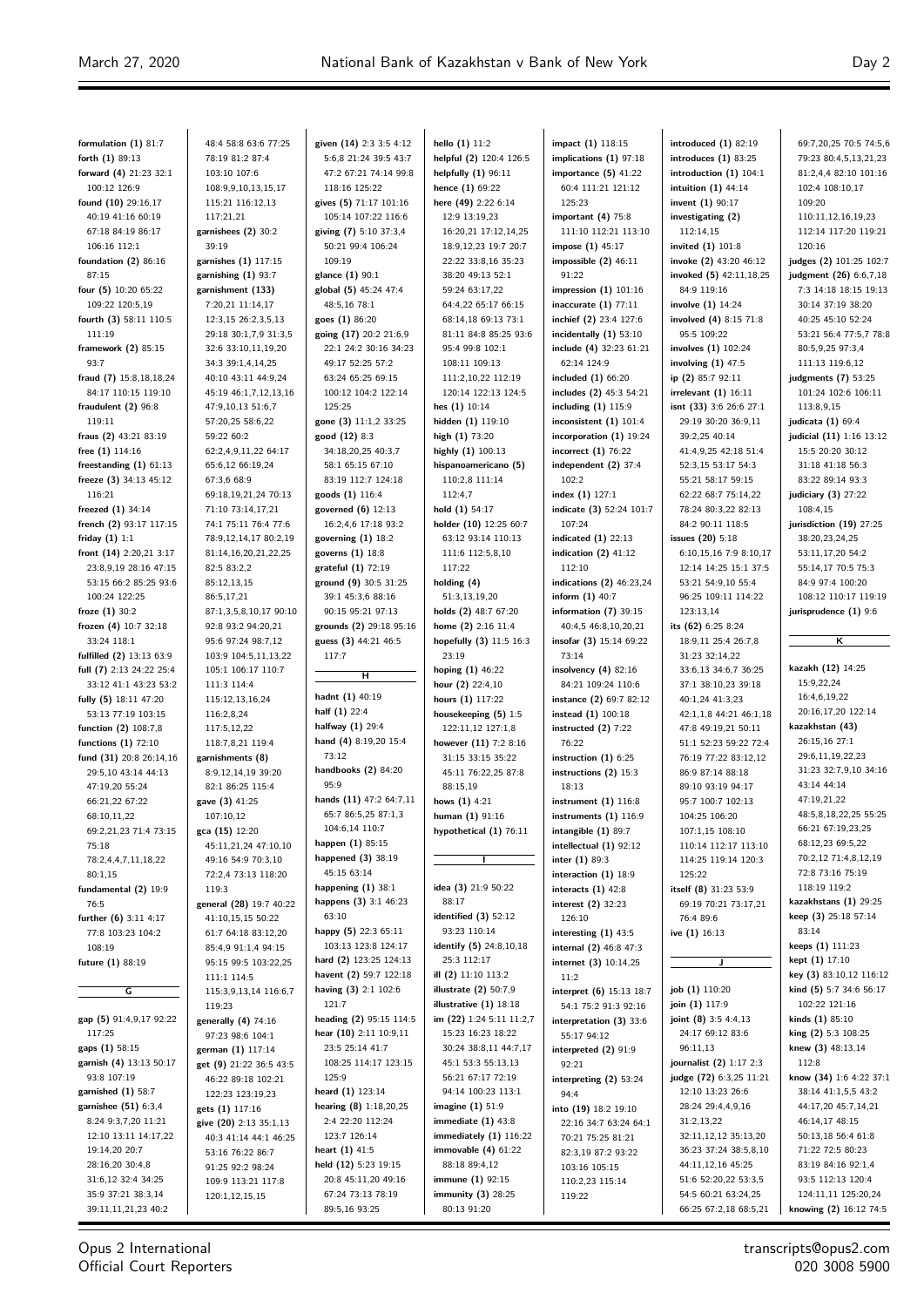57:1 101:20 113:14

**knowledge (2)** 3:10 40:2 **knowledgeable (1)** 16:18 **known (1)** 57:6 **knows (1)** 124:12 **L lack (4)** 28:15,20 29:21 51:23 **lag (1)** 113:2 **language (2)** 78:20 114:17 **last (10)** 1:15 12:2 24:18 65:3 67:17 69:11 82:12 96:24 100:10 118:25 **lastly (1)** 24:24 **late (1)** 122:24 **later (4)** 65:1 70:15 110:2 116:24 **lateral (1)** 87:5 **latter (2)** 17:5 65:8 **lawsuit (1)** 56:10 **lawyer (1)** 6:17 **lawyers (1)** 49:14 **lead (1)** 105:20 **leading (1)** 64:20 **leads (1)** 30:9 **learned (4)** 28:24 29:4 121:23 122:18 **least (11)** 2:3 17:17 34:15 63:13,19 84:12 92:12 98:17 100:1 119:7 122:25 **leave (2)** 84:25,25 **leaving (1)** 15:19 **left (7)** 19:18 24:20 33:2 52:20 64:5 119:24 121:1 **legal (28)** 10:3 11:19 13:10,24,25 14:10,10 15:4 16:9 17:3,4 18:24 28:15,20 39:1 47:20,23 49:7,9 51:24 54:10 55:5 87:9,17 90:6,15 111:7 117:2 **legislation (2)** 2:22 56:23 **legislator (1)** 91:18 **legislature (1)** 90:24 **lenaerts (2)** 57:4,11 **length (1)** 99:10 **lessons (1)** 64:23 **let (9)** 1:3 6:23 22:11 36:14 60:3 76:15 81:18 84:11 86:3 **lets (22)** 15:17 19:12 50:3 51:9,22 53:8,22 56:12,22 57:16 60:9 61:20 64:5 71:9 74:19 84:12,25 87:13,21 99:21 108:16 125:6 **levied (4)** 64:7,11 86:5,21 **levies (1)** 87:3 **levy (1)** 86:16 **levying (1)** 58:5 **liability (5)** 51:4,12,13 54:20,21 **liable (1)** 94:16 **lifting (1)** 30:6 **like (22)** 3:8,19 5:15 23:10 28:11 34:6 55:8 124:23 125:19  $45.2$ 92:9,18 124:2 39:19 114:3 **loud (1)** 23:5 **maggs (1)** 122:15

67:11 82:14 83:18 85:9 88:6 91:19 109:9,23 116:14 117:7,10 118:24 123:25 125:9,11 **likely (2)** 14:25 67:19 **limit (3)** 33:16 45:18 **limitation (5)** 32:16,21 33:8,9 44:23 **limited (5)** 33:13,13 54:20 59:9 88:24 **line (1)** 67:17 **lines (1)** 65:4 **link (4)** 1:7,10 19:17 **links (1)** 19:18 **list (4)** 1:13 6:16 39:20 **listed (1)** 56:7 **literally (4)** 38:2 84:15 **litigating (1)** 37:2 **little (11)** 43:7 53:6 70:23 91:13 97:16 101:24 103:22 107:11 110:25 115:19 119:22 **live (2)** 1:7 126:2 **localise (1)** 61:10 **located (1)** 124:3 **location (1)** 89:4 **london (1)** 54:17 **long (6)** 13:16 66:24 69:4 72:14 122:24 **longer (3)** 26:25 27:3 **look (61)** 10:6 11:24 12:18 16:7,25 17:1 19:12 20:15,17,20 23:12 25:23 27:10 28:11 32:15 35:8,10 37:10 42:1,7,8 44:2 46:24 47:4,12 51:7 53:14,22 54:4 56:12 58:14 60:9 61:7 63:5,14,24 64:1,2 65:3 66:8 67:11 68:1 69:11 70:15,21,22 71:10 73:8,8 82:17 85:21 87:21 88:5 95:9,19 103:3,7,21 105:25 110:23 126:9 **looked (9)** 19:24 35:10 37:18 39:4 68:6 70:25 78:6 80:13 83:8 **looking (6)** 33:23 35:9 51:23 57:2 113:6 **looks (1)** 10:12 **lordship (13)** 21:15 23:12 90:1 109:10 117:1 120:9 121:7 122:20,23,25 123:6 124:16 126:4 **lordships (1)** 2:7 **losing (1)** 114:19 **lost (2)** 89:19 118:23 **lot (1)** 103:23 **M**

**main (7)** 66:17 70:18 82:12 103:17 115:23,24 117:4 **mainly (1)** 72:8 **maintained (1)** 77:6 **makes (4)** 2:25 14:11 22:9 106:5 **making (6)** 41:23 44:7,10 79:23 106:19 123:1 **malek (46)** 1:6 2:6,7,10,11 3:11,13,23 4:17 7:25 8:3 10:8,12 21:4,5 22:3,6,24 25:9,12,13 54:19 72:11,15,17,19,24 89:18,20 90:4 98:2,3,6 108:19 112:24 113:4 118:13 121:11 122:20 12 123:20 124:11,16 127:3,7 **maleks (1)** 124:21 **managers (1)** 71:17 **many (4)** 64:20 117:7,11 122:6 **march (2)** 1:1 126:15 **marked (1)** 122:17 **markup (1)** 20:2 **material (3)** 54:23 93:23 94:1 **materials (4)** 6:9,18 93:5 103:3 **matrix (1)** 109:21 **matter (69)** 7:6 8:25 9:20 13:10 14:5 16:23 17:20 18:9,11 25:22,25 26:2 29:24 30:1,10,17,19 31:4,4 32:5,8,16,21 33:8,11,19 34:10,12 36:7 38:6 39:13 51:6 52:1,12,23,25 53:2,4 55:5,20 58:8,25 62:21,24 70:5 75:12 76:6 79:25 80:2 81:15,16 82:5 88:6 94:2 98:21 100:9 101:5,10 103:9 104:23 106:5 110:11 113:6 116:13 118:9,22 119:4 122:1 123:5 **matters (14)** 4:14 24:12 25:5 37:10 42:10 45:2 49:17 52:22 54:13 55:12 56:8 100:20 106:21 121:14 **matthias (4)** 23:3,17  $127.56$ **maybe (13)** 37:23 43:4,25 49:13 50:1 61:14 71:21 84:20 90:13 91:13 92:1 101:13 106:12 **mean (13)** 12:7 13:9 34:5 38:22 42:5 44:14 52:16 64:16 71:9 73:19 81:6 109:15 125:5 **meaning (1)** 18:24 **means (13)** 61:9 78:14 81:9 87:10 88:9,23 91:5 94:11 104:22 106:10 113:7 116:22

117:9 **meant (2)** 65:16 116:5 **meanwhile (1)** 25:15 **measures (14)** 9:15,15,17,23,24,25 10:1,5 11:14 83:16 88:10,11,20 117:8 **mechanism (6)** 10:2 87:9,18 89:2 92:21 123:23 **mechanisms (10)** 9:14 88:8,12,23,24 89:9 90:21 91:2,8 92:21 **mechelen (1)** 2:17 **meeting (1)** 1:21 **mellon (20)** 32:2,9 33:4,24 34:11,13,14 35:13 45:4,23 47:5 48:2,3,3,17 52:3,13 54:17 58:23 119:17 **memorandum (7)** 3:5 4:4,13 69:12 83:6 96:11,13 **mention (5)** 28:5 40:24 78:7 121:11 124:19 **mentioned (15)** 32:13 40:13,24,25 41:3 44:4 48:2,18,20 50:6 71:7,24 108:5 113:24 118:2 **mentioning (3)** 72:4 104:2 123:16 **mentions (2)** 85:19,20 **merely (2)** 95:25 96:3 **merged (1)** 110:2 **merits (7)** 7:7 31:17,22 32:12,13 69:1,4 **message (1)** 10:17 **microphone (2)** 2:25  $25.15$ **might (7)** 8:13 9:24,25 16:16 118:14 125:11,15 **million (15)** 32:24 33:3,25 36:6 45:1,12,20 49:23 51:3,5,10,12 59:10 77:7 99:23 **mind (6)** 17:11 44:11,16 80:5 83:14 113:18 **ministry (1)** 47:23 **minutes (5)** 10:19,20 72:12,14,16 **misleading (1)** 90:16 **missed (1)** 66:8 **missing (3)** 10:13 90:25 113:1 **mmhmm (2)** 61:24 64:13 **moment (18)** 15:17 27:11 28:2 34:4 35:2,4,5,11 37:19 39:5 47:3 55:19 68:2 70:25 76:1 116:21,25 117:25 **monday (7)** 122:14,16 123:15 124:6 126:7,12,14 **monetary (1)** 115:25 **money (8)** 35:1 36:5 49:24,25 100:7 116:23 118:3,6 **more (28)** 5:12 25:23 26:9 27:10 41:18 42:7

43:7 47:21 50:20 53:6 58:11 60:1 64:21 65:19 67:21 70:23 74:16 76:9 81:11 83:14,17 85:1 88:22 97:23 98:6 100:4 107:1,11 **mortgage (6)** 40:21 60:15,20,23 86:18 87:16 **mortgages (2)** 94:13,24 **most (5)** 63:13 75:8 113:10,11 115:19 **movable (6)** 61:21 85:6 88:18 89:3,14 116:4 **movables (1)** 92:6 **move (4)** 21:23 53:8 65:20 82:7 **moving (1)** 9:9 **much (17)** 2:5 3:22 11:3 21:1,14,15 22:18 23:18 38:15 65:19 72:24 82:14 121:8,10 123:10 124:15 126:12 **multiple (1)** 88:24 **must (21)** 5:12 17:1 21:18 31:16,23 32:14 39:14 40:2 48:6,22 62:17 65:8 78:2,21 81:6 86:6 91:3,6,8 92:15,16 **mute (7)** 4:20,23 15:23 22:16,19 25:15,20 **N name (11)** 2:13 5:2 63:23 74:24 110:9,10 111:7,9,15 113:15 121:4 **namely (3)** 42:4 74:4 75:6 **names (1)** 58:15 **narrow (2)** 54:8 55:3 **national (39)** 16:10 17:18 20:8 26:14,15 29:5,10 31:24 32:14 43:14 44:13 47:19 48:17 55:24 66:21,22 67:22 68:10,11,22 69:2,21,23 71:4,19,20 72:1,7 73:15 75:18 78:2,4,4,7,11,17,22 80:1,15 **natural (2)** 49:1 108:17 **nature (2)** 16:5 17:3 **nbk (31)** 7:7 12:21,24 14:9 15:10,13 16:2,6 17:2,14 20:9,14,18 32:6 36:5 45:9,11 48:16,17 54:8 68:12,23 69:6 70:10 71:5,7,8,13,17,23 72:3 **nearly (1)** 46:11 **necessarily (4)** 54:23 81:15 105:7 107:9 **necessary (2)** 70:20 74:15 **need (15)** 7:23 18:2 20:15,17 22:6,13 56:13 74:17 79:18 83:8 102:20,22,23 112:17 120:13

**needed (1)** 45:18

**never (3)** 38:12 47:2 50:7 **nevertheless (6)** 69:3 70:11 74:8 92:6 93:11 111:5 **next (10)** 2:22 12:5 22:12 24:16 29:1,2 30:25 46:19 67:11 114:15 **nfrk (6)** 47:18,22,23 48:5,7,7 **nobody (1)** 36:22 **nominal (1)** 74:21 **nominally (1)** 120:24 **noncommenting (1)** 77:19 **none (1)** 61:17 **nonsense (1)** 52:21 **nor (2)** 30:6 43:24 **norm (1)** 15:5 **normal (9)** 38:12 40:15,16 46:6 65:14 95:8 105:15 111:1,5 **normally (3)** 34:20 63:10 94:8 **north (1)** 124:3 **notably (1)** 32:8 **note (2)** 122:20 126:6 **noted (1)** 47:18 **notes (1)** 122:23 **nothing (10)** 52:23 56:10 62:23 75:23 81:20 101:7 106:19 107:24 112:2 125:25 **noticed (1)** 118:4 **notified (2)** 39:21 107:17 **notifies (1)** 116:19 **notifying (1)** 50:12 **notwithstanding (1)** 80:18 **number (21)** 27:24 37:7,11 41:11 48:10 50:2 52:9 55:23 65:21 66:15 71:15 74:12 79:2 86:12,14 96:24 99:9 103:5 120:13,15 121:13 **numbering (2)** 66:9,16 **O oath (3)** 3:15 23:9,14 **obligation (8)** 29:22 40:7 62:18 100:6,15 103:10 104:24 105:6 **obligations (3)** 97:24 98:7,14 **obtain (5)** 32:4 46:12,19,20 111:18 **obtained (1)** 44:9 **obvious (2)** 49:18 57:2 **obviously (6)** 16:17 18:24 45:4 58:16 77:15 123:17 **occasions (1)** 65:21 **office (3)** 1:16,16 2:16 **often (3)** 46:13 103:19,24 **oh (1)** 101:16 **okay (20)** 8:2,4 9:9 10:6 11:6,20 14:13 15:14 16:1 17:22 20:22

25:11 30:25 56:12

114:21 116:20 118:2 **old (1)** 61:1 **omnia (1)** 43:21 **once (3)** 65:22 114:17 126:7 **opened (1)** 111:7 **opening (1)** 123:12 **opinion (26)** 4:14 7:13 11:14 12:25 14:15 15:9 16:15 17:7 25:22 26:12,24 27:12,13,15,17,25 65:20 69:16 70:23 75:16 76:9,23 77:12 88:14 89:12 92:2 **opinions (7)** 21:7 25:24 26:6,7,8,11 28:4 **opportunity (3)** 8:5 109:9 126:8 **opposite (1)** 97:14 **oral (3)** 5:10 122:21 125:7 **orally (1)** 124:25 **order (88)** 7:20 8:24 9:3,7,20 12:3,15 14:22 19:14,21 20:7 26:2,3,5,13 29:18 30:6 32:6 38:6 39:25 41:19 43:5,11 44:9 46:1,7,12,12,16,25 47:9,10,13 50:21 51:5 61:5,16 62:22 66:15,19,20,24,24 67:3,22 69:2,18,19,21,24 70:13,17 73:12,14 74:1,3,10,12 77:6 78:9,12,14,15,17,18 79:24 83:2,15,17 91:14 92:7 97:25 102:15,21 104:22 105:1 111:11,18 112:18 116:12,13,24 117:6 118:4,7,8,21 119:4 **orders (3)** 46:13 67:6 115:22 **organise (1)** 90:23 **original (2)** 86:2 114:17 **originally (2)** 21:22 36:2 **ostensible (9)** 17:9,12,25 18:3,4,7 111:25 112:2,12 **others (1)** 28:4 **otherwise (4)** 62:18 68:15 74:16 84:1 **ought (1)** 125:22 **ourselves (2)** 52:9 104:20 **outside (3)** 79:17,18 120:14 **over (8)** 11:4 29:3 31:10 32:19 37:18 43:14 82:15 104:19 **overlooked (1)** 41:24 **overview (2)** 41:14 43:6 **owe (6)** 38:15 62:19 63:7,7 70:8 107:2 **owed (31)** 7:5,5 11:13 13:14,16 14:9,17 29:22 33:3 52:2,7,13 62:17,21,23 70:2

Opus 2 International Official Court Reporters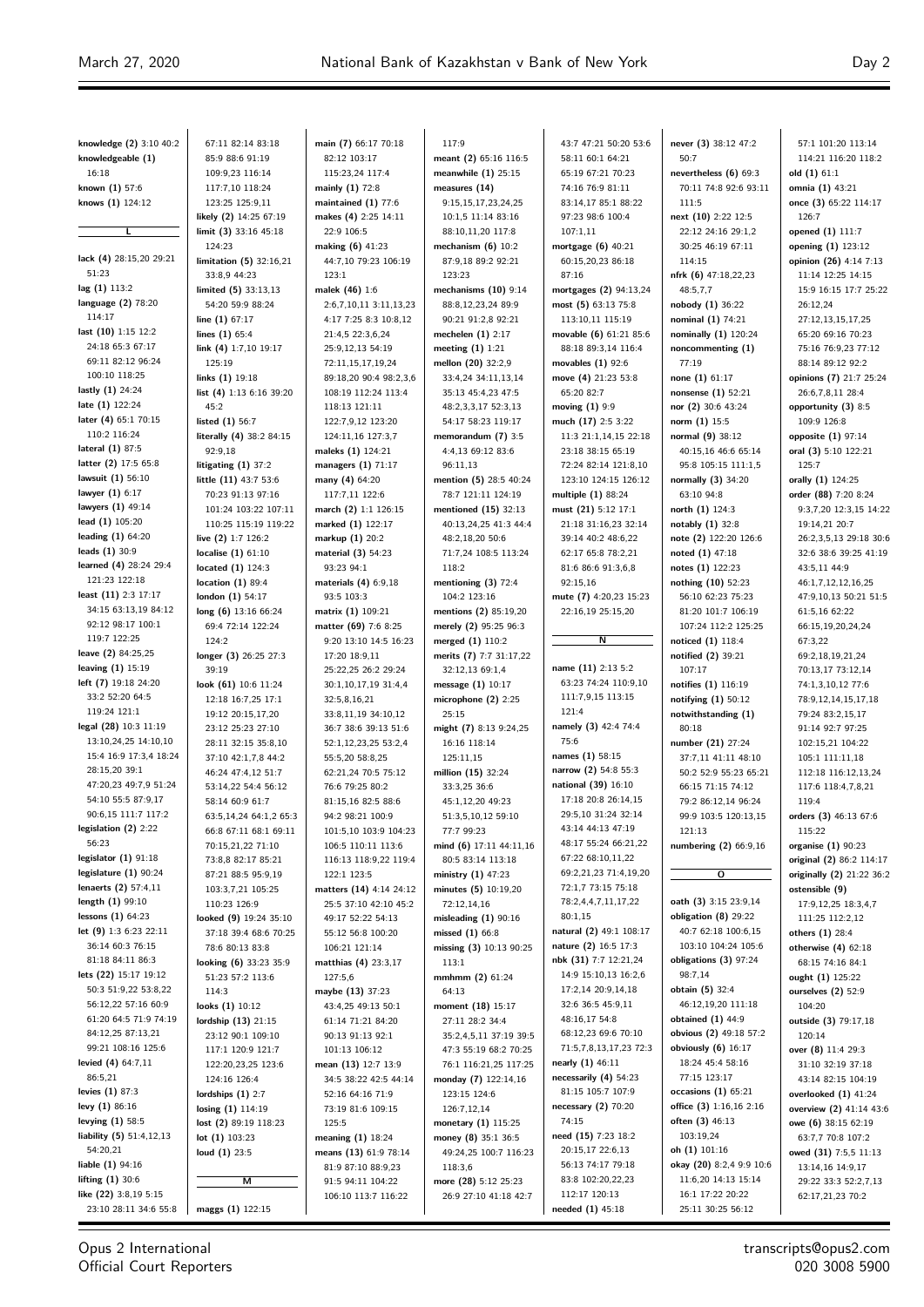78:15,19 86:7

108:1 110:24 112:20

100:9,17 103:10 106:6,20 107:5 108:1,2 113:5 114:24 118:19 119:2 **owes (14)** 12:24 34:11 49:19,23,25 51:2,3 98:1,9 99:17,22 104:23 106:24 108:13 **owing (1)** 15:13 **own (14)** 10:2,2 31:24 32:14 38:23 61:22 65:25 66:13 73:5 75:3 78:20 89:10 103:20 108:10 **owned (8)** 27:8 44:13 75:18 93:13 106:20 113:6,14 114:23 **owner (13)** 50:12,15 60:8 74:21,22 84:14,15,16,17 107:16 110:18,20 112:16 **ownership (27)** 26:15,17 43:13,17 50:3 52:18 55:24 59:14,15,25 60:3,5 63:25 64:1 69:2 75:22,23,24 80:1,6,10 84:1 93:21 97:12,13,15,16 **owns (3)** 98:18,19 100:2 **P pages (7)** 24:3 28:24 64:18 69:14 112:23 113:3 125:11 **paid (7)** 35:5,7 36:5 102:15 117:12,16,24 **papers (8)** 2:20,21 40:11,14 46:1,3 71:11 94:14 **paragraph (64)** 5:22 7:15 9:9 10:6 12:2,5,7 13:3,9 31:18 35:8 37:15 39:7 42:14,15,22 52:6 54:4 57:17 60:10 66:3,8,15,17 67:13,14 68:3 70:24 73:8 76:13,16,17,18 77:1,2 79:3,8 80:25 82:21,22 88:2,3,5 89:11,22 95:14 97:9,20 98:4 99:10,10,10 100:23 101:1 103:7 104:20,21 105:11,23 114:3,13 115:20 120:13,15 **paragraphs (4)** 11:24 89:24,25 106:2 **part (22)** 6:25 15:3 22:3 26:14 29:6,10 47:20 48:7 56:8 66:22 69:23 73:15 77:13 78:4 79:21 80:15 83:12 86:8 110:19 115:3 119:18 121:17 **parte (4)** 69:2 77:24 78:9 82:4 **particular (10)** 5:16 6:5 20:8 50:23 82:9 87:22 90:7,8 125:2,7 **particularly (3)** 22:9 114:23 125:25

**parties (24)** 7:22 12:20 18:19 32:20 37:2 39:16 40:5 42:25 45:3,6,9 48:15 54:6,12 58:11 61:23 77:25 78:20 86:23 109:22 110:4,12 118:6 125:9 **parts (1)** 83:10 **party (65)** 31:16 33:12 34:19,24 35:5,7 39:1 46:9 47:2 49:8 50:11,11,12,18,18 58:3,4,11,22 59:2 62:1,4,8,18,19,19 63:23 84:9 86:8 89:5,17 90:10 94:21 96:6,7,10 98:1,9,12,15 99:17,22 100:8,15 102:14,15,20,22,23,24 105:5,6 110:1,10,14,21 111:4,19 116:4,19,21 117:6 118:5 121:4,5 **pass (1)** 1:25 **passage (8)** 32:15 37:20 65:3 68:1 69:11 71:13 114:10,22 **passages (1)** 65:22 **past (1)** 72:18 **pauliana (1)** 43:1 **pause (8)** 8:4 10:15,16,23 12:6 20:25 106:2 113:17 **pausing (4)** 30:11 62:3 78:23 105:10 **pay (13)** 51:12 63:7,9 65:8 86:7 98:13 100:6 103:10 104:7,15,24 105:2 107:7 **paying (2)** 107:15,18 **payment (2)** 37:22 98:10 **pays (2)** 35:6 117:21 **pending (5)** 36:18 56:1 69:8,10 74:7 **perfectly (5)** 40:15 46:6 72:13 107:12,14 **performance (1)** 62:14 **performed (1)** 47:22 **perhaps (12)** 5:11 6:13,23 9:21 18:15 20:5 28:13 37:12 45:7 89:25 109:19 123:4 **permission (2)** 2:7 47:1 **person (2)** 2:24 20:19 **personal (4)** 93:24 99:1,3 105:7 **personality (2)** 47:24 54:11 **personally (1)** 104:25 **perspective (4)** 8:3 51:15 54:1 116:11 **phase (1)** 9:17 **phrase (2)** 49:1 59:6 **phrases (1)** 59:6 **pick (8)** 3:3 37:12 64:5 67:5 76:13 77:15 82:18 85:22 **picking (1)** 123:3 **picture (2)** 11:5 122:7 **piercing (1)** 54:10 **place (6)** 34:21 47:18 61:4 75:20 95:22

122:16 **placed (1)** 70:9 **places (2)** 37:12 71:22 **plainly (1)** 122:24 **play (3)** 15:10 57:23  $90 \cdot 9$ **pleading (2)** 96:24  $102.7$ **pleadings (6)** 36:15,21 41:3,6 75:10 96:22 **please (36)** 3:3,13,25 4:9 5:19,20 7:12,14,17 9:10 23:11 24:5,8,8,10,18 25:2 28:13 42:21 46:25 47:6,13 51:21 56:19 66:1,17 67:4 69:14 72:17 76:12 77:3 95:12 96:14 98:2 114:2 116:17 **pleasure (1)** 11:3 **pm (8)** 21:22 22:1,20,21 72:20,22 108:22 126:13 **pointed (1)** 89:11 **points (9)** 14:14 21:8 26:8 69:15 76:21 119:23 121:13,21 123:3 **pole (1)** 124:3 **pop (1)** 85:18 **position (6)** 8:22 17:1 33:23 55:12 106:3  $122.3$ **positive (2)** 61:2 94:3 **possibility (3)** 86:16 118:10 125:3 **possible (11)** 34:15 41:12 46:19 58:12 93:11 95:17 106:25 107:13,14 119:7 124:1 **possibly (1)** 10:20 **posted (1)** 1:11 **power (1)** 102:14 **practical (2)** 115:24,25 **practice (1)** 117:12 **practised (1)** 110:7 **precedent (1)** 63:9 **precise (3)** 119:23 122:22 125:1 **precisely (5)** 63:2 79:16 87:14 113:10 123:13 **prefer (1)** 114:3 **prejudgment (2)** 43:20  $46.2$ **preliminary (1)** 88:6 **premise (1)** 76:5 **prepared (1)** 20:3 **preparing (1)** 7:2 **present (5)** 28:12 32:23 48:4 78:1 88:19 **presented (2)** 49:12 104:1 **president (1)** 82:10 **press (3)** 1:15,16 22:3 **pressing (1)** 22:7 **presumably (3)** 21:18 68:15 124:13 **presume (1)** 71:17 **pretend (1)** 38:16 **pretended (1)** 50:8 **prevent (1)** 19:10 **previous (2)** 60:10,13

**principal (1)** 49:8 **principle (18)** 13:24 14:11 19:3 33:11 40:17,19 43:21,24 58:12 61:8 86:21 91:1 94:16,25 95:3,5 98:10,14 **principles (8)** 11:18 13:6 14:4 41:15,15 83:20 85:2,4 **prior (1)** 123:11 **priority (3)** 95:1 117:8,16 **private (2)** 2:16 110:4 **probably (13)** 2:25 17:20 18:7 44:4 52:16 62:12 64:4 65:4 72:15 84:23 123:2,6 124:22 **problem (4)** 8:1 93:4 108:16 113:25 **procedural (10)** 8:17 23:24 41:17 57:9,11 61:17 84:4 89:10,13 91:7 **proceduralist (1)** 57:13 **procedure (9)** 68:18 84:24 91:6,21 92:7,13 94:22 102:24,25 **procedures (7)** 41:19 61:16 89:8 90:22,23 92:19 115:11 **proceeding (2)** 5:7 29:9 **proceedings (18)** 5:4,12 6:4 9:4 18:20 31:17 36:21 41:4,6 54:24 75:9 76:5 77:10 82:20 96:23 97:3 107:23 118:15 **process (1)** 23:23 **product (3)** 34:7,8,9 **professional (2)** 24:13 25:6 **professor (76)** 2:8,9,11,14 3:21 5:2 7:13 10:10 11:7 20:25 21:7,13,16 23:3,17,18,20 25:9,13,21 37:13 39:6 41:21 44:7 47:6 52:21 56:16 57:8,11 60:5,11 61:20 67:12 72:25 73:2 76:12,19 77:21,23 78:13 79:1 80:11 81:13 82:9 87:22,24 88:13 89:20 90:4,5 92:24 98:4 101:22 103:2 104:4,10 105:21 106:4 108:19,24 109:19 111:23 112:23 113:24 114:16,18 115:1 121:7,18 122:5,15,15 127:2,4,5,6 **pronunciation (1)** 57:4 **proper (1)** 12:8 **properly (1)** 32:5 **property (15)** 29:6,10 61:22 80:16 84:20 89:3,12,15 92:12 95:23 96:3,6,7 100:16 121:2 **propose (1)** 65:23 **proposition (8)** 12:19

65:11 71:14 81:19 106:3 112:25 113:4 115:21 **propositions (1)** 104:18 **proprietary (1)** 120:23 **prospect (1)** 4:22 **protect (3)** 9:24 108:9,15 **protected (1)** 35:1 **protection (1)** 34:24 **protective (10)** 7:21 8:18,23 9:15,22,24 11:16 12:10 88:10,20 **protocol (1)** 2:23 **provide (4)** 5:17 39:14 122:20 124:14 **provided (1)** 124:8 **provision (2)** 56:13 94:10 **provisional (2)** 14:22 74:4 **public (1)** 125:19 **published (2)** 72:6,7 **pure (1)** 18:1 **purely (1)** 6:20 **purportedly (1)** 18:4 **purpose (13)** 5:19 20:19 28:13 42:12 47:6,13 56:16 87:23 97:8 99:23 108:18 117:19 121:20 **purposes (3)** 9:19 28:12 121:23 **pursuant (5)** 45:9,11 73:13 77:9 83:1 **putting (2)** 27:21 101:17 **Q q (315)** 2:13,15,18,20,23 3:3,8 4:4,8,12 5:10,15,22 6:7,14 7:12,17,19,23 8:7,22 9:2,6,9,12 10:6 11:20,24 12:2,10,18 13:2,5,18,23 14:13,20,24 15:14 16:1,21 17:22 18:14,18 19:12,17,23 20:2,12 23:7,10,15,23 24:2,8,10,12,16,18,24 25:2,5,17 26:9,21 27:10 28:2,8,11,18,20,23 29:3,9,13,15,21 30:16,19,22,25 31:10,15,21 33:2,7,23 34:10,17 35:8,10,13 36:5,13,20,24 37:4,10,15,18 38:5,19 39:1,4,9,11 40:9,16,25 41:3,7,21 42:7,15,17,20,24 43:3,10,15,19,24 44:7,17 45:2,20,24 47:4,12,17 48:2,11,14,22 49:3,11,16,23 50:23 51:2,9,15,21 52:1,9,19,21 53:8,14,19 54:4 55:2,11,15,18

56:12,19,22,24

57:2,8,14,16,20,23 58:1,11,19,22,25 59:5,9,14,18,25 60:9,19 61:11,20,25 62:6,21 64:2,14,25 65:15,20 66:1,3,5,7,18 67:2,10,14,16 68:9,15,19 69:1,11,14 70:22 71:2,7,16,23 72:2 73:2,4,6,8,11 75:9,23 76:12,15,17,20 77:15,21 79:1,3,6,12,18,23 80:11,18 81:10,13,18 82:1,7,17,22,24 83:22,25 84:8 85:21 86:1,3,11,13,15,20,25 87:13,21 88:3,5 89:22,25 93:1,21 94:13,20,24 95:3,11,15,19 96:22 97:2,18,22 98:17,24 99:12,16,21 100:23 101:1,3,7,22 102:1,11 103:2,6,18 104:4,10,18 105:13,24 106:15 107:3,8,22 109:2,9 112:23 113:2,12,14,21,24 114:21 115:19 116:10,17,20 117:1 118:2,13,24 119:2,25 120:7,9,15,18,23 **qualification (2)** 49:7,10 **qualifications (5)** 24:14 25:7 103:24 104:3 105:16 **qualified (2)** 51:1 92:3 **qualify (1)** 26:7 **quality (1)** 11:5 **quantitative (1)** 44:25 **quantitatively (1)** 33:9 **quantity (1)** 33:16 **quarter (1)** 72:18 **quashed (2)** 64:1 110:22 **quest (11)** 1:6,8,9,15,23  $2.24:20$ 125:19,20,24,25 **question (105)** 1:7 6:11,13,22,24 7:4 8:12 11:8,12,21,23 12:12,14,18,22 14:8 15:10,12 16:11 18:1,6,6 19:20,25 20:17 27:24 28:25 30:16,19,21 34:17 38:6 41:11,11,12 43:16,17 44:3 51:11,11 52:6 54:8,16,18,22 56:8 59:15,25 60:24 61:14 63:11 68:2 69:17 70:3 71:23 73:24 74:2,3,12 75:8,11,18,19,22 79:13,19,25 80:6,10,12,21,23 81:17 82:25 83:2,4 89:18 90:2,4 94:2,22 98:18 99:23,24 100:1,10 101:9,9,12 107:4,5,6,10,18,25

113:8 114:21,25 115:16 118:13,18 120:3 **questions (60)** 4:17 5:5 6:19 8:24 9:2 14:13 20:12,24 21:10 25:10,16 27:19,20,24 37:7,8 44:2 53:4 55:23,25 56:6,9,11 59:23 63:21 64:21,21 65:17,23 66:17 69:12 73:23 75:4,6,6,23 77:13 79:10,16 84:3,5,6,11,18,23,25 85:16,18 91:15 99:13 100:19,20 108:19 109:2 115:1,3,9,15 121:8,10 **quiet (1)** 25:19 **quite (11)** 22:9 42:6 49:9 50:15 57:6 62:24 66:7 71:18 112:3 123:8,8 **quote (6)** 71:2,14 95:8 103:19,21 105:4 **quoted (4)** 63:13 68:19 71:20 105:18 **quotes (1)** 71:25 **quoting (6)** 68:14,16,24,25 103:25 113:25 **R raise (4)** 55:7 117:21,23 124:24 **raised (7)** 5:25 29:23 54:12,18 55:10 125:22 126:1 **raises (1)** 96:24 **range (2)** 9:13 88:7 **rank (1)** 43:16 **rare (2)** 60:8 63:2 **rarely (1)** 63:3 **rather (8)** 18:23 22:4 29:17 41:10 47:1 81:6 96:20 116:8 **rationale (3)** 14:10  $117.1.2$ **re (2)** 10:16,23 **reach (2)** 96:14 105:22 **reaches (1)** 12:19 **read (49)** 7:17,23,23 8:5 12:5 13:5 14:15 23:12 36:15,21 38:20 41:1 44:11,16 52:9,9,11 53:8,12 61:20 74:10,10 75:9 79:3,6,6,7,7 80:4,5,7,9 81:11,12 89:25 93:22 94:2,11 96:22 101:1,14,15 102:6,11 103:22 104:20 106:2,23 114:16 **reader (1)** 104:2 **reading (12)** 7:25 49:1 67:17 89:19,20 96:13 98:3 100:22,23 108:5,8 123:12 **ready (2)** 1:3,9 **real (7)** 17:10,10 27:13 85:5 110:17,20 111:6 **realised (1)** 45:10

Opus 2 International Official Court Reporters

transcripts@opus2.com 020 3008 5900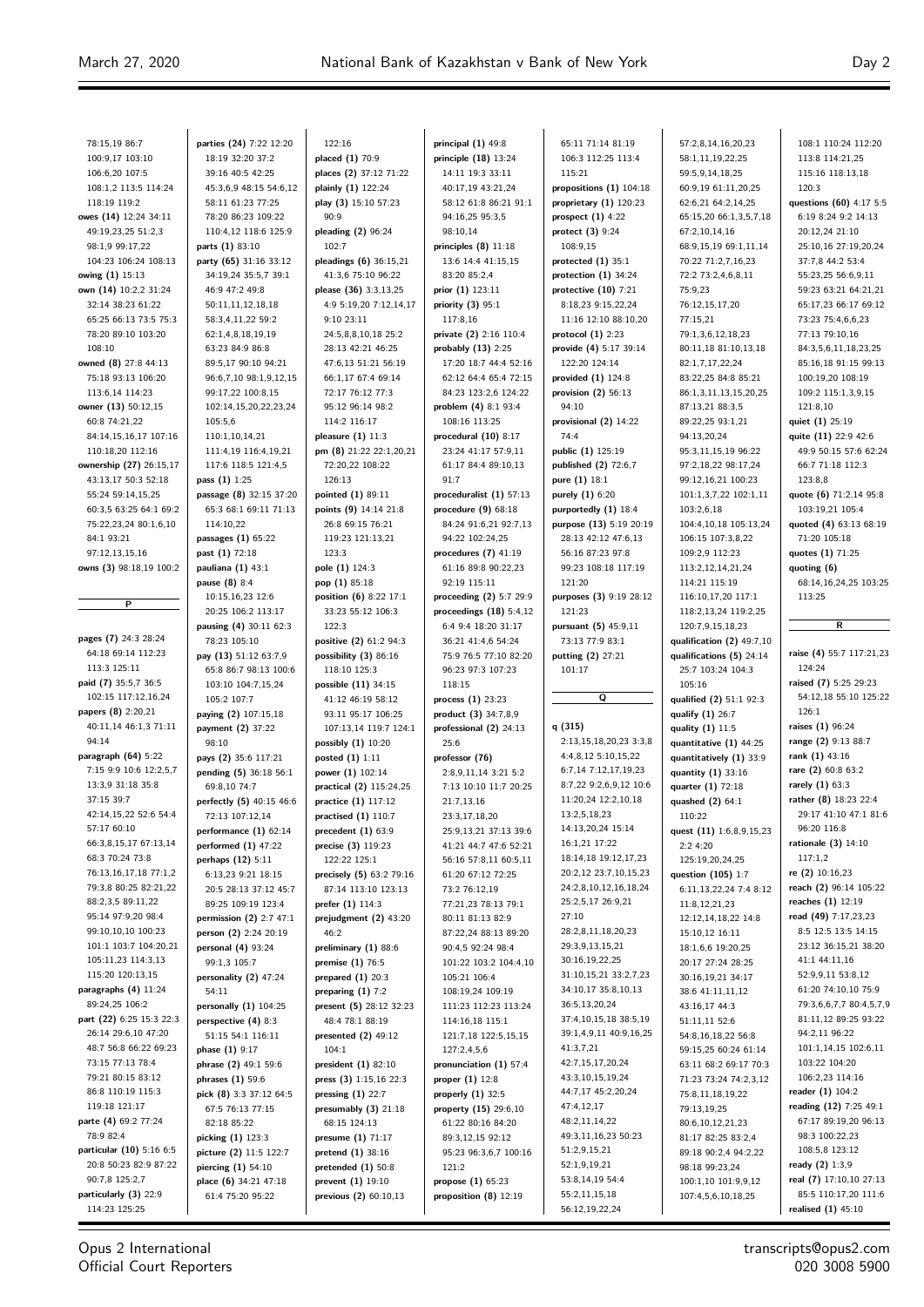$\equiv$ 

İ

| reality (2) 49:11 56:4                     | relate (3) 32:7 91:12,14                      | republic (19) 7:7 14:9                         | 87:15 95:8 97:7                             | 50:16 74:23 89:12                           | 4:2,3,6,10                                | speaking (4)                                |
|--------------------------------------------|-----------------------------------------------|------------------------------------------------|---------------------------------------------|---------------------------------------------|-------------------------------------------|---------------------------------------------|
| really (4) 101:17,19                       | related (2) 52:4 121:2                        | 15:13 16:10 17:16                              | 99:1,2,12 101:13                            | 91:6,23 92:7,11,14,16                       | 24:2,10,11,21,22,22                       | 2:15,16,24,24                               |
| 119:22 123:3                               | relates (7) 8:12 30:16                        | 26:14,16 34:16 43:13                           | 102:4,4,9 108:15                            | 93:12 111:8 115:25                          | 25:2,4                                    | special (3) 27:8 59:23                      |
| reason (11) 14:3 33:18                     | 31:15 33:18 78:15                             | 44:13 47:19 66:21                              | school (1) 59:21                            | seized (38) 13:11,14,16                     | signatures $(1)$ 24:19                    | 89:15                                       |
| 40:23 80:11 83:21,21                       | 87:19 105:7                                   | 67:19,23,25 69:22                              | schooling $(1)$ 11:4                        | 30:5,8 31:11 33:17                          | significance (2) 41:24                    | specialised $(1)$ 85:1                      |
| 102:8 107:11 108:14                        | relating (8) 7:6 8:24                         | 71:19 72:8 73:16                               | scope (19) 5:16 18:13                       | 39:20 59:2 65:7,8                           | 114:22                                    | specific (15) 12:4 14:14                    |
| 115:6 122:7                                | 16:17 48:6,23 54:21                           | request (4) 45:9 48:4                          | 26:13 42:8 66:23                            | 67:21 78:16 81:1 83:4                       | silence (1) 76:25                         | 40:23 83:15 85:11,11                        |
| reasoning (6) 19:10<br>20:13 74:4 81:5     | 55:4 78:3<br>relation (14) 6:24               | 71:15 78:1<br>required (6) 17:8 21:7           | 69:18,24 70:11,13<br>73:14 74:1,11          | 86:6,7,8,22 92:19<br>95:24 98:11,13,20      | similar (3) 7:12 74:23<br>113:13          | 88:22 89:1,8,13 94:8<br>95:1 106:6,7 108:4  |
| 101:25 103:16                              | 49:8,23 50:3,17 58:19                         | 88:22 89:1 106:20,22                           | 78:11,18 91:8 92:21                         | 100:3,11 103:12                             | similarly $(1)$ 66:10                     | specifically $(6)$ 39:17                    |
| reasonings (1) 74:4                        | 78:22 84:10 94:6                              | requirement $(1)$ 93:22                        | 105:1 118:21 119:4                          | 104:6,8,12,14,16                            | simple (2) 79:19 84:14                    | 47:21 67:21 75:7                            |
| reasons (6) 49:18 57:3                     | 114:23 115:4,5,16                             | requires $(1)$ 17:2                            | screen (2) 20:2 28:14                       | 110:18,21 111:13,14                         | simulation (34)                           | 79:17 125:9                                 |
| 71:11 74:18,23 117:4                       | 121:14                                        | res $(1)$ 69:4                                 | seat (1) 15:4                               | 112:15 116:2                                | 15:8,17,24                                | specified (3) 44:25,25                      |
| recall (3) 11:14 32:17                     | relations $(1)$ 17:4                          | resolution $(1)$ 54:22                         | second (22) 5:4,20                          | seizes (1) 33:11                            | 16:8, 13, 14, 17, 19, 20, 22, 24          | 59:12                                       |
| 80:16                                      | relationship (26) 7:9                         | resolving $(1)$ 26:22                          | 11:25 13:3 20:24                            | seizing (3) 110:6 117:8                     | 17:8,13,23                                | specify (3) 15:7 33:17                      |
| received (4) 1:16 2:1                      | 16:1,10 17:17 20:14                           | respect (11) 7:4 8:7 9:3                       | 26:12,23 31:17 43:16                        | 120:23                                      | 43:12,15,16,17 55:8                       | 49:2                                        |
| 10:17 37:7                                 | 28:15,20 35:19 46:9                           | 11:21 37:10 52:21                              | 66:4 67:12 68:1 70:24                       | seizure (2) 89:8 95:16                      | 83:18 85:10 110:16                        | spelling $(1)$ 99:8                         |
| recollected (1) 113:20                     | 49:10 51:1,24 54:7                            | 73:18,22 90:19 115:21                          | 76:12,17 77:22 97:11                        | seizures (2) 84:5 117:5                     | 111:6,22,24                               | sprange (46) 4:19,21                        |
| record (1) 122:2                           | 68:11,23 71:4,7,12,25                         | 125:19                                         | 105:24 111:21 117:19                        | selectively $(2)$ 103:19                    | 112:2,6,18,19                             | 5:1,2,28:4                                  |
| recourse (44)                              | 102:19,20 112:9                               | respectful $(1)$ 101:13                        | 125:4,18                                    | 113:25                                      | 119:14,16,20,25 121:2                     | 10:12,18,23 11:2,10                         |
| 9:16,23,25 10:1,3                          | 119:17,20 120:1,2                             | response (2) 106:17                            | secondly (3) 29:21                          | selfhelp (1) 90:23                          | since (1) 6:9                             | 20:22 21:2,6,16,21                          |
| 11:12,18 26:25,25                          | relationships $(1)$ 17:17                     | 113:6                                          | 74:14 96:2                                  | send (1) 125:13                             | sincerely (1) 93:25                       | 22:8,9,15                                   |
| 27:2,4,5,10 40:9,13,18<br>41:7,21 42:4     | released $(1)$ 44:19                          | rest (2) 39:22 58:13                           | secret (6) 17:11,25 18:3<br>111:25 112:3,12 | sending (1) 124:13                          | single (2) 91:7 95:5                      | 23:1,2,4,5,19 25:9<br>108:23,24,24          |
| 60:17,19,21,22                             | relevance (2) 79:10<br>95:17                  | restate $(1)$ 11:23<br>restitution $(2)$ 62:15 | section (16)                                | sense (19) 2:25 22:9<br>35:15 36:18 38:1    | sitting (1) 124:6<br>situation $(3)$ 75:1 | 109:14,16,19                                |
| 61:12,17 70:4,12                           | relevant (28) 8:10                            | 98:11                                          | 28:11,15,18,24 30:13                        | 46:21 61:4 62:13 80:5                       | 109:13 110:15                             | 114:8,13,16 121:6                           |
| 82:17 83:3,7,10,25                         | 12:16 13:18 16:23                             | result (1) 33:2                                | 31:1 51:22 52:11 64:2                       | 90:25                                       | situations (6) 50:2,5,16                  | 122:19 123:22                               |
| 88:14,15,18,21,23                          | 17:6 27:24 28:12 34:3                         | ridiculous (2) 101:22,23                       | 66:9 67:11 80:12                            | 106:4,8,10,12,12,13                         | 115:2 120:6 121:2                         | 124:2,20 125:6,18                           |
| 90:6,14 91:5                               | 39:15 40:3 50:20                              | rightly (1) 80:21                              | 87:24 95:15 114:4                           | 113:5,8 126:5                               | skip (1) 64:5                             | 126:1,5 127:4,6,7                           |
| 95:12,20,25 100:16                         | 59:25 63:17,20 76:10                          | rights (9) 34:4 39:16                          | 115:6                                       | sensible (1) 123:2                          | slight (1) 16:21                          | spranges $(1)$ 10:25                        |
| reduce (1) 118:10                          | 80:1 91:1 95:3,4 97:25                        | 43:24 50:11 85:7                               | securities (27)                             | sent (1) 125:18                             | slightly (1) 42:7                         | squarely $(1)$ 69:23                        |
| reduced (2) 77:7 118:6                     | 98:8 100:13 101:19,19                         | 91:16 92:12,12 116:1                           | 33:18,22,25 34:9 35:2                       | sentence $(6)$ 65:4                         | slowly (1) 23:12                          | stage (5) 22:14 28:5                        |
| reexamination (4) 21:11                    | 109:5,11 113:11 120:2                         | rise (1) 107:22                                | 45:10 51:17,17 66:22                        | 87:19,20 97:10 103:21                       | small (3) 26:8 114:9                      | 32:16 72:12 122:3                           |
| 108:23 121:14 127:7                        | relied (3) 43:13 55:6                         | risk (1) 118:11                                | 69:17,23 70:1,9,11                          | 118:25                                      | 120:5                                     | stake (2) 95:7 119:15                       |
| refer (8) 38:6 42:10                       | 72:9                                          | rok (33) 12:21 13:7                            | 73:13,25 83:1 91:25                         | separate (3) 12:13                          | snmc (1) 19:13                            | stand (2) 19:2 119:8                        |
| 58:4 61:5 83:7 93:4                        | rely (4) 43:12,24 88:16                       | 14:3 15:11 16:2,5 17:2                         | 92:3,8 98:11,19 99:19                       | 47:20 82:1                                  | socalled (5) 17:15 18:7                   | standalone $(5)$ 10:3                       |
| 101:11 108:16                              | 90:15                                         | 20:8,15,18 34:12                               | 100:18 104:24 105:2                         | series (1) 56:24                            | 40:21 88:9,11                             | 11:19 88:15 90:6,15                         |
| reference (12) 16:13<br>18:14 40:17 50:24  | remain (3) 27:25 53:21<br>70:11               | 52:3,7,13<br>54:7,17,20,21 58:19               | 116:5<br>security (1) 105:1                 | serve (3) 9:24,25 60:13<br>service (1) 82:4 | soft (1) 123:24<br>solely (2) 9:23 88:20  | standard (1) 15:14<br>standards $(1)$ 15:21 |
| 60:5 66:9 72:2 105:19                      | remains (2) 11:6 26:2                         | 59:2 71:24 72:3                                | see (81) 3:1 10:11 12:2                     | set (13) 6:6,7 7:3 16:14                    | someone (11) 17:13                        | start (10) 5:6,15 6:23                      |
| 106:6 107:23 109:4                         | remarks (1) 90:12                             | 78:2,5,8,14,15,19,21                           | 15:23 16:8,19,25                            | 26:3 29:18 45:10                            | 49:24,25 51:20 74:25                      | 21:25 24:5 25:21                            |
| 113:21                                     | remember $(3)$ 11:7                           | 80:16,21 104:25 105:3                          | 20:10,11 25:13                              | 66:24 74:21 89:13                           | 75:19 93:9,10 102:5                       | 41:14 56:22 109:20                          |
| references (3) 98:25                       | 43:22,23                                      | role (4) 57:23 97:23                           | 26:10,21 27:18                              | 96:18 124:9,14                              | 111:9,15                                  | 118:24                                      |
| 99:4,11                                    | remind (1) 107:10                             | 98:6 111:21                                    | 28:3,14,21                                  | sets (3) 31:7 94:15                         | something (32) 9:17,18                    | starting (3) 7:19 12:2                      |
| referral (4) 38:18 52:5                    | reminding $(1)$ 83:12                         | room $(3)$ 2:18                                | 29:1,2,3,7,13 31:8,19                       | 103:7                                       | 27:6 33:20 34:7 36:25                     | 103:15                                      |
| 77:9 108:3                                 | remotely $(1)$ 1:19                           | 119:21,24                                      | 32:1,25 37:15,18,25                         | settle (3) 13:1 32:11                       | 42:1 45:13,14,14                          | stated (4) 15:2 25:5                        |
| referred (25) 9:7 11:22                    | repeat (1) 11:10                              | rosehip (1) 71:23                              | 39:6,11 42:8 44:22,22                       | 35:18                                       | 46:4,22 48:13,14                          | 31:22 60:22                                 |
| 12:11,22 27:20 30:15                       | repeating $(2)$ 61:18                         | rules (11) 27:9 41:17                          | 47:4,25 48:9,21 49:13                       | seven (1) 23:20                             | 49:13 62:17 66:7,12                       | statement $(13)$ 5:22                       |
| 31:16 37:23 42:20                          | 111:23                                        | 61:18 81:14 83:15                              | 52:6 54:25 55:19                            | several (7) 53:4 60:12                      | 74:11 76:13 84:18                         | 29:3 64:14,16 76:2,18                       |
| 46:3 52:14 53:5                            | repeats (1) 110:24                            | 84:4 89:10,13 91:21                            | 56:15 57:16 58:19,25                        | 71:20 93:16 106:11                          | 93:15 102:3 117:6                         | 77:17 79:22 80:13                           |
| 59:9,15 75:13,17 77:8                      | rephrase $(1)$ 14:1                           | 95:1,6                                         | 59:2 61:7 63:1,14                           | 113:7 115:10                                | 119:16 122:25                             | 82:19 99:6 103:13                           |
| 79:13 80:6,8,10 81:3<br>94:13 101:4 114:11 | report (66) 3:24 4:8<br>5:20 8:7,8 9:10 11:25 | ruling (1) 121:16<br>ryelandt (6) 68:14,19     | 64:3,9,12 65:1,10,18<br>67:7 68:13 69:15    | shall (2) 22:1,16<br>sham (1) 54:11         | 123:7,10,17<br>125:10,15,21               | 115:13<br>statements $(1)$ 77:20            |
| referring (12) 6:3,4                       | 13:3 15:3,16 18:12,16                         | 71:2,14 89:11 111:17                           | 70:23 75:20                                 | share (2) 117:10 118:12                     | sometimes $(1)$ 8:17                      | states (4) 78:23,25 93:7                    |
| 30:11 44:5 49:11                           | 24:9,17 25:1 27:18                            | ryelandts $(1)$ 7:13                           | 77:2,21,22 81:19                            | shining (1) 124:5                           | somewhere (2) 55:15                       | 94:18                                       |
| 60:16 67:2,4,8 71:13                       | 36:14 37:13 39:7                              |                                                | 85:18 86:4 87:21,24                         | ship (1) 89:8                               | 101:18                                    | stati (8) 7:22 32:20                        |
| 78:8 79:24                                 | 41:8,23,25                                    | s                                              | 91:12 96:19 97:6                            | shooting $(1)$ 46:21                        | sonatrach (10) 8:21                       | 42:24 45:8 54:6,12                          |
| refers (7) 32:3 41:12                      | 42:10,12,21 55:19                             |                                                | 102:11 104:4,8,10                           | short (6) 14:13 21:9                        | 18:14                                     | 77:25 78:20                                 |
| 65:10 78:17 87:16                          | 63:13,16 65:25 66:4                           | safeguard (1) 88:9                             | 105:24 106:18 108:25                        | 24:22 72:21 80:25                           | 19:1,4,8,11,12,14,19                      | stating $(1)$ 76:8                          |
| 93:16 103:3                                | 67:12 70:16,20,21,24                          | sake (2) 51:9 99:21                            | 110:15 119:6 125:24                         | 126:6                                       | 20:14                                     | statis (12) 36:10 42:11                     |
| reformed (1) 69:4                          | 73:5,6,23 76:12,17                            | same (16) 7:14 8:8                             | seeing (1) 44:8                             | shorter (1) 24:23                           | sooner (1) 123:17                         | 43:11 45:4,16,18                            |
| refused (4) 35:13,15                       | 77:22 79:5 89:21,22                           | 20:3,18 24:25 25:19                            | seek (1) 88:8                               | should (25) 3:12 7:9                        | sophisticated (1) 60:2                    | 47:17 55:6,7 58:16                          |
| 64:1 110:23                                | 92:23,25 95:13                                | 49:10 57:24 77:5 82:2                          | seeking (4) 32:4 37:22                      | 14:11 19:1,2 21:5                           | sort (1) 10:18                            | 72:4 119:9                                  |
| regard (6) 6:19 9:16                       | 97:1,8,19 98:4 100:23                         | 85:4,10 103:24 107:9<br>110:14 124:14          | 89:12 106:15                                | 23:19 25:17 28:8                            | sought (3) 18:18 44:9                     | status (2) 82:9 126:2                       |
| 19:10 77:1 79:25                           | 103:2 104:17                                  | santander $(1)$ 110:3                          | seem (4) 9:12 10:7,12                       | 35:7,16 41:5 43:4,25                        | 54:18                                     | statute (3) 84:20 94:6,7                    |
| 109:10<br>regarded (4) 57:8 80:21          | 105:17,22,24 108:6<br>111:1,23 113:16,21      | sanv (1) 48:3                                  | 96:20<br>seems (4) 4:20 72:23               | 46:5 47:8,18 49:14<br>59:17 80:4 87:25      | sounds $(1)$ 8:3<br>source (1) 60:20      | statutes (1) 90:19<br>statutory (3) 27:3,6  |
| 87:8,17                                    | 120:4,10,12,14                                | satisfactory (1) 13:8                          | 122:19 123:5                                | 114:9 121:19,21 122:2                       | sources (3) 72:6,6,7                      | 94:9                                        |
| regarding (1) 39:12                        | reporting (2) 39:24 40:1                      | satisfied (2) 15:22 17:1                       | seen (13) 6:9,19 38:12                      | show (2) 17:13 50:22                        | sovereign $(1)$ 16:5                      | step (1) 69:19                              |
| regardless (1) 13:14                       | reports (8) 3:5,9 4:13                        | saw (1) 80:12                                  | 55:7,10,15 59:6,9                           | side (4) 21:8 51:14 60:9                    | spalding (2) 5:3 108:25                   | stewarts $(1)$ 1:11                         |
| regards (2) 29:21 80:23                    | 15:25 50:6,21 93:23                           | saying (25) 6:23 10:18                         | 80:17 83:6 94:8,10                          | 112:6                                       | spanish (1) 110:3                         | stick (1) 50:23                             |
| reiterates (1) 94:24                       | 111:17                                        | 17:22 38:5,8,11,15                             | 97:3                                        | sight (1) 91:24                             | sparq (2) 10:14 22:18                     | still (10) 8:1 21:25 30:2                   |
| rejoinder (2) 55:7 96:24                   | represent $(1)$ 4:13                          | 47:17 55:13 63:6,17                            | seize (14) 46:16 47:1                       | signature (12)                              | speak (1) 25:18                           | 50:14 52:25 69:10                           |
|                                            |                                               | 68:16 80:25 81:11                              |                                             |                                             |                                           |                                             |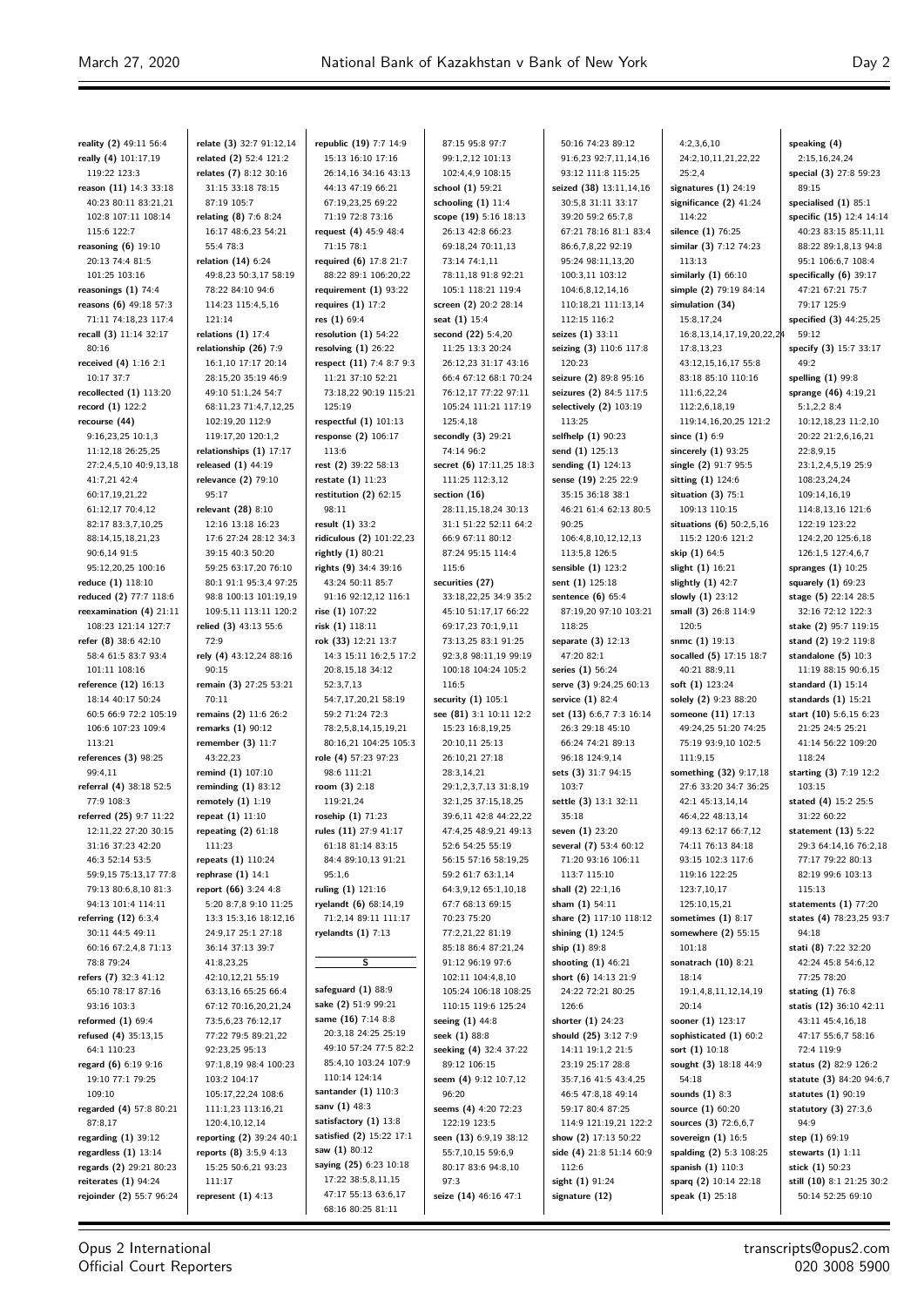$\equiv$ 

| 74:7 118:20 119:3,7                          | support (7) 43:10,19                         | terminated $(1)$ 36:4                       | 97:10 117:22                                      | 97:19 103:4                         | wage $(1)$ 87:1                           | york (22) 6:12 14:4 20:9                     |
|----------------------------------------------|----------------------------------------------|---------------------------------------------|---------------------------------------------------|-------------------------------------|-------------------------------------------|----------------------------------------------|
| stop $(1)$ 53:2                              | 46:1 65:10 71:14 99:1                        | terminology $(2)$ 26:19                     | threeparty $(1)$ 102:20                           | turns $(1)$ 103:23                  | waiting $(1)$ 1:10                        | 32:2,9 33:4,24                               |
| stopped (2) 96:13,16                         | 115:21                                       | 59:5                                        | through (8) 22:2 26:9                             | twoparty (1) 102:19                 | wanting $(1)$ 103:6                       | 34:11,13,14 35:13                            |
| storme (20) 21:16                            | supports (1) 93:23                           | terms (14) 18:19 19:7                       | 57:18 58:1 64:5 69:15                             | type $(6)$ 36:1 38:13               | wants (4) 36:5 75:4                       | 45:4,23 47:5 48:2,3,17                       |
| 23:3,17,18,20 25:9,13                        | supreme (15) 63:19                           | 21:16 31:7 39:18 45:1                       | 87:14 97:18                                       | 63:1 85:3 91:6,10                   | 124:19 125:21                             | 52:2,13 54:17 58:23                          |
| 72:25 78:13 88:13                            | 93:17,18,19 94:4                             | 49:16 56:15 70:10                           | throughout $(1)$ 88:14                            | types (6) 15:18 50:5                | way (23) 16:1 19:2                        | 119:17                                       |
| 90:4 106:4 108:24                            | 105:19 106:11                                | 101:21 103:3 118:20                         | thus (7) 64:7 66:23                               | 84:5 89:7 95:21 120:5               | 21:10 26:22 27:3                          | yorks (3) 5:24,25 6:11                       |
| 109:19 112:23 113:24                         | 109:4,10 110:22,24                           | 119:3 122:13                                | 67:17 69:1 70:4 78:16                             | typical (5) 38:17                   | 33:7,17 52:10 60:3                        | youre (2) 40:10 81:18                        |
| 121:7 122:5 127:5,6<br>stormes (1) 98:4      | 112:22 113:7,9,15                            | test $(9) 1:21$                             | 87:5                                              | 50:7,9,19 64:10                     | 66:12 71:9 80:9,11                        | yours (2) 73:6 99:3                          |
| straightforward (1)                          | sure (18) 1:24 11:7<br>23:11 29:15 30:21,24  | 15:15,20,23 16:24<br>30:12,22,22 87:21      | tight (1) 123:8<br>time (11) 5:10,13 33:20        |                                     | 91:3,22 92:17,19,22<br>95:8 104:1 116:2   | yourself $(6)$ 7:24<br>79:6,7,8 101:1 106:2  |
| 51:11                                        | 35:6 41:2 44:17                              | testimony $(1)$ 7:2                         | 34:3 41:7 72:24                                   | $\overline{\mathtt{U}}$             | 119:11 123:20                             |                                              |
| strange (1) 81:7                             | 49:9,14 58:14 92:9                           | text (6) 3:17 42:2 43:23                    | 114:20 118:9 122:24                               |                                     | webpage $(1)$ 1:12                        | 1                                            |
| stream (1) 126:2                             | 94:14 117:3 118:17                           | 63:5 71:25 94:14                            | 124:14,22                                         | ultimate $(1)$ 14:6                 | wednesday $(5)$ 1:21                      | 1 (8) 3:24 41:11 74:12                       |
| stress (1) 111:16                            | 123:20 124:11                                | textbook (2) 64:4 85:24                     | times $(3)$ 52:10 60:12                           | umbrellas $(1)$ 15:17               | 122:17 124:6,25                           | 75:8 114:4 115:6,17                          |
| strict (1) 40:7                              | suspensive $(1)$ 63:8                        | textbooks $(1)$ 98:25                       | 71:20                                             | unable $(1)$ 1:17                   | 125:15                                    | 127:1                                        |
| strong (1) 34:24                             | swiftly (1) 125:22                           | thank (38) 1:14 2:5,5                       | timing $(1)$ 122:22                               | uncertainties (2) 5:25<br>7:6       | welcome $(2)$ 5:15                        | 10 (2) 5:22 57:6                             |
| structure $(4)$ 57:21                        | switched (1) 122:9                           | 3:22 4:17 10:21 15:14                       | tma (2) 16:2 47:10                                | unchallenged $(1)$ 87:25            | 123:10                                    | 100(1)22:1                                   |
| 59:22 87:5 97:17                             | sworn (3) 3:12 23:17                         | 19:12 20:6                                  | today (8) 5:5 33:23                               | uncontested (2) 29:5                | wellused $(1)$ 16:3                       | 100000 (1) 38:16                             |
| student $(1)$ 59:21                          | 127:6                                        | 21:1,2,12,14,15                             | 46:20 83:9 106:23                                 | 80:14                               | went (1) 110:11                           | 103 (1) 42:21<br>1030 (3) 1:2 126:12,14      |
| students (3) 42:3 61:5<br>64:23              | system (7) 1:22 2:23<br>13:10,18 60:25 83:13 | 22:15.18<br>23:2,13,15,18 25:2,9            | 112:24 116:10 123:14<br>together (3) 25:18 95:9   | undermine $(1)$ 53:20               | whatever (5) 13:5,24<br>35:2 93:12 99:20  | 1036 (2) 4:18,24                             |
| study (2) 61:9 124:3                         | 94:5                                         | 72:19,24 86:1 90:3                          | 116:6                                             | understand $(26)$ 2:2               | whats $(1)$ 71:13                         | 1050 (1) 10:22                               |
| style (2) 66:14 101:24                       | systems (2) 49:7,9                           | 98:5 108:20,21 109:18                       | told (3) 1:9,15 23:16                             | 6:22,24 8:22 13:20                  | whatsoever $(1)$ 53:17                    | 1057 (1) 10:24                               |
| subdebtor $(1)$ 87:4                         |                                              | 114:15 116:10                               | tom (2) 5:2 108:24                                | 17:19 18:4,14                       | whereas (3) 94:9 97:13                    | 106 (2) 112:23 113:3                         |
| subject (57) 8:24 9:19                       | Τ.                                           | 121:8,10 122:4                              | too $(2)$ 122:24,24                               | 25:22,24 33:5 35:22                 | 117:11                                    | 107 (2) 112:23 113:3                         |
| 12:8 19:20 20:23 22:6                        |                                              | 124:6,15 126:12                             | topic (2) 6:5 87:22                               | 36:3 51:18 60:16                    | whole (3) 56:24 84:4                      | 108 (1) 127:7                                |
| 26:2 29:24 30:1,10,19                        | tab (17) 3:24 4:5,9 5:20                     | thanks (1) 122:6                            | topics (2) 6:10 125:2                             | 61:14 67:3,10 81:9                  | 121:20                                    | 11(1)67:14                                   |
| 31:4,4 32:7,16,21                            | 7:14 24:6,16,24 47:8                         | thats (17) 7:19 27:1                        | total (1) 44:24                                   | 83:15,17 97:6,7 99:12               | wholly $(1)$ 101:3                        | 1119 (1) 21:3                                |
| 33:8,19 34:10,12 36:7                        | 56:25 67:6 85:22                             | 29:19 39:2,25 41:25                         | towards (6) 30:8 32:6,9                           | 107:11 115:20                       | whom (6) 12:23 35:7                       | 1122 (1) 22:17                               |
| 38:6 39:13,24 51:6                           | 109:7,16 114:2,8                             | 46:22 51:4 52:16                            | 85:23 106:6 115:19                                | understanding $(6)$ 5:15            | 62:25 106:7 107:6                         | 114 (1) 69:14                                |
| 52:1,11,22,24 53:1,4                         | 120:18                                       | 55:20 62:22 76:10                           | tracing (2) 34:7,7                                | 7:3,10 18:12 83:14<br>100:14        | 108:1                                     | 115 (2) 69:14 96:15                          |
| 55:4,20 58:8,25                              | tabs (2) 23:20 56:24                         | 77:20 80:7 81:8 82:12                       | transcript $(7)$ 109:3                            | understood $(11)$ 24:24             | whose (3) 98:20                           | 1166 (3) 87:6,11,19                          |
| 62:21,24 75:11 76:6                          | tactical (1) 121:23                          | 99:11                                       | 112:24 113:3 116:10                               | 26:10 29:16 57:4 61:3               | 100:2,11                                  | 117 (1) 118:3                                |
| 79:25 80:2,19                                | taken (4) 8:7 26:5                           | themselves $(1)$ 10:1                       | 118:14 124:7,10                                   | 76:25 91:3,22 92:6                  | wide $(3)$ 9:13 41:11                     | 12 (2) 66:3,8                                |
| 81:15,16 82:5 89:10                          | 82:15 87:2<br>takes (1) 87:7                 | theory (3) 13:25 26:17                      | transcripts $(1)$ 124:14                          | 120:23 121:6                        | 88:7                                      | 122 (1) 127:8<br>1230 (10)                   |
| 101:5,10 103:9 104:23<br>106:5 113:6 116:13  | taking (2) 19:10 105:15                      | 55:5<br>thereby (2) 11:17 12:23             | transformation (1) 82:4<br>transformed $(1)$ 82:3 | undisclosed $(2)$ 49:6              | wider (2) 49:2 62:16<br>wishes $(1)$ 3:15 | 21:17,19,23,25                               |
| 118:8,21 119:4 121:7                         | talk (1) 26:18                               | therefore (10) 9:18 43:3                    | translation $(3)$ 109:17                          | 50:25                               | withdrawal $(1)$ 30:5                     | 22:7,11,12,20,21,22                          |
| submit (1) 39:12                             | talking (2) 17:11 84:16                      | 54:23 65:6 70:13                            | 111:2 114:9                                       | unfortunately $(1)$ 81:8            | witness (8) 3:12,14 5:8                   | 124 (1) 106:1                                |
| submitted $(1)$ 54:19                        | tangible $(1)$ 89:7                          | 86:17 97:2 103:10                           | transmission $(1)$ 113:22                         | unless $(5)$ 21:19 26:3             | 7:2 10:9 22:13 23:1,7                     | 125 (2) 106:1 108:8                          |
| substantive $(4)$ 7:8,10                     | target $(1)$ 89:3                            | 104:13 105:7                                | treaties $(1)$ 85:17                              | 85:13 95:23 100:18                  | wondering $(1)$ 72:11                     | 127(1)13:2                                   |
| 31:24 84:22                                  | targeted $(1)$ 89:15                         | therein (2) 24:13 25:6                      | treatment $(1)$ 64:17                             | unrespectful $(1)$ 101:15           | wording $(6)$ 67:21                       | 129 (3) 88:3,4,4                             |
| successor $(1)$ 82:15                        | task (10) 34:23 36:23                        | theres (2) 15:9 113:22                      | trial (3) 31:16 54:6 81:3                         | until (8) 21:19                     | 73:17,21 75:10 76:3                       | 13 (3) 68:3,4 70:24                          |
| sufficient (2) 68:17                         | 75:5,16 77:13                                | thereto $(1)$ 87:6                          | triangle $(1)$ 59:1                               | 22:2,11,20 26:3 72:18               | 80:24                                     | 132 (2) 73:8,10                              |
| 106:24                                       | 79:17,18,21 110:15,16                        | theyve $(1)$ 34:1                           | triangular $(1)$ 57:21                            | 126:12,14                           | work (7) 20:14 26:21                      | 133 (1) 79:4                                 |
| sufficiently (1) 19:6                        | teach (2) 42:3 64:23                         | thing $(5)$ 34:3 51:10                      | tricky (1) 83:17                                  | update (2) 1:6 10:25                | 53:19 57:17 59:18                         | 14 (3) 28:13,17 31:9                         |
| suggest (6) 52:10 55:18                      | team (1) 124:12                              | 80:24 103:24 125:4                          | tried $(7)$ 37:8 63:16                            | upon (10) 33:21<br>38:23,24,25 54:7 | 66:10 87:13                               | 1445 (30) 15:5,6 20:19                       |
| 60:4 106:3,9 122:21                          | teare (47) 1:3,14,24 2:5                     | thinking $(1)$ 81:18                        | 70:19 74:18,25 108:6                              | 55:5,6 75:22 82:3 91:5              | works (1) 2:23                            | 30:12,19,23 37:11                            |
| suggested $(2)$ 78:12                        | 3:11,14,19,22 4:19                           | third (55) 27:12,17                         | 110:25                                            | upper (1) 120:21                    | worry (1) 64:25                           | 39:2,3 42:9 56:12,16                         |
| 126:4                                        | 10:7,21 11:9<br>21:4,12,18,25                | 31:16 33:12 34:18,24                        | true (18) 17:15 24:13                             | used (4) 61:16 66:14                | wouldnt (3) 16:6 68:15                    | 60:4 61:12,13,15,15<br>75:24 83:22 84:1,3,10 |
| suggesting (5) 16:22,23                      | 22:5,8,11,16,22,25                           | 39:1 46:9 47:2 49:8                         | 25:6 36:18 44:21                                  | 92:10 101:24                        | 74:17                                     | 90:9 92:9 93:2,22                            |
| 53:21 55:11 75:10<br>suggestion $(1)$ 124:21 | 23:18 38:21                                  | 50:18,18 58:3,4,22<br>59:2 61:23            | 74:22 81:8 82:6<br>84:15,16,17 90:17,20           | useful (1) 39:15                    | writ (1) 40:11<br>writing $(5)$ 5:9       | 95:11 102:11 103:4,8                         |
| suggests (1) 48:24                           | 72:13,16,18,23 89:18                         | 62:1,4,8,17,19,19 84:8                      | 97:12,16 106:3                                    | usually (3) 27:2 46:8               | 123:7,11,17,23                            | 1446 (1) 39:3                                |
| suleimenov $(1)$ 122:15                      | 90:3 98:2,5 109:14,18                        | 86:8,23 89:5,17 90:10                       | 112:15,17                                         | 63:6                                | writings (3) 57:3 82:8                    | 1452 (1) 39:6                                |
| sum (1) 116:23                               | 114:7,10,15 121:10                           | 94:21 96:6,7,9,15                           | trust $(1)$ 14:5                                  | utterly (1) 101:22                  | 103:20                                    | 1456 (7) 30:15,16 31:17                      |
| summarise (7) 25:23                          | 122:4 123:10,25                              | 97:11 98:1,9,12,14                          | trustee $(1)$ 109:25                              |                                     | written (5) 23:25 54:12                   | 37:19 38:12,18 63:5                          |
| 28:3 63:16 70:19 75:1                        | 124:5,15,18 125:5,17                         | 99:17,22 100:15                             | trusts $(1)$ 54:11                                | ⊽                                   | 96:20 123:4 125:14                        | 146 $(1)$ 4:10                               |
| 96:12,15                                     | 126:9                                        | 102:14,15,20,22,23,24                       | try (9) 25:17 26:21                               |                                     | wrong (7) 35:5 36:22                      | 1460 (1) 93:2                                |
| summarising $(1)$ 25:21                      | technical $(4)$ 90:13                        | 110:1 111:4                                 | 27:23 50:23 70:17,17                              | value (1) 59:12                     | 38:5,10 77:17                             | 15 (5) 57:7 72:12,14,16                      |
| summary (9) 9:20 40:10                       | 91:21 95:6 115:15                            | 116:4,19,21 117:6                           | 74:15 113:2 124:22                                | various (3) 18:19 24:3              | 105:13,14                                 | 82:22                                        |
| 65:12 69:16 70:16                            | technicalities (1)                           | 118:4                                       | trying (11) 10:16,18                              | 89:9                                | wrongly (1) 30:2                          | 165 (1) 105:25                               |
| 77:11 94:15 96:18                            | 115:11                                       | thirdly (1) 96:5                            | 53:19,20 59:18 65:1                               | vary (1) 49:9                       | wrote (1) 77:25                           | 167 (2) 76:15,17                             |
| 99:8                                         | technically (2) 1:24                         | thoroughly $(1)$ 7:1                        | 81:5,9 102:3,5,10                                 | vein $(1)$ 7:12                     |                                           | 168 (1) 67:18                                |
| sun (1) 124:5                                | 74:21                                        | though $(1)$ 22:13                          | tuesday $(4)$ 122:24                              | version $(1)$ 47:7                  | Y                                         | 169 (1) 67:12                                |
| supplemental (14) 4:8                        | technician $(2)$ 10:14<br>22:18              | thought (4) 74:15 108:3                     | 123:18 124:13 125:14                              | via (1) 126:7                       |                                           | 17 (5) 13:3,9 25:2,4<br>71:15                |
| 9:10 25:1 27:18 79:5                         | techniques $(2)$ 94:12                       | 122:23 125:22                               | turn (26) 2:25 3:23,25                            | views (4) 22:2 96:12,16             | year (3) 42:4 46:19                       | 170 (2) 68:4 106:1                           |
| 89:22 92:25 104:17                           | 102:18                                       | thousands $(1)$ 102:6                       | 4:4,8 28:6,13 32:1                                | 118:17                              | 59:20                                     | 1719 (1) 89:11                               |
| 105:17,22 108:6<br>120:4,10,12               | tegisse (1) 105:19                           | three (16) 10:20 11:3<br>25:24 26:10 28:3,5 | 42:12,21 47:6,14<br>56:17,19 67:6 69:14           | voluntarily $(1)$ 33:15             | years (3) 5:12 57:7 61:1                  | 18 (2) 35:10 48:10                           |
| supplementary (2)                            | telling (2) 109:9,20                         | 33:20 70:14,17,19                           | 73:2 76:12 77:3 85:22                             | voluntary $(1)$ 44:23               | yesterday $(1)$ 8:1                       | 19 (1) 48:22                                 |
| 89:21 113:16                                 | ten $(1)$ 5:12                               | 95:21 96:17,20,20                           | 86:3 88:3 95:12 96:14                             |                                     | yesterdays $(1)$ 2:4                      | 1995 (3) 63:19 93:20                         |
|                                              | tenant $(1)$ 87:2                            |                                             |                                                   | w                                   | yet (2) 69:9 107:17                       | 120:21                                       |
|                                              |                                              |                                             |                                                   |                                     |                                           |                                              |

Opus 2 International Official Court Reporters transcripts@opus2.com 020 3008 5900